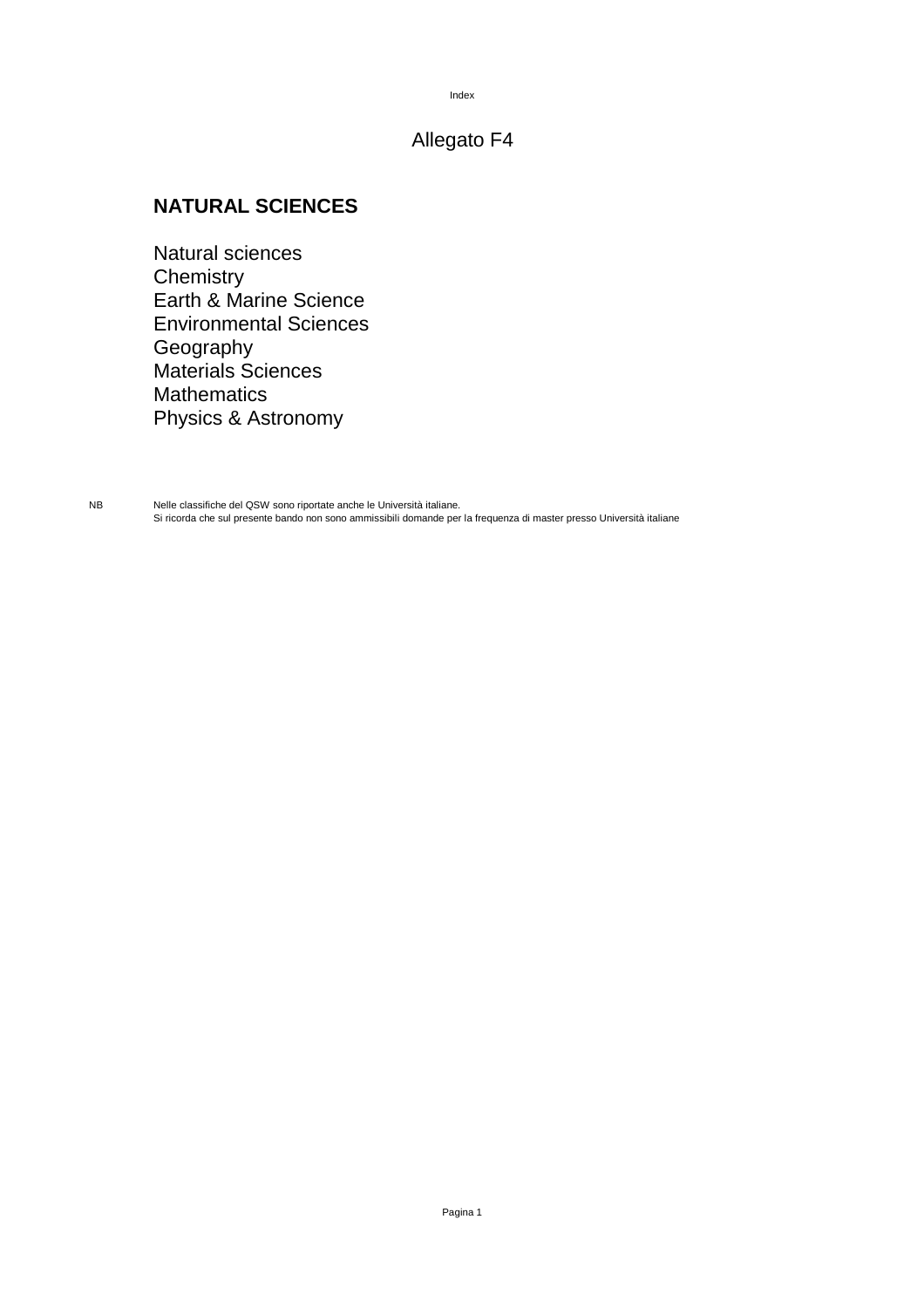|                 | Top 500 Universities - Natural Sciences                                                    |                               |              |
|-----------------|--------------------------------------------------------------------------------------------|-------------------------------|--------------|
| 2019            | <b>Institution</b>                                                                         | Location                      | <b>Score</b> |
| $\mathbf{1}$    | Massachusetts Institute of Technology (MIT)                                                | <b>United States</b>          | 14,0         |
| $\overline{c}$  | <b>Stanford University</b>                                                                 | <b>United States</b>          | 14,0         |
| 3               | <b>Harvard University</b>                                                                  | <b>United States</b>          | 14,0         |
| $\overline{4}$  | University of Cambridge                                                                    | United Kingdom                | 14,0         |
| 5               | University of Oxford                                                                       | United Kingdom                | 14,0         |
| $6=$            | ETH Zurich (Swiss Federal Institute of Technology)                                         | Switzerland                   | 14,0         |
| $6=$            | University of California, Berkeley (UCB)                                                   | <b>United States</b>          | 14,0         |
| 8               | California Institute of Technology (Caltech)                                               | <b>United States</b>          | 14,0         |
| 9               | The University of Tokyo                                                                    | Japan                         | 14,0         |
| 10              | Imperial College London                                                                    | United Kingdom                | 14,0         |
| 11              | <b>Princeton University</b>                                                                | <b>United States</b>          | 14,0         |
| 12              | National University of Singapore (NUS)                                                     | Singapore                     | 14,0         |
| 13              | Ecole Polytechnique Fédérale de Lausanne (EPFL)                                            | Switzerland                   | 14,0         |
| 14              | Peking University                                                                          | China                         | 14,0         |
| 15              | University of California, Los Angeles (UCLA)                                               | <b>United States</b>          | 14,0         |
| 16              | <b>Kyoto University</b>                                                                    | Japan                         | 12,0         |
| $17=$           | Nanyang Technological University (NTU)                                                     | Singapore                     | 12,0         |
| $17=$           | University of Toronto                                                                      | Canada                        | 12,0         |
| 19              | <b>Tsinghua University</b>                                                                 | China                         | 12,0         |
| 20              | University of Chicago                                                                      | <b>United States</b>          | 12,0         |
| $21=$           | Lomonosov Moscow State University                                                          | Russia                        | 12,0         |
| $21=$           | <b>Yale University</b>                                                                     | <b>United States</b>          | 12,0         |
| 23              | Columbia University                                                                        | <b>United States</b>          | 12,0         |
| 24              | Technische Universität München                                                             | Germany                       | 12,0         |
| 25              | <b>Cornell University</b>                                                                  | <b>United States</b>          | 10,0         |
| 26              | University of British Columbia                                                             | Canada                        | 10,0         |
| 27              | Seoul National University (SNU)                                                            | South Korea                   | 10,0         |
| 28              | University of California, Santa Barbara (UCSB)                                             | <b>United States</b>          | 10,0         |
| $29=$           | National Taiwan University (NTU)                                                           | Taiwan                        | 10,0         |
| $29=$           | Tokyo Institute of Technology                                                              | Japan                         | 10,0         |
| $31 =$          | <b>McGill University</b>                                                                   | Canada                        | 10,0         |
| $31 =$          | University of Hong Kong (HKU)                                                              | Hong Kong                     | 10,0         |
| 33<br>34        | Australian National University (ANU)<br>Ludwig-Maximilians-Universität München             | Australia<br>Germany          | 10,0         |
| 35              | University of Texas at Austin                                                              | <b>United States</b>          | 10,0         |
| 36              | <b>Fudan University</b>                                                                    | China                         | 10,0<br>10,0 |
| 37              | Ecole Polytechnique                                                                        | France                        | 10,0         |
| 38              | The University of Melbourne                                                                | Australia                     | 10,0         |
| 39              | Northwestern University                                                                    | <b>United States</b>          | 10,0         |
| $40=$           | University of Illinois at Urbana-Champaign                                                 | <b>United States</b>          | 10,0         |
| $40=$           | University of Michigan                                                                     | <b>United States</b>          | 10,0         |
| $42=$           | The Hong Kong University of Science and Technology (HKUST)                                 | Hong Kong                     | 8,0          |
| $42 =$          | University of California, San Diego (UCSD)                                                 | <b>United States</b>          | 8,0          |
| 44              | University of Science and Technology of China                                              | China                         | 8,0          |
| 45              | University of Washington                                                                   | United States                 | 8,0          |
| $46=$           | Sorbonne University                                                                        | France                        | 8,0          |
| $46=$           | <b>Tohoku University</b>                                                                   | Japan                         | 8,0          |
| $48=$           | KIT, Karlsruher Institut für Technologie                                                   | Germany                       | 8,0          |
| $48=$           | Université PSL (Paris Sciences & Lettres)                                                  | France                        | 8,0          |
| 50              | University of Edinburgh                                                                    | United Kingdom                | 8,0          |
| $51 =$          | Osaka University                                                                           | Japan                         | 6,0          |
| $51 =$          | Rheinisch-Westfälische Technische Hochschule Aachen                                        | Germany                       | 6,0          |
| 53              | University of Wisconsin-Madison                                                            | <b>United States</b>          | 6,0          |
| 54              | The University of Sydney                                                                   | Australia                     | 6,0          |
| 55              | Ruprecht-Karls-Universität Heidelberg                                                      | Germany                       | 6,0          |
| 56              | Shanghai Jiao Tong University                                                              | China                         | 6,0          |
| 57              | Sapienza - Università di Roma                                                              | Italy                         | 6,0          |
| 58              | Georgia Institute of Technology (Georgia Tech)                                             | <b>United States</b>          | 6,0          |
| 59              | Nagoya University                                                                          | Japan                         | 6,0          |
| $60 =$<br>$60=$ | KAIST - Korea Advanced Institute of Science and Technology<br>The University of Manchester | South Korea<br>United Kingdom | 6,0          |
| 62              | Nanjing University                                                                         | China                         | 6,0          |
| $63=$           | UCL (University College London)                                                            | United Kingdom                | 6,0<br>6,0   |
| $63=$           | University of Maryland, College Park                                                       | <b>United States</b>          | 6,0          |
| 65              | University of Pennsylvania                                                                 | <b>United States</b>          | 6,0          |
| $66=$           | University of Colorado at Boulder                                                          | <b>United States</b>          | 6,0          |
| $66=$           | Zhejiang University                                                                        | China                         | 6,0          |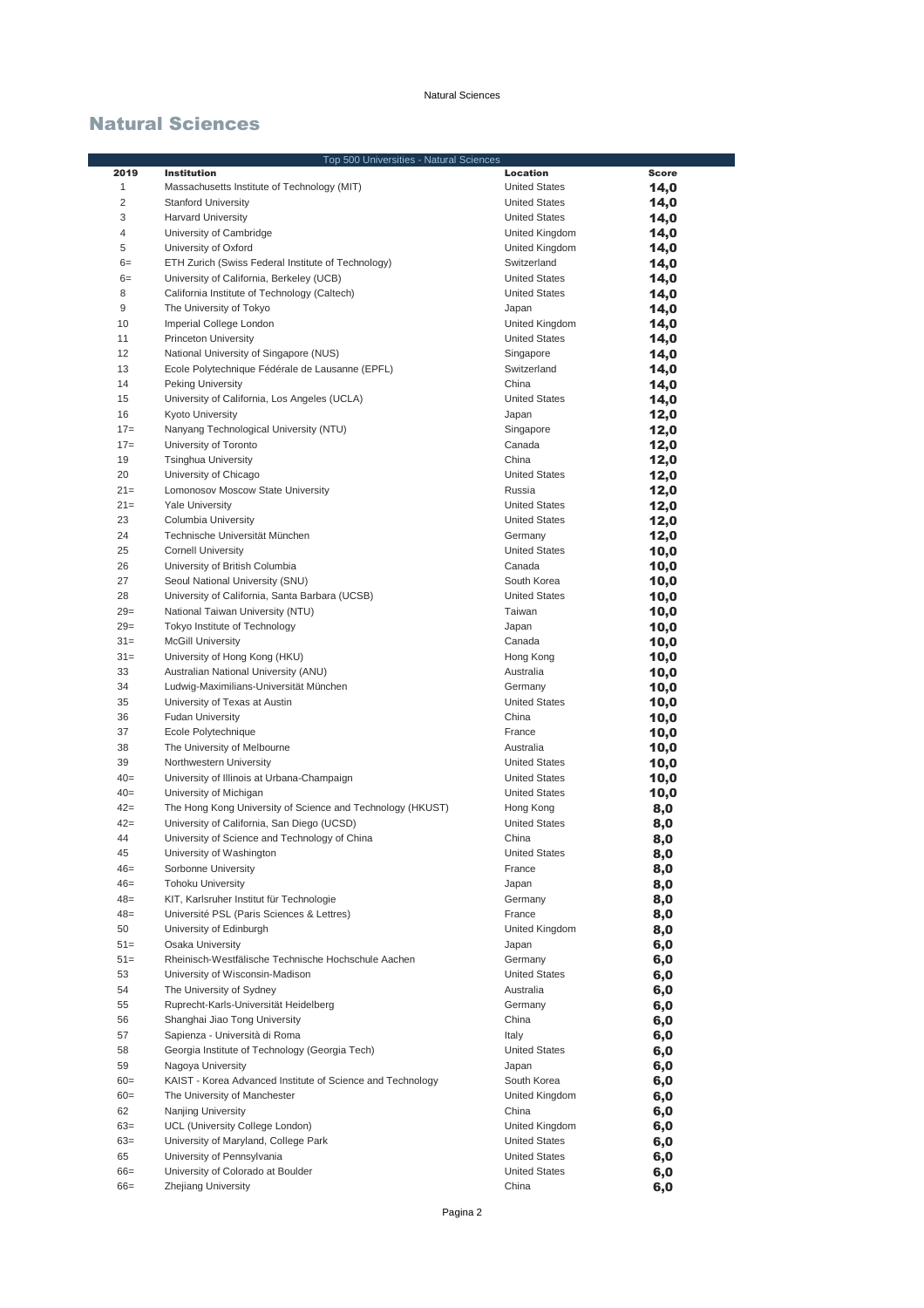| $68 =$  | Humboldt-Universität zu Berlin                              | Germany              | 6,0 |
|---------|-------------------------------------------------------------|----------------------|-----|
| $68 =$  | Novosibirsk State University                                | Russia               | 6,0 |
| $68 =$  | The University of New South Wales (UNSW)                    | Australia            | 6,0 |
| 71      | Universidade de São Paulo (USP)                             | Brazil               | 6,0 |
| 72      | University of Bristol                                       | United Kingdom       | 6,0 |
| $73=$   | Carnegie Mellon University                                  | <b>United States</b> | 6,0 |
| $73=$   | Delft University of Technology                              | Netherlands          | 6,0 |
| $73=$   |                                                             | South Korea          |     |
|         | Korea University                                            |                      | 6,0 |
| $73=$   | Pennsylvania State University                               | <b>United States</b> | 6,0 |
| 77      | The University of Queensland (UQ)                           | Australia            | 6,0 |
| 78      | Universidad Autónoma de Madrid                              | Spain                | 6,0 |
| $79 =$  | Technische Universität Berlin                               | Germany              | 6,0 |
| $79 =$  | Universitat de Barcelona (UB)                               | Spain                | 6,0 |
| $79 =$  | University of Copenhagen                                    | Denmark              | 6,0 |
| $82=$   | Durham University                                           | United Kingdom       | 6,0 |
| $82=$   | <b>Purdue University</b>                                    | <b>United States</b> | 6,0 |
| $84 =$  | Università degli Studi di Padova (UNIPD)                    | Italy                | 6,0 |
| $84 =$  | University of Waterloo                                      | Canada               | 6,0 |
| $86=$   | Monash University                                           | Australia            | 6,0 |
| $86=$   | National Tsing Hua University                               | Taiwan               | 6,0 |
| $88 =$  | <b>Duke University</b>                                      | <b>United States</b> |     |
|         |                                                             |                      | 6,0 |
| $88 =$  | Johns Hopkins University                                    | <b>United States</b> | 6,0 |
| 90      | KTH, Royal Institute of Technology                          | Sweden               | 6,0 |
| $91 =$  | <b>Texas A&amp;M University</b>                             | <b>United States</b> | 6,0 |
| $91 =$  | The University of Warwick                                   | United Kingdom       | 6,0 |
| $91 =$  | Universität Hamburg                                         | Germany              | 6,0 |
| 94      | University of California, Davis (UCD)                       | <b>United States</b> | 6,0 |
| $95 =$  | Stockholm University                                        | Sweden               | 6,0 |
| $95 =$  | Università di Bologna (UNIBO)                               | Italy                | 6,0 |
| $97 =$  | Université Paris-Sud 11                                     | France               | 6,0 |
| $97 =$  | University of Zurich                                        | Switzerland          | 6,0 |
| 99      | New York University (NYU)                                   | <b>United States</b> | 6,0 |
| $100 =$ | Sungkyunkwan University                                     | South Korea          | 6,0 |
| $100=$  |                                                             |                      |     |
|         | The Chinese University of Hong Kong (CUHK)                  | Hong Kong            | 6,0 |
| $102 =$ | Universidad Nacional Autónoma de México (UNAM)              | Mexico               | 4,0 |
| $102=$  | University of Minnesota                                     | <b>United States</b> | 4,0 |
| 104     | Georg-August-Universität Göttingen                          | Germany              | 4,0 |
| $105 =$ | <b>Lund University</b>                                      | Sweden               | 4,0 |
| $105 =$ | Università di Pisa                                          | Italy                | 4,0 |
| $105 =$ | University of Geneva                                        | Switzerland          | 4,0 |
| $105 =$ | Utrecht University                                          | Netherlands          | 4,0 |
| $109=$  | <b>Ohio State University</b>                                | <b>United States</b> | 4,0 |
| $109 =$ | University of Amsterdam                                     | Netherlands          | 4,0 |
| $111 =$ | Moscow Institute of Physics and Technology State University | Russia               | 4,0 |
| $111 =$ | <b>Rice University</b>                                      | <b>United States</b> | 4,0 |
| $111 =$ | Université Grenoble-Alpes (UGA)                             | France               | 4,0 |
| $111 =$ | University of Alberta                                       | Canada               | 4,0 |
|         | Freie Universität Berlin                                    | Germany              |     |
| $115=$  |                                                             |                      | 4,0 |
| $115=$  | Rheinische Friedrich-Wilhelms-Universität Bonn              | Germany              | 4,0 |
| $115=$  | The University of Adelaide                                  | Australia            | 4,0 |
| 118     | <b>Boston University</b>                                    | <b>United States</b> | 4,0 |
| 119     | Kyushu University                                           | Japan                | 4,0 |
| 120     | Technische Universität Dresden                              | Germany              | 4,0 |
| 121     | Universitat Autónoma de Barcelona                           | Spain                | 4,0 |
| 122     | Yonsei University                                           | South Korea          | 4,0 |
| 123     | The University of Auckland                                  | New Zealand          | 4,0 |
| $124=$  | Katholieke Universiteit Leuven                              | Belgium              | 4,0 |
| $124=$  | Politecnico di Milano                                       | Italy                | 4,0 |
| 126     | Pohang University of Science and Technology (POSTECH)       | South Korea          | 4,0 |
| 127     | Michigan State University                                   | <b>United States</b> | 4,0 |
| $128=$  | <b>Hokkaido University</b>                                  | Japan                |     |
|         |                                                             |                      | 4,0 |
| $128=$  | University of Glasgow                                       | United Kingdom       | 4,0 |
| 130     | University of Southampton                                   | United Kingdom       | 4,0 |
| 131     | Saint-Petersburg State University                           | Russia               | 4,0 |
| $132=$  | Indian Institute of Technology Bombay (IITB)                | India                | 4,0 |
| $132=$  | <b>Stony Brook University</b>                               | <b>United States</b> | 4,0 |
| $132=$  | The University of Western Australia (UWA)                   | Australia            | 4,0 |
| $132=$  | Uppsala University                                          | Sweden               | 4,0 |
| 136     | Sun Yat-sen University                                      | China                | 4,0 |
| 137     | Universiti Malaya (UM)                                      | Malaysia             | 4,0 |
| $138=$  | Université Paris Diderot - Paris 7                          | France               | 4,0 |
|         |                                                             |                      |     |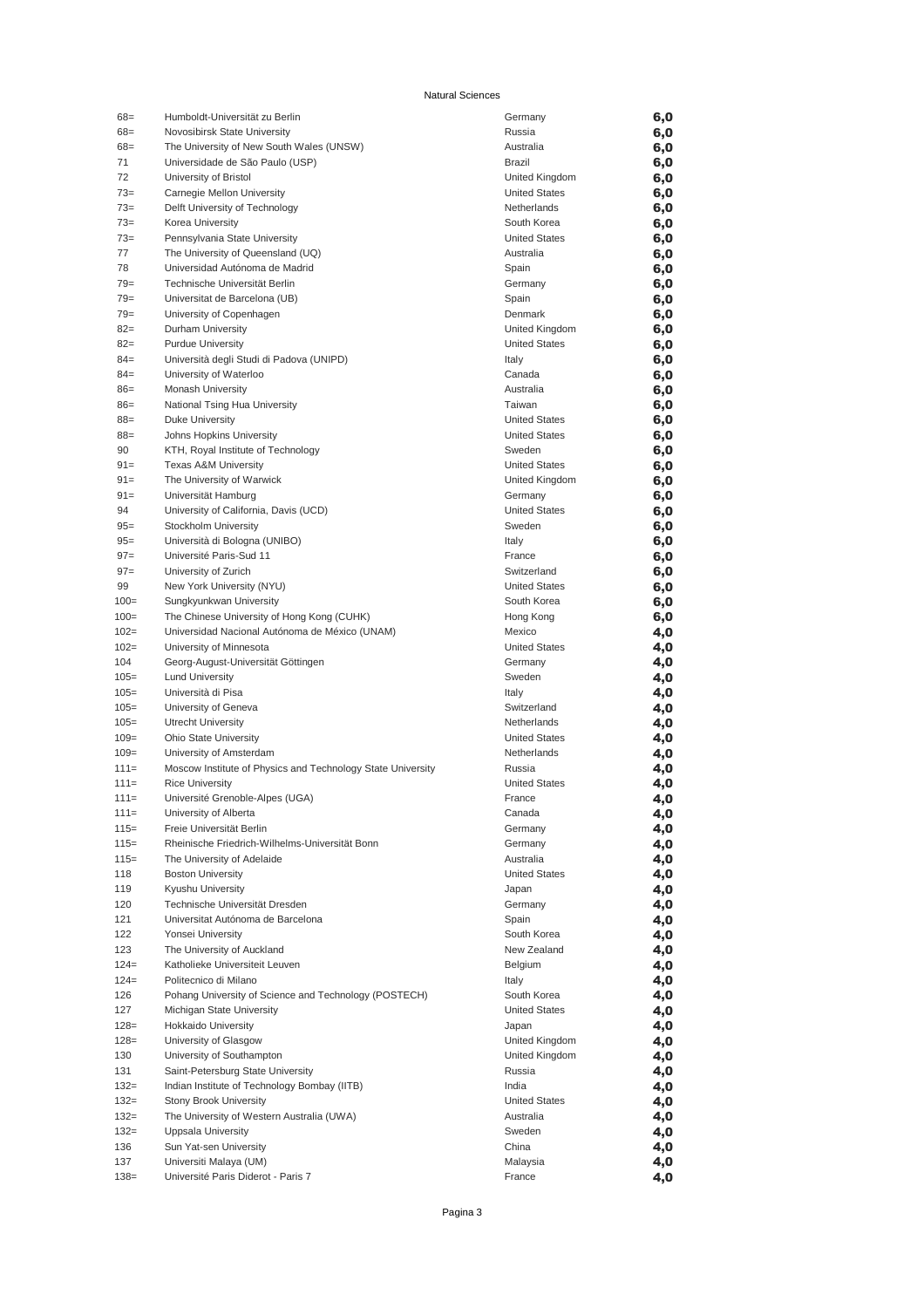| $138=$            | University of Florida                                                          | <b>United States</b>            | 4,0        |
|-------------------|--------------------------------------------------------------------------------|---------------------------------|------------|
| $138=$            | University of Helsinki                                                         | Finland                         | 4,0        |
| 141               | Université de Strasbourg                                                       | France                          | 4,0        |
| $142=$            | Universidad de Buenos Aires                                                    | Argentina                       | 4,0        |
| $142=$            | University of Leeds                                                            | United Kingdom                  | 4,0        |
| $144=$            | Rutgers - The State University of New Jersey, New Brunswick                    | <b>United States</b>            | 4,0        |
| $144=$            | Università degli Studi di Milano                                               | Italy                           | 4,0        |
| $144=$            | Université de Montréal                                                         | Canada                          | 4,0        |
| $144=$            | University of Birmingham                                                       | United Kingdom                  | 4,0        |
| $148=$<br>$148=$  | <b>Brown University</b><br>Universität Wien                                    | <b>United States</b><br>Austria | 4,0        |
| $150=$            | Aarhus University                                                              | Denmark                         | 4,0<br>4,0 |
| $150=$            | Weizmann Institute of Science                                                  | Israel                          | 4,0        |
| $152 =$           | Leiden University                                                              | Netherlands                     | 4,0        |
| $152 =$           | Trinity College Dublin (TCD)                                                   | Ireland                         | 4,0        |
| $152 =$           | University of Arizona                                                          | <b>United States</b>            | 4,0        |
| $152 =$           | University of California, Irvine (UCI)                                         | <b>United States</b>            | 4,0        |
| 156               | Technion - Israel Institute of Technology                                      | Israel                          | 4,0        |
| $157=$            | Universidade Estadual de Campinas (Unicamp)                                    | <b>Brazil</b>                   | 4,0        |
| $157 =$           | Waseda University                                                              | Japan                           | 4,0        |
| $159=$            | Pontificia Universidad Católica de Chile                                       | Chile                           | 4,0        |
| $159=$            | <b>Technical University of Denmark</b>                                         | Denmark                         | 4,0        |
| 161               | Indian Institute of Science (IISc) Bangalore                                   | India                           | 4,0        |
| $162=$            | Universitá degli Studi di Roma - Tor Vergata                                   | Italy                           | 4,0        |
| $162=$            | University of Bern                                                             | Switzerland                     | 4,0        |
| $162=$            | <b>Wuhan University</b>                                                        | China                           | 4,0        |
| $165 =$           | National Research Nuclear University "MEPhl" (Moscow Engineering Physic Russia |                                 | 4,0        |
| $165=$            | University of North Carolina, Chapel Hill                                      | <b>United States</b>            | 4,0        |
| 167               | University of St Andrews                                                       | United Kingdom                  | 4,0        |
| 168               | Université Catholique de Louvain (UCL)                                         | Belgium                         | 4,0        |
| $169=$            | Johannes Gutenberg Universität Mainz                                           | Germany                         | 4,0        |
| $169=$            | Université Libre de Bruxelles (ULB)                                            | Belgium                         | 4,0        |
| $169=$            | University of Tsukuba                                                          | Japan                           | 4,0        |
| $172 =$<br>$172=$ | Eindhoven University of Technology<br><b>Hanyang University</b>                | Netherlands<br>South Korea      | 4,0        |
| $172 =$           | University College Dublin (UCD)                                                | Ireland                         | 4,0<br>4,0 |
| $175=$            | <b>Curtin University</b>                                                       | Australia                       | 4,0        |
| $175=$            | Universidad Complutense de Madrid (UCM)                                        | Spain                           | 4,0        |
| $177 =$           | City University of Hong Kong                                                   | Hong Kong                       | 4,0        |
| $177 =$           | University of Liverpool                                                        | United Kingdom                  | 4,0        |
| $177 =$           | University of Oslo                                                             | Norway                          | 4,0        |
| $177 =$           | Westfälische Wilhelms-Universität Münster                                      | Germany                         | 4,0        |
| $181=$            | Universidade Federal do Rio de Janeiro                                         | <b>Brazil</b>                   | 4,0        |
| $181=$            | Université Claude Bernard Lyon 1                                               | France                          | 4,0        |
| $181=$            | University of Groningen                                                        | Netherlands                     | 4,0        |
| $181=$            | <b>Wageningen University</b>                                                   | Netherlands                     | 4,0        |
| $185 =$           | Technische Universität Darmstadt                                               | Germany                         | 4,0        |
| 185=              | The Hong Kong Polytechnic University                                           | Hong Kong                       | 4,0        |
| $185 =$           | The University of Nottingham                                                   | United Kingdom                  | 4,0        |
| $188 =$           | Politecnico di Torino                                                          | Italy                           | 4,0        |
| $188 =$           | Technische Universität Wien                                                    | Austria                         | 4,0        |
| $188 =$           | Universität Frankfurt am Main                                                  | Germany                         | 4,0        |
| $188 =$           | University of Warsaw                                                           | Poland                          | 4,0        |
| 192               | The University of Sheffield                                                    | United Kingdom                  | 4,0        |
| $193=$            | Nankai University                                                              | China                           | 4,0        |
| $193=$            | Universität Stuttgart                                                          | Germany                         | 4,0        |
| 195               | Université de Montpellier                                                      | France                          | 4,0        |
| $196 =$           | Universitat de Valencia                                                        | Spain                           | 4,0        |
| $196 =$           | Universität Freiburg                                                           | Germany                         | 4,0        |
| $196=$<br>199     | University of Lisbon<br>University of Ghent                                    | Portugal<br>Belgium             | 4,0        |
| 200               | Florida State University                                                       | <b>United States</b>            | 4,0<br>4,0 |
| 201               | Universität Erlangen-Nürnberg                                                  | Germany                         | 2,0        |
| 202               | King's College London (KCL)                                                    | United Kingdom                  | 2,0        |
| $203=$            | Chalmers University of Technology                                              | Sweden                          | 2,0        |
| $203=$            | <b>Tel Aviv University</b>                                                     | Israel                          | 2,0        |
| 205               | Xi'an Jiaotong University                                                      | China                           | 2,0        |
| 206               | University of Pittsburgh                                                       | <b>United States</b>            | 2,0        |
| 207               | Arizona State University                                                       | <b>United States</b>            | 2,0        |
| $208=$            | National Chiao Tung University                                                 | Taiwan                          | 2,0        |
| $208=$            | University of Massachusetts, Amherst                                           | <b>United States</b>            | 2,0        |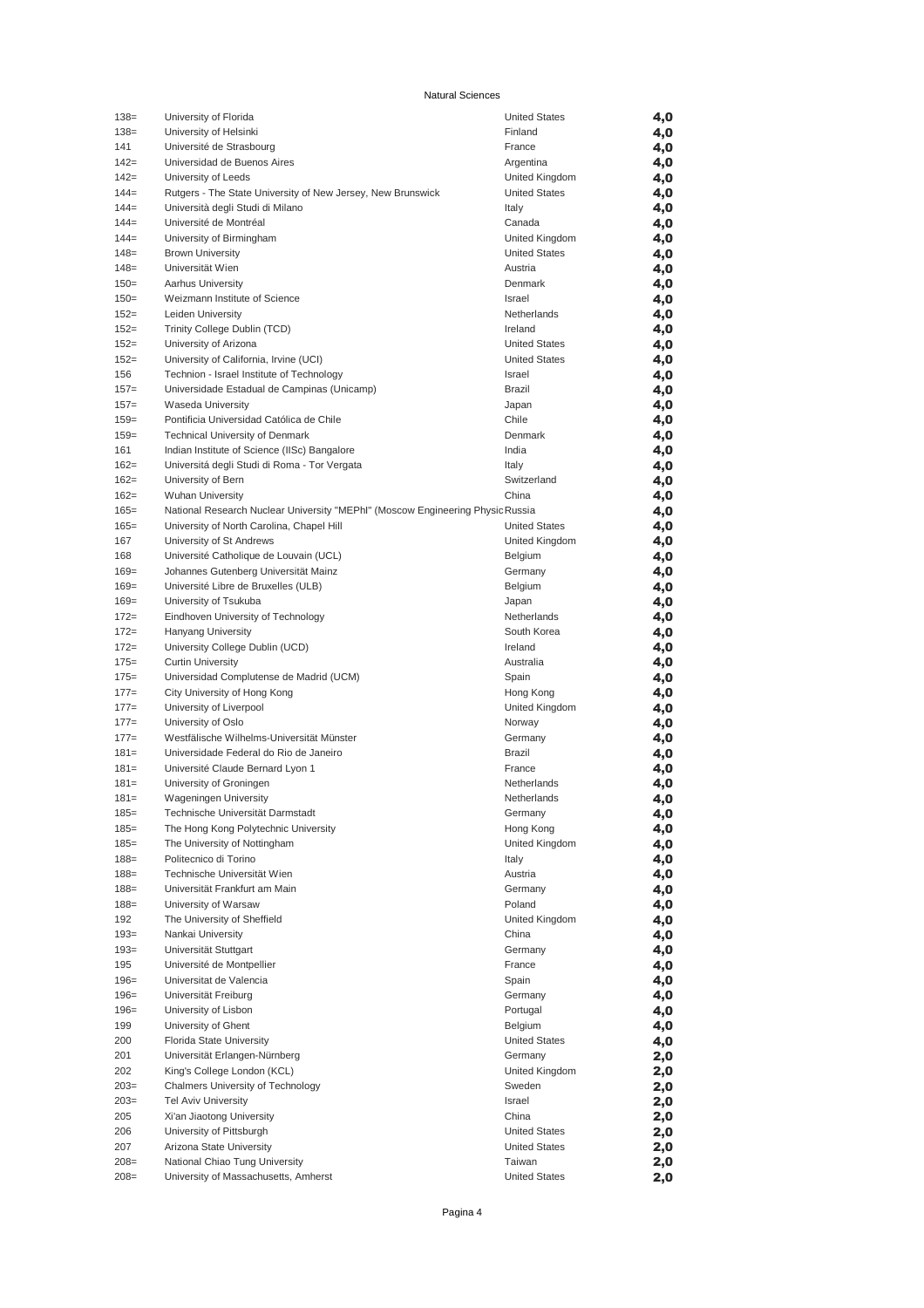| 210    | King Abdul Aziz University (KAU)                         | Saudi Arabia         | 2,0 |
|--------|----------------------------------------------------------|----------------------|-----|
| $211=$ | Beijing Normal University                                | China                | 2,0 |
| $211=$ | Universidad de Chile                                     | Chile                | 2,0 |
| $211=$ | University of Southern California                        | <b>United States</b> | 2,0 |
| $214=$ | <b>McMaster University</b>                               | Canada               | 2,0 |
| $214=$ | University of Calgary                                    | Canada               | 2,0 |
| $214=$ | University of Illinois, Chicago (UIC)                    | <b>United States</b> | 2,0 |
| $214=$ | University of Twente                                     | Netherlands          | 2,0 |
| 218    | Queen Mary University of London (QMUL)                   | United Kingdom       | 2,0 |
| 219    | <b>Charles University</b>                                | Czech Republic       | 2,0 |
| 220    | Università degli Studi di Napoli Federico II             | Italy                | 2,0 |
| 221    | National Central University                              | Taiwan               | 2,0 |
| 222    | Hiroshima University                                     | Japan                | 2,0 |
| $223=$ | Università degli Studi di Torino (UNITO)                 | Italy                | 2,0 |
| $223=$ | Universiti Sains Malaysia (USM)                          | Malaysia             | 2,0 |
| $223=$ | University of Cape Town                                  | South Africa         | 2,0 |
| $223=$ | University of Ottawa                                     | Canada               | 2,0 |
| $227=$ | Colorado State University                                | <b>United States</b> | 2,0 |
| $227=$ | National Cheng Kung University                           | Taiwan               | 2,0 |
| $227=$ | University of Canterbury                                 | New Zealand          | 2,0 |
| $227=$ | University of Wollongong                                 | Australia            | 2,0 |
| $231=$ | Eberhard Karls Universität Tübingen                      | Germany              | 2,0 |
| $231=$ | Indian Institute of Technology Delhi (IITD)              | India                |     |
| $231=$ | Universiti Putra Malaysia (UPM)                          | Malaysia             | 2,0 |
| $231=$ |                                                          | <b>United States</b> | 2,0 |
|        | University of Notre Dame                                 |                      | 2,0 |
| $235=$ | Aalto University                                         | Finland              | 2,0 |
| $235=$ | Hebrew University of Jerusalem                           | Israel               | 2,0 |
| $235=$ | Vrije Universiteit Amsterdam                             | Netherlands          | 2,0 |
| $238=$ | Indian Institute of Technology Madras (IITM)             | India                | 2,0 |
| $238=$ | Università degli Studi di Firenze (UNIFI)                | Italy                | 2,0 |
| 240    | Indiana University Bloomington                           | <b>United States</b> | 2,0 |
| $241=$ | Queen's University                                       | Canada               | 2,0 |
| $241=$ | University of Reading                                    | United Kingdom       | 2,0 |
| $243=$ | Huazhong University of Science and Technology            | China                | 2,0 |
| $243=$ | University of Rochester                                  | <b>United States</b> | 2,0 |
| $245=$ | University of Bergen                                     | Norway               | 2,0 |
| $245=$ | University of Exeter                                     | United Kingdom       | 2,0 |
| $247=$ | Ruhr-Universität Bochum                                  | Germany              | 2,0 |
| $247=$ | University of Milano-Bicocca                             | Italy                | 2,0 |
| $247=$ | University of Tennessee                                  | <b>United States</b> | 2,0 |
| $247=$ | Virginia Polytechnic Institute (Virginia Tech)           | <b>United States</b> | 2,0 |
| $251=$ | North Carolina State University                          | <b>United States</b> | 2,0 |
| $251=$ | University of Delhi                                      | India                | 2,0 |
| $253=$ | Indian Institute of Technology Kanpur (IITK)             | India                | 2,0 |
| $253=$ | Instituto Politécnico Nacional (IPN)                     | Mexico               | 2,0 |
| $253=$ | University of Virginia                                   | <b>United States</b> | 2,0 |
| $256=$ | Harbin Institute of Technology                           | China                | 2,0 |
| $256=$ | <b>Macquarie University</b>                              | Australia            | 2,0 |
| $258=$ | <b>Cardiff University</b>                                | United Kingdom       | 2,0 |
| $258=$ | Ecole Normale Supérieure de Lyon                         | France               | 2,0 |
| $258=$ | Jagiellonian University                                  | Poland               | 2,0 |
| $258=$ | Washington University in St. Louis                       | <b>United States</b> | 2,0 |
| $262=$ | Iowa State University                                    | <b>United States</b> | 2,0 |
| $262=$ | University of Basel                                      | Switzerland          | 2,0 |
| $264=$ | Jilin University                                         | China                | 2,0 |
| $264=$ | King Abdullah University of Science & Technology (KAUST) | Saudi Arabia         | 2,0 |
| $264=$ | Leibniz Universität Hannover                             | Germany              | 2,0 |
| $264=$ | <b>Shandong University</b>                               | China                | 2,0 |
| $264=$ | Universidad de Granada                                   | Spain                | 2,0 |
| $264=$ | University of Bath                                       | United Kingdom       | 2,0 |
| $270=$ | Oregon State University                                  | <b>United States</b> | 2,0 |
| $270=$ | Simon Fraser University                                  | Canada               | 2,0 |
| $272=$ | <b>Tomsk State University</b>                            | Russia               |     |
| $272=$ | Universidad Politecnica de Valencia                      | Spain                | 2,0 |
|        |                                                          | Thailand             | 2,0 |
| $274=$ | Chulalongkorn University                                 |                      | 2,0 |
| $274=$ | Warsaw University of Technology                          | Poland               | 2,0 |
| 276    | Universität Innsbruck                                    | Austria              | 2,0 |
| $277=$ | Academy of Sciences of the Czech Republic                | Czech Republic       | 2,0 |
| $277=$ | University of Hawaii at Mānoa                            | <b>United States</b> | 2,0 |
| $279=$ | Radboud University Nijmegen                              | Netherlands          | 2,0 |
| $279=$ | Universitat Politècnica de Catalunya                     | Spain                | 2,0 |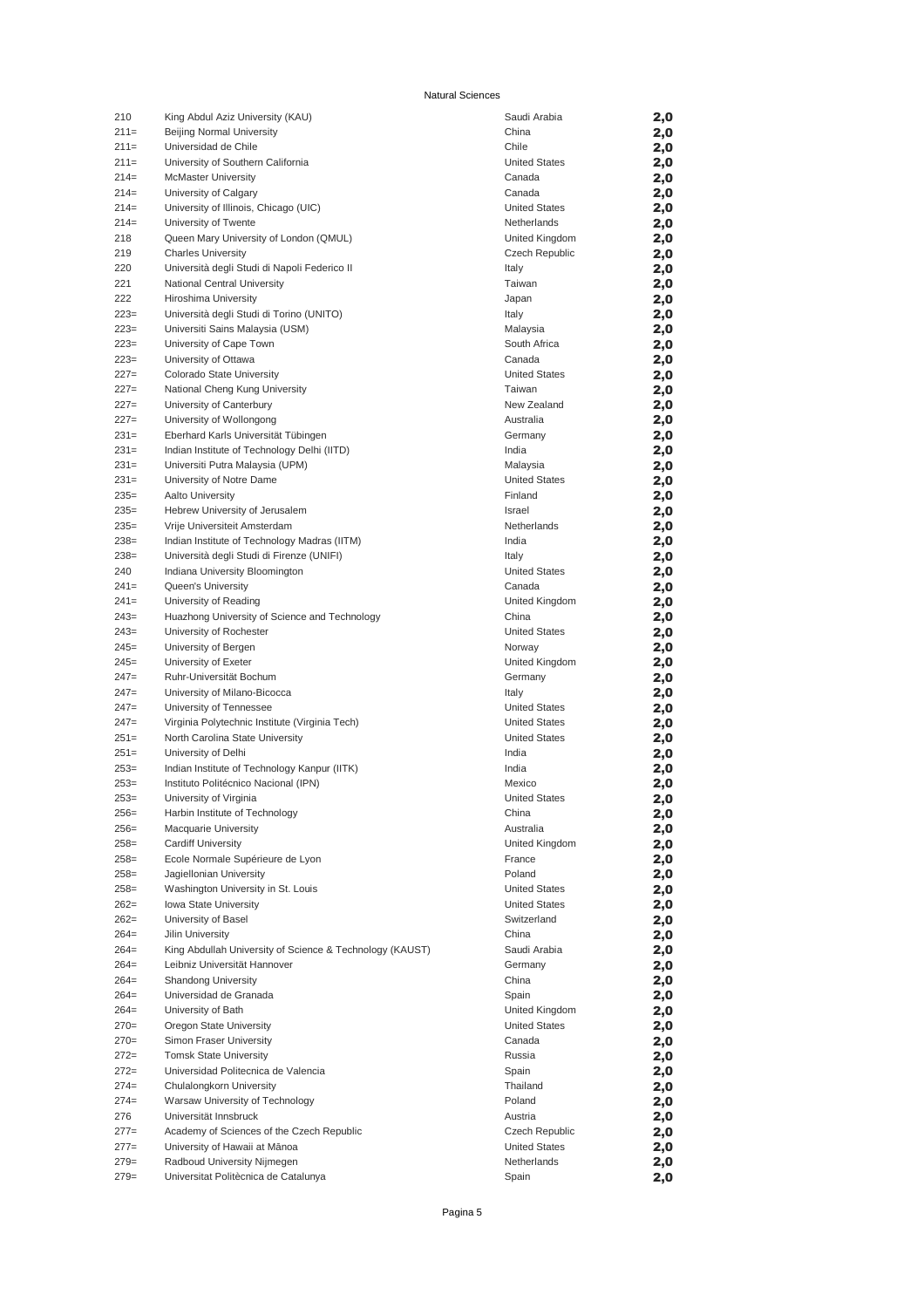| $279=$           | University of Otago                                                              | New Zealand                   | 2,0            |
|------------------|----------------------------------------------------------------------------------|-------------------------------|----------------|
| $279=$           | <b>Western University</b>                                                        | Canada                        | 2,0            |
| $283=$           | Czech Technical University In Prague                                             | Czech Republic                | 2,0            |
| $283=$           | Indian Institute of Technology Kharagpur (IITKGP)                                | India                         | 2,0            |
| $283=$           | Northeastern University                                                          | <b>United States</b>          | 2,0            |
| $283=$           | Vrije Universiteit Brussel (VUB)                                                 | Belgium                       | 2,0            |
| $287=$<br>$287=$ | Pusan National University<br>Université Paul Sabatier Toulouse III               | South Korea<br>France         | 2,0            |
| $289=$           | <b>Keio University</b>                                                           | Japan                         | 2,0<br>2,0     |
| $289=$           | Universidade de Santiago de Compostela                                           | Spain                         | 2,0            |
| $289=$           | Università degli Studi di Trento                                                 | Italy                         | 2,0            |
| $289=$           | Universiti Teknologi Malaysia (UTM)                                              | Malaysia                      | 2,0            |
| $289=$           | Xiamen University                                                                | China                         | 2,0            |
| $294=$           | Kyungpook National University                                                    | South Korea                   | 2,0            |
| $294=$           | Universidade Estadual Paulista "Júlio de Mesquita Filho"                         | Brazil                        | 2,0            |
| $294=$           | Universität Köln                                                                 | Germany                       | 2,0            |
| $294=$           | Universiti Kebangsaan Malaysia (UKM)                                             | Malaysia                      | 2,0            |
| $294=$           | Vanderbilt University                                                            | <b>United States</b>          | 2,0            |
| $294=$           | Washington State University                                                      | <b>United States</b>          | 2,0            |
| $300=$           | University of East Anglia (UEA)                                                  | United Kingdom                | 2,0            |
| $300=$           | University of York                                                               | United Kingdom                | 2,0            |
| $302 =$          | City University of New York                                                      | <b>United States</b>          | 2,0            |
| $302=$           | Ewha Womans University                                                           | South Korea                   | 2,0            |
| $302=$           | University of Science and Technology Beijing                                     | China                         | 2,0            |
| 305<br>$306=$    | Università degli Studi di Trieste (UNITS)<br>Beijing Institute of Technology     | Italy                         | 2,0            |
| $306=$           | Norwegian University of Science and Technology                                   | China<br>Norway               | 2,0<br>2,0     |
| $306 =$          | Tata Institute of Fundamental Research (TIFR), Mumbai                            | India                         | 2,0            |
| $306=$           | Università degli Studi di Pavia (UNIPV)                                          | Italy                         | 2,0            |
| $306 =$          | University of Miami                                                              | <b>United States</b>          | 2,0            |
| $306=$           | University of Strathclyde                                                        | United Kingdom                | 2,0            |
| $312=$           | <b>Lancaster University</b>                                                      | United Kingdom                | 2,0            |
| $312=$           | Middle East Technical University                                                 | Turkey                        | 2,0            |
| $314=$           | <b>Beihang University</b>                                                        | China                         | 2,0            |
| $314=$           | Kobe University                                                                  | Japan                         | 2,0            |
| $314=$           | Technische Universität Dortmund                                                  | Germany                       | 2,0            |
| $317=$           | Université Aix-Marseille                                                         | France                        | 2,0            |
| $317=$           | University of Houston                                                            | <b>United States</b>          | 2,0            |
| 319              | University of California, Santa Cruz (UCSC)                                      | <b>United States</b>          | 2,0            |
| 320              | Julius-Maximilians-Universität Würzburg                                          | Germany                       | 2,0            |
| 321              | Université du Québec                                                             | Canada                        | 2,0            |
| 322              | University of Utah                                                               | <b>United States</b>          | 2,0            |
| $323=$           | Shanghai University                                                              | China                         | 2,0            |
| $323=$<br>$323=$ | University College Cork (UCC)                                                    | Ireland<br>Australia          | 2,0            |
| $326=$           | University of Technology Sydney (UTS)<br>National Technical University of Athens | Greece                        | 2,0<br>2,0     |
| $326=$           | University of Ljubljana                                                          | Slovenia                      | $\mathbf{2,0}$ |
| $326=$           | University of New Mexico                                                         | <b>United States</b>          | 2,0            |
| $329=$           | Dalhousie University                                                             | Canada                        | 2,0            |
| $329=$           | Queen's University of Belfast                                                    | United Kingdom                | 2,0            |
| $329=$           | <b>Tianjin University</b>                                                        | China                         | 2,0            |
| $329=$           | University of Iowa                                                               | <b>United States</b>          | 2,0            |
| $329=$           | University of The Witwatersrand                                                  | South Africa                  | 2,0            |
| $334=$           | Kyung Hee University                                                             | South Korea                   | 2,0            |
| $334=$           | University of Victoria                                                           | Canada                        | 2,0            |
| $336=$           | Universität Jena                                                                 | Germany                       | 2,0            |
| $336=$           | Victoria University of Wellington                                                | New Zealand                   | 2,0            |
| $338=$           | Case Western Reserve University                                                  | <b>United States</b>          | 2,0            |
| $338=$           | Universität Bremen                                                               | Germany                       | 2,0            |
| $340=$           | <b>Eotvos Lorand University</b>                                                  | Hungary                       | 2,0            |
| $340=$           | University of California, Riverside (UCR)                                        | <b>United States</b>          | 2,0            |
| $342=$<br>$342=$ | <b>Istanbul Technical University</b>                                             | Turkey                        | 2,0            |
| $342=$           | Tokyo University of Science<br>University of Connecticut                         | Japan<br><b>United States</b> | 2,0<br>2,0     |
| $342=$           | University of Tasmania                                                           | Australia                     | 2,0            |
| $346=$           | <b>Laval University</b>                                                          | Canada                        | 2,0            |
| $346=$           | Universidad de Los Andes Colombia                                                | Colombia                      | 2,0            |
| $346=$           | University of Oregon                                                             | <b>United States</b>          | 2,0            |
| $349=$           | University of Central Florida                                                    | <b>United States</b>          | 2,0            |
| $349=$           | University of Sussex                                                             | United Kingdom                | 2,0            |
| $351 =$          | Universität Potsdam                                                              | Germany                       | 2,0            |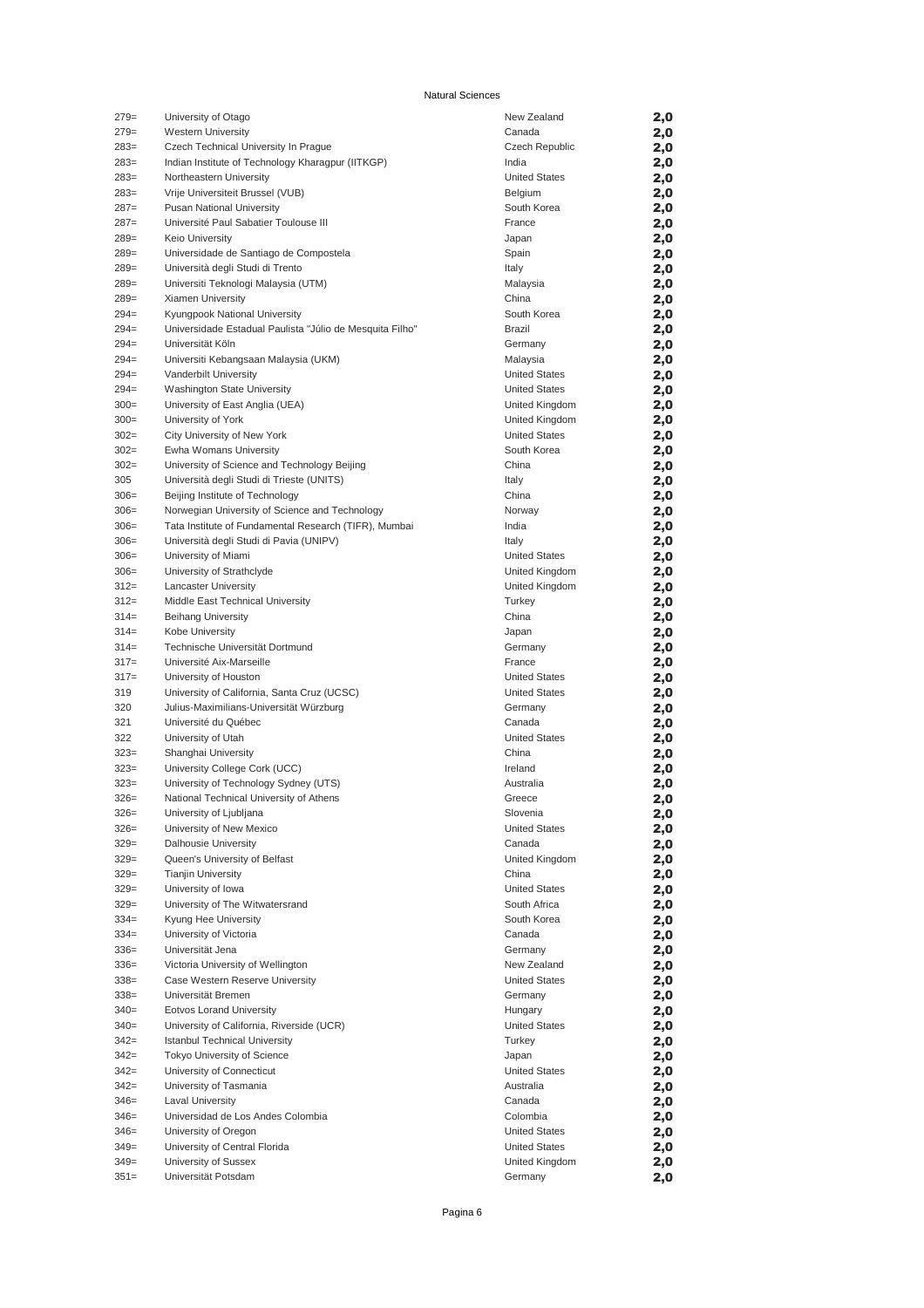| $351=$  | Universität Regensburg                                         | Germany              | 2,0 |
|---------|----------------------------------------------------------------|----------------------|-----|
| $351 =$ | University of Kansas                                           | <b>United States</b> | 2,0 |
| $351 =$ | University of Leicester                                        | United Kingdom       | 2,0 |
| $355 =$ | Dalian University of Technology                                | China                | 2,0 |
| $355 =$ | Rensselaer Polytechnic Institute                               | <b>United States</b> | 2,0 |
| $355 =$ | University of Antwerp                                          | Belgium              | 2,0 |
| $355 =$ | University of Porto                                            | Portugal             | 2,0 |
| $359=$  | Heriot-Watt University                                         | United Kingdom       | 2,0 |
| $359=$  |                                                                |                      |     |
|         | Peter the Great St. Petersburg Polytechnic University          | Russia               | 2,0 |
| $359=$  | Universidad Nacional de La Plata                               | Argentina            | 2,0 |
| $362=$  | National University of Science and Technology "MISIS"          | Russia               | 2,0 |
| $362=$  | University at Buffalo SUNY                                     | <b>United States</b> | 2,0 |
| $364=$  | Cairo University                                               | Egypt                | 2,0 |
| $364=$  | South China University of Technology                           | China                | 2,0 |
| $366=$  | Louisiana State University                                     | <b>United States</b> | 2,0 |
| $366=$  | The University of Georgia                                      | <b>United States</b> | 2,0 |
| $366=$  | University of Coimbra                                          | Portugal             | 2,0 |
| $369=$  | Aristotle University of Thessaloniki                           | Greece               | 2,0 |
| $369=$  | Polish Academy of Sciences                                     | Poland               | 2,0 |
| $371 =$ | The Scripps Research Institute (TSRI)                          | <b>United States</b> | 2,0 |
|         |                                                                |                      |     |
| $371 =$ | Universidad Nacional de Colombia                               | Colombia             | 2,0 |
| $371 =$ | <b>York University</b>                                         | Canada               | 2,0 |
| $374=$  | National and Kapodistrian University of Athens                 | Greece               | 2,0 |
| $374=$  | <b>RMIT University</b>                                         | Australia            | 2,0 |
| $374=$  | Tongji University                                              | China                | 2,0 |
| $374=$  | University of Lausanne                                         | Switzerland          | 2,0 |
| 378     | University of Delaware                                         | <b>United States</b> | 2,0 |
| $379=$  | <b>ITMO University</b>                                         | Russia               | 2,0 |
| $379=$  | Università degli Studi Roma Tre                                | Italy                | 2,0 |
| $379=$  | University of Liege                                            | Belgium              |     |
|         |                                                                |                      | 2,0 |
| 382     | Universidad de Zaragoza                                        | Spain                | 2,0 |
| $383=$  | Universidade Nova de Lisboa                                    | Portugal             | 2,0 |
| $383=$  | <b>Vilnius University</b>                                      | Lithuania            | 2,0 |
| $385=$  | Colorado School of Mines                                       | <b>United States</b> | 2,0 |
| $385=$  | Scuola Internazionale Superiore di Studi Avanzati (SISSA)      | Italy                | 2,0 |
| $385=$  | Sichuan University                                             | China                | 2,0 |
| $388 =$ | Universität Ulm                                                | Germany              | 2,0 |
| $388 =$ | University of Belgrade                                         | Serbia               | 2,0 |
| $388 =$ | University of Gothenburg                                       | Sweden               | 2,0 |
| $391=$  |                                                                | India                |     |
|         | Indian Institute of Technology Roorkee (IITR)                  |                      | 2,0 |
| $391=$  | Queensland University of Technology (QUT)                      | Australia            | 2,0 |
| 393     | East China Normal University                                   | China                | 2,0 |
| $394=$  | National Sun Yat-sen University                                | Taiwan               | 2,0 |
| $394=$  | University of Aberdeen                                         | United Kingdom       | 2,0 |
| $394=$  | University of Cincinnati                                       | <b>United States</b> | 2,0 |
| $397=$  | Università degli Studi di Genova                               | Italy                | 2,0 |
| $397 =$ | Université de Lorraine                                         | France               | 2,0 |
| $397=$  | University of South Carolina at Columbia                       | <b>United States</b> | 2,0 |
| $400=$  | King Fahd University of Petroleum & Minerals (KFUPM)           | Saudi Arabia         | 2,0 |
| $400=$  | Universidad de Sevilla                                         | Spain                |     |
|         | AGH University of Science and Technology                       | Poland               | 2,0 |
| 401-450 |                                                                |                      | 2,0 |
| 401-450 | Beijing University of Technology                               | China                | 2,0 |
| 401-450 | CentraleSupélec                                                | France               | 2,0 |
| 401-450 | Chonnam National University                                    | South Korea          | 2,0 |
| 401-450 | Christian-Albrechts-Universität zu Kiel                        | Germany              | 2,0 |
| 401-450 | College of William & Mary                                      | <b>United States</b> | 2,0 |
| 401-450 | Deakin University                                              | Australia            | 2,0 |
| 401-450 | East China University of Science and Technology                | China                | 2,0 |
| 401-450 | <b>Emory University</b>                                        | <b>United States</b> | 2,0 |
| 401-450 | Gwangju Institute of Science and Technology (GIST)             | South Korea          |     |
|         |                                                                |                      | 2,0 |
| 401-450 | Hong Kong Baptist University (HKBU)                            | Hong Kong            | 2,0 |
| 401-450 | James Cook University (JCU)                                    | Australia            | 2,0 |
| 401-450 | Justus-Liebig-Universität Gießen                               | Germany              | 2,0 |
| 401-450 | King Saud University (KSU)                                     | Saudi Arabia         | 2,0 |
| 401-450 | Lanzhou University                                             | China                | 2,0 |
| 401-450 | Linköping University                                           | Sweden               | 2,0 |
| 401-450 | National Taiwan University of Science and Technology           | Taiwan               | 2,0 |
| 401-450 | National University of Ireland, Galway (NUIG)                  | Ireland              | 2,0 |
| 401-450 | Newcastle University                                           | United Kingdom       | 2,0 |
| 401-450 | Pontificia Universidade Católica do Rio de Janeiro - PUC - Rio | Brazil               |     |
| 401-450 | Quaid-i-azam University                                        | Pakistan             | 2,0 |
|         |                                                                |                      | 2,0 |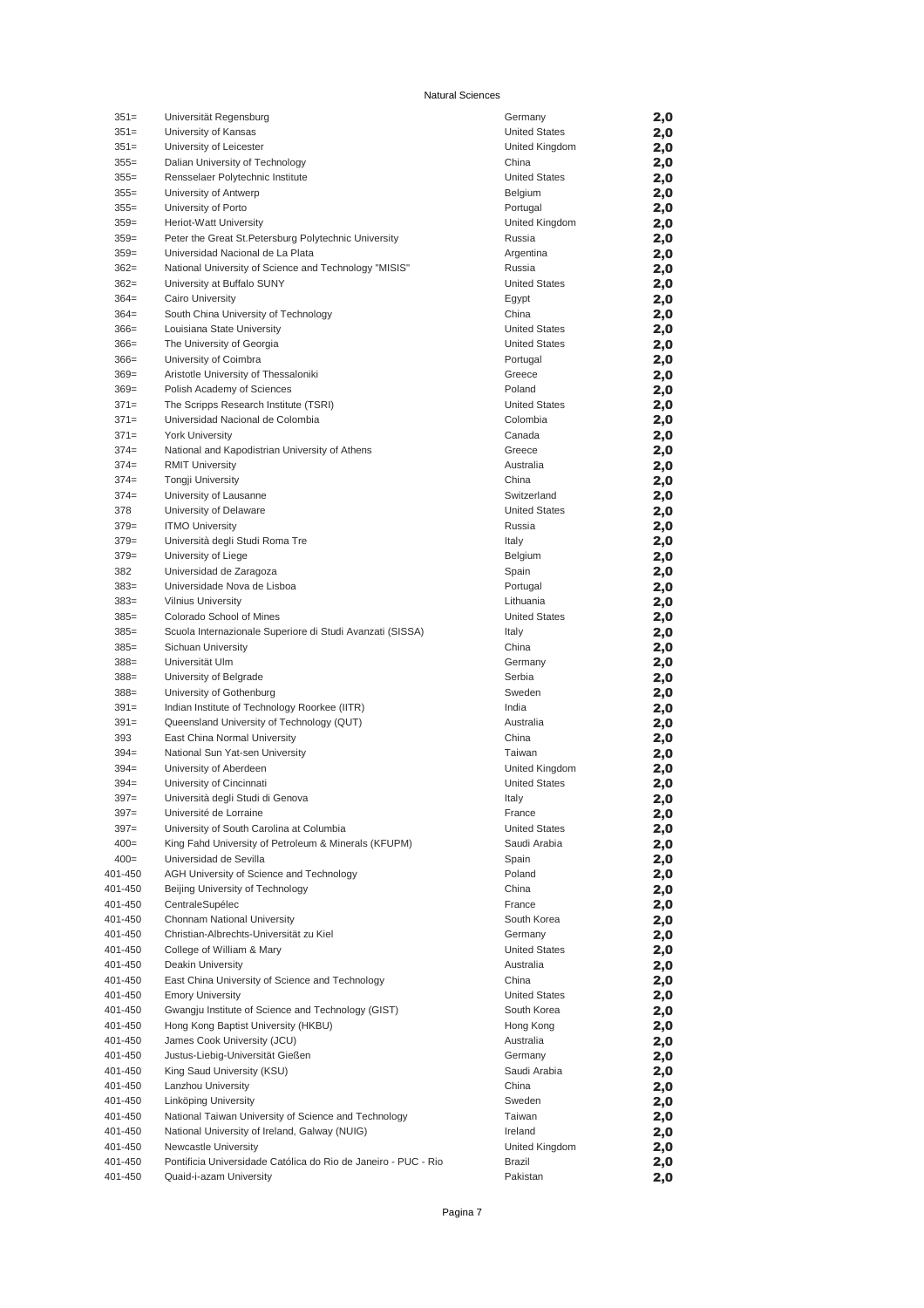| 401-450 | Royal Holloway University of London             | United Kingdom       | 2,0 |
|---------|-------------------------------------------------|----------------------|-----|
| 401-450 | Sejong University                               | South Korea          | 2,0 |
| 401-450 | Sharif University of Technology                 | Iran                 | 2,0 |
| 401-450 | Southeast University                            | China                | 2,0 |
| 401-450 | Stellenbosch University                         | South Africa         | 2,0 |
| 401-450 | Swinburne University of Technology              | Australia            | 2,0 |
| 401-450 | <b>Syracuse University</b>                      | <b>United States</b> | 2,0 |
| 401-450 | <b>Texas Tech University</b>                    | <b>United States</b> | 2,0 |
| 401-450 | Tokyo Metropolitan University                   | Japan                | 2,0 |
| 401-450 | Tomsk Polytechnic University                    | Russia               | 2,0 |
| 401-450 | <b>Tufts University</b>                         | <b>United States</b> | 2,0 |
| 401-450 | Universidad de Concepción                       | Chile                | 2,0 |
| 401-450 | Universidade Federal de Minas Gerais            | Brazil               | 2,0 |
| 401-450 | Universität Bayreuth                            | Germany              | 2,0 |
| 401-450 | Université de Bordeaux                          | France               | 2,0 |
| 401-450 | Université de Nantes                            | France               | 2,0 |
| 401-450 | Université de Rennes 1                          | France               | 2,0 |
| 401-450 | University of Alabama                           | <b>United States</b> | 2,0 |
| 401-450 | University of Aveiro                            | Portugal             | 2,0 |
| 401-450 | University of Bari                              | Italy                | 2,0 |
| 401-450 | University of Bucharest                         | Romania              | 2,0 |
| 401-450 | University of Kwazulu-Natal                     | South Africa         | 2,0 |
| 401-450 | University of Newcastle                         | Australia            | 2,0 |
| 401-450 | University of Oklahoma                          | <b>United States</b> | 2,0 |
| 401-450 | University of Surrey                            | United Kingdom       | 2,0 |
| 401-450 | University of Texas Dallas                      | <b>United States</b> | 2,0 |
| 401-450 | Ural Federal University                         | Russia               | 2,0 |
| 451-500 | Bandung Institute of Technology (ITB)           | Indonesia            | 2,0 |
| 451-500 | Beijing University of Chemical Technology       | China                | 2,0 |
| 451-500 | Ben Gurion University of The Negev              | Israel               | 2,0 |
| 451-500 | Bogaziçi Üniversitesi                           | Turkey               | 2,0 |
| 451-500 | Budapest University of Technology and Economics | Hungary              | 2,0 |
| 451-500 | Carleton University                             | Canada               | 2,0 |
| 451-500 | Chiba University                                | Japan                | 2,0 |
| 451-500 | Chonbuk National University                     | South Korea          | 2,0 |
| 451-500 | Dartmouth College                               | <b>United States</b> | 2,0 |
| 451-500 | Dublin City University (DCU)                    | Ireland              | 2,0 |
| 451-500 | <b>Griffith University</b>                      | Australia            | 2,0 |
| 451-500 | Hunan University                                | China                | 2,0 |
| 451-500 | Indian Institute of Technology Guwahati (IITG)  | India                | 2,0 |
| 451-500 | Kansas State University                         | <b>United States</b> | 2,0 |
| 451-500 | Karl-Franzens-Universität Graz                  | Austria              | 2,0 |
| 451-500 | Kazan Federal University                        | Russia               | 2,0 |
| 451-500 | Konkuk University                               | South Korea          | 2,0 |
| 451-500 | Lobachevsky State University of Nizhni Novgorod | Russia               | 2,0 |
| 451-500 | Loughborough University                         | United Kingdom       | 2,0 |
| 451-500 | <b>Massey University</b>                        | New Zealand          | 2,0 |
| 451-500 | National Chung Hsing University                 | Taiwan               | 2,0 |
| 451-500 | National Taiwan Normal University               | Taiwan               | 2,0 |
| 451-500 | Okayama University                              | Japan                | 2,0 |
| 451-500 | Philipps-Universität Marburg                    | Germany              | 2,0 |
| 451-500 | Sogang University                               | South Korea          | 2,0 |
| 451-500 | Soochow University                              | China                | 2,0 |
| 451-500 | Swansea University                              | United Kingdom       | 2,0 |
| 451-500 | Taras Shevchenko National University of Kyiv    | Ukraine              | 2,0 |
| 451-500 | Technische Universität Braunschweig             | Germany              | 2,0 |
| 451-500 | Technische Universität Kaiserslautern           | Germany              | 2,0 |
| 451-500 | Universidad del Pais Vasco                      | Spain                | 2,0 |
| 451-500 | Universidad Técnica Federico Santa María        | Chile                | 2,0 |
| 451-500 | Universidade Federal de São Carlos              | Brazil               | 2,0 |
| 451-500 | Universidade Federal do Rio Grande Do Sul       | Brazil               | 2,0 |
| 451-500 | Università degli Studi di Catania (UniCT)       | Italy                | 2,0 |
| 451-500 | Università degli Studi di Perugia               | Italy                | 2,0 |
| 451-500 | Universität Leipzig                             | Germany              | 2,0 |
| 451-500 | Université Nice Sophia-Antipolis                | France               | 2,0 |
| 451-500 | University of Guelph                            | Canada               | 2,0 |
| 451-500 | University of Hyderabad                         | India                | 2,0 |
| 451-500 | University of Jyväskylä                         | Finland              | 2,0 |
| 451-500 | University of Kentucky                          | <b>United States</b> | 2,0 |
| 451-500 | University of Mons                              | Belgium              | 2,0 |
| 451-500 | University of Nebraska                          | <b>United States</b> | 2,0 |
|         |                                                 |                      |     |

| United Kingdom       | 2,0 |
|----------------------|-----|
| South Korea          |     |
|                      | 2,0 |
| Iran                 | 2,0 |
| China                | 2,0 |
| South Africa         | 2,0 |
| Australia            | 2,0 |
| <b>United States</b> | 2,0 |
| <b>United States</b> | 2,0 |
| Japan                | 2,0 |
|                      |     |
| Russia               | 2,0 |
| <b>United States</b> | 2,0 |
| Chile                | 2,0 |
| Brazil               | 2,0 |
| Germany              | 2,0 |
| France               | 2,0 |
| France               | 2,0 |
| France               | 2,0 |
| <b>United States</b> |     |
|                      | 2,0 |
| Portugal             | 2,0 |
| Italy                | 2,0 |
| Romania              | 2,0 |
| South Africa         | 2,0 |
| Australia            | 2,0 |
| <b>United States</b> | 2,0 |
| United Kingdom       | 2,0 |
| <b>United States</b> | 2,0 |
| Russia               | 2,0 |
|                      |     |
| Indonesia            | 2,0 |
| China                | 2,0 |
| Israel               | 2,0 |
| Turkey               | 2,0 |
| Hungary              | 2,0 |
| Canada               | 2,0 |
| Japan                | 2,0 |
| South Korea          | 2,0 |
| <b>United States</b> | 2,0 |
| Ireland              |     |
|                      | 2,0 |
| Australia            | 2,0 |
| China                | 2,0 |
| India                | 2,0 |
| <b>United States</b> | 2,0 |
| Austria              | 2,0 |
| Russia               | 2,0 |
| South Korea          | 2,0 |
| Russia               | 2,0 |
| United Kingdom       | 2,0 |
| New Zealand          | 2,0 |
| Taiwan               | 2,0 |
| Taiwan               | 2,0 |
|                      |     |
| Japan                | 2,0 |
| Germany              | 2,0 |
| South Korea          | 2,0 |
| China                | 2,0 |
| United Kingdom       | 2,0 |
| Ukraine              | 2,0 |
| Germany              | 2,0 |
| Germany              | 2,0 |
| Spain                | 2,0 |
| Chile                | 2,0 |
| Brazil               | 2,0 |
| <b>Brazil</b>        |     |
|                      | 2,0 |
| Italy                | 2,0 |
| Italy                | 2,0 |
| Germany              | 2,0 |
| France               | 2,0 |
| Canada               | 2,0 |
| India                | 2,0 |
| Finland              | 2,0 |
| <b>United States</b> | 2,0 |
| Belgium              | 2,0 |
|                      |     |
| <b>United States</b> | 2,0 |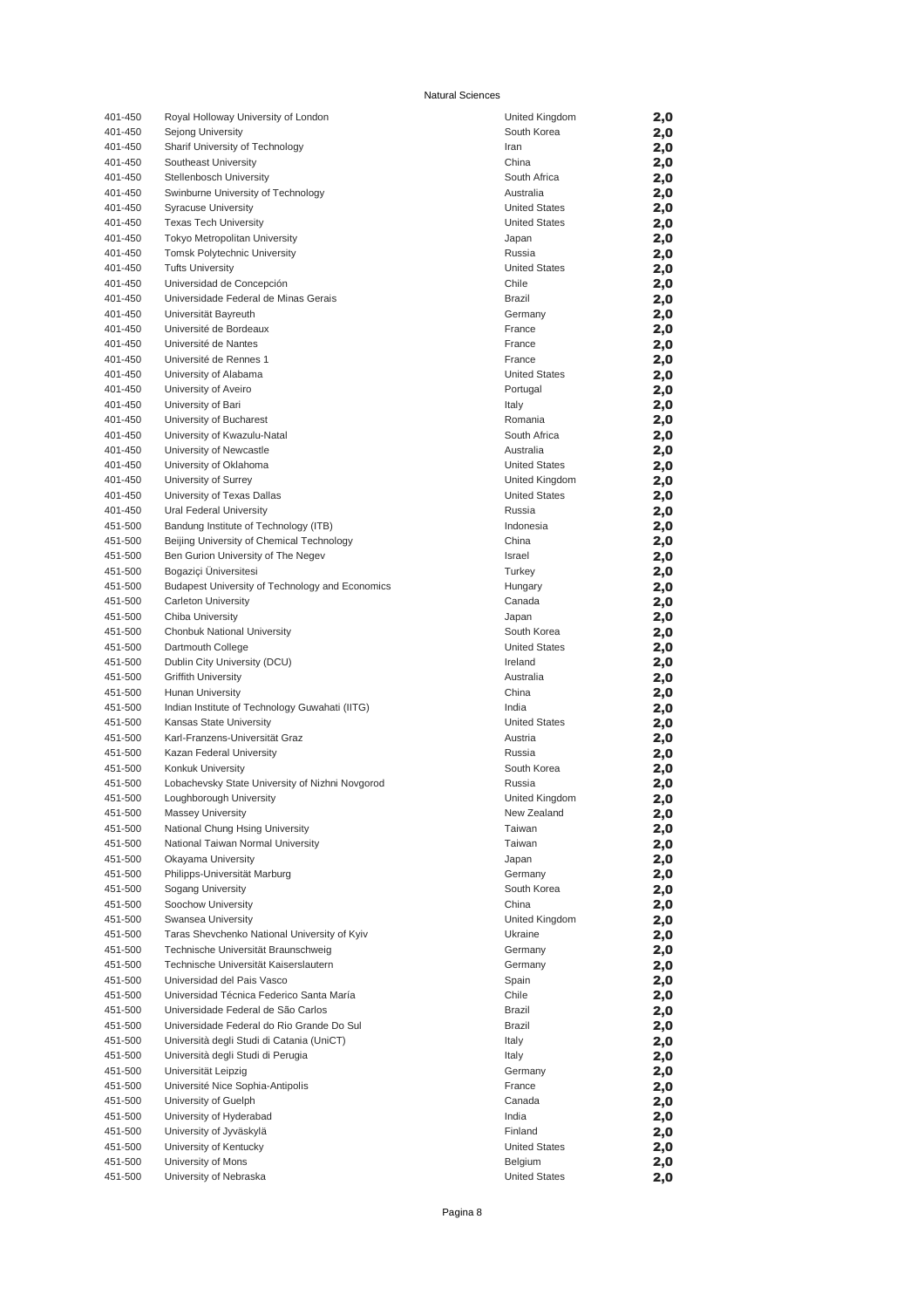| 451-500 | University of Seoul                          | South Korea          | 2,0 |
|---------|----------------------------------------------|----------------------|-----|
| 451-500 | University of South Australia (UniSA)        | Australia            | 2,0 |
| 451-500 | University of South Florida                  | <b>United States</b> | 2,0 |
| 451-500 | University of Tartu                          | Estonia              | 2,0 |
| 451-500 | University of Turku                          | Finland              | 2,0 |
| 451-500 | University of Wroclaw                        | Poland               | 2,0 |
| 451-500 | Wayne State University                       | <b>United States</b> | 2,0 |
| 451-500 | Wrocław University of Science and Technology | Poland               | 2,0 |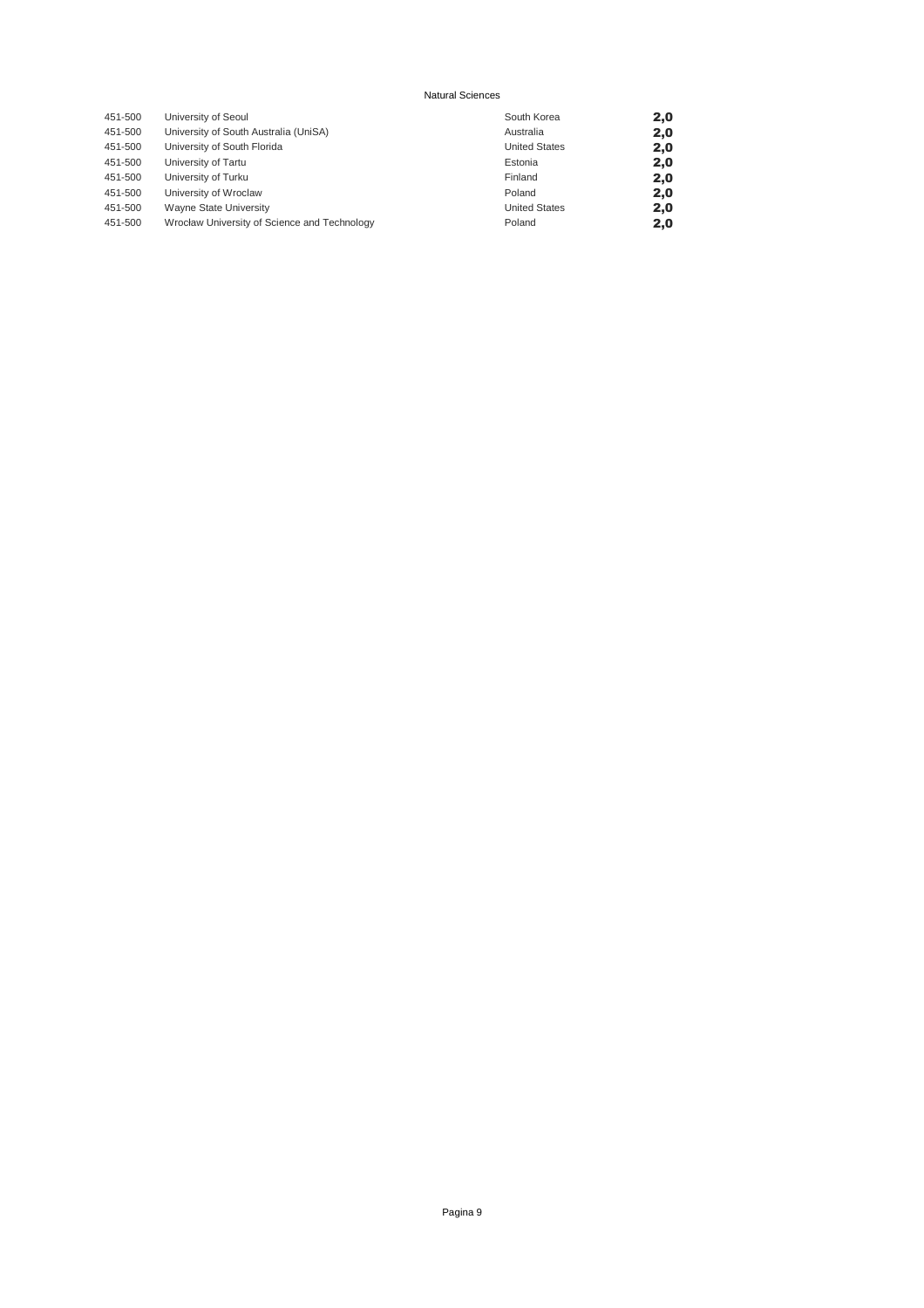# **Chemistry**

|                | Top 600 Universities - Chemistry                           |                      |              |
|----------------|------------------------------------------------------------|----------------------|--------------|
| 2019           | <b>Institution</b>                                         | Location             | <b>Score</b> |
| $\mathbf{1}$   | Massachusetts Institute of Technology (MIT)                | <b>United States</b> | 14,0         |
| $\overline{2}$ | University of California, Berkeley (UCB)                   | <b>United States</b> | 14,0         |
| $3=$           | <b>Harvard University</b>                                  | <b>United States</b> | 14,0         |
| $3=$           | University of Cambridge                                    | United Kingdom       | 14,0         |
| 5              | <b>Stanford University</b>                                 | <b>United States</b> | 14,0         |
| 6              | University of Oxford                                       | United Kingdom       |              |
|                |                                                            |                      | 14,0         |
| $\overline{7}$ | National University of Singapore (NUS)                     | Singapore            | 14,0         |
| 8              | ETH Zurich (Swiss Federal Institute of Technology)         | Switzerland          | 14,0         |
| 9              | Nanyang Technological University (NTU)                     | Singapore            | 14,0         |
| 10             | Northwestern University                                    | <b>United States</b> | 14,0         |
| $11 =$         | California Institute of Technology (Caltech)               | <b>United States</b> | 14,0         |
| $11 =$         | Imperial College London                                    | United Kingdom       | 14,0         |
| $11 =$         | The University of Tokyo                                    | Japan                | 14,0         |
| $11 =$         | University of California, Los Angeles (UCLA)               | <b>United States</b> | 14,0         |
| 15             | Ecole Polytechnique Fédérale de Lausanne (EPFL)            | Switzerland          | 14,0         |
| 16             | <b>Kyoto University</b>                                    | Japan                | 14,0         |
| 17             |                                                            | Canada               |              |
|                | University of Toronto                                      |                      | 14,0         |
| $18=$          | Peking University                                          | China                | 14,0         |
| $18=$          | <b>Tsinghua University</b>                                 | China                | 14,0         |
| 20             | Seoul National University (SNU)                            | South Korea          | 12,0         |
| 21             | <b>Yale University</b>                                     | <b>United States</b> | 12,0         |
| 22             | The Hong Kong University of Science and Technology (HKUST) | Hong Kong            | 12,0         |
| $23=$          | KAIST - Korea Advanced Institute of Science and Technology | South Korea          | 12,0         |
| $23=$          | University of Texas at Austin                              | <b>United States</b> | 12,0         |
| 25             | <b>Princeton University</b>                                | <b>United States</b> | 12,0         |
| 26             | Georgia Institute of Technology (Georgia Tech)             | <b>United States</b> | 12,0         |
| 27             | Technische Universität München                             | Germany              |              |
|                |                                                            |                      | 12,0         |
| 28             | <b>Fudan University</b>                                    | China                | 12,0         |
| 29             | Tokyo Institute of Technology                              | Japan                | 12,0         |
| $30=$          | UCL (University College London)                            | United Kingdom       | 12,0         |
| $30=$          | University of Michigan                                     | <b>United States</b> | 12,0         |
| 32             | The University of Manchester                               | United Kingdom       | 10,0         |
| 33             | Osaka University                                           | Japan                | 10,0         |
| 34             | University of Hong Kong (HKU)                              | Hong Kong            | 10,0         |
| $35=$          | <b>Monash University</b>                                   | Australia            | 10,0         |
| $35=$          | Zhejiang University                                        | China                | 10,0         |
| 37             | The University of Melbourne                                | Australia            | 10,0         |
| 38             | <b>McGill University</b>                                   | Canada               | 10,0         |
|                |                                                            |                      |              |
| 39             | Ludwig-Maximilians-Universität München                     | Germany              | 10,0         |
| 40             | University of Chicago                                      | <b>United States</b> | 10,0         |
| $41 =$         | University of British Columbia                             | Canada               | 10,0         |
| $41=$          | University of Illinois at Urbana-Champaign                 | <b>United States</b> | 10,0         |
| $41 =$         | University of Science and Technology of China              | China                | 10,0         |
| $44 =$         | Columbia University                                        | <b>United States</b> | 8,0          |
| $44 =$         | Rheinisch-Westfälische Technische Hochschule Aachen        | Germany              | 8,0          |
| $44 =$         | University of North Carolina, Chapel Hill                  | <b>United States</b> | 8,0          |
| $44 =$         | University of Wisconsin-Madison                            | <b>United States</b> | 8,0          |
| 48             | National Taiwan University (NTU)                           | Taiwan               | 8,0          |
| $49=$          | Delft University of Technology                             | Netherlands          | 8,0          |
| $49=$          | University of California, San Diego (UCSD)                 | <b>United States</b> | 8,0          |
| $49=$          | University of Pennsylvania                                 | <b>United States</b> |              |
|                |                                                            |                      | 8,0          |
| 51-100         | Carnegie Mellon University                                 | <b>United States</b> | 6,0          |
| 51-100         | <b>Cornell University</b>                                  | <b>United States</b> | 6,0          |
| 51-100         | Duke University                                            | <b>United States</b> | 6,0          |
| 51-100         | Durham University                                          | United Kingdom       | 6,0          |
| 51-100         | Eindhoven University of Technology                         | Netherlands          | 6,0          |
| 51-100         | Freie Universität Berlin                                   | Germany              | 6,0          |
| 51-100         | <b>Hokkaido University</b>                                 | Japan                | 6,0          |
| 51-100         | Humboldt-Universität zu Berlin                             | Germany              | 6,0          |
| 51-100         | Johns Hopkins University                                   | <b>United States</b> | 6,0          |
| 51-100         | Katholieke Universiteit Leuven                             | Belgium              | 6,0          |
| 51-100         | KIT, Karlsruher Institut für Technologie                   | Germany              |              |
|                |                                                            |                      | 6,0          |
| 51-100         | Korea University                                           | South Korea          | 6,0          |
| 51-100         | Kyushu University                                          | Japan                | 6,0          |
| 51-100         | Lomonosov Moscow State University                          | Russia               | 6,0          |
| 51-100         | Nagoya University                                          | Japan                | 6,0          |
| 51-100         | Nanjing University                                         | China                | 6,0          |

Pagina 10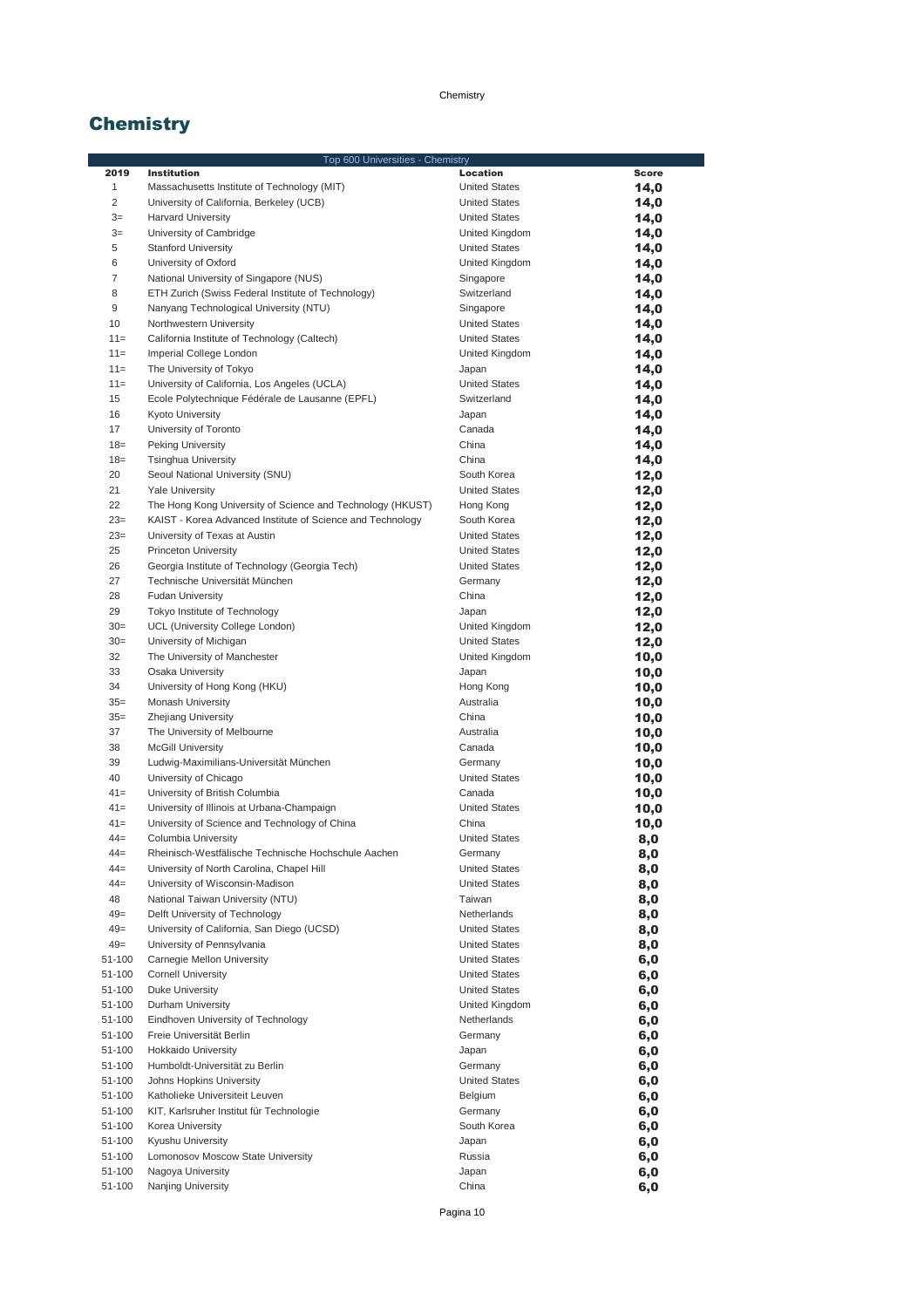| 51-100             | National Tsing Hua University                                          | Taiwan                              | 6,0        |
|--------------------|------------------------------------------------------------------------|-------------------------------------|------------|
| 51-100             | Pennsylvania State University                                          | <b>United States</b>                | 6,0        |
| 51-100             | Pohang University of Science and Technology (POSTECH)                  | South Korea                         | 6,0        |
| 51-100             | <b>Purdue University</b>                                               | <b>United States</b>                | 6,0        |
| 51-100             | <b>Rice University</b>                                                 | <b>United States</b>                | 6,0        |
| 51-100<br>51-100   | Ruprecht-Karls-Universität Heidelberg                                  | Germany<br>China                    | 6,0        |
| 51-100             | Shanghai Jiao Tong University<br>Sorbonne University                   | France                              | 6,0<br>6,0 |
| 51-100             | Sungkyunkwan University                                                | South Korea                         | 6,0        |
| 51-100             | Technical University of Denmark                                        | Denmark                             | 6,0        |
| 51-100             | Technische Universität Berlin                                          | Germany                             | 6,0        |
| 51-100             | <b>Texas A&amp;M University</b>                                        | <b>United States</b>                | 6,0        |
| 51-100             | The Chinese University of Hong Kong (CUHK)                             | Hong Kong                           | 6,0        |
| 51-100             | The Scripps Research Institute (TSRI)                                  | <b>United States</b>                | 6,0        |
| 51-100             | The University of New South Wales (UNSW)                               | Australia                           | 6,0        |
| 51-100             | The University of Nottingham                                           | United Kingdom                      | 6,0        |
| 51-100             | The University of Queensland (UQ)                                      | Australia                           | 6,0        |
| 51-100             | The University of Sydney                                               | Australia                           | 6,0        |
| 51-100<br>51-100   | <b>Tohoku University</b><br>Trinity College Dublin (TCD)               | Japan<br>Ireland                    | 6,0<br>6,0 |
| 51-100             | Università di Bologna (UNIBO)                                          | Italy                               | 6,0        |
| 51-100             | Universitat de Barcelona (UB)                                          | Spain                               | 6,0        |
| 51-100             | Université de Strasbourg                                               | France                              | 6,0        |
| 51-100             | University of Alberta                                                  | Canada                              | 6,0        |
| 51-100             | University of Amsterdam                                                | Netherlands                         | 6,0        |
| 51-100             | University of Bristol                                                  | United Kingdom                      | 6,0        |
| 51-100             | University of California, Santa Barbara (UCSB)                         | <b>United States</b>                | 6,0        |
| 51-100             | University of Edinburgh                                                | United Kingdom                      | 6,0        |
| 51-100             | University of Groningen                                                | Netherlands                         | 6,0        |
| 51-100             | University of Minnesota                                                | <b>United States</b>                | 6,0        |
| 51-100<br>51-100   | University of Washington<br>University of Zurich                       | <b>United States</b><br>Switzerland | 6,0<br>6,0 |
| 51-100             | <b>Utrecht University</b>                                              | Netherlands                         | 6,0        |
| 101-150            | Aarhus University                                                      | Denmark                             | 4,0        |
| 101-150            | Australian National University (ANU)                                   | Australia                           | 4,0        |
| 101-150            | <b>Boston University</b>                                               | <b>United States</b>                | 4,0        |
| 101-150            | City University of Hong Kong                                           | Hong Kong                           | 4,0        |
| 101-150            | Dalian University of Technology                                        | China                               | 4,0        |
| 101-150            | Georg-August-Universität Göttingen                                     | Germany                             | 4,0        |
| 101-150            | Hanyang University                                                     | South Korea                         | 4,0        |
| 101-150            | Indian Institute of Science (IISc) Bangalore                           | India                               | 4,0        |
| 101-150<br>101-150 | Indian Institute of Technology Bombay (IITB)<br>Jilin University       | India<br>China                      | 4,0        |
| 101-150            | King Abdullah University of Science & Technology (KAUST)               | Saudi Arabia                        | 4,0<br>4,0 |
| 101-150            | KTH, Royal Institute of Technology                                     | Sweden                              | 4,0        |
| 101-150            | Leiden University                                                      | Netherlands                         | 4,0        |
| 101-150            | <b>Lund University</b>                                                 | Sweden                              | 4,0        |
| 101-150            | Nankai University                                                      | China                               | 4,0        |
| 101-150            | Ohio State University, Columbus                                        | <b>United States</b>                | 4,0        |
| 101-150            | Université PSL (Paris Sciences & Lettres)                              | France                              | 4,0        |
| 101-150            | Stockholm University                                                   | Sweden                              | 4,0        |
| 101-150            | Sun Yat-sen University                                                 | China                               | 4,0        |
| 101-150<br>101-150 | Technische Universität Dresden<br>The Hong Kong Polytechnic University | Germany                             | 4,0        |
| 101-150            | The University of Warwick                                              | Hong Kong<br>United Kingdom         | 4,0<br>4,0 |
| 101-150            | Universidad Autónoma de Madrid                                         | Spain                               | 4,0        |
| 101-150            | Universidad Complutense de Madrid (UCM)                                | Spain                               | 4,0        |
| 101-150            | Universidad Nacional Autónoma de México (UNAM)                         | Mexico                              | 4,0        |
| 101-150            | Universidade de São Paulo (USP)                                        | Brazil                              | 4,0        |
| 101-150            | Universidade Estadual de Campinas (Unicamp)                            | Brazil                              | 4,0        |
| 101-150            | Università degli Studi di Padova (UNIPD)                               | Italy                               | 4,0        |
| 101-150            | Universitat Autónoma de Barcelona                                      | Spain                               | 4,0        |
| 101-150            | Universität Erlangen-Nürnberg                                          | Germany                             | 4,0        |
| 101-150            | Université de Montréal                                                 | Canada                              | 4,0        |
| 101-150<br>101-150 | Universiti Malaya (UM)<br>University of Bath                           | Malaysia<br>United Kingdom          | 4,0        |
| 101-150            | University of California, Davis (UCD)                                  | <b>United States</b>                | 4,0<br>4,0 |
|                    |                                                                        |                                     |            |
|                    |                                                                        | Denmark                             |            |
| 101-150<br>101-150 | University of Copenhagen<br>University of Florida                      | <b>United States</b>                | 4,0        |
| 101-150            | University of Geneva                                                   | Switzerland                         | 4,0<br>4,0 |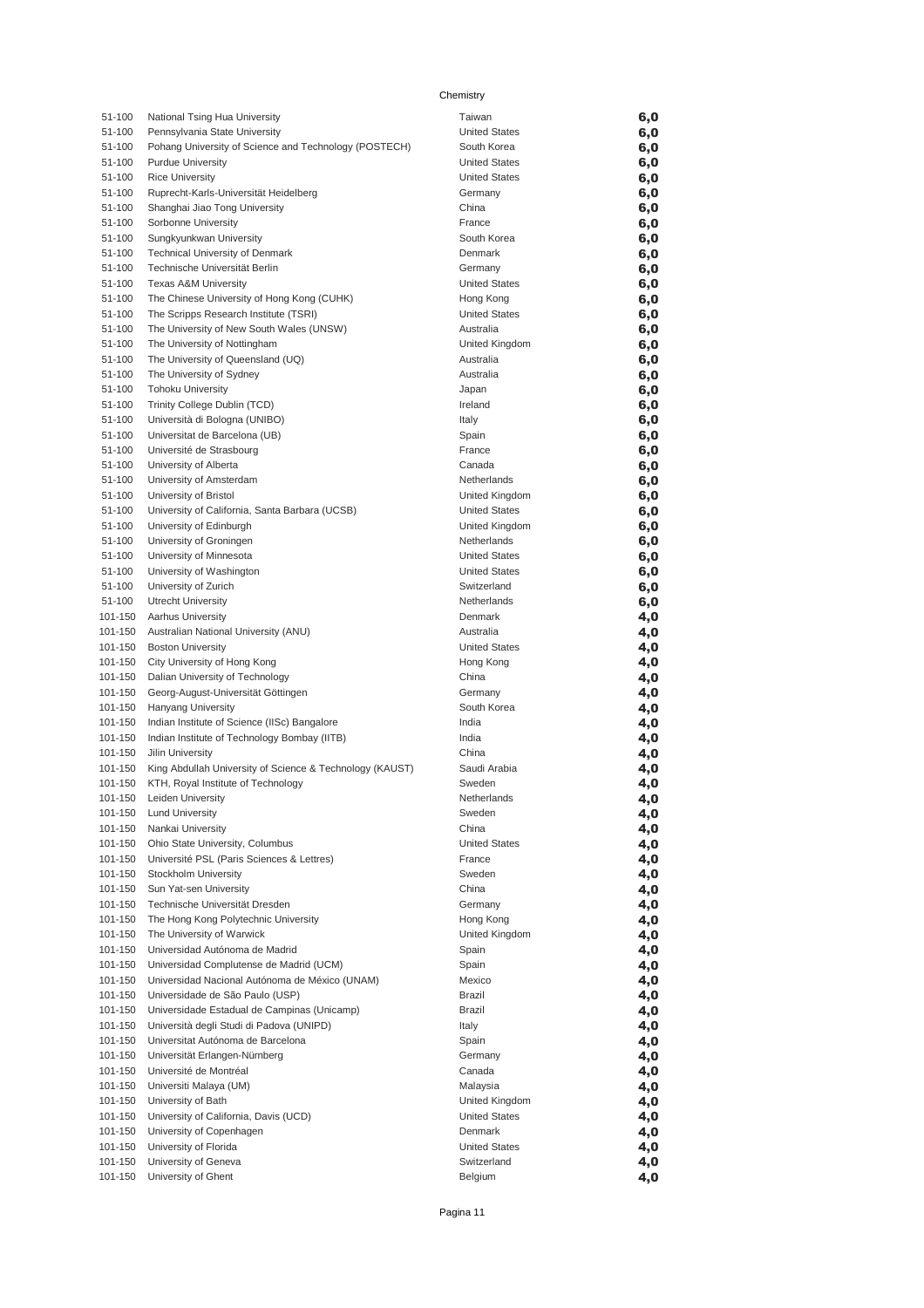| 101-150            | University of Liverpool                                              | United Kingdom                         | 4,0        |
|--------------------|----------------------------------------------------------------------|----------------------------------------|------------|
| 101-150            | University of Massachusetts, Amherst                                 | <b>United States</b>                   | 4,0        |
| 101-150            | University of Ottawa                                                 | Canada                                 | 4,0        |
| 101-150            | University of St Andrews                                             | United Kingdom                         | 4,0        |
| 101-150            | University of Waterloo                                               | Canada                                 | 4,0        |
| 101-150            | Uppsala University                                                   | Sweden                                 | 4,0        |
| 101-150            | Waseda University                                                    | Japan                                  | 4,0        |
| 101-150            | Weizmann Institute of Science                                        | Israel                                 | 4,0        |
| 101-150<br>101-150 | Westfälische Wilhelms-Universität Münster<br><b>Wuhan University</b> | Germany<br>China                       | 4,0        |
| 101-150            | Xiamen University                                                    | China                                  | 4,0<br>4,0 |
| 101-150            | Yonsei University                                                    | South Korea                            | 4,0        |
| 151-200            | <b>Cardiff University</b>                                            | United Kingdom                         | 4,0        |
| 151-200            | Case Western Reserve University                                      | <b>United States</b>                   | 4,0        |
| 151-200            | Chalmers University of Technology                                    | Sweden                                 | 4,0        |
| 151-200            | <b>Emory University</b>                                              | <b>United States</b>                   | 4,0        |
| 151-200            | Ewha Womans University                                               | South Korea                            | 4,0        |
| 151-200            | Harbin Institute of Technology                                       | China                                  | 4,0        |
| 151-200            | Indian Institute of Technology Delhi (IITD)                          | India                                  | 4,0        |
| 151-200            | Indian Institute of Technology Madras (IITM)                         | India                                  | 4,0        |
| 151-200            | Julius-Maximilians-Universität Würzburg                              | Germany                                | 4,0        |
| 151-200            | King Abdul Aziz University (KAU)                                     | Saudi Arabia                           | 4,0        |
| 151-200            | King's College London (KCL)                                          | United Kingdom                         | 4,0        |
| 151-200            | <b>McMaster University</b>                                           | Canada                                 | 4,0        |
| 151-200            | Michigan State University                                            | <b>United States</b>                   | 4,0        |
| 151-200<br>151-200 | Ruhr-Universität Bochum<br>Sapienza - Università di Roma             | Germany                                | 4,0        |
| 151-200            | The University of Adelaide                                           | Italy<br>Australia                     | 4,0<br>4,0 |
| 151-200            | The University of Auckland                                           | New Zealand                            | 4,0        |
| 151-200            | The University of Sheffield                                          | United Kingdom                         | 4,0        |
| 151-200            | <b>Tianjin University</b>                                            | China                                  | 4,0        |
| 151-200            | Universidad de Buenos Aires                                          | Argentina                              | 4,0        |
| 151-200            | Università degli Studi di Milano                                     | Italy                                  | 4,0        |
| 151-200            | Universitat de Valencia                                              | Spain                                  | 4,0        |
| 151-200            | Universität Freiburg                                                 | Germany                                | 4,0        |
| 151-200            | Universität Wien                                                     | Austria                                | 4,0        |
| 151-200            | Université Catholique de Louvain (UCL)                               | Belgium                                | 4,0        |
| 151-200            | Université Claude Bernard Lyon 1                                     | France                                 | 4,0        |
| 151-200            | Université Grenoble-Alpes (UGA)                                      | France                                 | 4,0        |
| 151-200            | Université Paris-Sud 11                                              | France                                 | 4,0        |
| 151-200            | Université Paul Sabatier Toulouse III                                | France                                 | 4,0        |
| 151-200            | Universiti Putra Malaysia (UPM)                                      | Malaysia                               | 4,0        |
| 151-200            | University College Dublin (UCD)                                      | Ireland                                | 4,0        |
| 151-200<br>151-200 | University of Basel<br>University of Birmingham                      | Switzerland<br>United Kingdom          | 4,0<br>4,0 |
| 151-200            | University of Calgary                                                | Canada                                 | 4,0        |
| 151-200            | University of California, Irvine (UCI)                               | <b>United States</b>                   | 4,0        |
| 151-200            | University of Colorado at Boulder                                    | <b>United States</b>                   | 4,0        |
| 151-200            | University of Glasgow                                                | United Kingdom                         | 4,0        |
| 151-200            | University of Helsinki                                               | Finland                                | 4,0        |
| 151-200            | University of Illinois, Chicago (UIC)                                | <b>United States</b>                   | 4,0        |
| 151-200            | University of Leeds                                                  | United Kingdom                         | 4,0        |
| 151-200            | University of Maryland, College Park                                 | <b>United States</b>                   | 4,0        |
| 151-200            | University of Pittsburgh                                             | <b>United States</b>                   | 4,0        |
| 151-200            | University of Southampton                                            | United Kingdom                         | 4,0        |
| 151-200            | University of Southern California                                    | <b>United States</b>                   | 4,0        |
| 151-200            | University of Strathclyde                                            | United Kingdom                         | 4,0        |
| 151-200            | University of Technology Sydney (UTS)                                | Australia                              | 4,0        |
| 151-200            | University of Twente                                                 | Netherlands                            | 4,0        |
| 151-200            | University of Wollongong                                             | Australia                              | 4,0        |
| 151-200<br>151-200 | University of York<br>Washington University in St. Louis             | United Kingdom<br><b>United States</b> | 4,0        |
| 151-200            | Xi'an Jiaotong University                                            | China                                  | 4,0<br>4,0 |
| 201-250            | Aalto University                                                     | Finland                                | 2,0        |
| 201-250            | Arizona State University                                             | <b>United States</b>                   | 2,0        |
| 201-250            | Beijing Institute of Technology                                      | China                                  | 2,0        |
| 201-250            | <b>Brown University</b>                                              | <b>United States</b>                   | 2,0        |
| 201-250            | Chulalongkorn University                                             | Thailand                               | 2,0        |
| 201-250            | <b>Curtin University</b>                                             | Australia                              | 2,0        |
| 201-250            | East China University of Science and Technology                      | China                                  | 2,0        |
| 201-250            | Ecole Polytechnique                                                  | France                                 | 2,0        |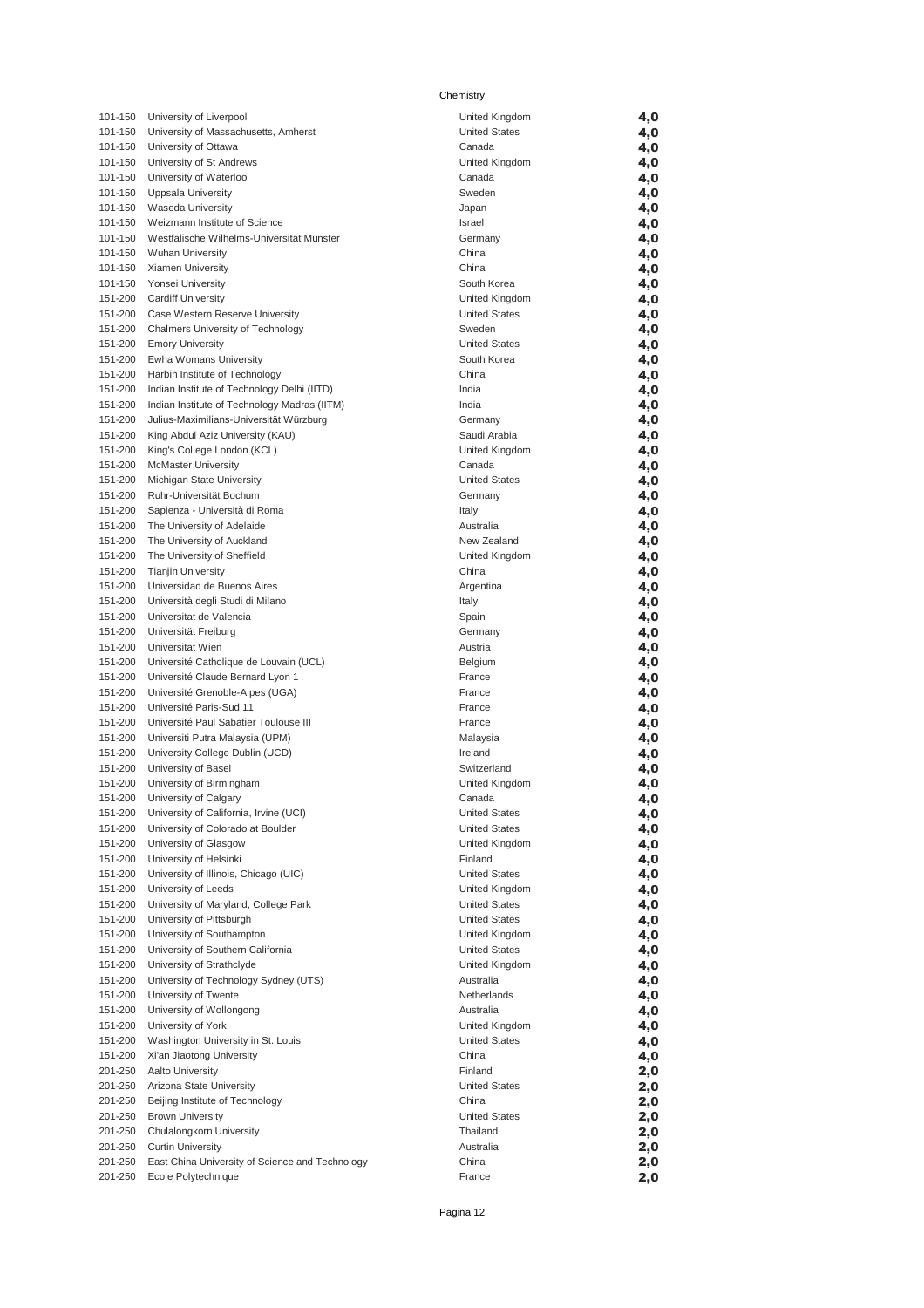| 201-250            | Florida State University                                         | <b>United States</b>          | 2,0        |
|--------------------|------------------------------------------------------------------|-------------------------------|------------|
| 201-250            | Huazhong University of Science and Technology                    | China                         | 2,0        |
| 201-250            | Indian Institute of Technology Kanpur (IITK)                     | India                         | 2,0        |
| 201-250            | Johannes Gutenberg Universität Mainz                             | Germany                       | 2,0        |
| 201-250            | <b>Keio University</b>                                           | Japan                         | 2,0        |
| 201-250            | Kyung Hee University                                             | South Korea                   | 2,0        |
| 201-250            | Linköping University                                             | Sweden                        | 2,0        |
| 201-250            | National Cheng Kung University                                   | Taiwan                        | 2,0        |
| 201-250            | National Chiao Tung University                                   | Taiwan                        | 2,0        |
| 201-250            | New York University (NYU)                                        | <b>United States</b>          | 2,0        |
| 201-250            | North Carolina State University                                  | <b>United States</b>          | 2,0        |
| 201-250            | Northeastern University                                          | <b>United States</b>          | 2,0        |
| 201-250            | Philipps-Universität Marburg                                     | Germany                       | 2,0        |
| 201-250            | Pontificia Universidad Católica de Chile                         | Chile                         | 2,0        |
| 201-250            | <b>Queen's University</b>                                        | Canada                        | 2,0        |
| 201-250            | Queen's University of Belfast                                    | United Kingdom                | 2,0        |
| 201-250            | Radboud University Nijmegen                                      | Netherlands                   | 2,0        |
| 201-250<br>201-250 | Rutgers - The State University of New Jersey, New Brunswick      | <b>United States</b><br>China | 2,0        |
| 201-250            | Shanghai University<br>Sichuan University                        | China                         | 2,0<br>2,0 |
| 201-250            | South China University of Technology                             | China                         | 2,0        |
| 201-250            | Technion - Israel Institute of Technology                        | Israel                        | 2,0        |
| 201-250            | <b>Tongji University</b>                                         | China                         | 2,0        |
| 201-250            | Universidad de Chile                                             | Chile                         | 2,0        |
| 201-250            | Universidad de Zaragoza                                          | Spain                         | 2,0        |
| 201-250            | Universidade Nova de Lisboa                                      | Portugal                      | 2,0        |
| 201-250            | Università di Pisa                                               | Italy                         | 2,0        |
| 201-250            | Universität Frankfurt am Main                                    | Germany                       | 2,0        |
| 201-250            | Universität Regensburg                                           | Germany                       | 2,0        |
| 201-250            | Universität Stuttgart                                            | Germany                       | 2,0        |
| 201-250            | Université de Lille                                              | France                        | 2,0        |
| 201-250            | Université de Montpellier                                        | France                        | 2,0        |
| 201-250            | Universiti Sains Malaysia (USM)                                  | Malaysia                      | 2,0        |
| 201-250            | University at Buffalo SUNY                                       | <b>United States</b>          | 2,0        |
| 201-250            | University of Lisbon                                             | Portugal                      | 2,0        |
| 201-250            | University of Notre Dame                                         | <b>United States</b>          | 2,0        |
| 201-250            | University of Porto                                              | Portugal                      | 2,0        |
| 201-250            | University of Science and Technology Beijing                     | China                         | 2,0        |
| 201-250            | University of Tsukuba                                            | Japan                         | 2,0        |
| 201-250            | Vanderbilt University                                            | <b>United States</b>          | 2,0        |
| 201-250            | <b>Western University</b>                                        | Canada                        | 2,0        |
| 251-300            | <b>Beihang University</b>                                        | China<br>China                | 2,0        |
| 251-300<br>251-300 | Beijing Normal University<br><b>Cairo University</b>             |                               | 2,0        |
| 251-300            | <b>Charles University</b>                                        | Egypt<br>Czech Republic       | 2,0<br>2,0 |
| 251-300            | City University of New York                                      | <b>United States</b>          | 2,0        |
| 251-300            | Deakin University                                                | Australia                     | 2,0        |
| 251-300            | Dublin City University (DCU)                                     | Ireland                       | 2,0        |
| 251-300            | Eberhard Karls Universität Tübingen                              | Germany                       | 2,0        |
| 251-300            | Hebrew University of Jerusalem                                   | Israel                        | 2,0        |
| 251-300            | Hiroshima University                                             | Japan                         | 2,0        |
| 251-300            | Hong Kong Baptist University (HKBU)                              | Hong Kong                     | 2,0        |
| 251-300            | Indian Institute of Technology Kharagpur (IITKGP)                | India                         | 2,0        |
| 251-300            | Iowa State University                                            | <b>United States</b>          | 2,0        |
| 251-300            | King Fahd University of Petroleum & Minerals (KFUPM)             | Saudi Arabia                  | 2,0        |
| 251-300            | King Saud University (KSU)                                       | Saudi Arabia                  | 2,0        |
| 251-300            | Lanzhou University                                               | China                         | 2,0        |
| 251-300            | National Taiwan University of Science and Technology             | Taiwan                        | 2,0        |
| 251-300            | Newcastle University                                             | United Kingdom                | 2,0        |
| 251-300            | Norwegian University of Science and Technology                   | Norway                        | 2,0        |
| 251-300            | Novosibirsk State University                                     | Russia                        | 2,0        |
| 251-300            | Queen Mary University of London (QMUL)                           | United Kingdom                | 2,0        |
| 251-300            | Queensland University of Technology (QUT)                        | Australia                     | 2,0        |
| 251-300            | Rensselaer Polytechnic Institute                                 | <b>United States</b>          | 2,0        |
| 251-300            | Rheinische Friedrich-Wilhelms-Universität Bonn                   | Germany                       | 2,0        |
| 251-300            | <b>RMIT University</b>                                           | Australia                     | 2,0        |
| 251-300            | Rovira i Virgili University<br>Saint-Petersburg State University | Spain<br>Russia               | 2,0        |
| 251-300<br>251-300 | Technische Universität Darmstadt                                 | Germany                       | 2,0<br>2,0 |
| 251-300            | Technische Universität Wien                                      | Austria                       | 2,0        |
| 251-300            | The University of Western Australia (UWA)                        | Australia                     | 2,0        |
|                    |                                                                  |                               |            |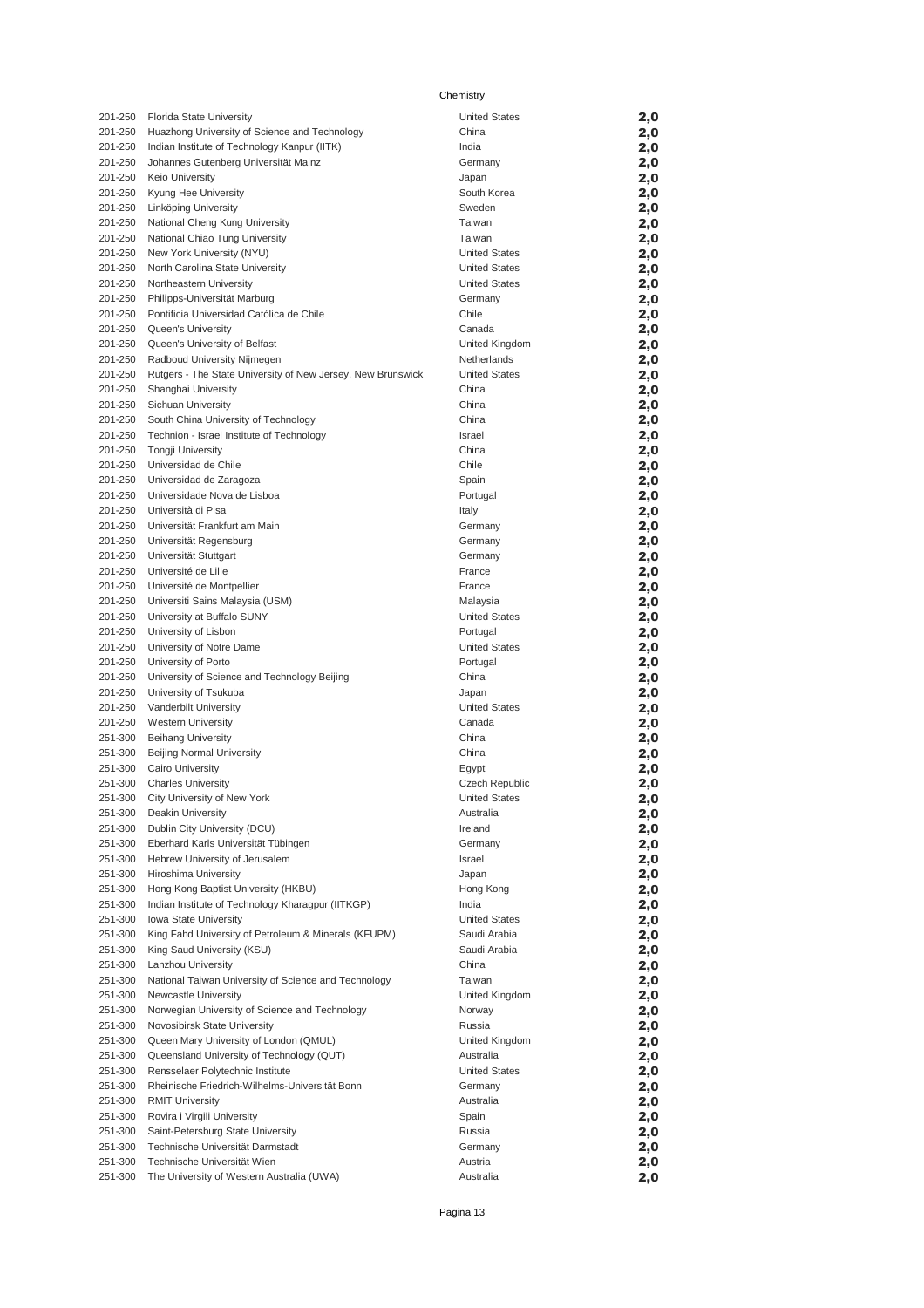| 251-300 | Tokyo University of Science                    | Japan                | 2,0 |
|---------|------------------------------------------------|----------------------|-----|
| 251-300 | Universidad de Sevilla                         | Spain                | 2,0 |
|         |                                                |                      |     |
| 251-300 | Universidade Federal do Rio de Janeiro         | Brazil               | 2,0 |
| 251-300 | Università degli Studi di Firenze (UNIFI)      | Italy                | 2,0 |
| 251-300 | Università degli Studi di Napoli Federico II   | Italy                | 2,0 |
| 251-300 | Università degli Studi di Torino (UNITO)       |                      |     |
|         |                                                | Italy                | 2,0 |
| 251-300 | Universität Hamburg                            | Germany              | 2,0 |
| 251-300 | Universiti Kebangsaan Malaysia (UKM)           | Malaysia             | 2,0 |
| 251-300 | Universiti Teknologi Malaysia (UTM)            | Malaysia             | 2,0 |
|         |                                                |                      |     |
| 251-300 | University College Cork (UCC)                  | Ireland              | 2,0 |
| 251-300 | University of Antwerp                          | Belgium              | 2,0 |
| 251-300 | University of Bern                             | Switzerland          | 2,0 |
|         |                                                |                      |     |
| 251-300 | University of California, Riverside (UCR)      | <b>United States</b> | 2,0 |
| 251-300 | University of Delaware                         | <b>United States</b> | 2,0 |
| 251-300 | University of Delhi                            | India                | 2,0 |
|         |                                                |                      |     |
| 251-300 | University of Utah                             | <b>United States</b> | 2,0 |
| 251-300 | University of Virginia                         | <b>United States</b> | 2,0 |
| 251-300 | Virginia Polytechnic Institute (Virginia Tech) | <b>United States</b> | 2,0 |
| 251-300 |                                                | Netherlands          |     |
|         | Vrije Universiteit Amsterdam                   |                      | 2,0 |
| 251-300 | Warsaw University of Technology                | Poland               | 2,0 |
| 251-300 | <b>Washington State University</b>             | <b>United States</b> | 2,0 |
| 301-350 | Academy of Sciences of the Czech Republic      | Czech Republic       | 2,0 |
|         |                                                | <b>United States</b> |     |
| 301-350 | <b>Boston College</b>                          |                      | 2,0 |
| 301-350 | Dalhousie University                           | Canada               | 2,0 |
| 301-350 | <b>Drexel University</b>                       | <b>United States</b> | 2,0 |
| 301-350 | <b>Griffith University</b>                     | Australia            | 2,0 |
|         |                                                |                      |     |
| 301-350 | Heriot-Watt University                         | United Kingdom       | 2,0 |
| 301-350 | <b>Hunan University</b>                        | China                | 2,0 |
| 301-350 | Indian Institute of Technology Roorkee (IITR)  | India                | 2,0 |
| 301-350 |                                                | <b>United States</b> |     |
|         | Indiana University Bloomington                 |                      | 2,0 |
| 301-350 | Instituto Politécnico Nacional (IPN)           | Mexico               | 2,0 |
| 301-350 | <b>Laval University</b>                        | Canada               | 2,0 |
| 301-350 | <b>Mahidol University</b>                      | Thailand             | 2,0 |
| 301-350 |                                                | Taiwan               |     |
|         | National Central University                    |                      | 2,0 |
| 301-350 | National Chung Hsing University                | Taiwan               | 2,0 |
| 301-350 | <b>Pusan National University</b>               | South Korea          | 2,0 |
| 301-350 | <b>Shandong University</b>                     | China                | 2,0 |
| 301-350 |                                                | <b>United States</b> |     |
|         | Stony Brook University                         |                      | 2,0 |
| 301-350 | Technische Universität Dortmund                | Germany              | 2,0 |
| 301-350 | Technische Universität Graz                    | Austria              | 2,0 |
| 301-350 | <b>Tel Aviv University</b>                     | Israel               | 2,0 |
| 301-350 | The University of Georgia                      | <b>United States</b> |     |
|         |                                                |                      | 2,0 |
| 301-350 | Universidad de Granada                         | Spain                | 2,0 |
| 301-350 | Universidad Nacional de Colombia               | Colombia             | 2,0 |
| 301-350 | Universidade de Santiago de Compostela         | Spain                | 2,0 |
|         | Universidade Federal de Minas Gerais           |                      |     |
| 301-350 |                                                | Brazil               | 2,0 |
| 301-350 | Universität Bayreuth                           | Germany              | 2,0 |
| 301-350 | Universität Köln                               | Germany              | 2,0 |
| 301-350 | Universität Ulm                                | Germany              | 2,0 |
|         |                                                |                      |     |
| 301-350 | Université Aix-Marseille                       | France               | 2,0 |
| 301-350 | Université de Bordeaux                         | France               | 2,0 |
| 301-350 | Université de Nantes                           | France               | 2,0 |
| 301-350 | Université de Rennes 1                         | France               |     |
|         |                                                |                      | 2,0 |
| 301-350 | Université du Québec                           | Canada               | 2,0 |
| 301-350 | Université Libre de Bruxelles (ULB)            | Belgium              | 2,0 |
| 301-350 | University of Aveiro                           | Portugal             | 2,0 |
| 301-350 | University of Chemistry and Technology, Prague | Czech Republic       | 2,0 |
|         |                                                |                      |     |
| 301-350 | University of Coimbra                          | Portugal             | 2,0 |
| 301-350 | University of Gothenburg                       | Sweden               | 2,0 |
| 301-350 | University of Houston                          | <b>United States</b> | 2,0 |
| 301-350 | University of Hyderabad                        | India                |     |
|         |                                                |                      | 2,0 |
| 301-350 | University of Mons                             | Belgium              | 2,0 |
| 301-350 | University of New Mexico                       | <b>United States</b> | 2,0 |
| 301-350 | University of Oslo                             | Norway               | 2,0 |
| 301-350 | University of Otago                            | New Zealand          | 2,0 |
|         |                                                |                      |     |
| 301-350 | University of Reading                          | United Kingdom       | 2,0 |
| 301-350 | University of Rochester                        | <b>United States</b> | 2,0 |
| 301-350 | University of South Australia (UniSA)          | Australia            | 2,0 |
| 301-350 | University of South Florida                    | <b>United States</b> | 2,0 |
|         |                                                |                      |     |
| 301-350 | Vrije Universiteit Brussel (VUB)               | Belgium              | 2,0 |
| 351-400 | Aristotle University of Thessaloniki           | Greece               | 2,0 |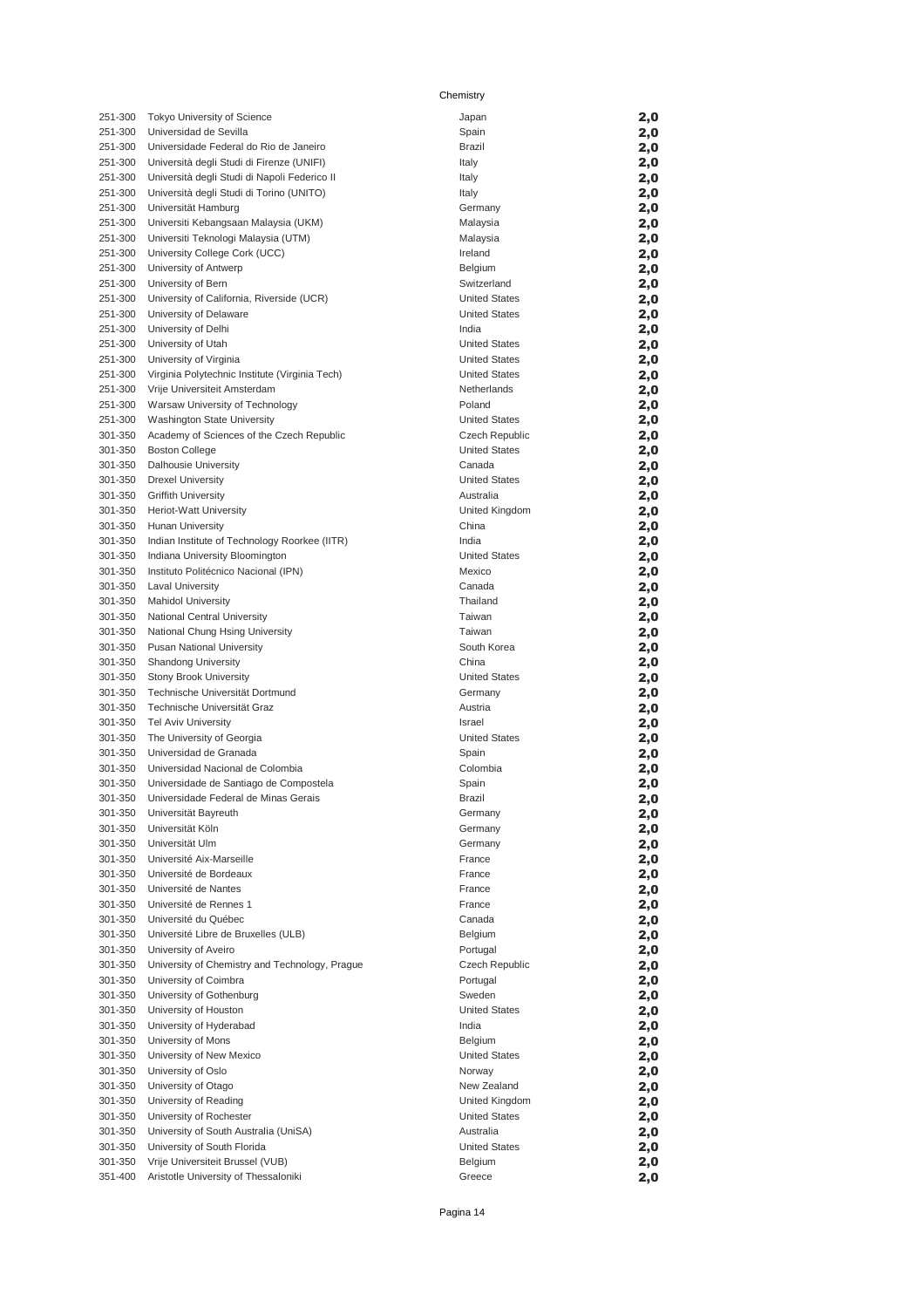| 351-400            | Beijing University of Technology                              | China                          | 2,0        |
|--------------------|---------------------------------------------------------------|--------------------------------|------------|
| 351-400            | Budapest University of Technology and Economics               | Hungary                        | 2,0        |
| 351-400            | Chiba University                                              | Japan                          | 2,0        |
| 351-400            | Colorado State University                                     | <b>United States</b>           | 2,0        |
| 351-400            | East China Normal University                                  | China                          | 2,0        |
| 351-400            | Ecole Normale Supérieure de Lyon                              | France                         | 2,0        |
| 351-400            | ENSCM, Chimie Montpellier                                     | France                         | 2,0        |
| 351-400            | Gwangju Institute of Science and Technology (GIST)            | South Korea                    | 2,0        |
| 351-400            | Indian Institute of Technology Guwahati (IITG)                | India                          | 2,0        |
| 351-400            | <b>Istanbul Technical University</b>                          | Turkey                         | 2,0        |
| 351-400            | Jagiellonian University                                       | Poland                         | 2,0        |
| 351-400            | Karl-Franzens-Universität Graz                                | Austria                        | 2,0        |
| 351-400            | Kobe University                                               | Japan                          | 2,0        |
| 351-400            | <b>Lehigh University</b>                                      | <b>United States</b>           | 2,0        |
| 351-400            | Leibniz Universität Hannover                                  | Germany                        | 2,0        |
| 351-400            | Loughborough University                                       | United Kingdom                 | 2,0        |
| 351-400            | Louisiana State University                                    | <b>United States</b>           | 2,0        |
| 351-400            | National Sun Yat-sen University                               | Taiwan                         | 2,0        |
| 351-400            | National University of Ireland, Galway (NUIG)                 | Ireland                        | 2,0        |
| 351-400            | Soochow University                                            | China                          | 2,0        |
| 351-400            | Technische Universität Braunschweig                           | Germany                        | 2,0        |
| 351-400            | The University of Texas Southwestern Medical Center at Dallas | <b>United States</b>           | 2,0        |
| 351-400            | <b>Tufts University</b>                                       | <b>United States</b>           | 2,0        |
| 351-400            | Universidad de Alicante                                       | Spain                          | 2,0        |
| 351-400            | Universidad del Pais Vasco                                    | Spain                          | 2,0        |
| 351-400            | Universidade Estadual Paulista "Júlio de Mesquita Filho"      | Brazil                         | 2,0        |
| 351-400            | Universidade Federal de São Carlos                            | Brazil                         | 2,0        |
| 351-400            | Universidade Federal do Rio Grande Do Sul                     | Brazil                         | 2,0        |
| 351-400            | Universität Düsseldorf                                        | Germany                        | 2,0        |
| 351-400            | Universität Jena                                              | Germany                        | 2,0        |
| 351-400            | Universität Konstanz                                          | Germany                        | 2,0        |
| 351-400            | Universität Leipzig                                           | Germany                        | 2,0        |
| 351-400            | Université de Lorraine                                        | France                         | 2,0        |
| 351-400<br>351-400 | Université Paris Diderot - Paris 7                            | France<br><b>United States</b> | 2,0        |
| 351-400            | University of Arizona                                         | New Zealand                    | 2,0        |
| 351-400            | University of Canterbury<br>University of Cape Town           | South Africa                   | 2,0        |
| 351-400            | University of Central Florida                                 | <b>United States</b>           | 2,0<br>2,0 |
| 351-400            | University of Cincinnati                                      | <b>United States</b>           | 2,0        |
| 351-400            | University of Connecticut                                     | <b>United States</b>           | 2,0        |
| 351-400            | University of Kansas                                          | <b>United States</b>           | 2,0        |
| 351-400            | University of Kwazulu-Natal                                   | South Africa                   | 2,0        |
| 351-400            | University of Lausanne                                        | Switzerland                    | 2,0        |
| 351-400            | University of Surrey                                          | United Kingdom                 | 2,0        |
| 351-400            | University of Tennessee                                       | <b>United States</b>           | 2,0        |
| 351-400            | University of Texas at San Antonio                            | <b>United States</b>           | 2,0        |
| 351-400            | University of Warsaw                                          | Poland                         | 2,0        |
| 351-400            | Victoria University of Wellington                             | New Zealand                    | 2,0        |
| 351-400            | Wuhan University of Technology                                | China                          | 2,0        |
| 401-450            | <b>Banaras Hindu University</b>                               | India                          | 2,0        |
| 401-450            | Ben Gurion University of The Negev                            | Israel                         | 2,0        |
| 401-450            | Dartmouth College                                             | <b>United States</b>           | 2,0        |
| 401-450            | Georgetown University                                         | <b>United States</b>           | 2,0        |
| 401-450            | Institute of Chemical Technology (UDCT), Mumbai               | India                          | 2,0        |
| 401-450            | Jadavpur University                                           | India                          | 2,0        |
| 401-450            | Johannes Kepler Universität Linz (JKU)                        | Austria                        | 2,0        |
| 401-450            | <b>Kasetsart University</b>                                   | Thailand                       | 2,0        |
| 401-450            | Kazan Federal University                                      | Russia                         | 2,0        |
| 401-450            | Kyungpook National University                                 | South Korea                    | 2,0        |
| 401-450            | Middle East Technical University                              | Turkey                         | 2,0        |
| 401-450            | Moscow Institute of Physics and Technology State University   | Russia                         | 2,0        |
| 401-450            | National Taiwan Normal University                             | Taiwan                         | 2,0        |
| 401-450            | Palacký University in Olomouc                                 | Czech Republic                 | 2,0        |
| 401-450            | Sharif University of Technology                               | Iran                           | 2,0        |
| 401-450            | Simon Fraser University                                       | Canada                         | 2,0        |
| 401-450            | Sogang University                                             | South Korea                    | 2,0        |
| 401-450            | Southeast University                                          | China                          | 2,0        |
| 401-450            | Stellenbosch University                                       | South Africa                   | 2,0        |
| 401-450            | Technische Universität Kaiserslautern                         | Germany                        | 2,0        |
| 401-450            | <b>Texas Tech University</b>                                  | <b>United States</b>           | 2,0        |
| 401-450            | <b>Tomsk Polytechnic University</b>                           | Russia                         | 2,0        |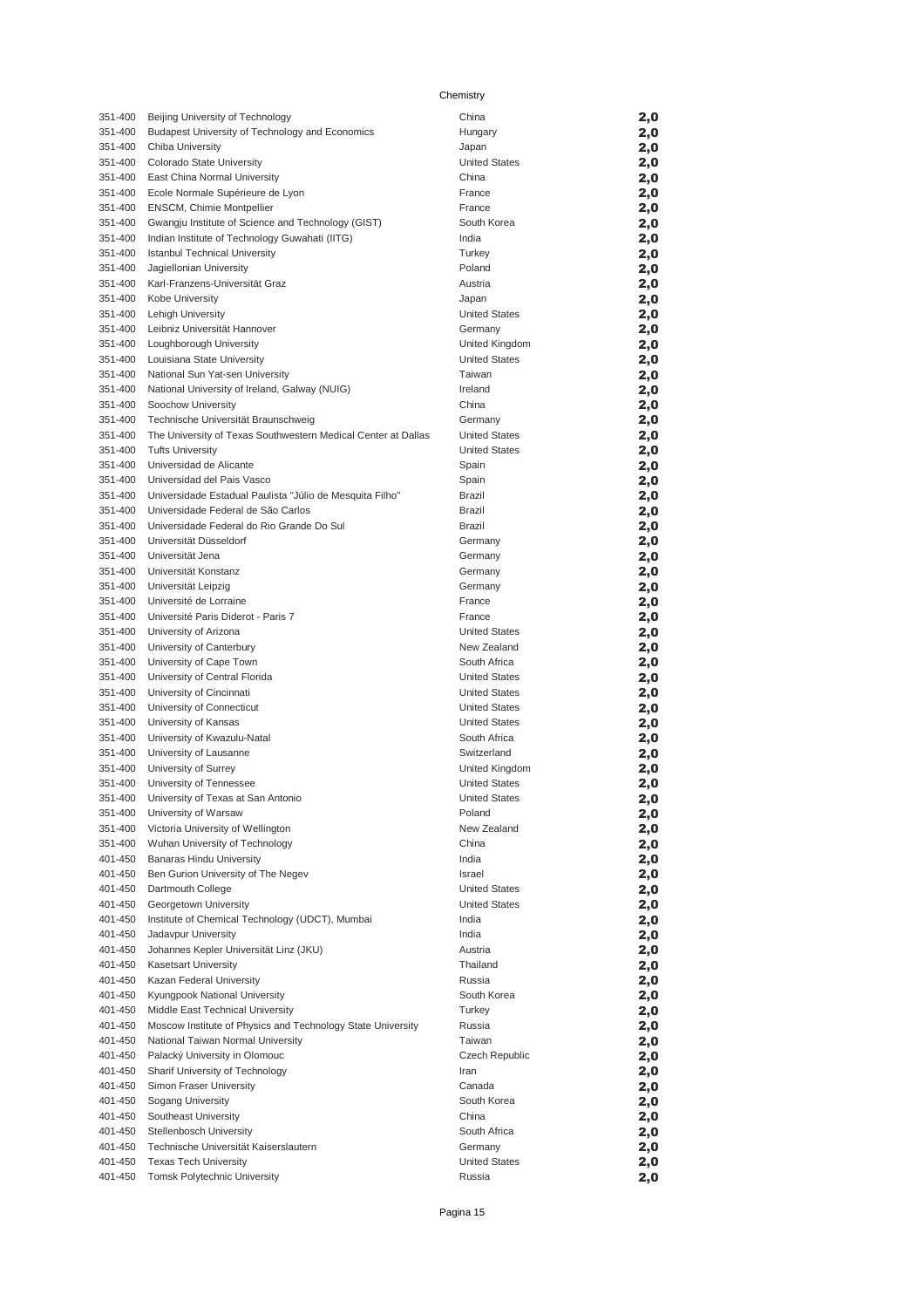| 401-450 | Umeå University                              | Sweden               | 2,0 |
|---------|----------------------------------------------|----------------------|-----|
| 401-450 | Universidad Autónoma Metropolitana (UAM)     | Mexico               | 2,0 |
| 401-450 | Universidad de Concepción                    | Chile                | 2,0 |
| 401-450 | Universidad de Santiago de Chile (USACH)     | Chile                | 2,0 |
| 401-450 | Universidad Nacional de La Plata             | Argentina            | 2,0 |
| 401-450 | Universidade Federal de Santa Catarina       | <b>Brazil</b>        | 2,0 |
| 401-450 | Università degli Studi di Pavia (UNIPV)      | Italy                | 2,0 |
| 401-450 | Universitá degli Studi di Roma - Tor Vergata | Italy                | 2,0 |
| 401-450 | Università degli Studi di Trieste (UNITS)    | Italy                | 2,0 |
| 401-450 | Universität Duisburg-Essen                   | Germany              | 2,0 |
| 401-450 | Universität Innsbruck                        | Austria              | 2,0 |
| 401-450 | Universität Potsdam                          | Germany              | 2,0 |
| 401-450 | University of Aberdeen                       | United Kingdom       | 2,0 |
| 401-450 | University of Bucharest                      | Romania              | 2,0 |
| 401-450 | University of Calcutta                       | India                | 2,0 |
| 401-450 | University of East Anglia (UEA)              | United Kingdom       | 2,0 |
| 401-450 | University of Iowa                           | <b>United States</b> | 2,0 |
| 401-450 | University of Karachi                        | Pakistan             | 2,0 |
| 401-450 | University of Liege                          | Belgium              | 2,0 |
| 401-450 | University of Limerick (UL)                  | Ireland              | 2,0 |
| 401-450 | University of Ljubljana                      | Slovenia             | 2,0 |
| 401-450 | University of Miami                          | <b>United States</b> | 2,0 |
| 401-450 | University of Oregon                         | <b>United States</b> | 2,0 |
| 401-450 | University of Parma                          | Italy                | 2,0 |
| 401-450 | University of Patras                         | Greece               | 2,0 |
| 401-450 | University of South Carolina at Columbia     | <b>United States</b> | 2,0 |
| 401-450 | University of Tehran                         | Iran                 | 2,0 |
| 401-450 | University of Texas Dallas                   | <b>United States</b> | 2,0 |
| 451-500 | Abo Akademi University                       | Finland              | 2,0 |
| 451-500 | Ain Shams University                         | Egypt                | 2,0 |
| 451-500 | Alexandria University                        | Egypt                | 2,0 |
| 451-500 | <b>Bilkent University</b>                    | Turkey               | 2,0 |
| 451-500 | <b>Brandeis University</b>                   | <b>United States</b> | 2,0 |
| 451-500 | Central South University                     | China                | 2,0 |
| 451-500 | Chiang Mai University                        | Thailand             | 2,0 |
| 451-500 | Christian-Albrechts-Universität zu Kiel      | Germany              | 2,0 |
| 451-500 | Chungnam National University                 | South Korea          | 2,0 |
| 451-500 | Eotvos Lorand University                     | Hungary              | 2,0 |
| 451-500 | <b>Flinders University</b>                   | Australia            | 2,0 |
| 451-500 | Florida International University             | <b>United States</b> | 2,0 |
| 451-500 | Inha University                              | South Korea          | 2,0 |
| 451-500 | Jinan University (China)                     | China                | 2,0 |
| 451-500 | Justus-Liebig-Universität Gießen             | Germany              | 2,0 |
| 451-500 | <b>Massey University</b>                     | New Zealand          | 2,0 |
| 451-500 | Nagoya Institute of Technology (NIT)         | Japan                | 2,0 |
| 451-500 | Northwestern Polytechnical University        | China                | 2,0 |
| 451-500 | Okayama University                           | Japan                | 2,0 |
| 451-500 | Quaid-i-azam University                      | Pakistan             | 2,0 |
| 451-500 | Renmin (People's) University of China        | China                | 2,0 |
| 451-500 | Sejong University                            | South Korea          | 2,0 |
| 451-500 | Shinshu University                           | Japan                | 2,0 |
| 451-500 | Swinburne University of Technology           | Australia            | 2,0 |
| 451-500 | Taras Shevchenko National University of Kyiv | Ukraine              | 2,0 |
| 451-500 | Tecnológico de Monterrey (ITESM)             | Mexico               | 2,0 |
| 451-500 | <b>Tomsk State University</b>                | Russia               | 2,0 |
| 451-500 | Universidad de Oviedo                        | Spain                | 2,0 |
| 451-500 | Universidade de Vigo                         | Spain                | 2,0 |
| 451-500 | Universität Bremen                           | Germany              | 2,0 |
| 451-500 | Universität des Saarlandes                   | Germany              | 2,0 |
| 451-500 | Universität für Bodenkultur Wien             | Austria              | 2,0 |
| 451-500 | Université de Sherbrooke                     | Canada               | 2,0 |
| 451-500 | Universiti Teknologi MARA (UiTM)             | Malaysia             | 2,0 |
| 451-500 | University of Akron                          | <b>United States</b> | 2,0 |
| 451-500 | University of Bari                           | Italy                | 2,0 |
| 451-500 | University of Exeter                         | United Kingdom       | 2,0 |
| 451-500 | University of Guelph                         | Canada               | 2,0 |
| 451-500 | University of Jordan                         | Jordan               | 2,0 |
| 451-500 | University of Massachusetts, Boston          | <b>United States</b> | 2,0 |
| 451-500 | University of Minho                          | Portugal             | 2,0 |
| 451-500 | University of Newcastle                      | Australia            | 2,0 |
| 451-500 | University of Southern Denmark               | Denmark              | 2,0 |

Pagina 16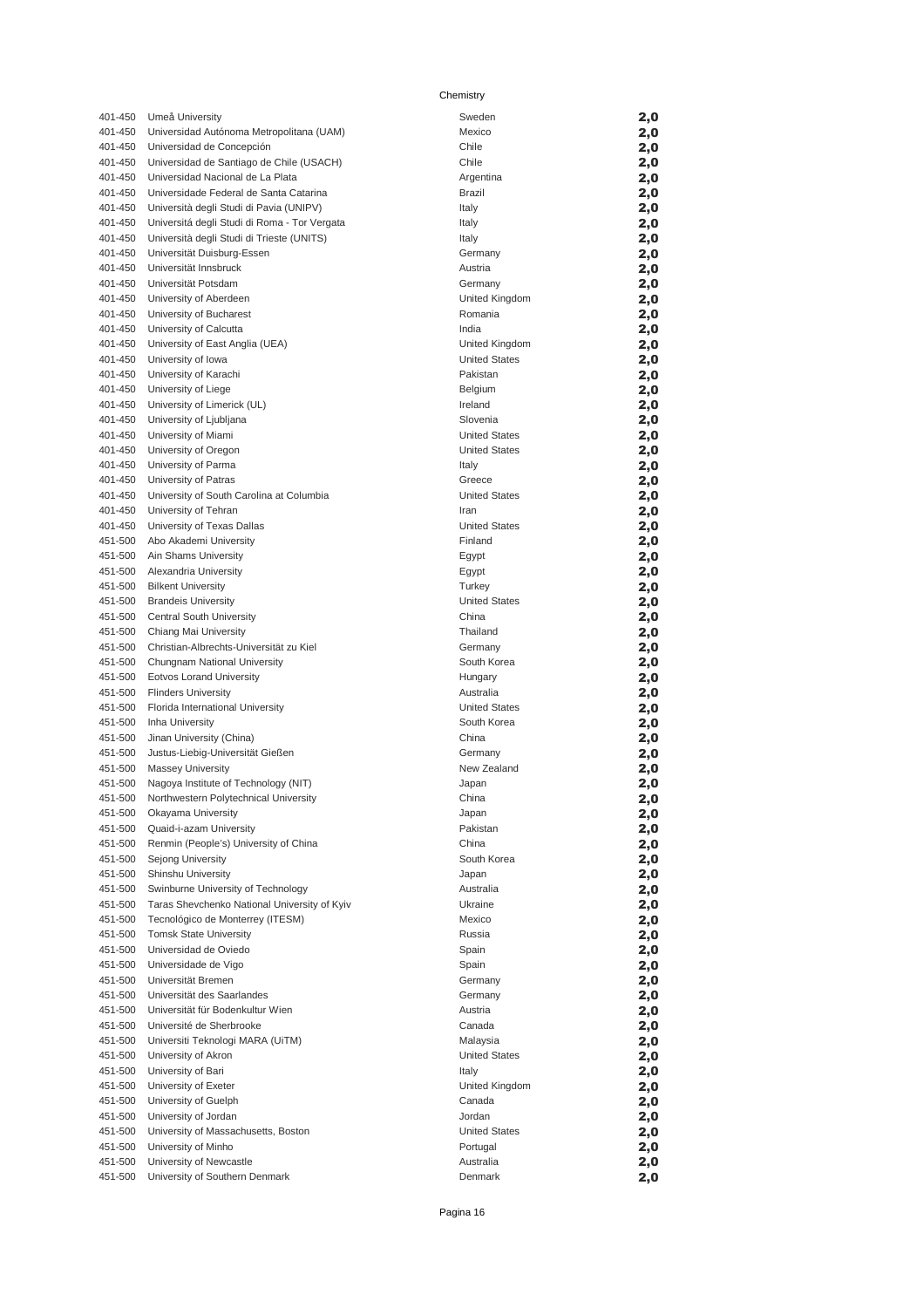| 451-500            | University of Tartu                                                                                            | Estonia                                      | 2,0        |
|--------------------|----------------------------------------------------------------------------------------------------------------|----------------------------------------------|------------|
| 451-500            | University of Tasmania                                                                                         | Australia                                    | 2,0        |
| 451-500            | University of The Witwatersrand                                                                                | South Africa                                 | 2,0        |
| 451-500            | University of Turku                                                                                            | Finland                                      | 2,0        |
| 451-500            | University of Wroclaw                                                                                          | Poland                                       | 2,0        |
| 451-500            | Ural Federal University                                                                                        | Russia                                       | 2,0        |
| 451-500<br>451-500 | Virginia Commonwealth University<br>Wrocław University of Science and Technology                               | <b>United States</b><br>Poland               | 2,0        |
| 501-550            | Babes-Bolyai University                                                                                        | Romania                                      | 2,0<br>2,0 |
|                    | 501-550 Chonbuk National University                                                                            | South Korea                                  | 2,0        |
|                    | 501-550 Clemson University                                                                                     | <b>United States</b>                         | 2,0        |
| 501-550            | Colorado School of Mines                                                                                       | <b>United States</b>                         | 2,0        |
| 501-550            | <b>Cranfield University</b>                                                                                    | United Kingdom                               | 2,0        |
| 501-550            | George Washington University                                                                                   | <b>United States</b>                         | 2,0        |
| 501-550            | Georgia State University                                                                                       | <b>United States</b>                         | 2,0        |
| 501-550            | Harbin Engineering University                                                                                  | China                                        | 2,0        |
| 501-550            | Illinois Institute of Technology                                                                               | <b>United States</b>                         | 2,0        |
| 501-550            | Konkuk University                                                                                              | South Korea                                  | 2,0        |
| 501-550<br>501-550 | La Trobe University                                                                                            | Australia<br>Australia                       | 2,0        |
| 501-550            | <b>Macquarie University</b><br>Mansoura University                                                             | Egypt                                        | 2,0<br>2,0 |
| 501-550            | Martin-Luther-Universität Halle-Wittenberg                                                                     | Germany                                      | 2,0        |
| 501-550            | Masaryk University                                                                                             | Czech Republic                               | 2,0        |
| 501-550            | Mendeleev University of Chemical Technology of Russia                                                          | Russia                                       | 2,0        |
| 501-550            | Nara Institute of Science and Technology                                                                       | Japan                                        | 2,0        |
| 501-550            | National and Kapodistrian University of Athens                                                                 | Greece                                       | 2,0        |
| 501-550            | National University of Science and Technology "MISIS"                                                          | Russia                                       | 2,0        |
| 501-550            | Oregon State University                                                                                        | <b>United States</b>                         | 2,0        |
| 501-550            | Rutgers - The State University of New Jersey, Newark                                                           | <b>United States</b>                         | 2,0        |
| 501-550            | The University of Texas M. D. Anderson Cancer Center                                                           | <b>United States</b>                         | 2,0        |
| 501-550            | Universidad Autónoma de Nuevo León (UANL)                                                                      | Mexico                                       | 2,0        |
| 501-550            | Universidad de Córdoba - España                                                                                | Spain                                        | 2,0        |
| 501-550<br>501-550 | Universidad Politécnica de Madrid<br>Universidade de Brasilia                                                  | Spain<br>Brazil                              | 2,0        |
| 501-550            | Universidade Federal do Paraná (UFPR)                                                                          | Brazil                                       | 2,0<br>2,0 |
| 501-550            | Universität Rostock                                                                                            | Germany                                      | 2,0        |
| 501-550            | University of Alabama                                                                                          | <b>United States</b>                         | 2,0        |
| 501-550            | University of California, Santa Cruz (UCSC)                                                                    | <b>United States</b>                         | 2,0        |
| 501-550            | University of Crete                                                                                            | Greece                                       | 2,0        |
| 501-550            | University of Eastern Finland                                                                                  | Finland                                      | 2,0        |
| 501-550            | University of Hull                                                                                             | United Kingdom                               | 2,0        |
| 501-550            | University of Johannesburg                                                                                     | South Africa                                 | 2,0        |
| 501-550            | University of Kentucky                                                                                         | <b>United States</b>                         | 2,0        |
| 501-550            | University of Leicester                                                                                        | United Kingdom                               | 2,0        |
| 501-550<br>501-550 | University of Missouri, Columbia<br>University of Oklahoma                                                     | <b>United States</b><br><b>United States</b> | 2,0        |
| 501-550            | University of Pardubice                                                                                        | Czech Republic                               | 2,0<br>2,0 |
| 501-550            | University of Pretoria                                                                                         | South Africa                                 | 2,0        |
| 501-550            | University of Saskatchewan                                                                                     | Canada                                       | 2,0        |
| 501-550            | University of Sussex                                                                                           | United Kingdom                               | 2,0        |
| 501-550            | University of Szeged                                                                                           | Hungary                                      | 2,0        |
| 501-550            | University of the Punjab                                                                                       | Pakistan                                     | 2,0        |
| 501-550            | University of Ulsan                                                                                            | South Korea                                  | 2,0        |
| 501-550            | University of Victoria                                                                                         | Canada                                       | 2,0        |
| 501-550            | University of Zagreb                                                                                           | Croatia                                      | 2,0        |
| 501-550            | Vellore Institute of Technology (VIT)                                                                          | India                                        | 2,0        |
| 501-550            | Yeungnam University<br>Yokohama National University                                                            | South Korea                                  | 2,0        |
| 501-550<br>551-600 | Ajou University                                                                                                | Japan<br>South Korea                         | 2,0<br>2,0 |
| 551-600            | Aligarh Muslim University (AMU), Aligarh                                                                       | India                                        | 2,0        |
| 551-600            | Amirkabir University of Technology                                                                             | Iran                                         | 2,0        |
| 551-600            | <b>Baylor College of Medicine</b>                                                                              | <b>United States</b>                         | 2,0        |
| 551-600            | <b>Brigham Young University</b>                                                                                | <b>United States</b>                         | 2,0        |
| 551-600            | Chang Gung University                                                                                          | Taiwan                                       | 2,0        |
| 551-600            | China Agricultural University                                                                                  | China                                        | 2,0        |
| 551-600            | Chonnam National University                                                                                    | South Korea                                  | 2,0        |
| 551-600            | Chung Yuan Christian University                                                                                | Taiwan                                       | 2,0        |
| 551-600            | Czech Technical University In Prague                                                                           | Czech Republic                               | 2,0        |
| 551-600            | Ecole Normale Supérieure de Cachan                                                                             | France                                       | 2,0        |
| 551-600<br>551-600 | Institut National des Sciences Appliquées de Lyon (INSA)<br>Japan Advanced Institute of Science and Technology | France<br>Japan                              | 2,0<br>2,0 |
|                    |                                                                                                                |                                              |            |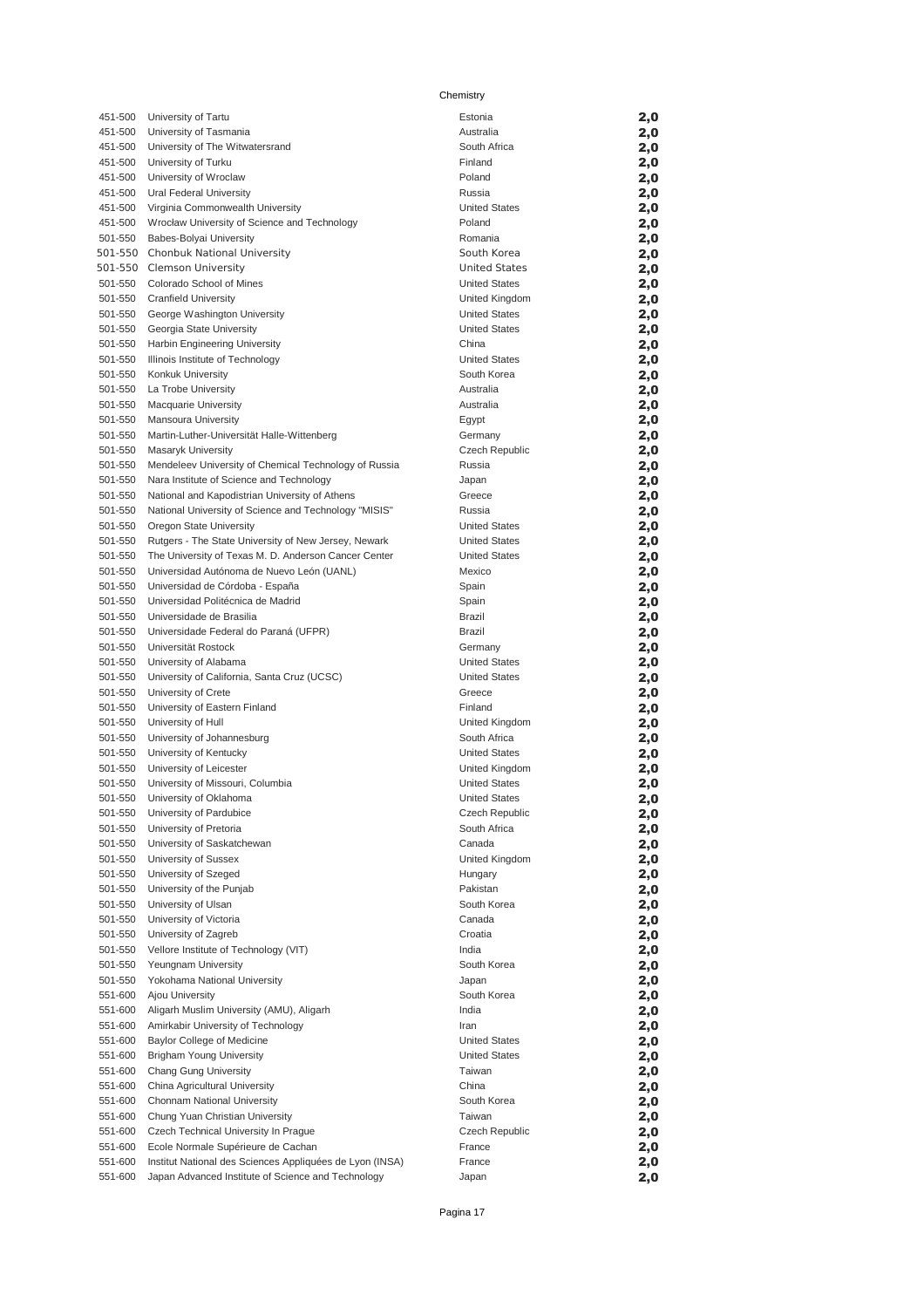| 551-600 | Kanazawa University                              | Japan                | 2,0 |
|---------|--------------------------------------------------|----------------------|-----|
| 551-600 | Kansas State University                          | <b>United States</b> | 2,0 |
| 551-600 | Kent State University                            | <b>United States</b> | 2,0 |
| 551-600 | Khalifa University                               | United Arab Emirates | 2,0 |
| 551-600 | Kumamoto University                              | Japan                | 2,0 |
| 551-600 | Medizinische Universität Wien                    | Austria              | 2,0 |
| 551-600 | Michigan Technological University                | <b>United States</b> | 2,0 |
| 551-600 | Ohio University                                  | <b>United States</b> | 2,0 |
| 551-600 | Pontificia Universidad Católica de Valparaíso    | Chile                | 2,0 |
| 551-600 | Poznan University of Technology                  | Poland               | 2,0 |
| 551-600 | Prince of Songkla University                     | Thailand             | 2,0 |
| 551-600 | Rockefeller University                           | <b>United States</b> | 2,0 |
| 551-600 | Slovak University of Technology in Bratislava    | Slovakia             | 2,0 |
| 551-600 | <b>Temple University</b>                         | <b>United States</b> | 2,0 |
| 551-600 | Tokyo Medical and Dental University              | Japan                | 2,0 |
| 551-600 | Tokyo Metropolitan University                    | Japan                | 2,0 |
| 551-600 | Universidad de Navarra                           | Spain                | 2,0 |
| 551-600 | Universidad de Salamanca                         | Spain                | 2,0 |
| 551-600 | Universidad Industrial de Santander              | Colombia             | 2,0 |
| 551-600 | Universidad Nacional de Córdoba                  | Argentina            | 2,0 |
| 551-600 | Universidad Nacional de Rosario                  | Argentina            | 2,0 |
| 551-600 | Università Ca' Foscari Venezia                   | Italy                | 2,0 |
| 551-600 | Università degli Studi di Ferrara                | Italy                | 2,0 |
| 551-600 | Università degli Studi di Genova                 | Italy                | 2,0 |
| 551-600 | Università degli Studi di Modena e Reggio Emilia | Italy                | 2,0 |
| 551-600 | Università degli Studi di Perugia                | Italy                | 2,0 |
| 551-600 | Università degli Studi di Trento                 | Italy                | 2,0 |
| 551-600 | Università degli Studi di Palermo                | Italy                | 2,0 |
| 551-600 | Université de Poitiers                           | France               | 2,0 |
| 551-600 | University of Belgrade                           | Serbia               | 2,0 |
| 551-600 | University of Colorado at Denver                 | <b>United States</b> | 2,0 |
| 551-600 | University of Madras                             | India                | 2,0 |
| 551-600 | University of Manitoba                           | Canada               | 2,0 |
| 551-600 | University of Maryland, Baltimore County         | <b>United States</b> | 2,0 |
| 551-600 | University of Nebraska                           | <b>United States</b> | 2,0 |
| 551-600 | Wayne State University                           | <b>United States</b> | 2,0 |
| 551-600 | <b>York University</b>                           | Canada               | 2,0 |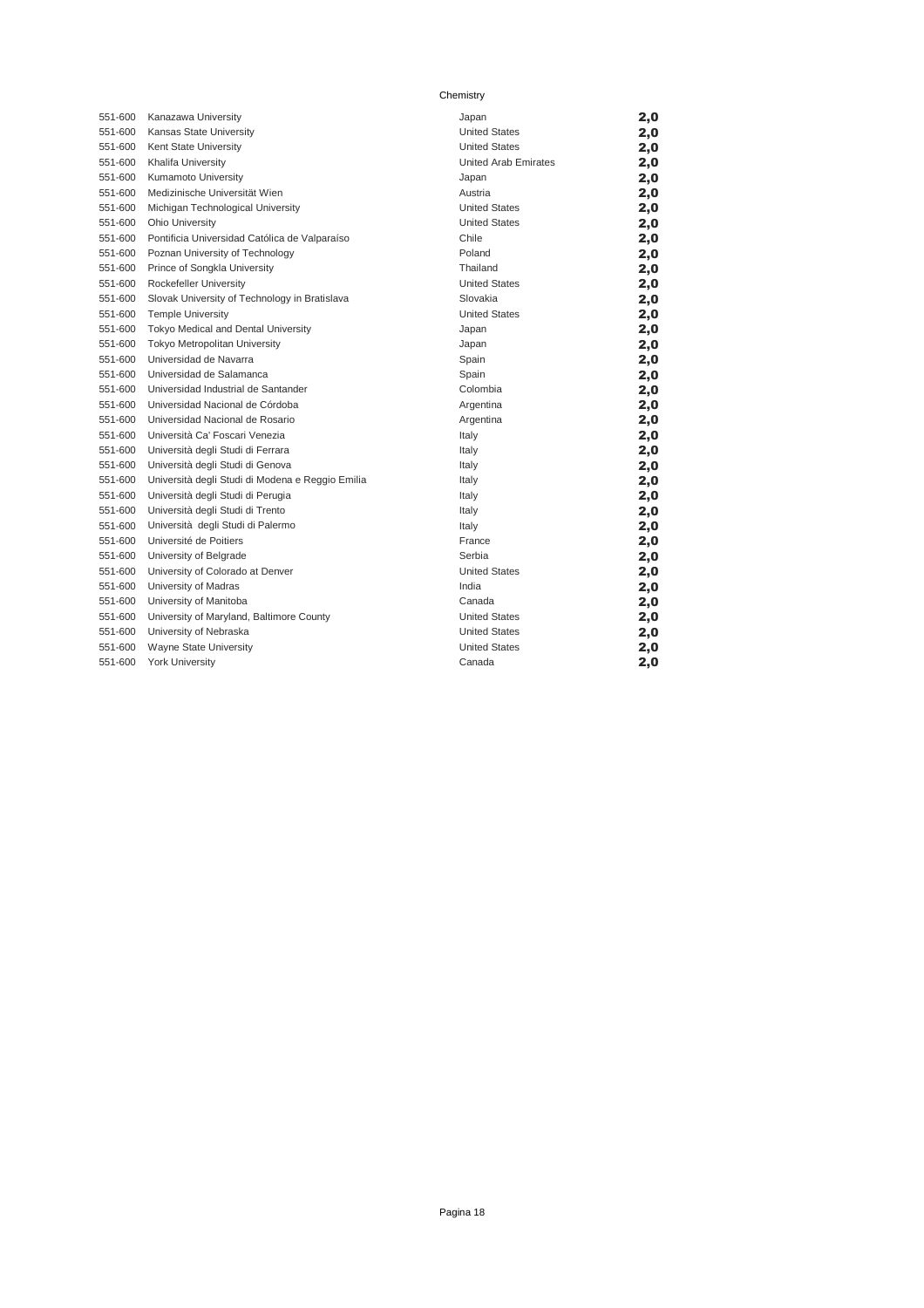# Earth & Marine Sciences

|                |                                                    | Top 200 Universities - Earth & Marine Sciences |              |
|----------------|----------------------------------------------------|------------------------------------------------|--------------|
| 2019           | <b>Institution</b>                                 | Location                                       | <b>Score</b> |
| $\mathbf{1}$   | ETH Zurich (Swiss Federal Institute of Technology) | Switzerland                                    | 14,0         |
| $\overline{c}$ | Massachusetts Institute of Technology (MIT)        | <b>United States</b>                           | 14,0         |
| 3              | <b>Harvard University</b>                          | <b>United States</b>                           | 14,0         |
| 4              | University of Cambridge                            | United Kingdom                                 | 14,0         |
| 5              | University of Oxford                               | United Kingdom                                 | 14,0         |
| 6              | University of California, Berkeley (UCB)           | <b>United States</b>                           | 14,0         |
| $\overline{7}$ | <b>Stanford University</b>                         | <b>United States</b>                           | 14,0         |
| 8              | California Institute of Technology (Caltech)       | <b>United States</b>                           | 14,0         |
| 9              | Australian National University (ANU)               | Australia                                      |              |
| 10             |                                                    | <b>United States</b>                           | 14,0         |
|                | Columbia University                                |                                                | 14,0         |
| 11             | University of Washington                           | <b>United States</b>                           | 12,0         |
| $12 =$         | University of British Columbia                     | Canada                                         | 12,0         |
| $12 =$         | <b>Yale University</b>                             | <b>United States</b>                           | 12,0         |
| 14             | The University of Tokyo                            | Japan                                          | 12,0         |
| 15             | University of Bristol                              | United Kingdom                                 | 12,0         |
| 16             | <b>Princeton University</b>                        | <b>United States</b>                           | 12,0         |
| $17=$          | University of California, Los Angeles (UCLA)       | <b>United States</b>                           | 12,0         |
| $17 =$         | University of Edinburgh                            | United Kingdom                                 | 12,0         |
| $17=$          | <b>Utrecht University</b>                          | Netherlands                                    | 12,0         |
| $20=$          | Imperial College London                            | United Kingdom                                 | 12,0         |
| $20=$          | University of Leeds                                | United Kingdom                                 | 12,0         |
| 22             | University of Toronto                              | Canada                                         | 10,0         |
| 23             | University of California, San Diego (UCSD)         | <b>United States</b>                           | 10,0         |
| 24             | University of Texas at Austin                      | <b>United States</b>                           | 10,0         |
| 25             | University of Colorado at Boulder                  | <b>United States</b>                           | 10,0         |
| 26             | <b>McGill University</b>                           | Canada                                         | 10,0         |
| $27=$          | <b>Peking University</b>                           | China                                          | 10,0         |
| $27=$          | UCL (University College London)                    | United Kingdom                                 | 10,0         |
| $29=$          | The University of Melbourne                        | Australia                                      | 10,0         |
| $29=$          | University of Arizona                              | <b>United States</b>                           |              |
| 31             |                                                    | <b>United States</b>                           | 10,0         |
| 32             | Pennsylvania State University                      |                                                | 8,0          |
|                | Durham University                                  | United Kingdom                                 | 8,0          |
| $33=$          | The University of New South Wales (UNSW)           | Australia                                      | 8,0          |
| $33=$          | University of Oslo                                 | Norway                                         | 8,0          |
| 35             | <b>Curtin University</b>                           | Australia                                      | 8,0          |
| 36             | University of California, Davis (UCD)              | <b>United States</b>                           | 8,0          |
| $37=$          | Oregon State University                            | <b>United States</b>                           | 8,0          |
| $37=$          | The University of Western Australia (UWA)          | Australia                                      | 8,0          |
| $37=$          | University of Bergen                               | Norway                                         | 8,0          |
| 40             | The University of Queensland (UQ)                  | Australia                                      | 8,0          |
| 41             | University of Hong Kong (HKU)                      | Hong Kong                                      | 6,0          |
| 42             | University of Tasmania                             | Australia                                      | 6,0          |
| 43             | University of Michigan                             | <b>United States</b>                           | 6,0          |
| $44 =$         | Delft University of Technology                     | Netherlands                                    | 6,0          |
| $44 =$         | University of Wisconsin-Madison                    | <b>United States</b>                           | 6,0          |
| $46=$          | University of Alberta                              | Canada                                         | 6,0          |
| $46=$          | University of Southampton                          | United Kingdom                                 | 6,0          |
| 48             | Colorado School of Mines                           | <b>United States</b>                           | 6,0          |
| $49=$          | University of California, Santa Barbara (UCSB)     | <b>United States</b>                           | 6,0          |
| $49=$          | University of Copenhagen                           | Denmark                                        | 6,0          |
| 51-100         | <b>Aarhus University</b>                           | Denmark                                        | 4,0          |
| 51-100         | <b>Brown University</b>                            | <b>United States</b>                           | 4,0          |
| 51-100         | Christian-Albrechts-Universität zu Kiel            | Germany                                        | 4,0          |
|                | Colorado State University                          | <b>United States</b>                           |              |
| 51-100         |                                                    | <b>United States</b>                           | 4,0          |
| 51-100         | <b>Cornell University</b>                          |                                                | 4,0          |
| 51-100         | Dalhousie University                               | Canada                                         | 4,0          |
| 51-100         | Georgia Institute of Technology (Georgia Tech)     | <b>United States</b>                           | 4,0          |
| 51-100         | James Cook University (JCU)                        | Australia                                      | 4,0          |
| 51-100         | Kyoto University                                   | Japan                                          | 4,0          |
| 51-100         | Ludwig-Maximilians-Universität München             | Germany                                        | 4,0          |
| 51-100         | <b>Macquarie University</b>                        | Australia                                      | 4,0          |
| 51-100         | Monash University                                  | Australia                                      | 4,0          |
| 51-100         | Nanyang Technological University (NTU)             | Singapore                                      | 4,0          |
| 51-100         | National Taiwan University (NTU)                   | Taiwan                                         | 4,0          |
| 51-100         | Queen's University                                 | Canada                                         | 4,0          |
| 51-100         | Seoul National University (SNU)                    | South Korea                                    | 4,0          |
| 51-100         | Sorbonne University                                | France                                         | 4,0          |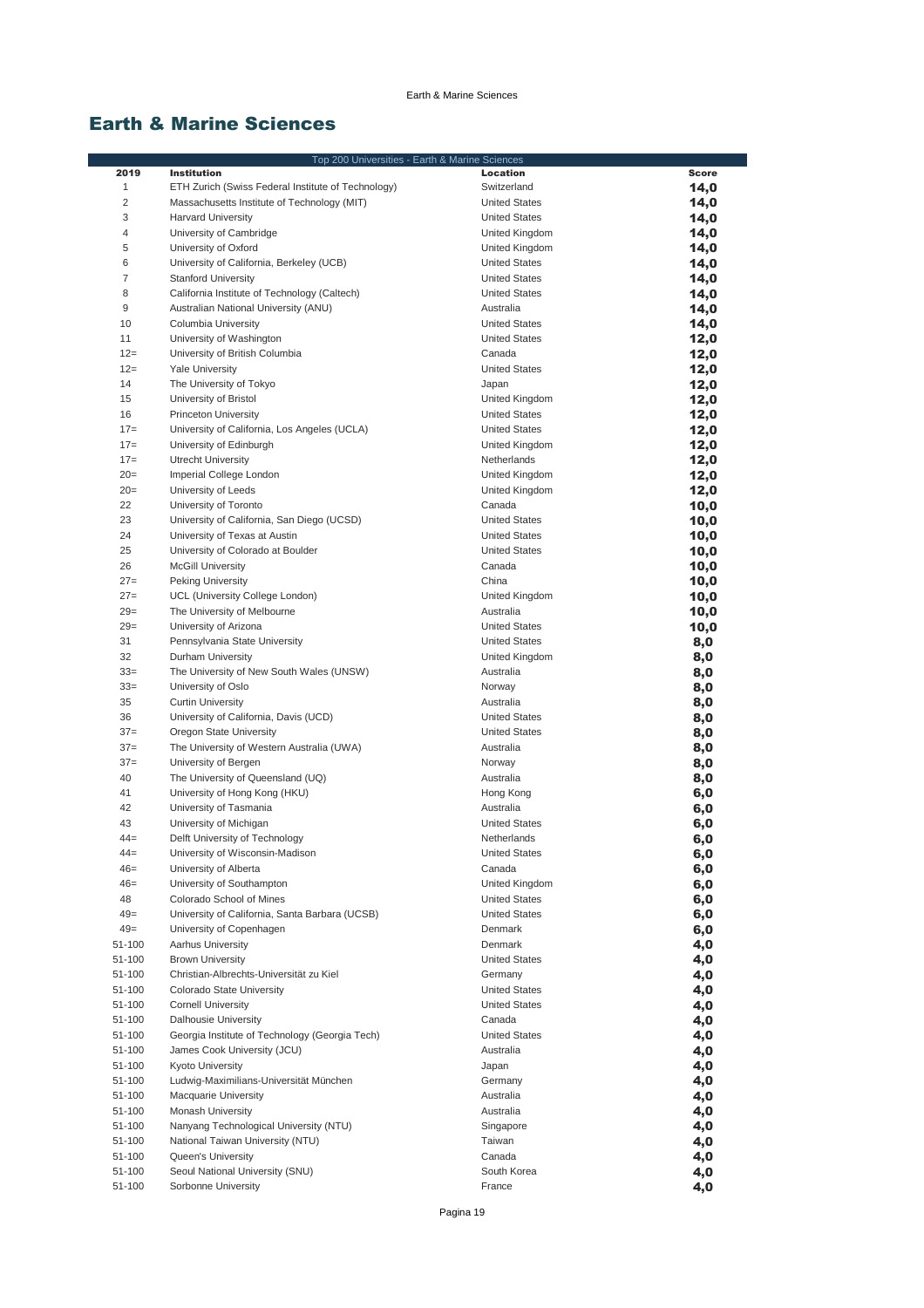#### Earth & Marine Sciences

| 51-100  | Stockholm University                           | Sweden               | 4,0 |
|---------|------------------------------------------------|----------------------|-----|
| 51-100  | <b>Texas A&amp;M University</b>                | <b>United States</b> | 4,0 |
| 51-100  | The University of Adelaide                     | Australia            | 4,0 |
| 51-100  | The University of Auckland                     | New Zealand          | 4,0 |
| 51-100  | The University of Manchester                   | United Kingdom       | 4,0 |
| 51-100  | The University of Sydney                       | Australia            | 4,0 |
| 51-100  | <b>Tsinghua University</b>                     | China                | 4,0 |
| 51-100  | Universidad Nacional Autónoma de México (UNAM) | Mexico               | 4,0 |
| 51-100  | Universidade de São Paulo (USP)                | Brazil               | 4,0 |
| 51-100  | Universität Bremen                             | Germany              | 4,0 |
| 51-100  | Universitat de Barcelona (UB)                  | Spain                | 4,0 |
| 51-100  | Universität Frankfurt am Main                  | Germany              | 4,0 |
| 51-100  | Universität Hamburg                            | Germany              | 4,0 |
| 51-100  | Universität Potsdam                            | Germany              | 4,0 |
| 51-100  | Universität Wien                               | Austria              | 4,0 |
| 51-100  | Université de Montpellier                      | France               | 4,0 |
| 51-100  | Université Grenoble-Alpes (UGA)                | France               | 4,0 |
| 51-100  | University of Bern                             | Switzerland          | 4,0 |
| 51-100  | University of California, Irvine (UCI)         | <b>United States</b> | 4,0 |
| 51-100  | University of California, Santa Cruz (UCSC)    | <b>United States</b> | 4,0 |
| 51-100  | University of Chicago                          | <b>United States</b> | 4,0 |
| 51-100  | University of East Anglia (UEA)                | United Kingdom       | 4,0 |
| 51-100  | University of Exeter                           | United Kingdom       | 4,0 |
| 51-100  | University of Helsinki                         | Finland              | 4,0 |
| 51-100  | University of Lausanne                         | Switzerland          | 4,0 |
| 51-100  | University of Maryland, College Park           | <b>United States</b> | 4,0 |
| 51-100  | University of Miami                            | <b>United States</b> | 4,0 |
| 51-100  | University of Minnesota                        | <b>United States</b> | 4,0 |
| 51-100  | University of Otago                            | New Zealand          | 4,0 |
| 51-100  | University of Southern California              | <b>United States</b> | 4,0 |
| 51-100  | Victoria University of Wellington              | New Zealand          | 4,0 |
| 51-100  | Vrije Universiteit Amsterdam                   | Netherlands          | 4,0 |
| 51-100  | <b>Wageningen University</b>                   | Netherlands          | 4,0 |
| 101-150 | Arizona State University                       | <b>United States</b> | 2,0 |
| 101-150 | Beijing Normal University                      | China                | 2,0 |
| 101-150 | <b>Boston University</b>                       | <b>United States</b> | 2,0 |
| 101-150 | <b>Cardiff University</b>                      | United Kingdom       | 2,0 |
| 101-150 | China University of Geosciences                | China                | 2,0 |
| 101-150 | <b>Duke University</b>                         | <b>United States</b> | 2,0 |
| 101-150 | Eberhard Karls Universität Tübingen            | Germany              | 2,0 |
| 101-150 | Ecole Normale Supérieure de Lyon               | France               | 2,0 |
| 101-150 | Florida State University                       | <b>United States</b> | 2,0 |
| 101-150 | Freie Universität Berlin                       | Germany              | 2,0 |
| 101-150 | <b>Hokkaido University</b>                     | Japan                | 2,0 |
| 101-150 | Johannes Gutenberg Universität Mainz           | Germany              | 2,0 |
| 101-150 | Johns Hopkins University                       | <b>United States</b> | 2,0 |
| 101-150 | Katholieke Universiteit Leuven                 | Belgium              | 2,0 |
| 101-150 | KIT, Karlsruher Institut für Technologie       | Germany              | 2,0 |
| 101-150 | Lomonosov Moscow State University              | Russia               | 2,0 |
| 101-150 | <b>Lund University</b>                         | Sweden               | 2,0 |
| 101-150 | Nanjing University                             | China                | 2,0 |
| 101-150 | Ohio State University, Columbus                | <b>United States</b> | 2,0 |
| 101-150 | Université PSL (Paris Sciences & Lettres)      | France               | 2,0 |
| 101-150 | <b>Purdue University</b>                       | <b>United States</b> | 2,0 |
| 101-150 | <b>Rice University</b>                         | <b>United States</b> | 2,0 |
| 101-150 | Ruprecht-Karls-Universität Heidelberg          | Germany              | 2,0 |
| 101-150 | <b>Technical University of Denmark</b>         | Denmark              | 2,0 |
| 101-150 | Technische Universität München                 | Germany              | 2,0 |
| 101-150 | <b>Tohoku University</b>                       | Japan                | 2,0 |
| 101-150 | Tokyo Institute of Technology                  | Japan                | 2,0 |
| 101-150 | Universidad de Buenos Aires                    | Argentina            | 2,0 |
| 101-150 | Universidad de Chile                           | Chile                | 2,0 |
| 101-150 | Universidad de Granada                         | Spain                | 2,0 |
| 101-150 | Università degli Studi di Padova (UNIPD)       | Italy                | 2,0 |
| 101-150 | Università di Bologna (UNIBO)                  | Italy                | 2,0 |
| 101-150 | University of Aberdeen                         | United Kingdom       | 2,0 |
| 101-150 | University of Birmingham                       | United Kingdom       | 2,0 |
| 101-150 | University of Calgary                          | Canada               | 2,0 |
| 101-150 | University of Canterbury                       | New Zealand          | 2,0 |
| 101-150 | University of Florida                          | <b>United States</b> | 2,0 |
| 101-150 | University of Hawaii at Mānoa                  | <b>United States</b> | 2,0 |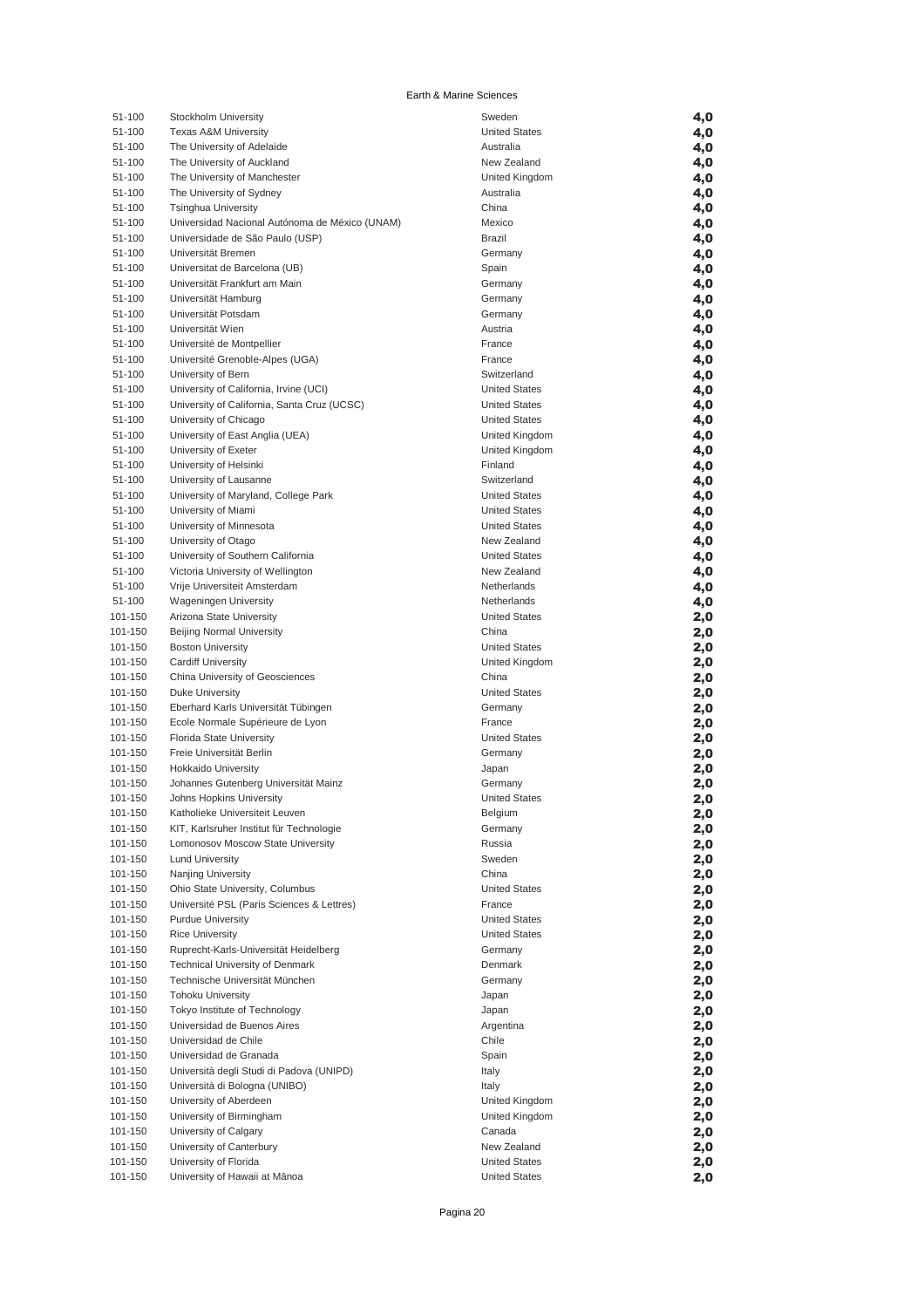#### Earth & Marine Sciences

| 101-150 | University of Illinois at Urbana-Champaign                  | <b>United States</b> |     |
|---------|-------------------------------------------------------------|----------------------|-----|
|         |                                                             |                      | 2,0 |
| 101-150 | University of Liverpool                                     | United Kingdom       | 2,0 |
| 101-150 | University of Oregon                                        | <b>United States</b> | 2,0 |
| 101-150 | University of Science and Technology of China               | China                | 2,0 |
| 101-150 | University of St Andrews                                    | United Kingdom       | 2,0 |
| 101-150 | University of The Witwatersrand                             | South Africa         | 2,0 |
| 101-150 | University of Victoria                                      | Canada               | 2,0 |
| 101-150 | University of Waterloo                                      | Canada               | 2,0 |
| 101-150 | University of Wollongong                                    | Australia            | 2,0 |
| 101-150 | Uppsala University                                          | Sweden               | 2,0 |
| 101-150 | <b>Western University</b>                                   | Canada               | 2,0 |
| 101-150 | <b>Wuhan University</b>                                     | China                | 2,0 |
| 151-200 | Aberystwyth University                                      | United Kingdom       | 2,0 |
| 151-200 | Georg-August-Universität Göttingen                          | Germany              | 2,0 |
| 151-200 | Hebrew University of Jerusalem                              | Israel               | 2,0 |
| 151-200 | Indian Institute of Science (IISc) Bangalore                | India                | 2,0 |
| 151-200 | Indian Institute of Technology Bombay (IITB)                | India                | 2,0 |
| 151-200 | Indiana University Bloomington                              | <b>United States</b> | 2,0 |
| 151-200 | <b>Istanbul Technical University</b>                        | Turkey               |     |
| 151-200 | King's College London (KCL)                                 | United Kingdom       | 2,0 |
|         |                                                             |                      | 2,0 |
| 151-200 | Kyushu University                                           | Japan                | 2,0 |
| 151-200 | Leibniz Universität Hannover                                | Germany              | 2,0 |
| 151-200 | <b>McMaster University</b>                                  | Canada               | 2,0 |
| 151-200 | Memorial University of Newfoundland                         | Canada               | 2,0 |
| 151-200 | Michigan State University                                   | <b>United States</b> | 2,0 |
| 151-200 | Nagoya University                                           | Japan                | 2,0 |
| 151-200 | Newcastle University                                        | United Kingdom       | 2,0 |
| 151-200 | Norwegian University of Science and Technology              | Norway               | 2,0 |
| 151-200 | Rheinische Friedrich-Wilhelms-Universität Bonn              | Germany              | 2,0 |
| 151-200 | Rheinisch-Westfälische Technische Hochschule Aachen         | Germany              | 2,0 |
| 151-200 | Royal Holloway University of London                         | United Kingdom       | 2,0 |
| 151-200 | Rutgers - The State University of New Jersey, New Brunswick | <b>United States</b> | 2,0 |
| 151-200 | Sun Yat-sen University                                      | China                | 2,0 |
| 151-200 | The Chinese University of Hong Kong (CUHK)                  | Hong Kong            | 2,0 |
| 151-200 | The Hong Kong Polytechnic University                        | Hong Kong            | 2,0 |
| 151-200 | The Hong Kong University of Science and Technology (HKUST)  | Hong Kong            | 2,0 |
| 151-200 | The University of Sheffield                                 | United Kingdom       | 2,0 |
| 151-200 | Trinity College Dublin (TCD)                                | Ireland              | 2,0 |
| 151-200 | Universidad Complutense de Madrid (UCM)                     | Spain                | 2,0 |
| 151-200 | Università degli Studi di Firenze (UNIFI)                   | Italy                | 2,0 |
| 151-200 | Università degli Studi di Milano                            | Italy                | 2,0 |
| 151-200 | Universitat Autónoma de Barcelona                           | Spain                | 2,0 |
| 151-200 | Université Aix-Marseille                                    | France               | 2,0 |
| 151-200 | Université du Québec                                        | Canada               | 2,0 |
| 151-200 | Université Paul Sabatier Toulouse III                       | France               | 2,0 |
| 151-200 | University College Dublin (UCD)                             | Ireland              | 2,0 |
| 151-200 | University of California, Riverside (UCR)                   | <b>United States</b> |     |
|         |                                                             |                      | 2,0 |
| 151-200 | University of Cape Town                                     | South Africa         | 2,0 |
| 151-200 | University of Geneva                                        | Switzerland          | 2,0 |
| 151-200 | University of Ghent                                         | Belgium              | 2,0 |
| 151-200 | University of Glasgow                                       | United Kingdom       | 2,0 |
| 151-200 | University of Leicester                                     | United Kingdom       | 2,0 |
| 151-200 | University of Lisbon                                        | Portugal             | 2,0 |
| 151-200 | University of North Carolina, Chapel Hill                   | <b>United States</b> | 2,0 |
| 151-200 | University of Oklahoma                                      | <b>United States</b> | 2,0 |
| 151-200 | University of Plymouth                                      | United Kingdom       | 2,0 |
| 151-200 | University of Portsmouth                                    | United Kingdom       | 2,0 |
| 151-200 | University of South Carolina at Columbia                    | <b>United States</b> | 2,0 |
| 151-200 | University of Tsukuba                                       | Japan                | 2,0 |
| 151-200 | University of Utah                                          | <b>United States</b> | 2,0 |
| 151-200 | University of Zurich                                        | Switzerland          | 2,0 |
| 151-200 | Westfälische Wilhelms-Universität Münster                   | Germany              | 2,0 |
| 151-200 | Yonsei University                                           | South Korea          | 2,0 |
| 151-200 | Zhejiang University                                         | China                | 2,0 |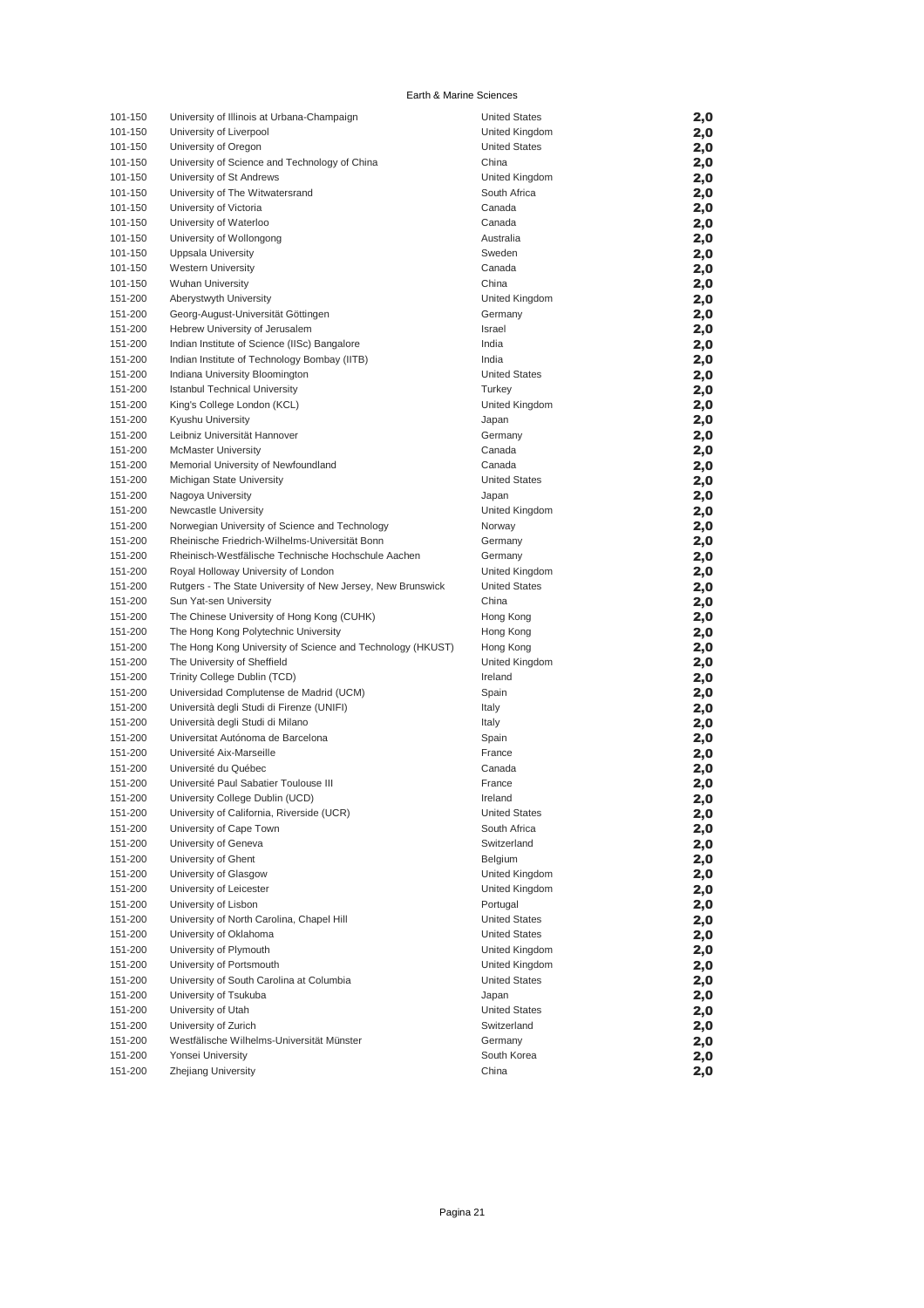## Geography

| Top 200 Universities - Geography |                                                                     |                             |              |
|----------------------------------|---------------------------------------------------------------------|-----------------------------|--------------|
| 2019                             | Institution                                                         | Location                    | <b>Score</b> |
| 1                                | University of Oxford                                                | United Kingdom              | 14,0         |
| $\overline{2}$                   | London School of Economics and Political Science (LSE)              | United Kingdom              | 14,0         |
| 3                                | University of Cambridge                                             | United Kingdom              | 14,0         |
| 4                                | University of California, Berkeley (UCB)                            | <b>United States</b>        | 14,0         |
| 5                                | University of British Columbia                                      | Canada                      | 14,0         |
| 6<br>$\overline{7}$              | University of California, Los Angeles (UCLA)                        | <b>United States</b>        | 14,0         |
|                                  | UCL (University College London)                                     | United Kingdom              | 14,0         |
| 8<br>9                           | National University of Singapore (NUS)<br>Durham University         | Singapore                   | 14,0         |
| 10                               | Australian National University (ANU)                                | United Kingdom<br>Australia | 14,0         |
| 11                               | University of Toronto                                               | Canada                      | 14,0<br>12,0 |
| 12                               | University of Hong Kong (HKU)                                       | Hong Kong                   | 12,0         |
| 13                               | The University of Tokyo                                             | Japan                       | 12,0         |
| 14                               | University of Edinburgh                                             | United Kingdom              | 12,0         |
| 15                               | The University of Melbourne                                         | Australia                   | 12,0         |
| 16                               | Peking University                                                   | China                       | 12,0         |
| 17                               | The University of Sydney                                            | Australia                   | 12,0         |
| 18                               | University of Exeter                                                | United Kingdom              | 12,0         |
| 19                               | University of Amsterdam                                             | Netherlands                 | 12,0         |
| 20                               | The Chinese University of Hong Kong (CUHK)                          | Hong Kong                   | 12,0         |
| 21                               | University of Wisconsin-Madison                                     | <b>United States</b>        | 10,0         |
| 22                               | Humboldt-Universität zu Berlin                                      | Germany                     | 10,0         |
| $23=$                            | King's College London (KCL)                                         | United Kingdom              | 10,0         |
| $23=$                            | Ohio State University, Columbus                                     | <b>United States</b>        | 10,0         |
| 25                               | The University of Manchester                                        | United Kingdom              | 10,0         |
| 26                               | University of Washington                                            | <b>United States</b>        | 10,0         |
| 27                               | University of Minnesota                                             | <b>United States</b>        | 10,0         |
| 28                               | The University of Auckland                                          | New Zealand                 | 10,0         |
| 29                               | <b>Lund University</b>                                              | Sweden                      | 10,0         |
| 30                               | SOAS - School of Oriental and African Studies, University of London | United Kingdom              | 10,0         |
| 31                               | <b>Utrecht University</b>                                           | Netherlands                 | 8,0          |
| 32                               | <b>McGill University</b>                                            | Canada                      | 8,0          |
| 33                               | Monash University                                                   | Australia                   | 8,0          |
| 34                               | Katholieke Universiteit Leuven                                      | Belgium                     | 8,0          |
| 35                               | Université Paris 1 Panthéon-Sorbonne                                | France                      | 8,0          |
| 36                               | University of Leeds                                                 | United Kingdom              | 8,0          |
| 37                               | The University of Queensland (UQ)                                   | Australia                   | 8,0          |
| $38=$                            | Freie Universität Berlin                                            | Germany                     | 8,0          |
| $38=$                            | Kyoto University                                                    | Japan                       | 8,0          |
| $38=$                            | Seoul National University (SNU)                                     | South Korea                 | 8,0          |
| 41                               | University of Glasgow                                               | United Kingdom              | 6,0          |
| 42                               | Universidade de São Paulo (USP)                                     | <b>Brazil</b>               | 6,0          |
| 43                               | The University of Sheffield                                         | United Kingdom              | 6,0          |
| 44                               | University of Bristol                                               | United Kingdom              | 6,0          |
| 45                               | Tsinghua University                                                 | China                       | 6,0          |
| 46                               | Stockholm University                                                | Sweden                      | 6,0          |
| 47                               | Pennsylvania State University                                       | <b>United States</b>        | 6,0          |
| $48=$                            | National Taiwan University (NTU)                                    | Taiwan                      | 6,0          |
| $48=$                            | University of Chicago                                               | <b>United States</b>        | 6,0          |
| 50                               | Universidad Nacional Autónoma de México (UNAM)                      | Mexico                      | 6,0          |
| 51-100                           | Arizona State University                                            | <b>United States</b>        | 4,0          |
| 51-100                           | Beijing Normal University                                           | China                       | 4,0          |
| 51-100                           | <b>Cardiff University</b>                                           | United Kingdom              | 4,0          |
| 51-100                           | <b>Charles University</b>                                           | Czech Republic              | 4,0          |
| 51-100                           | City University of New York                                         | <b>United States</b>        | 4,0          |
| 51-100                           | <b>Clark University</b>                                             | <b>United States</b>        | 4,0          |
| 51-100                           | George Washington University                                        | <b>United States</b>        | 4,0          |
| 51-100                           | Indiana University Bloomington                                      | <b>United States</b>        | 4,0          |
| 51-100                           | Korea University                                                    | South Korea                 | 4,0          |
| 51-100                           | Ludwig-Maximilians-Universität München                              | Germany                     | 4,0          |
| 51-100                           | Macquarie University                                                | Australia                   | 4,0          |
| 51-100                           | Nanjing University                                                  | China                       | 4,0          |
| 51-100<br>51-100                 | Newcastle University<br>Pontificia Universidad Católica de Chile    | United Kingdom<br>Chile     | 4,0          |
| 51-100                           | Queen Mary University of London (QMUL)                              | United Kingdom              | 4,0          |
| 51-100                           | Queen's University                                                  | Canada                      | 4,0<br>4,0   |
|                                  |                                                                     |                             |              |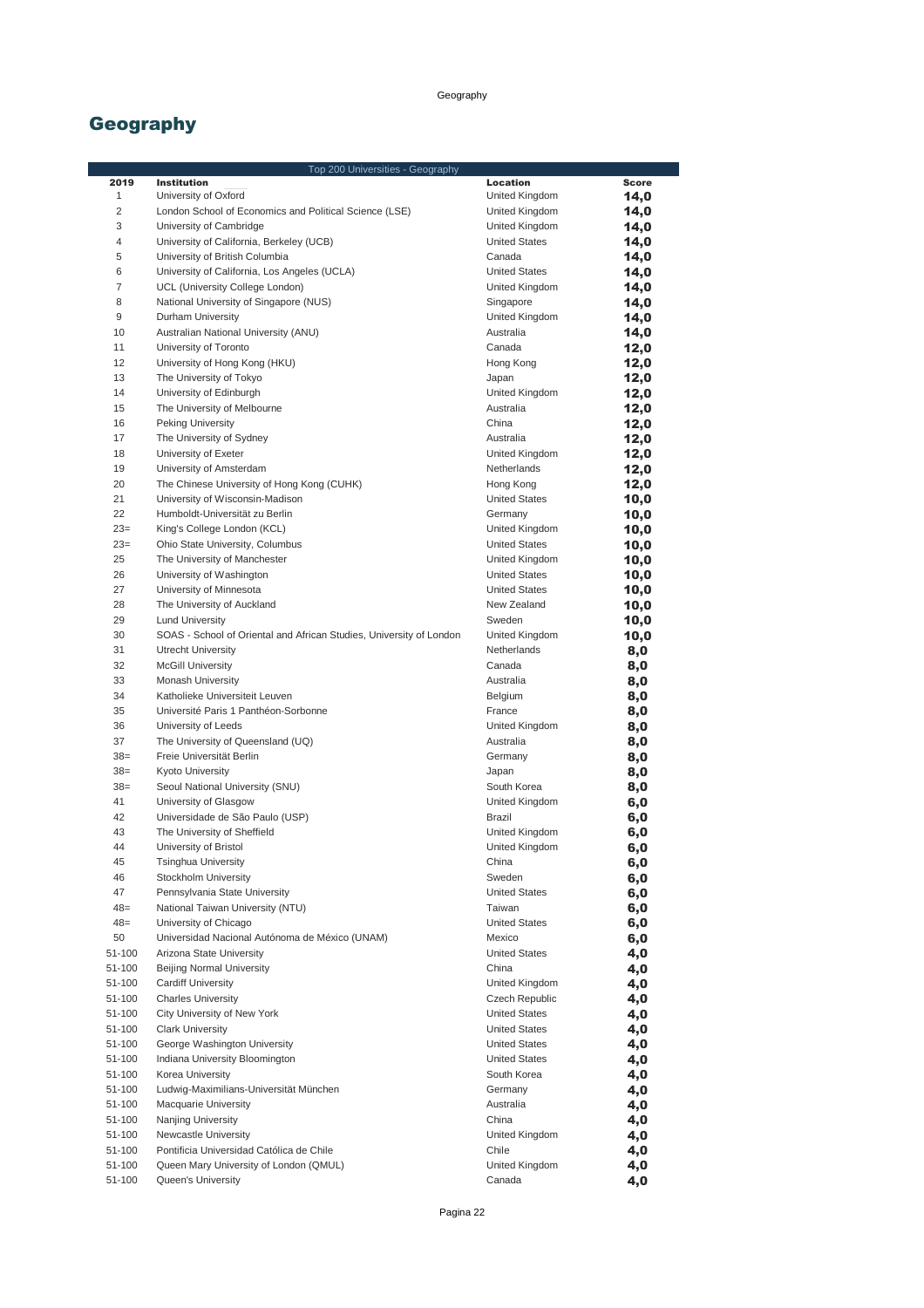Geography

| 51-100             | Renmin (People's) University of China          | China                          | 4,0        |
|--------------------|------------------------------------------------|--------------------------------|------------|
| 51-100             | Ruprecht-Karls-Universität Heidelberg          | Germany                        | 4,0        |
| 51-100             | Sapienza - Università di Roma                  | Italy                          | 4,0        |
| 51-100             | Simon Fraser University                        | Canada                         | 4,0        |
| 51-100             | The Hong Kong Polytechnic University           | Hong Kong                      | 4,0        |
| 51-100             | The University of Adelaide                     | Australia                      | 4,0        |
| 51-100             | The University of New South Wales (UNSW)       | Australia                      | 4,0        |
| 51-100             | The University of Nottingham                   | United Kingdom                 | 4,0        |
| 51-100             | Trinity College Dublin (TCD)                   | Ireland                        | 4,0        |
| 51-100             | Universidad Complutense de Madrid (UCM)        | Spain                          | 4,0        |
| 51-100             | Universidad de Buenos Aires                    | Argentina                      | 4,0        |
| 51-100             | Universidad de Chile                           | Chile                          | 4,0        |
| 51-100             | Universitat Autónoma de Barcelona              | Spain                          | 4,0        |
| 51-100             | Université Catholique de Louvain (UCL)         | Belgium                        | 4,0        |
| 51-100             | Universiti Malaya (UM)                         | Malaysia                       | 4,0        |
| 51-100             | University of Arizona                          | <b>United States</b>           | 4,0        |
| 51-100             | University of Birmingham                       | United Kingdom                 | 4,0        |
| 51-100             | University of California, Santa Barbara (UCSB) | <b>United States</b>           | 4,0        |
| 51-100             | University of Cape Town                        | South Africa                   | 4,0        |
| 51-100             | University of Colorado at Boulder              | <b>United States</b>           | 4,0        |
| 51-100             | University of East Anglia (UEA)                | United Kingdom                 | 4,0        |
| 51-100             | University of Geneva                           | Switzerland                    | 4,0        |
| 51-100             | University of Ghent                            | Belgium                        | 4,0        |
| 51-100             | University of Groningen                        | Netherlands                    | 4,0        |
| 51-100             | University of Helsinki                         | Finland                        | 4,0        |
| 51-100             | University of Illinois at Urbana-Champaign     | <b>United States</b>           | 4,0        |
| 51-100             | University of Maryland, College Park           | <b>United States</b>           | 4,0        |
| 51-100             | University of North Carolina, Chapel Hill      | <b>United States</b>           | 4,0        |
| 51-100             | University of Oslo                             | Norway                         | 4,0        |
| 51-100             | University of Otago                            | New Zealand                    | 4,0        |
| 51-100             | University of Southampton                      | United Kingdom                 | 4,0        |
| 51-100             | University of Sussex                           | United Kingdom                 | 4,0        |
| 51-100             | University of Waterloo                         | Canada                         | 4,0        |
| 51-100             | University of Zurich                           | Switzerland                    | 4,0        |
| 51-100             | Victoria University of Wellington              | New Zealand                    | 4,0        |
| 101-150            | Aberystwyth University                         | United Kingdom                 | 2,0        |
| 101-150            | <b>Boston University</b>                       | <b>United States</b>           | 2,0        |
| 101-150            | Chulalongkorn University                       | Thailand                       | 2,0        |
| 101-150            | Georg-August-Universität Göttingen             | Germany                        | 2,0        |
| 101-150            | Jawaharlal Nehru University                    | India                          | 2,0        |
| 101-150            | Keio University                                | Japan                          | 2,0        |
| 101-150            | Kyung Hee University                           | South Korea                    | 2,0        |
| 101-150            | Lancaster University                           | United Kingdom                 | 2,0        |
| 101-150<br>101-150 | Laval University                               | Canada<br><b>United States</b> | 2,0        |
|                    | Michigan State University                      |                                | 2,0        |
| 101-150            | Nagoya University                              | Japan                          | 2,0        |
| 101-150            | Rheinische Friedrich-Wilhelms-Universität Bonn | Germany                        | 2,0        |
| 101-150            | <b>RMIT University</b><br>Sorbonne University  | Australia<br>France            | 2,0        |
| 101-150<br>101-150 | Sun Yat-sen University                         | China                          | 2,0        |
| 101-150            | <b>Syracuse University</b>                     | <b>United States</b>           | 2,0<br>2,0 |
| 101-150            | The University of Western Australia (UWA)      | Australia                      |            |
| 101-150            | Universidad Autónoma de Madrid                 | Spain                          | 2,0<br>2,0 |
| 101-150            | Universidad de Los Andes Colombia              | Colombia                       |            |
| 101-150            | Universidad Nacional de Colombia               | Colombia                       | 2,0<br>2,0 |
| 101-150            | Universidade Estadual de Campinas (Unicamp)    | Brazil                         | 2,0        |
| 101-150            | Universidade Federal do Rio de Janeiro         | <b>Brazil</b>                  | 2,0        |
| 101-150            | Università degli Studi di Firenze (UNIFI)      | Italy                          | 2,0        |
| 101-150            | Universitas Gadjah Mada                        | Indonesia                      | 2,0        |
| 101-150            | Universitat de Barcelona (UB)                  | Spain                          | 2,0        |
| 101-150            | Universität Frankfurt am Main                  | Germany                        | 2,0        |
| 101-150            | Universität Freiburg                           | Germany                        | 2,0        |
| 101-150            | Universität Hamburg                            | Germany                        | 2,0        |
| 101-150            | Universität Köln                               | Germany                        | 2,0        |
| 101-150            | Universität Wien                               | Austria                        | 2,0        |
| 101-150            | Université de Montréal                         | Canada                         | 2,0        |
| 101-150            | University College Dublin (UCD)                | Ireland                        | 2,0        |
| 101-150            | University of Alberta                          | Canada                         | 2,0        |
| 101-150            | University of Calgary                          | Canada                         | 2,0        |
| 101-150            | University of California, Davis (UCD)          | <b>United States</b>           | 2,0        |
| 101-150            | University of Canterbury                       | New Zealand                    | 2,0        |
|                    |                                                |                                |            |

| ıγ                               |                              |
|----------------------------------|------------------------------|
| China                            | 4                            |
| Germany                          | 4                            |
| Italy                            | 4                            |
| Canada                           | 4                            |
| Hong Kong                        | 4                            |
| Australia                        | 4                            |
| Australia                        | 4                            |
| United Kingdom                   | 4                            |
| Ireland                          | 4                            |
| Spain<br>Argentina               | 4<br>4                       |
| Chile                            | 4                            |
| Spain                            | 4                            |
| Belgium                          | 4                            |
| Malaysia                         | 4                            |
| <b>United States</b>             | 4                            |
| United Kingdom                   | 4                            |
| <b>United States</b>             | 4                            |
| South Africa                     | 4                            |
| <b>United States</b>             | 4                            |
| United Kingdom                   | 4                            |
| Switzerland                      | 4                            |
| Belgium                          | 4<br>4                       |
| Netherlands<br>Finland           | 4                            |
| <b>United States</b>             | 4                            |
| <b>United States</b>             | 4                            |
| <b>United States</b>             | 4                            |
| Norway                           | 4                            |
| New Zealand                      | 4                            |
| United Kingdom                   | 4                            |
| United Kingdom                   | 4                            |
| Canada                           | 4                            |
| Switzerland                      | 4                            |
| New Zealand                      | 4                            |
| United Kingdom                   | $\overline{2}$<br>2          |
| <b>United States</b><br>Thailand | 2                            |
| Germany                          | 2                            |
| India                            | 2                            |
| Japan                            | $\overline{a}$               |
| South Korea                      | 2                            |
| United Kingdom                   | 2                            |
| Canada                           | 2                            |
| <b>United States</b>             | $\overline{a}$               |
| Japan                            | $\overline{2}$               |
| Germany                          | 2                            |
| Australia                        | 2                            |
| France<br>China                  | 2<br>$\overline{\mathbf{2}}$ |
| <b>United States</b>             | 2                            |
| Australia                        | 2                            |
| Spain                            | 2                            |
| Colombia                         | 2                            |
| Colombia                         | 2                            |
| <b>Brazil</b>                    | 2                            |
| <b>Brazil</b>                    | 2                            |
| Italy                            | 2                            |
| Indonesia                        | 2                            |
| Spain                            | 2                            |
| Germany                          | 2                            |
| Germany                          | $\overline{a}$               |
| Germany                          | 2                            |
| Germany<br>Austria               | 2<br>$\overline{2}$          |
| Canada                           | $\overline{\mathbf{2}}$      |
| Ireland                          | 2                            |
| Canada                           | 2                            |
| Canada                           | 2                            |
| <b>United States</b>             | $\overline{a}$               |
|                                  |                              |

Pagina 23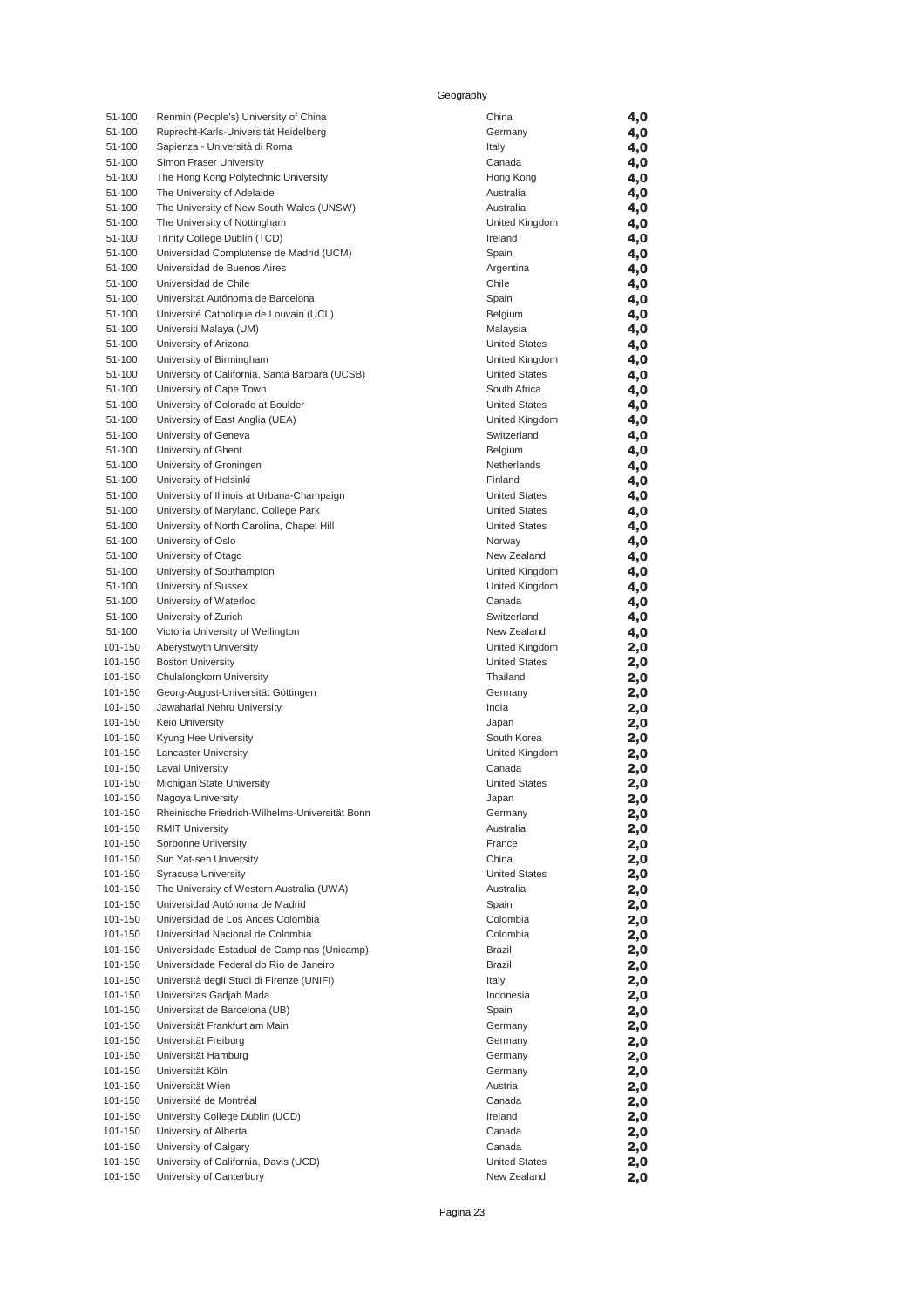#### Geography

| 101-150            | University of Hawaii at Mānoa                              | <b>United States</b>            | 2,0        |
|--------------------|------------------------------------------------------------|---------------------------------|------------|
| 101-150            | University of Lausanne                                     | Switzerland                     | 2,0        |
| 101-150            | University of Lisbon                                       | Portugal                        | 2,0        |
| 101-150            | University of Liverpool                                    | United Kingdom                  | 2,0        |
| 101-150            | University of Oregon                                       | <b>United States</b>            | 2,0        |
| 101-150            | University of Reading                                      | United Kingdom                  | 2,0        |
| 101-150            | University of St Andrews                                   | United Kingdom                  | 2,0        |
| 101-150            | University of the Philippines                              | Philippines                     | 2,0        |
| 101-150            | University of Wollongong                                   | Australia                       | 2,0        |
| 101-150            | Vrije Universiteit Brussel (VUB)                           | Belgium                         | 2,0        |
| 101-150            | <b>Waseda University</b>                                   | Japan                           | 2,0        |
| 101-150            | <b>Wuhan University</b>                                    | China                           | 2,0        |
| 101-150            | <b>York University</b>                                     | Canada                          | 2,0        |
| 101-150            | <b>Zhejiang University</b>                                 | China                           | 2,0        |
| 151-200            | Aalborg University                                         | Denmark<br><b>United States</b> | 2,0        |
| 151-200<br>151-200 | Dartmouth College<br>East China Normal University          | China                           | 2,0        |
| 151-200            | Eberhard Karls Universität Tübingen                        | Germany                         | 2,0        |
| 151-200            | Hebrew University of Jerusalem                             | Israel                          | 2,0        |
| 151-200            | Hong Kong Baptist University (HKBU)                        | Hong Kong                       | 2,0<br>2,0 |
| 151-200            | Jagiellonian University                                    | Poland                          | 2,0        |
| 151-200            | James Cook University (JCU)                                | Australia                       | 2,0        |
| 151-200            | Kyushu University                                          | Japan                           | 2,0        |
| 151-200            | Lomonosov Moscow State University                          | Russia                          | 2,0        |
| 151-200            | Loughborough University                                    | United Kingdom                  | 2,0        |
| 151-200            | <b>Massey University</b>                                   | New Zealand                     | 2,0        |
| 151-200            | Maynooth University                                        | Ireland                         | 2,0        |
| 151-200            | <b>McMaster University</b>                                 | Canada                          | 2,0        |
| 151-200            | Northwestern University                                    | <b>United States</b>            | 2,0        |
| 151-200            | Osaka University                                           | Japan                           | 2,0        |
| 151-200            | Oxford Brookes University                                  | United Kingdom                  | 2,0        |
| 151-200            | Université PSL (Paris Sciences & Lettres)                  | France                          | 2,0        |
| 151-200            | Queensland University of Technology (QUT)                  | Australia                       | 2,0        |
| 151-200            | <b>Texas A&amp;M University</b>                            | <b>United States</b>            | 2,0        |
| 151-200            | <b>Thammasat University</b>                                | Thailand                        | 2,0        |
| 151-200            | The Hong Kong University of Science and Technology (HKUST) | Hong Kong                       | 2,0        |
| 151-200            | The Open University                                        | United Kingdom                  | 2,0        |
| 151-200            | The University of Georgia                                  | <b>United States</b>            | 2,0        |
| 151-200            | Umeå University                                            | Sweden                          | 2,0        |
| 151-200            | Università Ca' Foscari Venezia                             | Italy                           | 2,0        |
| 151-200            | Universiti Kebangsaan Malaysia (UKM)                       | Malaysia                        | 2,0        |
| 151-200            | Universiti Sains Malaysia (USM)                            | Malaysia                        | 2,0        |
| 151-200            | University of Aberdeen                                     | United Kingdom                  | 2,0        |
| 151-200            | University of Antwerp                                      | Belgium                         | 2,0        |
| 151-200            | University of Bern                                         | Switzerland                     | 2,0        |
| 151-200            | University of Coimbra                                      | Portugal                        | 2,0        |
| 151-200            | University of Delhi                                        | India                           | 2,0        |
| 151-200            | University of Florida                                      | <b>United States</b>            | 2,0        |
| 151-200            | University of Kent                                         | United Kingdom                  | 2,0        |
| 151-200            | University of Kentucky                                     | <b>United States</b>            | 2,0        |
| 151-200            | University of Leicester                                    | United Kingdom<br>Australia     | 2,0        |
| 151-200<br>151-200 | University of Newcastle<br>University of Ottawa            | Canada                          | 2,0        |
| 151-200            | University of Oulu                                         | Finland                         | 2,0        |
| 151-200            | University of Pittsburgh                                   | <b>United States</b>            | 2,0<br>2,0 |
| 151-200            | University of Tartu                                        | Estonia                         | 2,0        |
| 151-200            | University of Tasmania                                     | Australia                       | 2,0        |
| 151-200            | University of The Witwatersrand                            | South Africa                    | 2,0        |
| 151-200            | University of Waikato                                      | New Zealand                     | 2,0        |
| 151-200            | University of Warsaw                                       | Poland                          | 2,0        |
| 151-200            | University of York                                         | United Kingdom                  | 2,0        |
| 151-200            | Western Sydney University                                  | Australia                       | 2,0        |
| 151-200            | <b>Western University</b>                                  | Canada                          | 2,0        |
| 151-200            | Zhejiang University                                        | China                           | 2,0        |

| <b>United States</b> | 2,0 |
|----------------------|-----|
| Switzerland          | 2,0 |
| Portugal             | 2,0 |
| United Kingdom       |     |
|                      | 2,0 |
| <b>United States</b> | 2,0 |
| United Kingdom       | 2,0 |
| United Kingdom       | 2,0 |
| Philippines          | 2,0 |
| Australia            | 2,0 |
| Belgium              | 2,0 |
| Japan                | 2,0 |
| China                | 2,0 |
| Canada               | 2,0 |
| China                | 2,0 |
| Denmark              | 2,0 |
| <b>United States</b> | 2,0 |
| China                | 2,0 |
| Germany              | 2,0 |
| Israel               |     |
|                      | 2,0 |
| Hong Kong            | 2,0 |
| Poland               | 2,0 |
| Australia            | 2,0 |
| Japan                | 2,0 |
| Russia               | 2,0 |
| United Kingdom       | 2,0 |
| New Zealand          | 2,0 |
| Ireland              | 2,0 |
| Canada               | 2,0 |
| <b>United States</b> | 2,0 |
| Japan                | 2,0 |
| United Kingdom       | 2,0 |
| France               | 2,0 |
| Australia            | 2,0 |
| <b>United States</b> | 2,0 |
| Thailand             | 2,0 |
| Hong Kong            | 2,0 |
| United Kingdom       | 2,0 |
| <b>United States</b> | 2,0 |
| Sweden               | 2,0 |
| Italy                | 2,0 |
| Malaysia             | 2,0 |
| Malaysia             | 2,0 |
|                      |     |
| United Kingdom       | 2,0 |
| Belgium              | 2,0 |
| Switzerland          | 2,0 |
| Portugal             | 2,0 |
| India                | 2,0 |
| <b>United States</b> | 2,0 |
| United Kingdom       | 2,0 |
| <b>United States</b> | 2,0 |
| United Kingdom       | 2,0 |
| Australia            | 2,0 |
| Canada               | 2,C |
| Finland              | 2,0 |
| <b>United States</b> | 2,0 |
| Estonia              | 2,0 |
| Australia            | 2,0 |
| South Africa         | 2,0 |
| New Zealand          | 2,0 |
| Poland               | 2,0 |
| United Kingdom       | 2,0 |
| Australia            | 2,0 |
| Canada               | 2,0 |
|                      |     |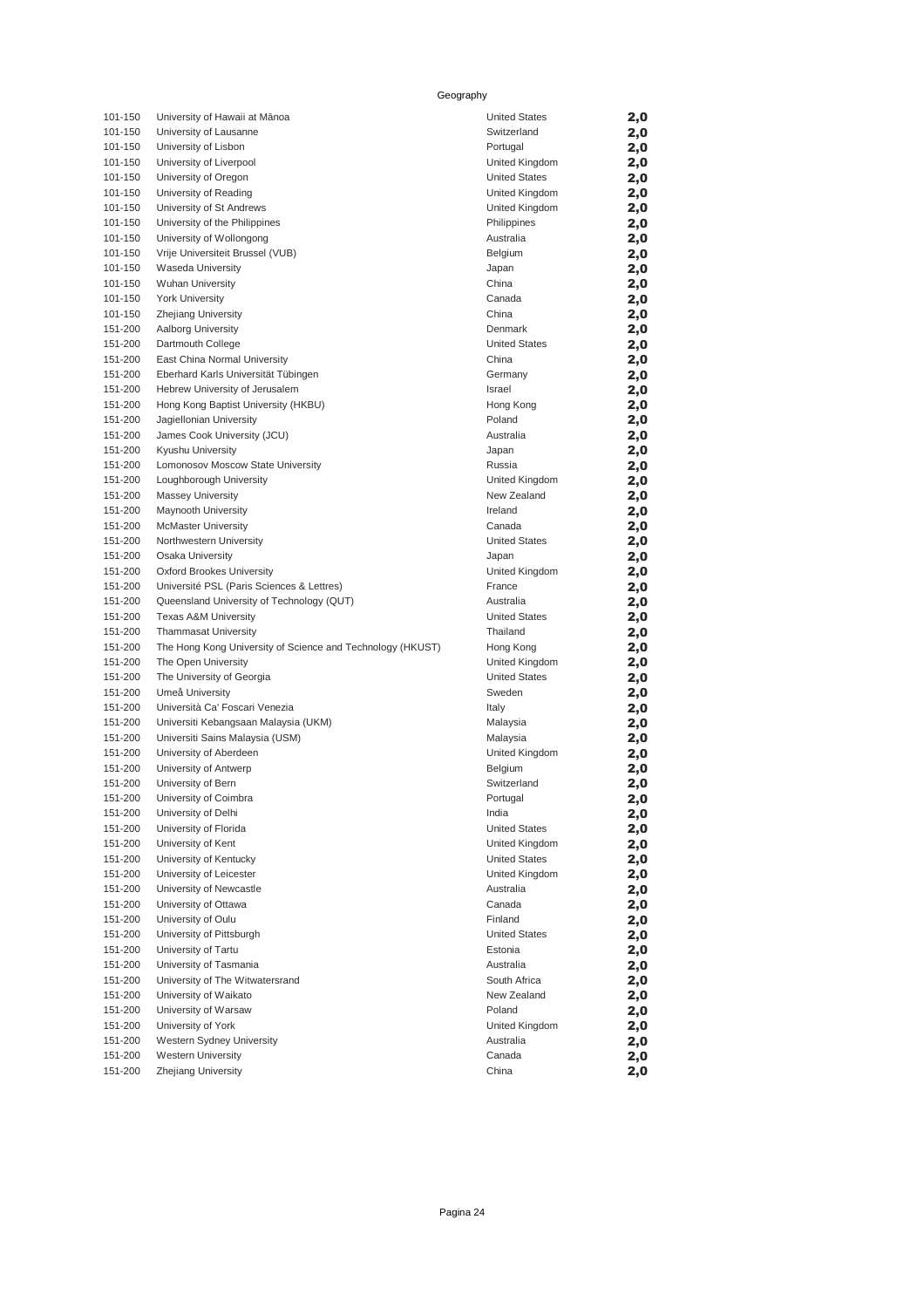|                | Top 300 Universities - Environmental Sciences              |                      |              |
|----------------|------------------------------------------------------------|----------------------|--------------|
| 2019           | <b>Institution</b>                                         | Location             | <b>Score</b> |
| $\mathbf{1}$   | <b>Stanford University</b>                                 | <b>United States</b> | 14,0         |
| $\overline{c}$ | Massachusetts Institute of Technology (MIT)                | <b>United States</b> | 14,0         |
| 3              | ETH Zurich (Swiss Federal Institute of Technology)         | Switzerland          | 14,0         |
| 4              | University of California, Berkeley (UCB)                   | <b>United States</b> | 14,0         |
| 5              | <b>Harvard University</b>                                  | <b>United States</b> | 14,0         |
| 6              | University of Oxford                                       | United Kingdom       | 14,0         |
| 7              | <b>Wageningen University</b>                               | Netherlands          | 14,0         |
| 8              | University of Cambridge                                    | United Kingdom       | 14,0         |
| 9              | Imperial College London                                    | United Kingdom       | 14,0         |
| 10             | National University of Singapore (NUS)                     | Singapore            | 14,0         |
| $11 =$         | The University of Queensland (UQ)                          | Australia            | 12,0         |
| $11 =$         | University of British Columbia                             | Canada               |              |
| 13             | <b>Tsinghua University</b>                                 | China                | 12,0         |
|                |                                                            |                      | 12,0         |
| 14             | Nanyang Technological University (NTU)                     | Singapore            | 12,0         |
| 15             | University of California, Davis (UCD)                      | <b>United States</b> | 12,0         |
| $16=$          | California Institute of Technology (Caltech)               | <b>United States</b> | 12,0         |
| $16=$          | Delft University of Technology                             | Netherlands          | 12,0         |
| $16=$          | <b>Yale University</b>                                     | <b>United States</b> | 12,0         |
| $19=$          | The University of New South Wales (UNSW)                   | Australia            | 12,0         |
| $19=$          | University of California, Los Angeles (UCLA)               | <b>United States</b> | 12,0         |
| 21             | Peking University                                          | China                | 10,0         |
| 22             | Australian National University (ANU)                       | Australia            | 10,0         |
| 23             | <b>Cornell University</b>                                  | <b>United States</b> | 10,0         |
| 24             | Columbia University                                        | <b>United States</b> | 10,0         |
| 25             | Princeton University                                       | <b>United States</b> | 10,0         |
| $26=$          | Ecole Polytechnique Fédérale de Lausanne (EPFL)            | Switzerland          | 10,0         |
| $26=$          | <b>McGill University</b>                                   | Canada               | 10,0         |
| $26=$          | University of Washington                                   | <b>United States</b> | 10,0         |
| 29             | The University of Melbourne                                | Australia            | 10,0         |
| $30=$          | Stockholm University                                       | Sweden               | 10,0         |
| $30=$          | University of Wisconsin-Madison                            | <b>United States</b> | 10,0         |
| 32             | University of Edinburgh                                    | United Kingdom       | 10,0         |
| $33=$          | The University of Tokyo                                    | Japan                | 8,0          |
| $33=$          | University of Exeter                                       | United Kingdom       | 8,0          |
| 35             | University of Michigan                                     | <b>United States</b> | 8,0          |
| 36             | Duke University                                            | <b>United States</b> | 8,0          |
| $37=$          | UCL (University College London)                            | United Kingdom       | 8,0          |
| $37=$          | University of Toronto                                      | Canada               |              |
| $39=$          | University of East Anglia (UEA)                            | United Kingdom       | 8,0          |
| $39=$          | Utrecht University                                         | Netherlands          | 8,0          |
| $41 =$         |                                                            | Sweden               | 8,0          |
|                | <b>Lund University</b>                                     | United Kingdom       | 6,0          |
| $41 =$         | University of Leeds                                        |                      | 6,0          |
| $43=$          | University of Copenhagen                                   | Denmark              | 6,0          |
| $43=$          | University of Texas at Austin                              | <b>United States</b> | 6,0          |
| 45=            | Technical University of Denmark                            | Denmark              | 6,0          |
| $45=$          | University of Colorado at Boulder                          | <b>United States</b> | 6,0          |
| 47             | Uppsala University                                         | Sweden               | 6,0          |
| $48=$          | Georgia Institute of Technology (Georgia Tech)             | <b>United States</b> | 6,0          |
| $48=$          | Pennsylvania State University                              | <b>United States</b> | 6,0          |
| $48=$          | Seoul National University (SNU)                            | South Korea          | 6,0          |
| 51-100         | Aarhus University                                          | Denmark              | 4,0          |
| 51-100         | Arizona State University                                   | <b>United States</b> | 4,0          |
| 51-100         | Beijing Normal University                                  | China                | 4,0          |
| 51-100         | Colorado State University                                  | <b>United States</b> | 4,0          |
| 51-100         | <b>Fudan University</b>                                    | China                | 4,0          |
| 51-100         | James Cook University (JCU)                                | Australia            | 4,0          |
| 51-100         | Johns Hopkins University                                   | <b>United States</b> | 4,0          |
| 51-100         | KAIST - Korea Advanced Institute of Science and Technology | South Korea          | 4,0          |
| 51-100         | Kyoto University                                           | Japan                | 4,0          |
| 51-100         | <b>Lancaster University</b>                                | United Kingdom       | 4,0          |
| 51-100         | Michigan State University                                  | <b>United States</b> | 4,0          |
| 51-100         | Monash University                                          | Australia            | 4,0          |
| 51-100         | Nanjing University                                         | China                | 4,0          |
| 51-100         | National Taiwan University (NTU)                           | Taiwan               | 4,0          |
| 51-100         | Oregon State University                                    | <b>United States</b> | 4,0          |
| 51-100         | <b>Purdue University</b>                                   | <b>United States</b> | 4,0          |
| 51-100         | Shanghai Jiao Tong University                              | China                | 4,0          |
| 51-100         | Swedish University of Agricultural Sciences                | Sweden               | 4,0          |
|                |                                                            |                      |              |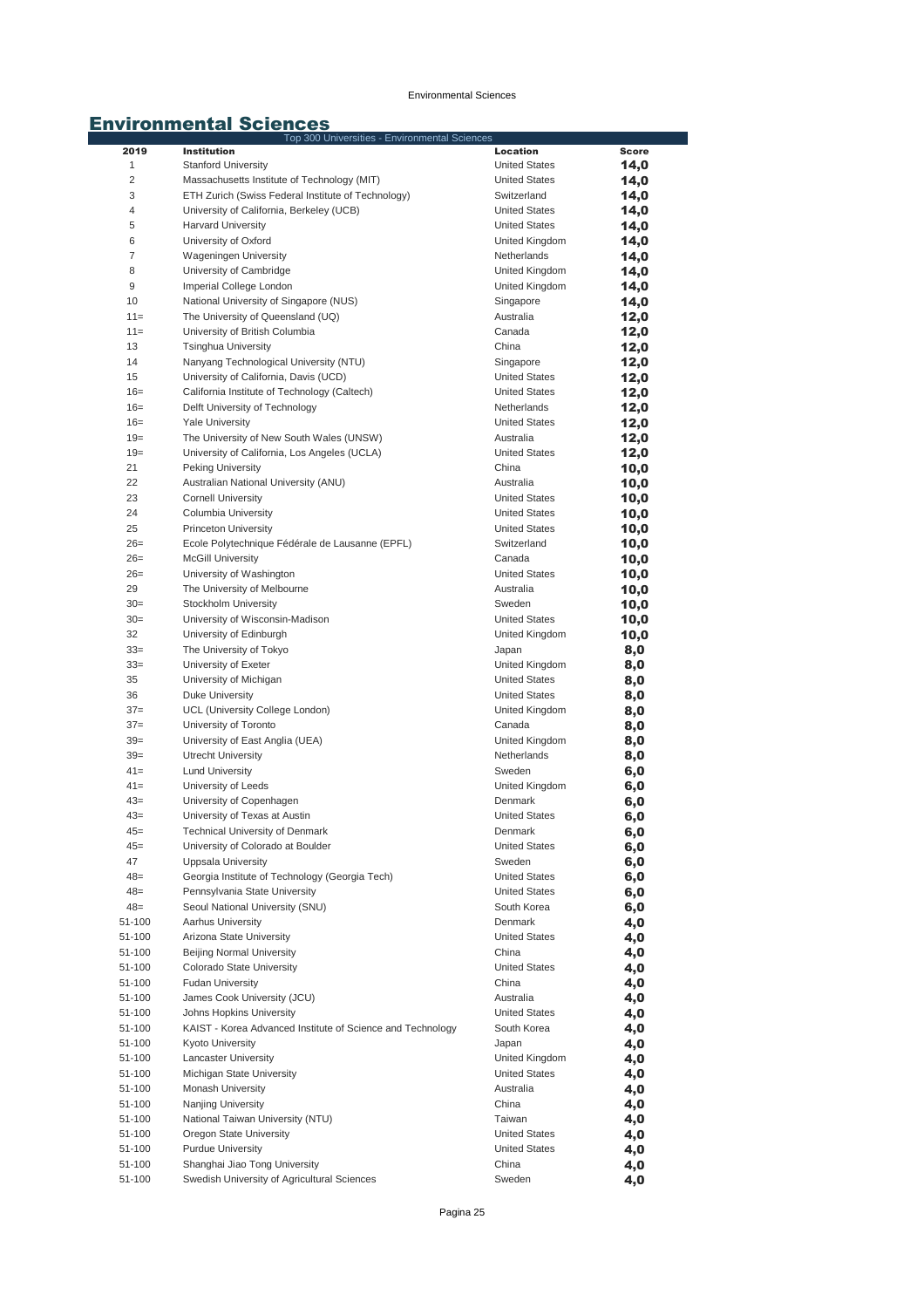| 51-100            | Technische Universität München                             | Germany              | 4,0        |
|-------------------|------------------------------------------------------------|----------------------|------------|
| 51-100            | <b>Texas A&amp;M University</b>                            | <b>United States</b> | 4,0        |
| 51-100            | The Hong Kong University of Science and Technology (HKUST) | Hong Kong            | 4,0        |
| 51-100            | The University of Adelaide                                 | Australia            | 4,0        |
| 51-100            | The University of Manchester                               | United Kingdom       | 4,0        |
| 51-100            | The University of Sheffield                                | United Kingdom       | 4,0        |
| 51-100            | The University of Sydney                                   | Australia            | 4,0        |
| 51-100            | The University of Western Australia (UWA)                  | Australia            | 4,0        |
| 51-100            | <b>Tongji University</b>                                   | China                | 4,0        |
| 51-100            | Universidad Nacional Autónoma de México (UNAM)             | Mexico               | 4,0        |
| 51-100            | Universidade de São Paulo (USP)                            | Brazil               | 4,0        |
| 51-100            | Universitat de Barcelona (UB)                              | Spain                | 4,0        |
| 51-100            | Université de Montpellier                                  | France               | 4,0        |
| 51-100            | University of Alberta                                      | Canada               | 4,0        |
| 51-100            | University of Arizona                                      | <b>United States</b> | 4,0        |
| 51-100            | University of Bristol                                      | United Kingdom       | 4,0        |
| 51-100            | University of California, Irvine (UCI)                     | <b>United States</b> | 4,0        |
| 51-100            | University of California, San Diego (UCSD)                 | <b>United States</b> | 4,0        |
| 51-100            | University of California, Santa Barbara (UCSB)             | <b>United States</b> | 4,0        |
| 51-100            | University of Florida                                      | <b>United States</b> | 4,0        |
| 51-100            | University of Ghent                                        | Belgium              | 4,0        |
| 51-100            | University of Helsinki                                     | Finland              | 4,0        |
| 51-100            | University of Hong Kong (HKU)                              | Hong Kong            | 4,0        |
| 51-100            | University of Illinois at Urbana-Champaign                 | <b>United States</b> | 4,0        |
| 51-100            | University of Maryland, College Park                       | <b>United States</b> | 4,0        |
| 51-100            | University of Minnesota                                    | <b>United States</b> | 4,0        |
| 51-100            | University of North Carolina, Chapel Hill                  | <b>United States</b> | 4,0        |
| 51-100<br>51-100  | University of Reading                                      | United Kingdom       | 4,0        |
|                   | University of Southampton                                  | United Kingdom       | 4,0        |
| 51-100            | University of Zurich                                       | Switzerland          | 4,0        |
| 51-100            | Vrije Universiteit Amsterdam                               | Netherlands<br>China | 4,0        |
| 51-100<br>101-150 | Zhejiang University<br><b>Boston University</b>            | <b>United States</b> | 4,0        |
| 101-150           | Carnegie Mellon University                                 | <b>United States</b> | 4,0        |
| 101-150           | Chalmers University of Technology                          | Sweden               | 2,0        |
| 101-150           | Georg-August-Universität Göttingen                         | Germany              | 2,0<br>2,0 |
| 101-150           | <b>Griffith University</b>                                 | Australia            | 2,0        |
| 101-150           | Hanyang University                                         | South Korea          | 2,0        |
| 101-150           | Harbin Institute of Technology                             | China                | 2,0        |
| 101-150           | <b>Hokkaido University</b>                                 | Japan                | 2,0        |
| 101-150           | Humboldt-Universität zu Berlin                             | Germany              | 2,0        |
| 101-150           | King's College London (KCL)                                | United Kingdom       | 2,0        |
| 101-150           | Korea University                                           | South Korea          | 2,0        |
| 101-150           | KTH, Royal Institute of Technology                         | Sweden               | 2,0        |
| 101-150           | National Cheng Kung University                             | Taiwan               | 2,0        |
| 101-150           | Newcastle University                                       | United Kingdom       | 2,0        |
| 101-150           | Norwegian University of Science and Technology             | Norway               | 2,0        |
| 101-150           | Ohio State University, Columbus                            | <b>United States</b> | 2,0        |
| 101-150           | Politecnico di Milano                                      | Italy                | 2,0        |
| 101-150           | Pontificia Universidad Católica de Chile                   | Chile                | 2,0        |
| 101-150           | Queensland University of Technology (QUT)                  | Australia            | 2,0        |
| 101-150           | Rheinisch-Westfälische Technische Hochschule Aachen        | Germany              | 2,0        |
| 101-150           | Sorbonne University                                        | France               | 2,0        |
| 101-150           | The University of Auckland                                 | New Zealand          | 2,0        |
| 101-150           | Tokyo Institute of Technology                              | Japan                | 2,0        |
| 101-150           | Universidad Autónoma de Madrid                             | Spain                | 2,0        |
| 101-150           | Universidad de Buenos Aires                                | Argentina            | 2,0        |
| 101-150           | Universidade Estadual de Campinas (Unicamp)                | Brazil               | 2,0        |
| 101-150           | Università di Bologna (UNIBO)                              | Italy                | 2,0        |
| 101-150           | Universitat Autónoma de Barcelona                          | Spain                | 2,0        |
| 101-150           | Universität Freiburg                                       | Germany              | 2,0        |
| 101-150           | Universität Wien                                           | Austria              | 2,0        |
| 101-150           | Universität für Bodenkultur Wien                           | Austria              | 2,0        |
| 101-150           | Université de Montréal                                     | Canada               | 2,0        |
| 101-150           | Université Grenoble-Alpes (UGA)                            | France               | 2,0        |
| 101-150           | Universiti Malaya (UM)                                     | Malaysia             | 2,0        |
| 101-150           | Universiti Sains Malaysia (USM)                            | Malaysia             | 2,0        |
| 101-150           | University of Aberdeen                                     | United Kingdom       | 2,0        |
| 101-150           | University of Antwerp                                      | Belgium              | 2,0        |
| 101-150           | University of Basel                                        | Switzerland          | 2,0        |
| 101-150           | University of Bergen                                       | Norway               | 2,0        |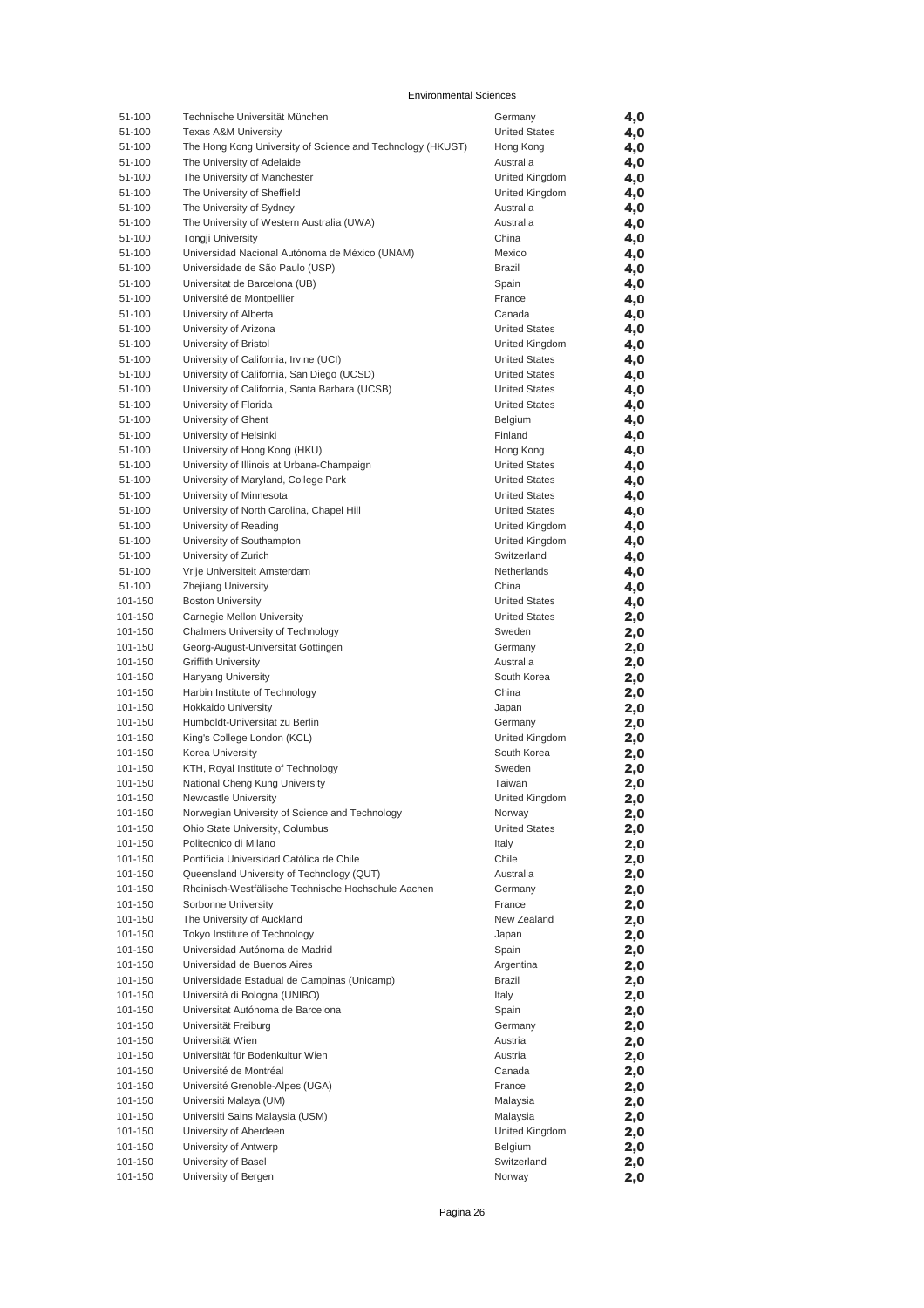| 101-150            | University of Bern                                                              | Switzerland          | 2,0        |
|--------------------|---------------------------------------------------------------------------------|----------------------|------------|
| 101-150            | University of Birmingham                                                        | United Kingdom       | 2,0        |
| 101-150            | University of Cape Town                                                         | South Africa         | 2,0        |
| 101-150            | University of Guelph                                                            | Canada               | 2,0        |
| 101-150            | University of Lisbon                                                            | Portugal             | 2,0        |
| 101-150            | University of Science and Technology of China                                   | China                | 2,0        |
| 101-150            | University of Technology Sydney (UTS)                                           | Australia            | 2,0        |
| 101-150            | University of Waterloo                                                          | Canada               | 2,0        |
| 101-150            | University of York                                                              | United Kingdom       | 2,0        |
| 101-150            | Virginia Polytechnic Institute (Virginia Tech)                                  | <b>United States</b> | 2,0        |
| 101-150            | <b>Wuhan University</b>                                                         | China                | 2,0        |
| 151-200            | <b>Aalto University</b>                                                         | Finland              | 2,0        |
| 151-200            | <b>Cardiff University</b>                                                       | United Kingdom       | 2,0        |
| 151-200            | China Agricultural University                                                   | China<br>Thailand    | 2,0        |
| 151-200<br>151-200 | Chulalongkorn University<br>Colorado School of Mines                            | <b>United States</b> | 2,0        |
| 151-200            | <b>Curtin University</b>                                                        | Australia            | 2,0<br>2,0 |
| 151-200            | Dalhousie University                                                            | Canada               | 2,0        |
| 151-200            | Huazhong University of Science and Technology                                   | China                | 2,0        |
| 151-200            | Indian Institute of Technology Bombay (IITB)                                    | India                | 2,0        |
| 151-200            | Iowa State University                                                           | <b>United States</b> | 2,0        |
| 151-200            | King Abdullah University of Science & Technology (KAUST)                        | Saudi Arabia         | 2,0        |
| 151-200            | Leiden University                                                               | Netherlands          | 2,0        |
| 151-200            | Ludwig-Maximilians-Universität München                                          | Germany              | 2,0        |
| 151-200            | <b>Macquarie University</b>                                                     | Australia            | 2,0        |
| 151-200            | North Carolina State University                                                 | <b>United States</b> | 2,0        |
| 151-200            | Northwestern University                                                         | <b>United States</b> | 2,0        |
| 151-200            | Université PSL (Paris Sciences & Lettres)                                       | France               | 2,0        |
| 151-200            | Sapienza - Università di Roma                                                   | Italy                | 2,0        |
| 151-200            | Simon Fraser University                                                         | Canada               | 2,0        |
| 151-200            | Sun Yat-sen University                                                          | China                | 2,0        |
| 151-200            | The University of Georgia                                                       | <b>United States</b> | 2,0        |
| 151-200            | The University of Nottingham                                                    | United Kingdom       | 2,0        |
| 151-200            | <b>Tohoku University</b>                                                        | Japan                | 2,0        |
| 151-200            | Universidad Complutense de Madrid (UCM)                                         | Spain                | 2,0        |
| 151-200            | Universidad de Chile                                                            | Chile                | 2,0        |
| 151-200            | Universitat Politècnica de Catalunya                                            | Spain                | 2,0        |
| 151-200            | Université Catholique de Louvain (UCL)                                          | Belgium              | 2,0        |
| 151-200<br>151-200 | Université du Québec                                                            | Canada               | 2,0        |
| 151-200            | Universiti Putra Malaysia (UPM)<br>Universiti Teknologi Malaysia (UTM)          | Malaysia<br>Malaysia | 2,0<br>2,0 |
| 151-200            | University College Dublin (UCD)                                                 | Ireland              | 2,0        |
| 151-200            | University of California, Riverside (UCR)                                       | <b>United States</b> | 2,0        |
| 151-200            | University of Canterbury                                                        | New Zealand          | 2,0        |
| 151-200            | University of Chicago                                                           | <b>United States</b> | 2,0        |
| 151-200            | University of Delaware                                                          | <b>United States</b> | 2,0        |
| 151-200            | University of Gothenburg                                                        | Sweden               | 2,0        |
| 151-200            | University of Groningen                                                         | Netherlands          | 2,0        |
| 151-200            | University of Lausanne                                                          | Switzerland          | 2,0        |
| 151-200            | University of Liege                                                             | Belgium              | 2,0        |
| 151-200            | University of Liverpool                                                         | United Kingdom       | 2,0        |
| 151-200            | University of Massachusetts, Amherst                                            | <b>United States</b> | 2,0        |
| 151-200            | University of Otago                                                             | New Zealand          | 2,0        |
| 151-200            | University of Porto                                                             | Portugal             | 2,0        |
| 151-200            | University of Saskatchewan                                                      | Canada               | 2,0        |
| 151-200            | University of South Australia (UniSA)                                           | Australia            | 2,0        |
| 151-200            | University of Southern California                                               | <b>United States</b> | 2,0        |
| 151-200            | University of Tasmania                                                          | Australia            | 2,0        |
| 151-200            | University of Wollongong                                                        | Australia            | 2,0        |
| 151-200            | Washington State University                                                     | <b>United States</b> | 2,0        |
| 151-200            | <b>Western University</b>                                                       | Canada               | 2,0        |
| 201-250            | Aalborg University                                                              | Denmark              | 2,0        |
| 201-250<br>201-250 | Aristotle University of Thessaloniki<br>Asian Institute of Technology, Thailand | Greece<br>Thailand   | 2,0        |
| 201-250            | <b>Charles University</b>                                                       | Czech Republic       | 2,0<br>2,0 |
| 201-250            | Christian-Albrechts-Universität zu Kiel                                         | Germany              | 2,0        |
| 201-250            | Dalian University of Technology                                                 | China                | 2,0        |
| 201-250            | Eberhard Karls Universität Tübingen                                             | Germany              | 2,0        |
| 201-250            | <b>Flinders University</b>                                                      | Australia            | 2,0        |
| 201-250            | Florida State University                                                        | <b>United States</b> | 2,0        |
| 201-250            | Indian Institute of Science (IISc) Bangalore                                    | India                | 2,0        |
|                    |                                                                                 |                      |            |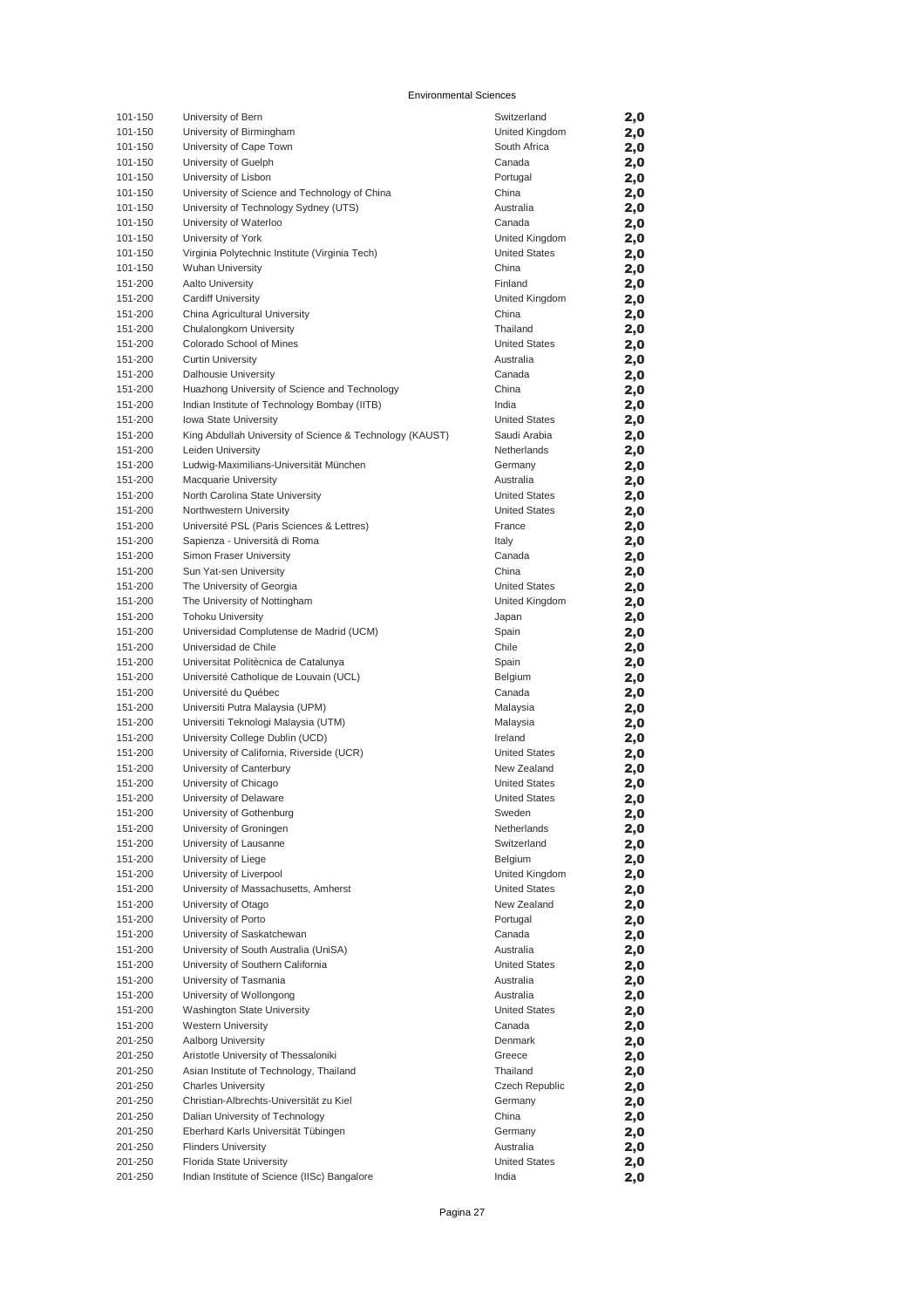| 201-250            | Indian Institute of Technology Kharagpur (IITKGP)                                     | India                               | 2,0        |
|--------------------|---------------------------------------------------------------------------------------|-------------------------------------|------------|
| 201-250            | Indiana University Bloomington                                                        | <b>United States</b>                | 2,0        |
| 201-250            | King Abdul Aziz University (KAU)                                                      | Saudi Arabia                        | 2,0        |
| 201-250            | Kyushu University                                                                     | Japan                               | 2,0        |
| 201-250            | <b>Laval University</b>                                                               | Canada<br>Russia                    | 2,0        |
| 201-250<br>201-250 | Lomonosov Moscow State University                                                     | New Zealand                         | 2,0        |
| 201-250            | <b>Massey University</b><br><b>McMaster University</b>                                | Canada                              | 2,0<br>2,0 |
| 201-250            | Nagoya University                                                                     | Japan                               | 2,0        |
| 201-250            | Nankai University                                                                     | China                               | 2,0        |
| 201-250            | New York University (NYU)                                                             | <b>United States</b>                | 2,0        |
| 201-250            | <b>Osaka University</b>                                                               | Japan                               | 2,0        |
| 201-250            | Pohang University of Science and Technology (POSTECH)                                 | South Korea                         | 2,0        |
| 201-250            | <b>RMIT University</b>                                                                | Australia                           | 2,0        |
| 201-250            | Rutgers - The State University of New Jersey, New Brunswick                           | <b>United States</b>                | 2,0        |
| 201-250            | Stellenbosch University                                                               | South Africa                        | 2,0        |
| 201-250            | Sungkyunkwan University                                                               | South Korea                         | 2,0        |
| 201-250            | <b>Tianjin University</b>                                                             | China                               | 2,0        |
| 201-250            | Trinity College Dublin (TCD)                                                          | Ireland                             | 2,0        |
| 201-250            | Umeå University                                                                       | Sweden                              | 2,0        |
| 201-250            | Universidad de Granada                                                                | Spain                               | 2,0        |
| 201-250            | Universidad Nacional de Colombia                                                      | Colombia                            | 2,0        |
| 201-250            | Universidad Politécnica de Madrid                                                     | Spain                               | 2,0        |
| 201-250            | Universidad Politecnica de Valencia                                                   | Spain                               | 2,0        |
| 201-250            | Universidade Federal do Rio de Janeiro                                                | <b>Brazil</b>                       | 2,0        |
| 201-250<br>201-250 | Universidade Federal do Rio Grande Do Sul<br>Universität Stuttgart                    | Brazil                              | 2,0        |
| 201-250            | Universiti Kebangsaan Malaysia (UKM)                                                  | Germany<br>Malaysia                 | 2,0<br>2,0 |
| 201-250            | University of Calgary                                                                 | Canada                              | 2,0        |
| 201-250            | University of Geneva                                                                  | Switzerland                         | 2,0        |
| 201-250            | University of Glasgow                                                                 | United Kingdom                      | 2,0        |
| 201-250            | University of Iowa                                                                    | <b>United States</b>                | 2,0        |
| 201-250            | University of Miami                                                                   | <b>United States</b>                | 2,0        |
| 201-250            | University of Newcastle                                                               | Australia                           | 2,0        |
| 201-250            | University of Pennsylvania                                                            | <b>United States</b>                | 2,0        |
| 201-250            | University of Plymouth                                                                | United Kingdom                      | 2,0        |
| 201-250            | University of St Andrews                                                              | United Kingdom                      | 2,0        |
| 201-250            | University of Sussex                                                                  | United Kingdom                      | 2,0        |
| 201-250            | University of Victoria                                                                | Canada                              | 2,0        |
| 201-250            | Vrije Universiteit Brussel (VUB)                                                      | Belgium                             | 2,0        |
| 201-250            | Yonsei University                                                                     | South Korea                         | 2,0        |
| 251-300            | <b>Bangor University</b>                                                              | United Kingdom                      | 2,0        |
| 251-300            | <b>Clemson University</b>                                                             | <b>United States</b>                | 2,0        |
| 251-300            | <b>Cranfield University</b>                                                           | United Kingdom                      | 2,0        |
| 251-300            | Deakin University                                                                     | Australia                           | 2,0        |
| 251-300            | East China University of Science and Technology<br>Eindhoven University of Technology | China                               | 2,0        |
| 251-300<br>251-300 | Florida International University                                                      | Netherlands<br><b>United States</b> | 2,0<br>2,0 |
| 251-300            | Hebrew University of Jerusalem                                                        | Israel                              | 2,0        |
| 251-300            | Hong Kong Baptist University (HKBU)                                                   | Hong Kong                           | 2,0        |
| 251-300            | <b>Kasetsart University</b>                                                           | Thailand                            | 2,0        |
| 251-300            | Loughborough University                                                               | United Kingdom                      | 2,0        |
| 251-300            | Murdoch University                                                                    | Australia                           | 2,0        |
| 251-300            | Nanjing Agricultural University                                                       | China                               | 2,0        |
| 251-300            | National Tsing Hua University                                                         | Taiwan                              | 2,0        |
| 251-300            | <b>Queen's University</b>                                                             | Canada                              | 2,0        |
| 251-300            | Queen's University of Belfast                                                         | United Kingdom                      | 2,0        |
| 251-300            | Radboud University Nijmegen                                                           | Netherlands                         | 2,0        |
| 251-300            | <b>Shandong University</b>                                                            | China                               | 2,0        |
| 251-300            | South China University of Technology                                                  | China                               | 2,0        |
| 251-300            | Universidad de Concepción                                                             | Chile                               | 2,0        |
| 251-300            | Universidad de Los Andes Colombia                                                     | Colombia                            | 2,0        |
| 251-300            | Universidade de Santiago de Compostela                                                | Spain                               | 2,0        |
| 251-300            | Universidade Estadual Paulista "Júlio de Mesquita Filho"                              | Brazil                              | 2,0        |
| 251-300            | Università degli Studi di Firenze (UNIFI)                                             | Italy                               | 2,0        |
| 251-300            | Universität Bremen<br>Universitat de Valencia                                         | Germany                             | 2,0        |
| 251-300<br>251-300 | Universität Frankfurt am Main                                                         | Spain<br>Germany                    | 2,0<br>2,0 |
| 251-300            | Universität Hohenheim                                                                 | Germany                             | 2,0        |
| 251-300            | Universität Potsdam                                                                   | Germany                             | 2,0        |
| 251-300            | Université Aix-Marseille                                                              | France                              | 2,0        |
|                    |                                                                                       |                                     |            |

Pagina 28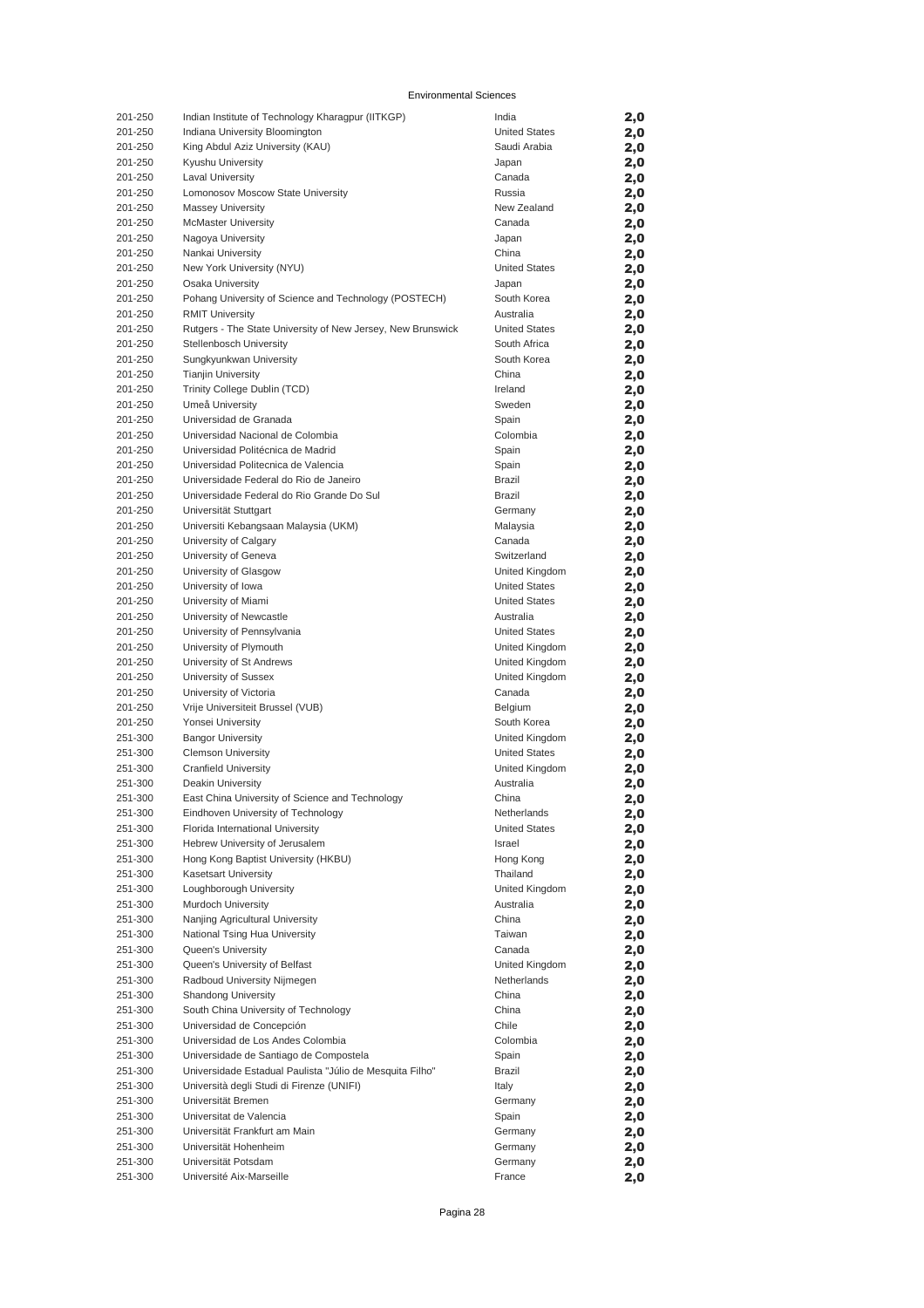| 251-300 | Université Paul Sabatier Toulouse III    | France               | 2,0 |
|---------|------------------------------------------|----------------------|-----|
| 251-300 | University College Cork (UCC)            | Ireland              | 2,0 |
| 251-300 | University of Alaska Fairbanks           | <b>United States</b> | 2,0 |
| 251-300 | University of Aveiro                     | Portugal             | 2,0 |
| 251-300 | University of Delhi                      | India                | 2,0 |
| 251-300 | University of Hawaii at Mānoa            | <b>United States</b> | 2,0 |
| 251-300 | University of Illinois, Chicago (UIC)    | <b>United States</b> | 2,0 |
| 251-300 | University of New Mexico                 | <b>United States</b> | 2,0 |
| 251-300 | University of Oklahoma                   | <b>United States</b> | 2,0 |
| 251-300 | University of Ottawa                     | Canada               | 2,0 |
| 251-300 | University of Pretoria                   | South Africa         | 2,0 |
| 251-300 | University of South Carolina at Columbia | <b>United States</b> | 2,0 |
| 251-300 | University of Tennessee                  | <b>United States</b> | 2,0 |
| 251-300 | University of the Philippines            | Philippines          | 2,0 |
| 251-300 | University of Tsukuba                    | Japan                | 2,0 |
| 251-300 | University of Utah                       | <b>United States</b> | 2,0 |
| 251-300 | University of Virginia                   | <b>United States</b> | 2,0 |
| 251-300 | Xiamen University                        | China                | 2,0 |
| 251-300 | Xi'an Jiaotong University                | China                | 2,0 |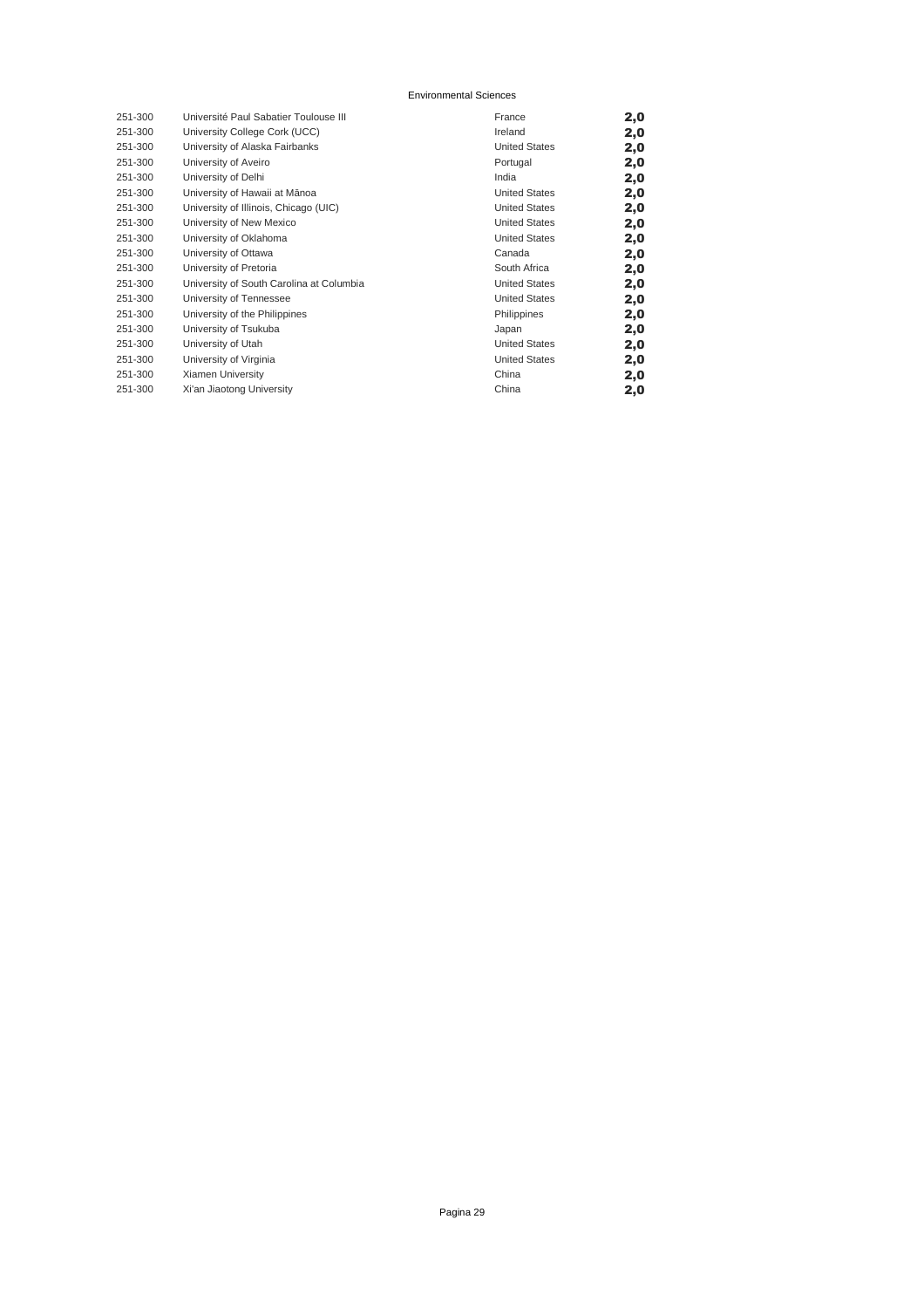|                  | Top 400 Universities - Materials Science                   |                                        |              |
|------------------|------------------------------------------------------------|----------------------------------------|--------------|
| 2019             | <b>Institution</b>                                         | Location                               | <b>Score</b> |
| 1                | Massachusetts Institute of Technology (MIT)                | <b>United States</b>                   | 14,0         |
| $\overline{c}$   | <b>Stanford University</b>                                 | <b>United States</b>                   | 14,0         |
| 3                | Nanyang Technological University (NTU)                     | Singapore                              | 14,0         |
| 4                | University of Cambridge                                    | United Kingdom                         | 14,0         |
| 5                | University of California, Berkeley (UCB)                   | <b>United States</b>                   | 14,0         |
| 6                | Ecole Polytechnique Fédérale de Lausanne (EPFL)            | Switzerland                            | 14,0         |
| $7=$             | <b>Harvard University</b>                                  | <b>United States</b>                   | 14,0         |
| $7=$             | University of Oxford                                       | United Kingdom                         | 14,0         |
| 9                | Imperial College London                                    | United Kingdom                         | 14,0         |
| 10               | Northwestern University                                    | <b>United States</b>                   | 14,0         |
| 11               | National University of Singapore (NUS)                     | Singapore                              | 14,0         |
| 12               | <b>Tsinghua University</b>                                 | China                                  | 14,0         |
| 13               | Georgia Institute of Technology (Georgia Tech)             | <b>United States</b>                   | 12,0         |
| 14               | ETH Zurich (Swiss Federal Institute of Technology)         | Switzerland                            | 12,0         |
| 15               | Delft University of Technology                             | Netherlands                            | 12,0         |
| 16               | California Institute of Technology (Caltech)               | <b>United States</b>                   | 12,0         |
| 17               | KAIST - Korea Advanced Institute of Science and Technology | South Korea                            | 12,0         |
| $18 =$           | The University of Tokyo                                    | Japan                                  | 12,0         |
| $18=$            | University of Illinois at Urbana-Champaign                 | <b>United States</b>                   | 12,0         |
| 20               | Seoul National University (SNU)                            | South Korea                            | 12,0         |
| 21               | Peking University                                          | China                                  | 10,0         |
| 22               | Rheinisch-Westfälische Technische Hochschule Aachen        | Germany                                | 10,0         |
| $23=$            | The Hong Kong University of Science and Technology (HKUST) | Hong Kong                              | 10,0         |
| $23=$            | University of California, Los Angeles (UCLA)               | <b>United States</b>                   | 10,0         |
| 25               | Shanghai Jiao Tong University                              | China                                  | 10,0         |
| $26=$            | KTH, Royal Institute of Technology                         | Sweden                                 | 10,0         |
| $26=$            | University of Texas at Austin                              | <b>United States</b>                   | 10,0         |
| 28               | <b>Fudan University</b>                                    | China                                  | 10,0         |
| 29               | <b>Cornell University</b>                                  | <b>United States</b>                   | 10,0         |
| 30               | Carnegie Mellon University                                 | <b>United States</b>                   | 10,0         |
| 31               | Sungkyunkwan University                                    | South Korea                            | 10,0         |
| 32<br>$33=$      | The University of Manchester                               | United Kingdom<br><b>United States</b> | 10,0         |
| $33=$            | Pennsylvania State University<br>University of Michigan    | <b>United States</b>                   | 10,0         |
| 35               | The University of New South Wales (UNSW)                   | Australia                              | 10,0<br>10,0 |
| $36=$            | University of Pennsylvania                                 | <b>United States</b>                   | 8,0          |
| $36=$            | Zhejiang University                                        | China                                  | 8,0          |
| 38               | <b>Kyoto University</b>                                    | Japan                                  | 8,0          |
| $39=$            | <b>McGill University</b>                                   | Canada                                 | 8,0          |
| $39=$            | Technische Universität München                             | Germany                                | 8,0          |
| $39=$            | University of California, Santa Barbara (UCSB)             | <b>United States</b>                   | 8,0          |
| 42               | Monash University                                          | Australia                              | 8,0          |
| 43               | <b>Tohoku University</b>                                   | Japan                                  | 8,0          |
| 44               | Tokyo Institute of Technology                              | Japan                                  | 8,0          |
| 45=              | Katholieke Universiteit Leuven                             | Belgium                                | 8,0          |
| $45=$            | Pohang University of Science and Technology (POSTECH)      | South Korea                            | 8,0          |
| 47               | KIT, Karlsruher Institut für Technologie                   | Germany                                | 8,0          |
| 48               | University of Toronto                                      | Canada                                 | 8,0          |
| 49               | University of Science and Technology of China              | China                                  | 8,0          |
| 50               | Technische Universität Dresden                             | Germany                                | 8,0          |
| 51-100           | <b>Beihang University</b>                                  | China                                  | 6,0          |
| 51-100           | Beijing Institute of Technology                            | China                                  | 6,0          |
| 51-100           | <b>Brown University</b>                                    | <b>United States</b>                   | 6,0          |
| 51-100           | Chalmers University of Technology                          | Sweden                                 | 6,0          |
| 51-100<br>51-100 | City University of Hong Kong<br>Columbia University        | Hong Kong                              | 6,0          |
| 51-100           | <b>Hanyang University</b>                                  | <b>United States</b><br>South Korea    | 6,0          |
| 51-100           | Harbin Institute of Technology                             | China                                  | 6,0<br>6,0   |
| 51-100           | Huazhong University of Science and Technology              | China                                  | 6,0          |
| 51-100           | Indian Institute of Science (IISc) Bangalore               | India                                  | 6,0          |
| 51-100           | Indian Institute of Technology Bombay (IITB)               | India                                  | 6,0          |
| 51-100           | Jilin University                                           | China                                  | 6,0          |
| 51-100           | Korea University                                           | South Korea                            | 6,0          |
| 51-100           | Kyushu University                                          | Japan                                  | 6,0          |
| 51-100           | <b>McMaster University</b>                                 | Canada                                 | 6,0          |
| 51-100           | Nanjing University                                         | China                                  | 6,0          |
| 51-100           | National Taiwan University (NTU)                           | Taiwan                                 | 6,0          |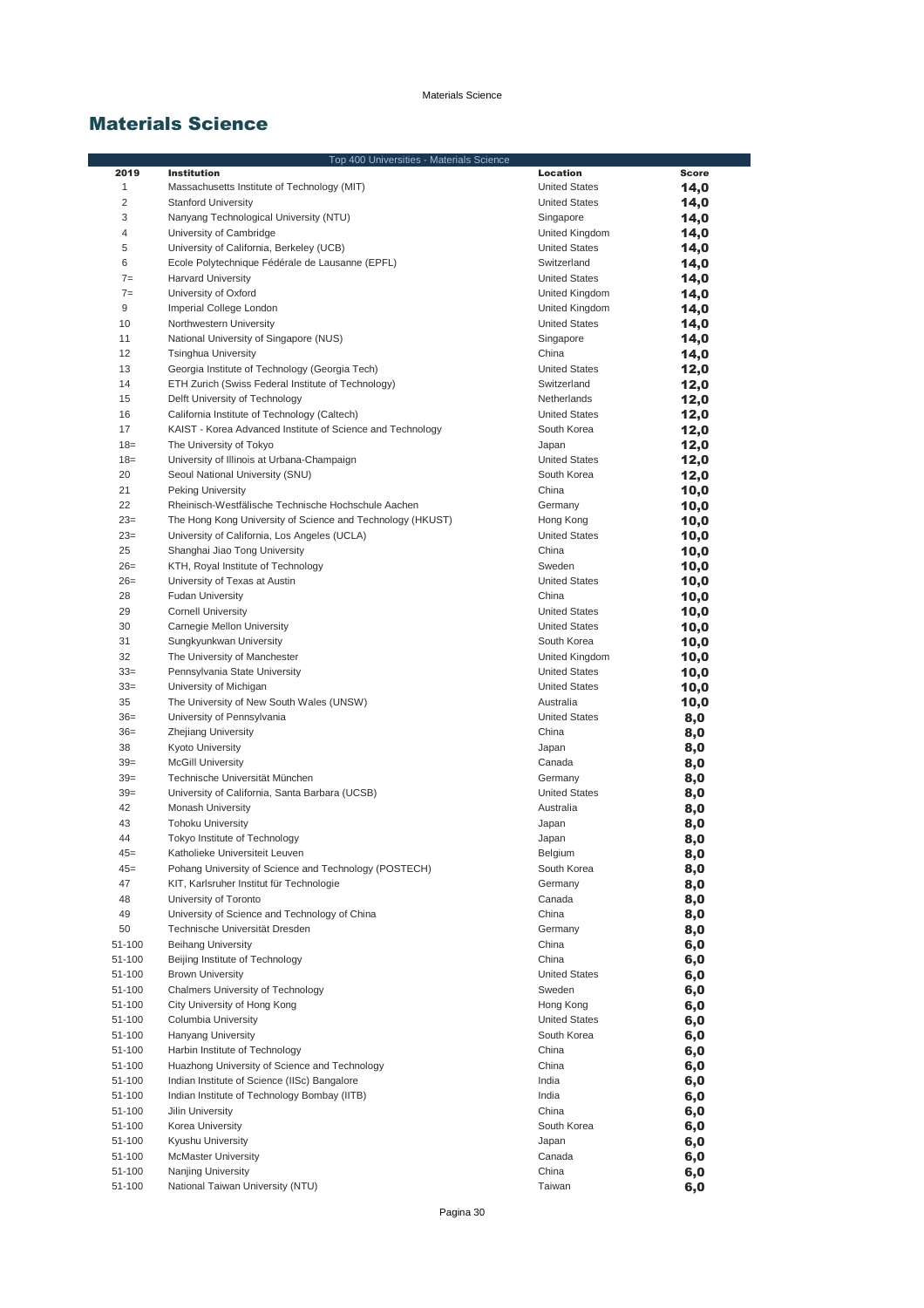| 51-100  | National Tsing Hua University                         | Taiwan               | 6,0 |
|---------|-------------------------------------------------------|----------------------|-----|
| 51-100  | Ohio State University, Columbus                       | <b>United States</b> | 6,0 |
| 51-100  | Osaka University                                      | Japan                | 6,0 |
| 51-100  | Université PSL (Paris Sciences & Lettres)             | France               | 6,0 |
| 51-100  | Politecnico di Milano                                 | Italy                | 6,0 |
| 51-100  | Politecnico di Torino                                 | Italy                | 6,0 |
| 51-100  | <b>Princeton University</b>                           | <b>United States</b> | 6,0 |
| 51-100  | <b>Purdue University</b>                              | <b>United States</b> | 6,0 |
| 51-100  | <b>Rice University</b>                                | <b>United States</b> | 6,0 |
| 51-100  | Technical University of Denmark                       | Denmark              | 6,0 |
| 51-100  | Technische Universität Berlin                         | Germany              | 6,0 |
| 51-100  | The Chinese University of Hong Kong (CUHK)            | Hong Kong            | 6,0 |
| 51-100  | The University of Queensland (UQ)                     | Australia            | 6,0 |
| 51-100  | The University of Sheffield                           | United Kingdom       | 6,0 |
| 51-100  | Trinity College Dublin (TCD)                          | Ireland              | 6,0 |
| 51-100  | UCL (University College London)                       | United Kingdom       | 6,0 |
| 51-100  | Universität Erlangen-Nürnberg                         | Germany              | 6,0 |
| 51-100  | University of Alberta                                 | Canada               | 6,0 |
| 51-100  | University of Birmingham                              | United Kingdom       | 6,0 |
| 51-100  | University of British Columbia                        | Canada               | 6,0 |
| 51-100  | University of California, San Diego (UCSD)            | <b>United States</b> | 6,0 |
| 51-100  | University of Florida                                 | <b>United States</b> | 6,0 |
| 51-100  | University of Hong Kong (HKU)                         | Hong Kong            | 6,0 |
| 51-100  | University of Minnesota                               | <b>United States</b> | 6,0 |
| 51-100  | University of Science and Technology Beijing          | China                | 6,0 |
| 51-100  | University of Washington                              | <b>United States</b> | 6,0 |
| 51-100  | University of Waterloo                                | Canada               | 6,0 |
| 51-100  | University of Wisconsin-Madison                       | <b>United States</b> | 6,0 |
| 51-100  | University of Wollongong                              | Australia            | 6,0 |
| 51-100  | <b>Wuhan University</b>                               | China                | 6,0 |
| 51-100  | Xi'an Jiaotong University                             | China                | 6,0 |
| 51-100  | <b>Yale University</b>                                | <b>United States</b> | 6,0 |
| 51-100  | Yonsei University                                     | South Korea          | 6,0 |
| 101-150 | Aalto University                                      | Finland              | 4,0 |
| 101-150 | Australian National University (ANU)                  | Australia            | 4,0 |
| 101-150 | Case Western Reserve University                       | <b>United States</b> | 4,0 |
| 101-150 | Colorado School of Mines                              | <b>United States</b> | 4,0 |
| 101-150 | Dalian University of Technology                       | China                | 4,0 |
| 101-150 | <b>Duke University</b>                                | <b>United States</b> | 4,0 |
| 101-150 | Ecole Polytechnique                                   | France               | 4,0 |
| 101-150 | Grenoble INP, Grenoble Institute of Technology        | France               | 4,0 |
| 101-150 | Hokkaido University                                   | Japan                | 4,0 |
| 101-150 | Indian Institute of Technology Kanpur (IITK)          | India                | 4,0 |
| 101-150 | Indian Institute of Technology Kharagpur (IITKGP)     | India                | 4,0 |
| 101-150 | Indian Institute of Technology Madras (IITM)          | India                | 4,0 |
| 101-150 | Johns Hopkins University                              | <b>United States</b> | 4,0 |
| 101-150 | King Abdul Aziz University (KAU)                      | Saudi Arabia         | 4,0 |
| 101-150 | Kyung Hee University                                  | South Korea          | 4,0 |
| 101-150 | Lomonosov Moscow State University                     | Russia               | 4,0 |
| 101-150 | Ludwig-Maximilians-Universität München                | Germany              | 4,0 |
| 101-150 | Michigan State University                             | <b>United States</b> | 4,0 |
| 101-150 | Nagoya University                                     | Japan                | 4,0 |
| 101-150 | National Cheng Kung University                        | Taiwan               | 4,0 |
| 101-150 | National Chiao Tung University                        | Taiwan               | 4,0 |
| 101-150 | National University of Science and Technology "MISIS" | Russia               | 4,0 |
| 101-150 | North Carolina State University                       | <b>United States</b> | 4,0 |
| 101-150 | Norwegian University of Science and Technology        | Norway               | 4,0 |
| 101-150 | Sapienza - Università di Roma                         | Italy                | 4,0 |
| 101-150 | Sorbonne University                                   | France               | 4,0 |
| 101-150 | South China University of Technology                  | China                | 4,0 |
| 101-150 | Sun Yat-sen University                                | China                | 4,0 |
| 101-150 | Technion - Israel Institute of Technology             | Israel               | 4,0 |
| 101-150 | Technische Universität Darmstadt                      | Germany              | 4,0 |
| 101-150 | Technische Universität Wien                           | Austria              | 4,0 |
| 101-150 | <b>Texas A&amp;M University</b>                       | <b>United States</b> | 4,0 |
| 101-150 | <b>Tianjin University</b>                             | China                | 4,0 |
| 101-150 | Universidade de São Paulo (USP)                       | <b>Brazil</b>        | 4,0 |
| 101-150 | Università degli Studi di Padova (UNIPD)              | Italy                | 4,0 |
| 101-150 | Universität Stuttgart                                 | Germany              | 4,0 |
| 101-150 | Université de Montréal                                | Canada               | 4,0 |
| 101-150 | Université Grenoble-Alpes (UGA)                       | France               | 4,0 |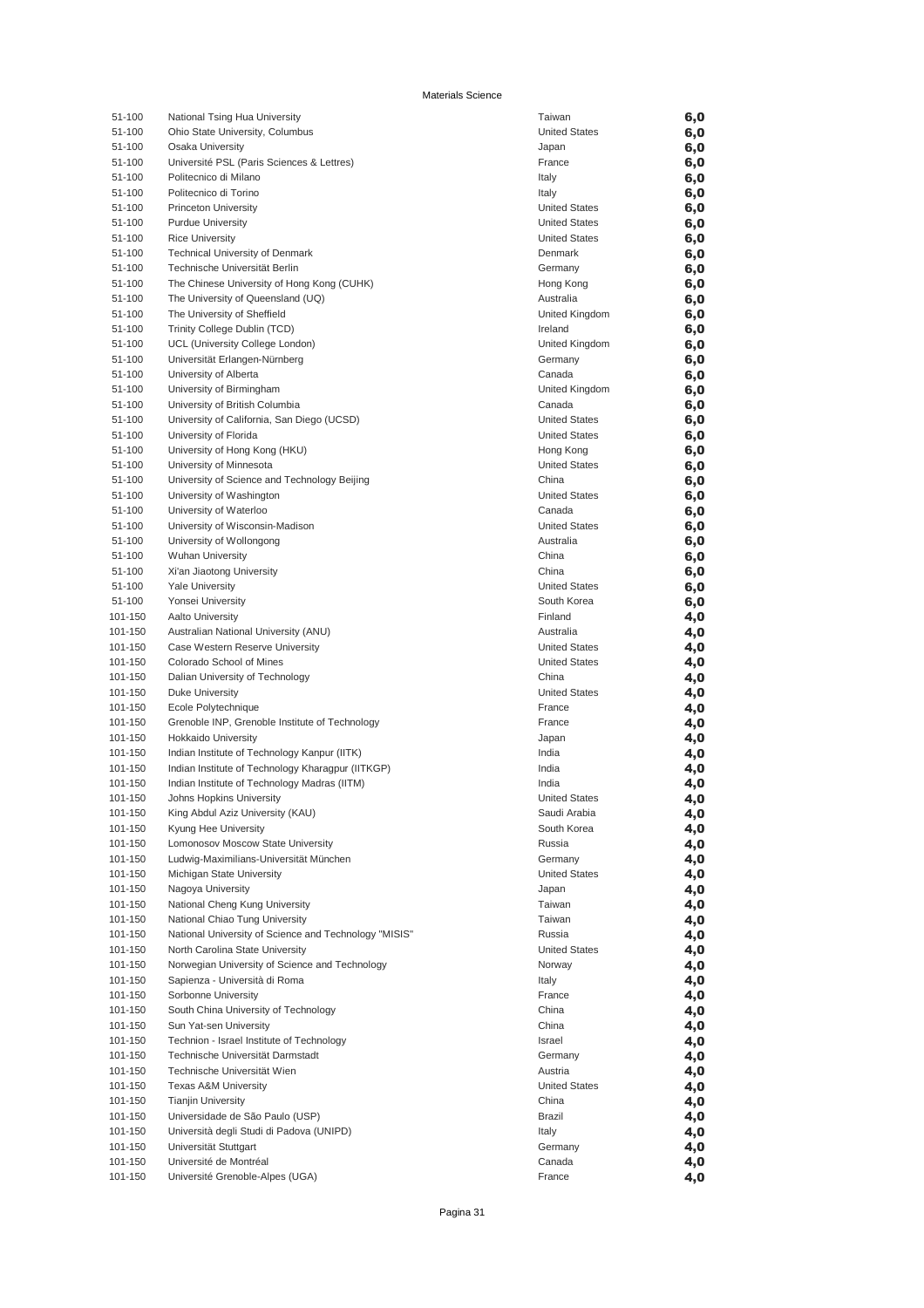| 101-150 | Universiti Malaya (UM)                                   | Malaysia             | 4,0 |
|---------|----------------------------------------------------------|----------------------|-----|
| 101-150 | University of Bristol                                    | United Kingdom       | 4,0 |
| 101-150 | University of California, Davis (UCD)                    | <b>United States</b> | 4,0 |
| 101-150 | University of Delaware                                   | <b>United States</b> | 4,0 |
| 101-150 | University of Edinburgh                                  | United Kingdom       | 4,0 |
| 101-150 | University of Groningen                                  | Netherlands          | 4,0 |
| 101-150 | University of Leeds                                      | United Kingdom       | 4,0 |
| 101-150 | Uppsala University                                       | Sweden               | 4,0 |
| 101-150 | Virginia Polytechnic Institute (Virginia Tech)           | <b>United States</b> | 4,0 |
|         |                                                          | Israel               |     |
| 101-150 | Weizmann Institute of Science                            |                      | 4,0 |
| 101-150 | Wuhan University of Technology                           | China                | 4,0 |
| 101-150 | Xiamen University                                        | China                | 4,0 |
| 151-200 | Beijing University of Chemical Technology                | China                | 4,0 |
| 151-200 | <b>Boston University</b>                                 | <b>United States</b> | 4,0 |
| 151-200 | Central South University                                 | China                | 4,0 |
| 151-200 | <b>Curtin University</b>                                 | Australia            | 4,0 |
| 151-200 | Gwangju Institute of Science and Technology (GIST)       | South Korea          | 4,0 |
| 151-200 | King Abdullah University of Science & Technology (KAUST) | Saudi Arabia         | 4,0 |
| 151-200 | King's College London (KCL)                              | United Kingdom       | 4,0 |
| 151-200 | Laval University                                         | Canada               | 4,0 |
| 151-200 | Linköping University                                     | Sweden               | 4,0 |
| 151-200 | Nankai University                                        | China                | 4,0 |
| 151-200 | National Taiwan University of Science and Technology     | Taiwan               | 4,0 |
| 151-200 | Northwestern Polytechnical University                    | China                | 4,0 |
| 151-200 | Queen Mary University of London (QMUL)                   | United Kingdom       | 4,0 |
|         | <b>Queen's University</b>                                |                      |     |
| 151-200 |                                                          | Canada               | 4,0 |
| 151-200 | Rensselaer Polytechnic Institute                         | <b>United States</b> | 4,0 |
| 151-200 | <b>Shandong University</b>                               | China                | 4,0 |
| 151-200 | Sichuan University                                       | China                | 4,0 |
| 151-200 | The University of Adelaide                               | Australia            | 4,0 |
| 151-200 | The University of Auckland                               | New Zealand          | 4,0 |
| 151-200 | The University of Nottingham                             | United Kingdom       | 4,0 |
| 151-200 | The University of Warwick                                | United Kingdom       | 4,0 |
| 151-200 | <b>Tongji University</b>                                 | China                | 4,0 |
| 151-200 | Universidad Autónoma de Madrid                           | Spain                | 4,0 |
| 151-200 | Universidad Politécnica de Madrid                        | Spain                | 4,0 |
| 151-200 | Universidade Estadual de Campinas (Unicamp)              | Brazil               | 4,0 |
| 151-200 | Università di Bologna (UNIBO)                            | Italy                | 4,0 |
| 151-200 | Universitat Autónoma de Barcelona                        | Spain                | 4,0 |
| 151-200 | Universitat de Barcelona (UB)                            | Spain                | 4,0 |
| 151-200 | Universitat Politècnica de Catalunya                     | Spain                | 4,0 |
| 151-200 | Université Catholique de Louvain (UCL)                   | Belgium              | 4,0 |
| 151-200 | Université de Lorraine                                   | France               | 4,0 |
| 151-200 | Université de Strasbourg                                 | France               | 4,0 |
| 151-200 |                                                          |                      |     |
|         | Universiti Sains Malaysia (USM)                          | Malaysia             | 4,0 |
| 151-200 | Universiti Teknologi Malaysia (UTM)                      | Malaysia             | 4,0 |
| 151-200 | University College Dublin (UCD)                          | Ireland              | 4,0 |
| 151-200 | University of Antwerp                                    | Belgium              | 4,0 |
| 151-200 | University of Aveiro                                     | Portugal             | 4,0 |
| 151-200 | University of Colorado at Boulder                        | <b>United States</b> | 4,0 |
| 151-200 | University of Ghent                                      | Belgium              | 4,0 |
| 151-200 | University of Illinois, Chicago (UIC)                    | <b>United States</b> | 4,0 |
| 151-200 | University of Lisbon                                     | Portugal             | 4,0 |
| 151-200 | University of Liverpool                                  | United Kingdom       | 4,0 |
| 151-200 | University of Maryland, College Park                     | <b>United States</b> | 4,0 |
| 151-200 | University of Massachusetts, Amherst                     | <b>United States</b> | 4,0 |
| 151-200 | University of North Carolina, Chapel Hill                | <b>United States</b> | 4,0 |
| 151-200 | University of Notre Dame                                 | <b>United States</b> | 4,0 |
| 151-200 | University of Pittsburgh                                 | <b>United States</b> | 4,0 |
| 151-200 | University of Southampton                                | United Kingdom       | 4,0 |
| 151-200 | University of Southern California                        | <b>United States</b> | 4,0 |
| 151-200 | Utrecht University                                       | Netherlands          | 4,0 |
| 151-200 | Waseda University                                        | Japan                | 4,0 |
| 201-250 | Arizona State University                                 | <b>United States</b> |     |
| 201-250 | Beijing University of Technology                         |                      | 2,0 |
|         |                                                          | China                | 2,0 |
| 201-250 | Ben Gurion University of The Negev                       | Israel               | 2,0 |
| 201-250 | CentraleSupélec                                          | France               | 2,0 |
| 201-250 | Chulalongkorn University                                 | Thailand             | 2,0 |
| 201-250 | <b>Drexel University</b>                                 | <b>United States</b> | 2,0 |
| 201-250 | Durham University                                        | United Kingdom       | 2,0 |
| 201-250 | East China University of Science and Technology          | China                | 2,0 |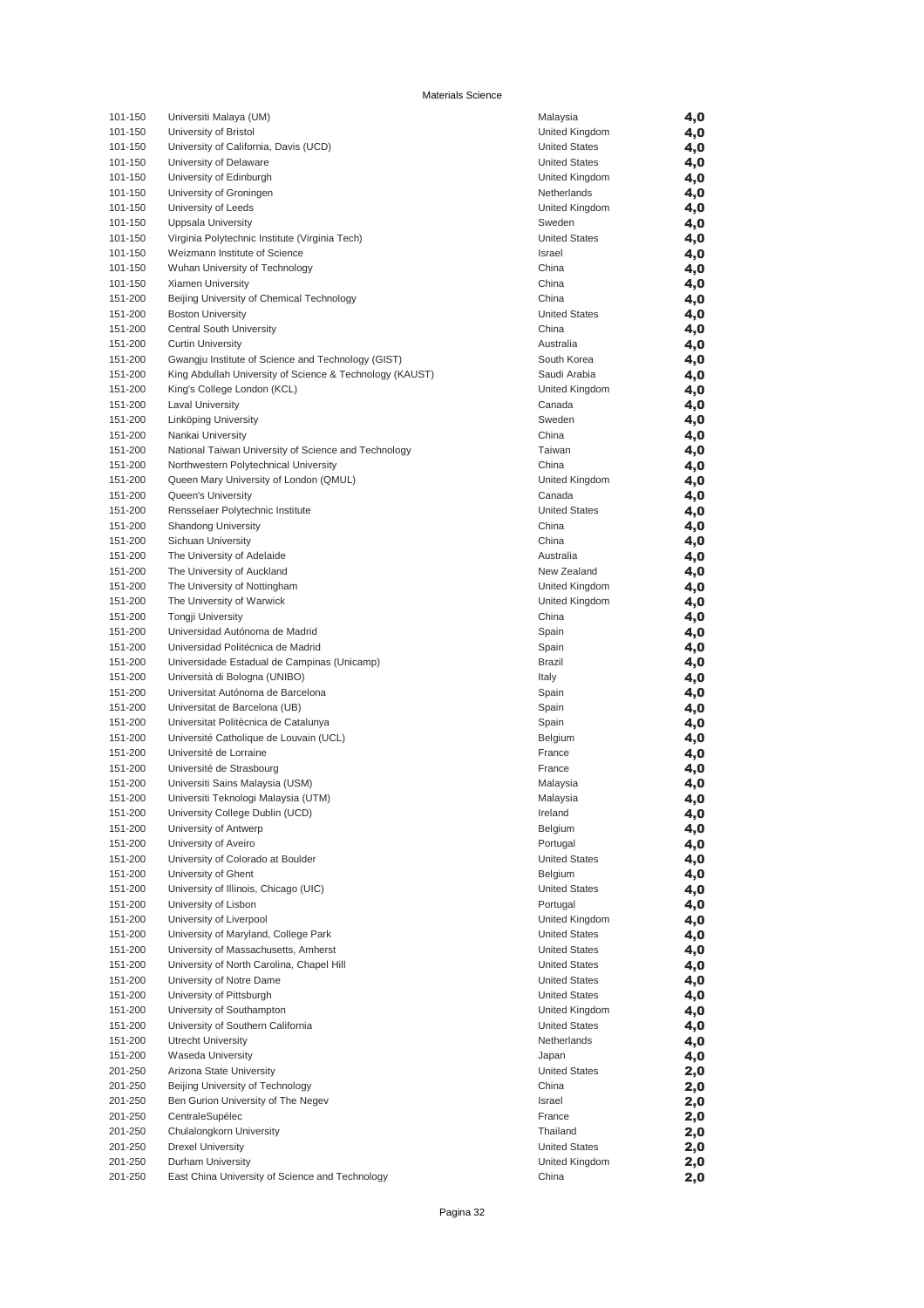| 201-250 | Florida State University                                    | <b>United States</b> | 2,0        |
|---------|-------------------------------------------------------------|----------------------|------------|
| 201-250 | Georg-August-Universität Göttingen                          | Germany              | 2,0        |
| 201-250 | Indian Institute of Technology Roorkee (IITR)               | India                | 2,0        |
| 201-250 | King Fahd University of Petroleum & Minerals (KFUPM)        | Saudi Arabia         | 2,0        |
| 201-250 | King Saud University (KSU)                                  | Saudi Arabia         | 2,0        |
| 201-250 | Lehigh University                                           | <b>United States</b> | 2,0        |
| 201-250 | Leibniz Universität Hannover                                | Germany              | 2,0        |
| 201-250 | Loughborough University                                     | United Kingdom       | 2,0        |
| 201-250 | <b>Lulea University</b>                                     | Sweden               | 2,0        |
| 201-250 | National Chung Hsing University                             | Taiwan               | 2,0        |
| 201-250 | <b>Pusan National University</b>                            | South Korea          | 2,0        |
| 201-250 | Ruhr-Universität Bochum                                     | Germany              | 2,0        |
| 201-250 | Rutgers - The State University of New Jersey, New Brunswick | <b>United States</b> | 2,0        |
| 201-250 | Shanghai University                                         | China                | 2,0        |
| 201-250 | Soochow University                                          | China                | 2,0        |
| 201-250 | Southeast University                                        | China                | 2,0        |
| 201-250 | Stockholm University                                        | Sweden               | 2,0        |
| 201-250 | Swinburne University of Technology                          | Australia            | 2,0        |
| 201-250 | Technische Universität Graz                                 | Austria              | 2,0        |
| 201-250 | <b>Tel Aviv University</b>                                  | Israel               | 2,0        |
| 201-250 | Universidad Complutense de Madrid (UCM)                     | Spain                | 2,0        |
| 201-250 | Universidade Federal de São Carlos                          | <b>Brazil</b>        | 2,0        |
| 201-250 | Universidade Federal do Rio de Janeiro                      | Brazil               | 2,0        |
| 201-250 | Université de Montpellier                                   | France               | 2,0        |
| 201-250 | Université Paris-Sud 11                                     | France               | 2,0        |
| 201-250 | Universiti Kebangsaan Malaysia (UKM)                        | Malaysia             | 2,0        |
| 201-250 | University at Buffalo SUNY                                  | <b>United States</b> | 2,0        |
| 201-250 | University of California, Irvine (UCI)                      | <b>United States</b> | 2,0        |
| 201-250 | University of Central Florida                               | <b>United States</b> | 2,0        |
| 201-250 | University of Helsinki                                      | Finland              | 2,0        |
| 201-250 | University of Minho                                         | Portugal             | 2,0        |
| 201-250 | University of Porto                                         | Portugal             | 2,0        |
| 201-250 | University of St Andrews                                    | United Kingdom       | 2,0        |
| 201-250 | University of Surrey                                        | United Kingdom       | 2,0        |
| 201-250 | University of Tennessee                                     | <b>United States</b> | 2,0        |
| 201-250 | University of Tsukuba                                       | Japan                | 2,0        |
| 201-250 | University of Utah                                          | <b>United States</b> | 2,0        |
| 201-250 | Warsaw University of Technology                             | Poland               | 2,0        |
| 201-250 | <b>Western University</b>                                   | Canada               | 2,0        |
| 201-250 | Westfälische Wilhelms-Universität Münster                   | Germany              | 2,0        |
| 201-250 | Wrocław University of Science and Technology                | Poland               | 2,0        |
| 251-300 | AGH University of Science and Technology                    | Poland               | 2,0        |
| 251-300 | <b>Bar-Ilan University</b>                                  | Israel               | 2,0        |
| 251-300 | <b>Bilkent University</b>                                   | Turkey               | 2,0        |
| 251-300 | <b>Cairo University</b>                                     | Egypt                | 2,0        |
| 251-300 | <b>Charles University</b>                                   | Czech Republic       | 2,0        |
| 251-300 |                                                             | China                | 2,0        |
| 251-300 | <b>Chongqing University</b><br>Chonnam National University  | South Korea          | 2,0        |
| 251-300 | Cranfield University                                        | United Kingdom       | 2,0        |
| 251-300 | Ewha Womans University                                      | South Korea          | 2,0        |
| 251-300 | Institut National des Sciences Appliquées de Lyon (INSA)    | France               | 2,0        |
| 251-300 | Instituto Politécnico Nacional (IPN)                        | Mexico               | 2,0        |
| 251-300 | Iowa State University                                       | <b>United States</b> |            |
| 251-300 | <b>Istanbul Technical University</b>                        | Turkey               | 2,0<br>2,0 |
| 251-300 | Michigan Technological University                           | <b>United States</b> |            |
| 251-300 | Middle East Technical University                            | Turkey               | 2,0        |
| 251-300 | Moscow Institute of Physics and Technology State University | Russia               | 2,0<br>2,0 |
| 251-300 | National Central University                                 | Taiwan               |            |
|         |                                                             |                      | 2,0        |
| 251-300 | National Sun Yat-sen University                             | Taiwan               | 2,0        |
| 251-300 | National Technical University of Athens                     | Greece               | 2,0        |
| 251-300 | Northeastern University (China)                             | China                | 2,0        |
| 251-300 | Sharif University of Technology                             | Iran                 | 2,0        |
| 251-300 | <b>Stony Brook University</b>                               | <b>United States</b> | 2,0        |
| 251-300 | Technische Universität Bergakademie Freiberg                | Germany              | 2,0        |
| 251-300 | Technische Universität Braunschweig                         | Germany              | 2,0        |
| 251-300 | Universidad de Chile                                        | Chile                | 2,0        |
| 251-300 | Universidad Nacional de Colombia                            | Colombia             | 2,0        |
| 251-300 | Universidade Federal de Minas Gerais                        | <b>Brazil</b>        | 2,0        |
| 251-300 | Universidade Federal do Rio Grande Do Sul                   | Brazil               | 2,0        |
| 251-300 | Universidade Nova de Lisboa                                 | Portugal             | 2,0        |
| 251-300 | Università degli Studi di Milano                            | Italy                | 2,0        |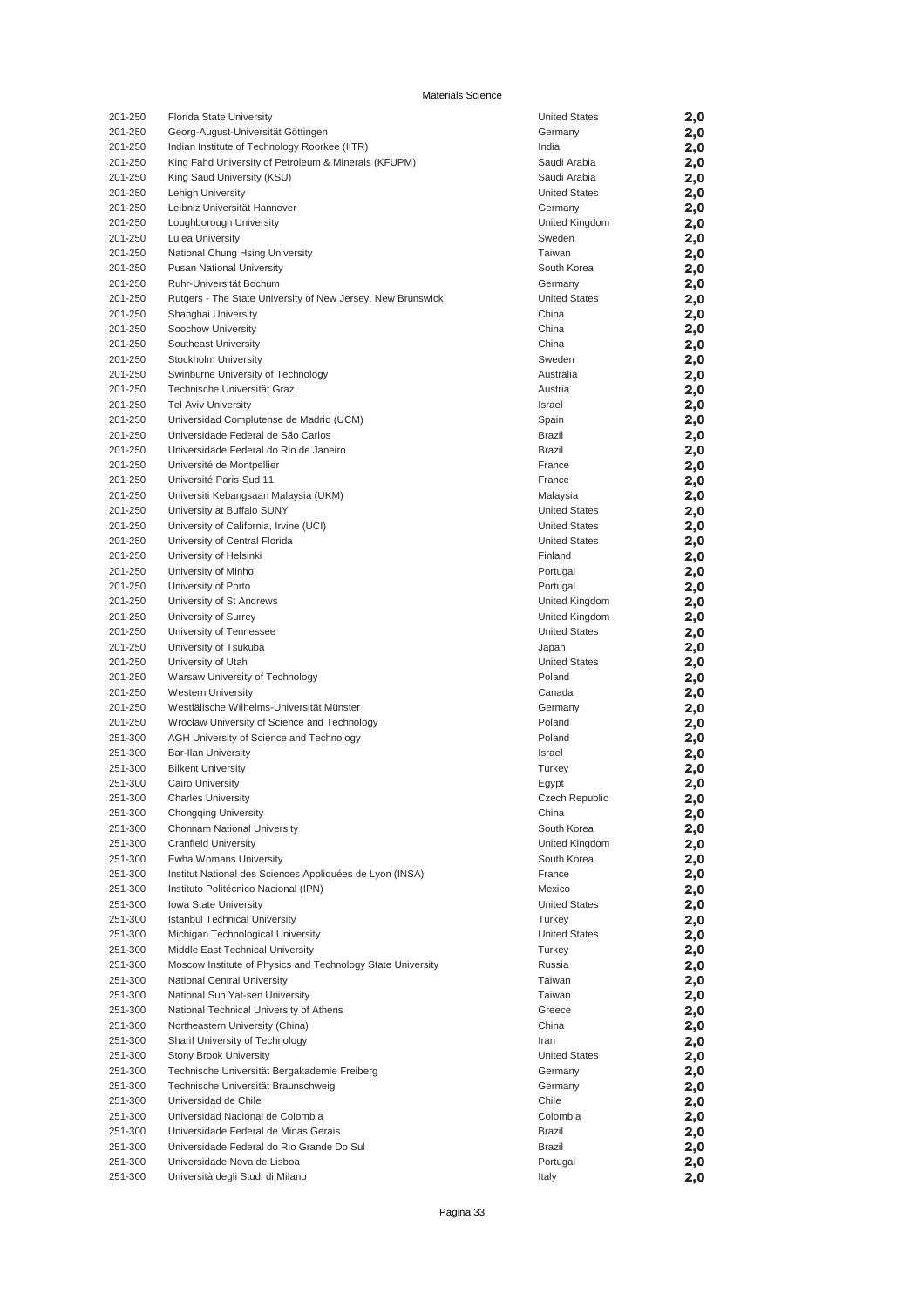| 251-300 | Universitá degli Studi di Roma - Tor Vergata                                           | Italy                | 2,0 |
|---------|----------------------------------------------------------------------------------------|----------------------|-----|
| 251-300 | Università degli Studi di Trento                                                       | Italy                | 2,0 |
| 251-300 | Università di Pisa                                                                     | Italy                | 2,0 |
| 251-300 | Universität Bayreuth                                                                   | Germany              | 2,0 |
| 251-300 | Universiti Putra Malaysia (UPM)                                                        | Malaysia             | 2,0 |
| 251-300 | University of Akron                                                                    | <b>United States</b> | 2,0 |
| 251-300 | University of Amsterdam                                                                | Netherlands          | 2,0 |
| 251-300 | University of Calgary                                                                  | Canada               | 2,0 |
| 251-300 | University of California, Riverside (UCR)                                              | <b>United States</b> | 2,0 |
| 251-300 | University of Connecticut                                                              | <b>United States</b> | 2,0 |
| 251-300 | University of Glasgow                                                                  | United Kingdom       | 2,0 |
| 251-300 | University of Houston                                                                  | <b>United States</b> | 2,0 |
| 251-300 | University of Liege                                                                    | Belgium              | 2,0 |
| 251-300 | University of Nebraska                                                                 | <b>United States</b> | 2,0 |
| 251-300 | University of Ottawa                                                                   | Canada               | 2,0 |
| 251-300 | University of Tehran                                                                   | Iran                 | 2,0 |
| 251-300 | University of Virginia                                                                 | <b>United States</b> | 2,0 |
| 251-300 | Vanderbilt University                                                                  | <b>United States</b> | 2,0 |
| 251-300 | Washington State University                                                            | <b>United States</b> | 2,0 |
| 251-300 | Yeungnam University                                                                    | South Korea          | 2,0 |
| 301-350 | <b>Beijing Normal University</b>                                                       | China                | 2,0 |
| 301-350 | <b>Brunel University</b>                                                               | United Kingdom       | 2,0 |
| 301-350 | Chiang Mai University                                                                  | Thailand             | 2,0 |
| 301-350 | Chonbuk National University                                                            | South Korea          | 2,0 |
| 301-350 | Chung-Ang University                                                                   | South Korea          | 2,0 |
| 301-350 | <b>Clemson University</b>                                                              | <b>United States</b> | 2,0 |
| 301-350 | Czech Technical University In Prague                                                   | Czech Republic       | 2,0 |
| 301-350 | Dalhousie University                                                                   | Canada               | 2,0 |
| 301-350 | Donghua University                                                                     | China                | 2,0 |
| 301-350 | <b>Hunan University</b>                                                                | China                | 2,0 |
| 301-350 | Inha University                                                                        | South Korea          | 2,0 |
| 301-350 | <b>ITMO University</b>                                                                 | Russia               | 2,0 |
| 301-350 | Jadavpur University                                                                    | India                | 2,0 |
| 301-350 | Nanjing University of Aeronautics and Astronautics                                     | China                | 2,0 |
| 301-350 | National Research Nuclear University "MEPhl" (Moscow Engineering Physics InstitiRussia |                      | 2,0 |
| 301-350 | National University of Ireland, Galway (NUIG)                                          | Ireland              | 2,0 |
| 301-350 | Novosibirsk State University                                                           | Russia               | 2,0 |
| 301-350 | Polish Academy of Sciences                                                             | Poland               | 2,0 |
| 301-350 | Saint-Petersburg State University                                                      | Russia               | 2,0 |
| 301-350 | Sejong University                                                                      | South Korea          | 2,0 |
| 301-350 | Technische Universität Hamburg-Harburg                                                 | Germany              | 2,0 |
| 301-350 | <b>Tokyo University of Science</b>                                                     | Japan                | 2,0 |
| 301-350 | Tomsk Polytechnic University                                                           | Russia               | 2,0 |
| 301-350 | <b>Tomsk State University</b>                                                          | Russia               | 2,0 |
| 301-350 | <b>Tufts University</b>                                                                | <b>United States</b> | 2,0 |
| 301-350 | Universidad de Sevilla                                                                 | Spain                | 2,0 |
| 301-350 | Universidad de Zaragoza                                                                | Spain                | 2,0 |
| 301-350 | Universidad Politecnica de Valencia                                                    | Spain                | 2,0 |
| 301-350 | Universidade Estadual Paulista "Júlio de Mesquita Filho"                               | <b>Brazil</b>        | 2,0 |
| 301-350 | Universität Bremen                                                                     | Germany              | 2,0 |
| 301-350 | Universität Duisburg-Essen                                                             | Germany              | 2,0 |
| 301-350 | Universität Ulm                                                                        | Germany              | 2,0 |
| 301-350 | Université Claude Bernard Lyon 1                                                       | France               | 2,0 |
| 301-350 | Université de Nantes                                                                   | France               | 2,0 |
| 301-350 | Université Libre de Bruxelles (ULB)                                                    | Belgium              | 2,0 |
| 301-350 | Universiti Teknologi MARA (UiTM)                                                       | Malaysia             | 2,0 |
| 301-350 | University of Cincinnati                                                               | <b>United States</b> | 2,0 |
| 301-350 | University of Coimbra                                                                  | Portugal             | 2,0 |
| 301-350 | University of Exeter                                                                   | United Kingdom       | 2,0 |
| 301-350 | University of Gothenburg                                                               | Sweden               | 2,0 |
| 301-350 | University of Kentucky                                                                 | <b>United States</b> | 2,0 |
| 301-350 | University of Ljubljana                                                                | Slovenia             | 2,0 |
| 301-350 | University of Mons                                                                     | Belgium              | 2,0 |
| 301-350 | University of Oslo                                                                     | Norway               | 2,0 |
| 301-350 | University of South Australia (UniSA)                                                  | Australia            | 2,0 |
| 301-350 | University of South Florida                                                            | <b>United States</b> | 2,0 |
| 301-350 | University of Strathclyde                                                              | United Kingdom       | 2,0 |
| 301-350 | University of Texas Arlington                                                          | <b>United States</b> | 2,0 |
| 301-350 | University of Texas at San Antonio                                                     | <b>United States</b> | 2,0 |
| 301-350 | University of Texas Dallas                                                             | <b>United States</b> | 2,0 |
| 301-350 | Washington University in St. Louis                                                     | <b>United States</b> | 2,0 |
|         |                                                                                        |                      |     |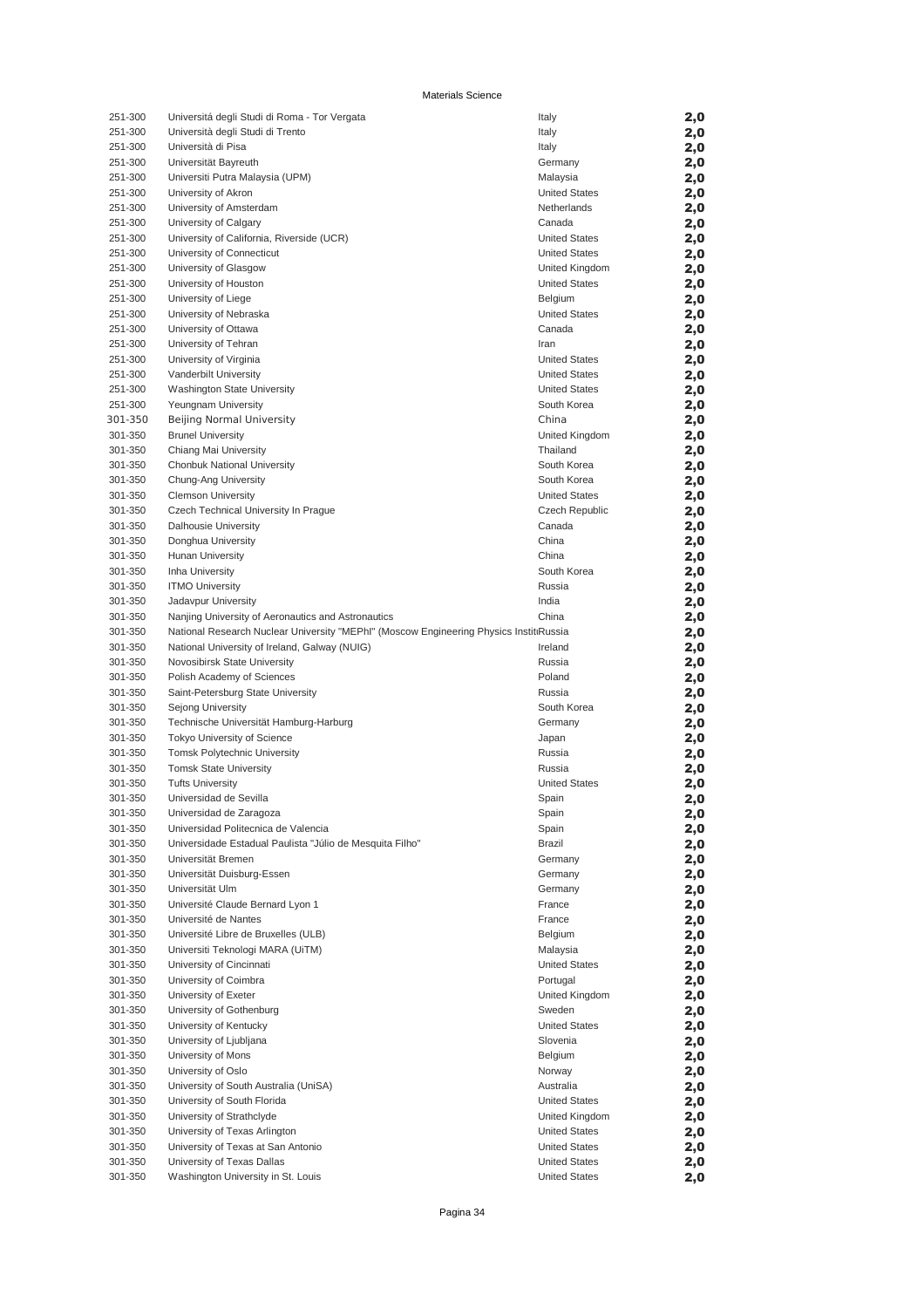| 301-350 | West Virginia University                           | <b>United States</b>  | 2,0 |
|---------|----------------------------------------------------|-----------------------|-----|
| 351-400 | Amirkabir University of Technology                 | Iran                  | 2,0 |
| 351-400 | Aristotle University of Thessaloniki               | Greece                | 2,0 |
| 351-400 | Arts et Métiers, ParisTech                         | France                | 2,0 |
| 351-400 | Beijing Jiaotong University                        | China                 | 2,0 |
| 351-400 | Brno University of Technology                      | Czech Republic        | 2,0 |
| 351-400 | Budapest University of Technology and Economics    | Hungary               | 2,0 |
| 351-400 | <b>Griffith University</b>                         | Australia             | 2,0 |
| 351-400 | Harbin Engineering University                      | China                 | 2,0 |
| 351-400 | HeFei University of Technology                     | China                 | 2,0 |
| 351-400 | Heriot-Watt University                             | United Kingdom        | 2,0 |
| 351-400 | Hiroshima University                               | Japan                 | 2,0 |
| 351-400 | Illinois Institute of Technology                   | <b>United States</b>  | 2,0 |
| 351-400 | Iran University of Science and Technology          | Iran                  | 2,0 |
| 351-400 | Jagiellonian University                            | Poland                | 2,0 |
| 351-400 | Japan Advanced Institute of Science and Technology | Japan                 | 2,0 |
| 351-400 | King Mongkut's University of Technology Thonburi   | Thailand              | 2,0 |
| 351-400 | Kyungpook National University                      | South Korea           | 2,0 |
| 351-400 | Nanjing University of Science and Technology       | China                 | 2,0 |
| 351-400 | Newcastle University                               | United Kingdom        | 2,0 |
| 351-400 | Poznan University of Technology                    | Poland                | 2,0 |
| 351-400 | Rovira i Virgili University                        | Spain                 | 2,0 |
| 351-400 | Tampere University of Technology                   | Finland               | 2,0 |
| 351-400 | <b>Temple University</b>                           | <b>United States</b>  | 2,0 |
| 351-400 | The University of Georgia                          | <b>United States</b>  | 2,0 |
| 351-400 | Universidad de Santiago de Chile (USACH)           | Chile                 | 2,0 |
| 351-400 | Universidad del Pais Vasco                         | Spain                 | 2,0 |
| 351-400 | Universidad Nacional de La Plata                   | Argentina             | 2,0 |
| 351-400 | Università degli Studi di Torino (UNITO)           | Italy                 | 2,0 |
| 351-400 | Università degli Studi di Trieste (UNITS)          | Italy                 | 2,0 |
| 351-400 | Universität des Saarlandes                         | Germany               | 2,0 |
| 351-400 | Universität Düsseldorf                             | Germany               | 2,0 |
| 351-400 | Universität Jena                                   | Germany               | 2,0 |
| 351-400 | Universität Köln                                   | Germany               | 2,0 |
| 351-400 | Universität Regensburg                             | Germany               | 2,0 |
| 351-400 | Université de Rennes 1                             | France                | 2,0 |
| 351-400 | Université Paul Sabatier Toulouse III              | France                | 2,0 |
| 351-400 | University of Chemistry and Technology, Prague     | <b>Czech Republic</b> | 2,0 |
| 351-400 | University of Crete                                | Greece                | 2,0 |
| 351-400 | University of Limerick (UL)                        | Ireland               | 2,0 |
| 351-400 | University of Miami                                | <b>United States</b>  | 2,0 |
| 351-400 | University of New Mexico                           | <b>United States</b>  | 2,0 |
| 351-400 | University of Oulu                                 | Finland               | 2,0 |
| 351-400 | University of Patras                               | Greece                | 2,0 |
| 351-400 | University of Saskatchewan                         | Canada                | 2,0 |
| 351-400 | University of Turku                                | Finland               | 2,0 |
| 351-400 | University of Ulsan                                | South Korea           | 2,0 |
| 351-400 | University of Zagreb                               | Croatia               |     |
| 351-400 |                                                    | Russia                | 2,0 |
|         | Ural Federal University                            |                       | 2,0 |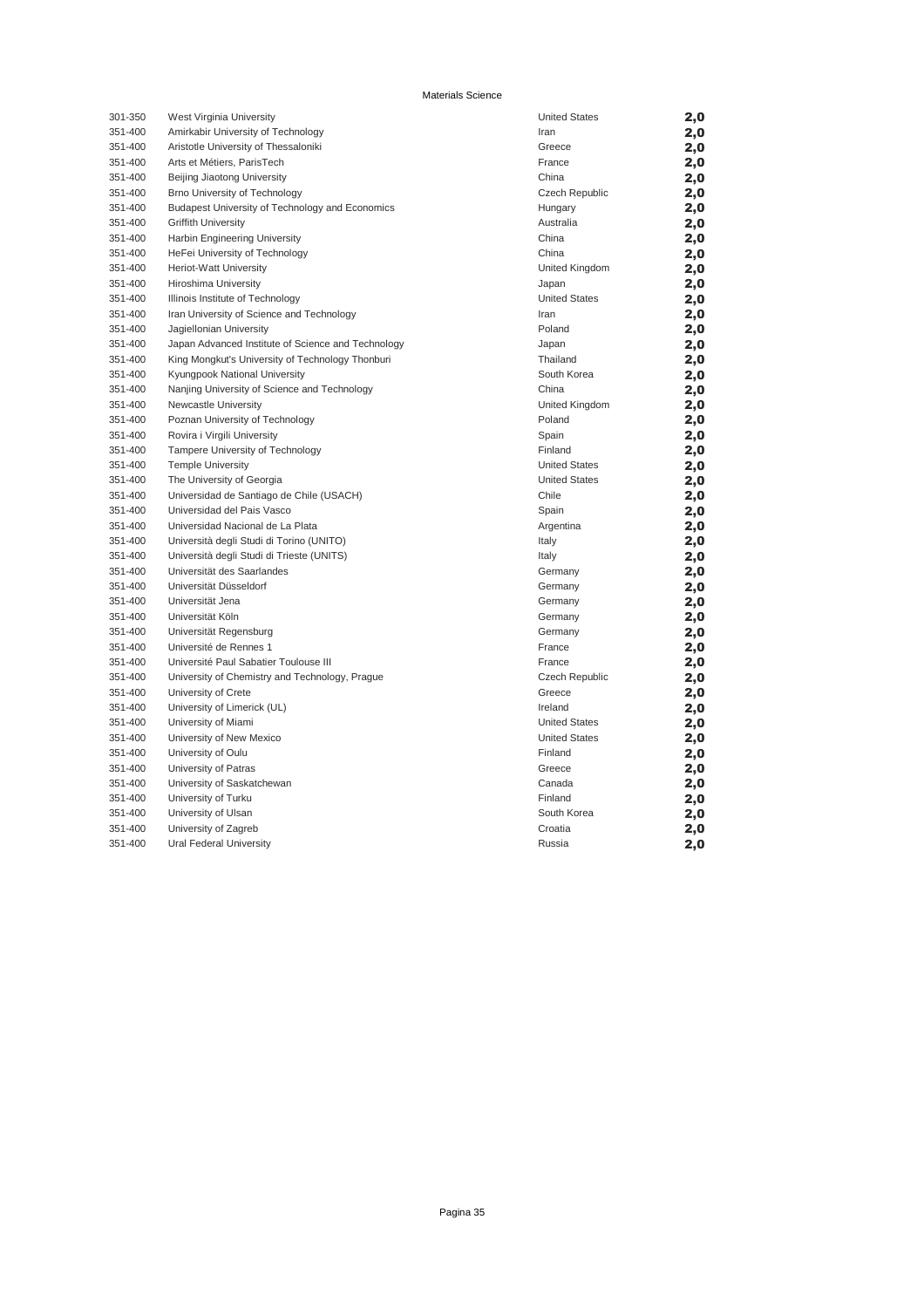|                | Top 400 Universities - Mathematics                         |                      |              |
|----------------|------------------------------------------------------------|----------------------|--------------|
| 2019           | <b>Institution</b>                                         | Location             | <b>Score</b> |
| 1              | Massachusetts Institute of Technology (MIT)                | <b>United States</b> | 14,0         |
| $\overline{c}$ | <b>Harvard University</b>                                  | <b>United States</b> | 14,0         |
| 3              | <b>Stanford University</b>                                 | <b>United States</b> | 14,0         |
| 4              | <b>Princeton University</b>                                | <b>United States</b> | 14,0         |
| 5              | University of Cambridge                                    | United Kingdom       | 14,0         |
| 6              | University of Oxford                                       | United Kingdom       | 14,0         |
| 7              | University of California, Berkeley (UCB)                   | <b>United States</b> | 14,0         |
| 8              | ETH Zurich (Swiss Federal Institute of Technology)         | Switzerland          | 14,0         |
| 9              | University of California, Los Angeles (UCLA)               | <b>United States</b> | 14,0         |
| 10             | New York University (NYU)                                  | <b>United States</b> |              |
| 11             | Imperial College London                                    | United Kingdom       | 14,0         |
| 12             |                                                            |                      | 14,0         |
|                | Columbia University                                        | <b>United States</b> | 14,0         |
| 13             | National University of Singapore (NUS)                     | Singapore            | 12,0         |
| 14             | California Institute of Technology (Caltech)               | <b>United States</b> | 12,0         |
| 15             | University of Toronto                                      | Canada               | 12,0         |
| 16             | University of Michigan                                     | <b>United States</b> | 12,0         |
| 17             | University of Chicago                                      | <b>United States</b> | 12,0         |
| 18             | <b>Yale University</b>                                     | <b>United States</b> | 12,0         |
| 19             | Ecole Polytechnique Fédérale de Lausanne (EPFL)            | Switzerland          | 12,0         |
| $20=$          | Université PSL (Paris Sciences & Lettres)                  | France               | 12,0         |
| $20=$          | Peking University                                          | China                | 12,0         |
| $20=$          | The University of Tokyo                                    | Japan                | 12,0         |
| $20=$          | The University of Warwick                                  | United Kingdom       | 12,0         |
| 24             | Carnegie Mellon University                                 | <b>United States</b> | 10,0         |
| 25             | <b>Tsinghua University</b>                                 | China                | 10,0         |
| $26=$          | University of British Columbia                             | Canada               | 10,0         |
| $26=$          | University of Texas at Austin                              | <b>United States</b> | 10,0         |
| 28             | The Chinese University of Hong Kong (CUHK)                 | Hong Kong            | 10,0         |
| 29             | Ecole Polytechnique                                        | France               | 10,0         |
| 30             | Georgia Institute of Technology (Georgia Tech)             | <b>United States</b> | 10,0         |
| 31             | Australian National University (ANU)                       | Australia            | 10,0         |
| $32=$          | Sorbonne University                                        | France               |              |
| $32 =$         |                                                            | <b>United States</b> | 10,0         |
| $34 =$         | University of Pennsylvania                                 | <b>United States</b> | 10,0         |
|                | <b>Cornell University</b>                                  |                      | 10,0         |
| $34 =$         | Lomonosov Moscow State University                          | Russia               | 10,0         |
| $36=$          | <b>Kyoto University</b>                                    | Japan                | 8,0          |
| $36=$          | The Hong Kong University of Science and Technology (HKUST) | Hong Kong            | 8,0          |
| 38             | The University of New South Wales (UNSW)                   | Australia            | 8,0          |
| 39             | University of California, San Diego (UCSD)                 | <b>United States</b> | 8,0          |
| 40             | <b>Brown University</b>                                    | <b>United States</b> | 8,0          |
| 41             | The University of Melbourne                                | Australia            | 8,0          |
| 42             | Shanghai Jiao Tong University                              | China                | 8,0          |
| 43             | University of Waterloo                                     | Canada               | 8,0          |
| 44             | KTH, Royal Institute of Technology                         | Sweden               | 8,0          |
| $45 =$         | Technische Universität München                             | Germany              | 8,0          |
| $45 =$         | University of Hong Kong (HKU)                              | Hong Kong            | 8,0          |
| $47=$          | Seoul National University (SNU)                            | South Korea          | 8,0          |
| $47=$          | University of Edinburgh                                    | United Kingdom       | 8,0          |
| 49             | University of Wisconsin-Madison                            | <b>United States</b> | 8,0          |
| 50             | Rheinische Friedrich-Wilhelms-Universität Bonn             | Germany              | 8,0          |
| 51-100         | City University of Hong Kong                               | Hong Kong            | 6,0          |
| 51-100         | Delft University of Technology                             | Netherlands          | 6,0          |
| 51-100         | <b>Duke University</b>                                     | <b>United States</b> | 6,0          |
| 51-100         | Eindhoven University of Technology                         | Netherlands          | 6,0          |
| 51-100         | <b>Fudan University</b>                                    | China                | 6,0          |
| 51-100         | Humboldt-Universität zu Berlin                             | Germany              | 6,0          |
| 51-100         | Johns Hopkins University                                   | <b>United States</b> | 6,0          |
| 51-100         | KAIST - Korea Advanced Institute of Science and Technology | South Korea          | 6,0          |
| 51-100         | Katholieke Universiteit Leuven                             | Belgium              | 6,0          |
| 51-100         | Korea University                                           | South Korea          | 6,0          |
| 51-100         | Ludwig-Maximilians-Universität München                     | Germany              | 6,0          |
| 51-100         | <b>McGill University</b>                                   | Canada               | 6,0          |
| 51-100         | Monash University                                          | Australia            | 6,0          |
| 51-100         | Nanjing University                                         | China                | 6,0          |
| 51-100         | Nanyang Technological University (NTU)                     | Singapore            |              |
|                |                                                            |                      | 6,0          |
| 51-100         | National Taiwan University (NTU)                           | Taiwan               | 6,0          |
| 51-100         | Northwestern University                                    | <b>United States</b> | 6,0          |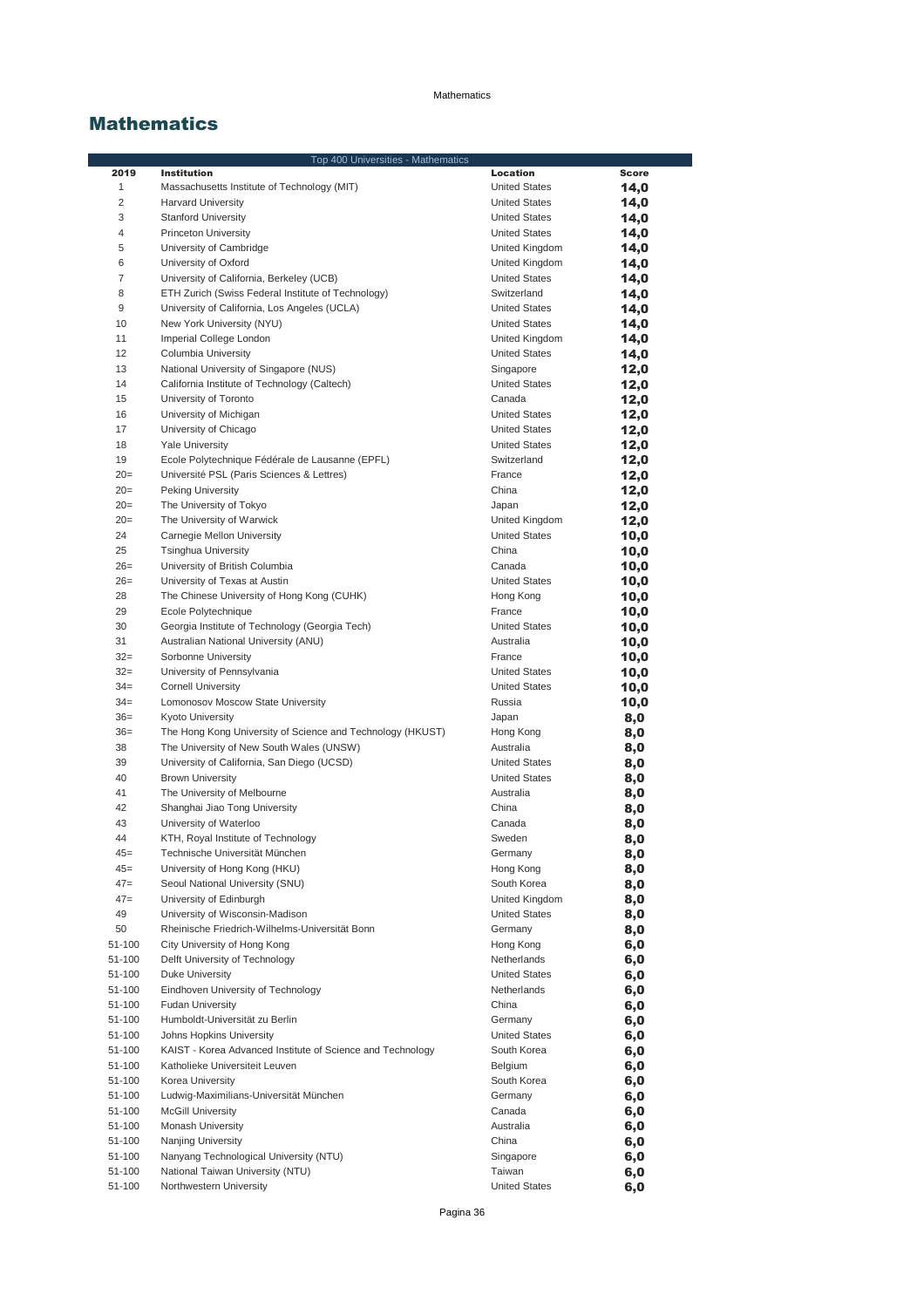| 51-100             | Ohio State University, Columbus                                                                                    | <b>United States</b>              | 6,0        |
|--------------------|--------------------------------------------------------------------------------------------------------------------|-----------------------------------|------------|
| 51-100             | Pennsylvania State University                                                                                      | <b>United States</b>              | 6,0        |
| 51-100             | Politecnico di Milano                                                                                              | Italy                             | 6,0        |
| 51-100             | <b>Purdue University</b>                                                                                           | <b>United States</b>              | 6,0        |
| 51-100<br>51-100   | Rheinisch-Westfälische Technische Hochschule Aachen<br>Rutgers - The State University of New Jersey, New Brunswick | Germany<br><b>United States</b>   | 6,0        |
| 51-100             | Saint-Petersburg State University                                                                                  | Russia                            | 6,0<br>6,0 |
| 51-100             | Sapienza - Università di Roma                                                                                      | Italy                             | 6,0        |
| 51-100             | Sungkyunkwan University                                                                                            | South Korea                       | 6,0        |
| 51-100             | Technion - Israel Institute of Technology                                                                          | Israel                            | 6,0        |
| 51-100             | Technische Universität Berlin                                                                                      | Germany                           | 6,0        |
| 51-100             | <b>Texas A&amp;M University</b>                                                                                    | <b>United States</b>              | 6,0        |
| 51-100             | The Hong Kong Polytechnic University                                                                               | Hong Kong                         | 6,0        |
| 51-100<br>51-100   | The University of Auckland<br>The University of Manchester                                                         | New Zealand<br>United Kingdom     | 6,0        |
| 51-100             | The University of Queensland (UQ)                                                                                  | Australia                         | 6,0<br>6,0 |
| 51-100             | The University of Sydney                                                                                           | Australia                         | 6,0        |
| 51-100             | Tokyo Institute of Technology                                                                                      | Japan                             | 6,0        |
| 51-100             | UCL (University College London)                                                                                    | United Kingdom                    | 6,0        |
| 51-100             | Universidad de Chile                                                                                               | Chile                             | 6,0        |
| 51-100             | Universidade de São Paulo (USP)                                                                                    | <b>Brazil</b>                     | 6,0        |
| 51-100             | Università di Pisa                                                                                                 | Italy                             | 6,0        |
| 51-100             | Université de Montréal<br>Université Paris Diderot - Paris 7                                                       | Canada                            | 6,0        |
| 51-100<br>51-100   | Université Paris-Sud 11                                                                                            | France<br>France                  | 6,0<br>6,0 |
| 51-100             | University of Amsterdam                                                                                            | Netherlands                       | 6,0        |
| 51-100             | University of Bristol                                                                                              | United Kingdom                    | 6,0        |
| 51-100             | University of Illinois at Urbana-Champaign                                                                         | <b>United States</b>              | 6,0        |
| 51-100             | University of Maryland, College Park                                                                               | <b>United States</b>              | 6,0        |
| 51-100             | University of Minnesota                                                                                            | <b>United States</b>              | 6,0        |
| 51-100             | University of Science and Technology of China                                                                      | China                             | 6,0        |
| 51-100             | University of Southern California                                                                                  | <b>United States</b>              | 6,0        |
| 51-100<br>51-100   | University of Washington<br><b>Zhejiang University</b>                                                             | <b>United States</b><br>China     | 6,0        |
| 101-150            | Beijing Normal University                                                                                          | China                             | 6,0<br>4,0 |
| 101-150            | <b>Boston University</b>                                                                                           | <b>United States</b>              | 4,0        |
| 101-150            | CentraleSupélec                                                                                                    | France                            | 4,0        |
| 101-150            | Chalmers University of Technology                                                                                  | Sweden                            | 4,0        |
| 101-150            | Freie Universität Berlin                                                                                           | Germany                           | 4,0        |
| 101-150            | Georg-August-Universität Göttingen                                                                                 | Germany                           | 4,0        |
| 101-150<br>101-150 | Harbin Institute of Technology                                                                                     | China<br>Israel                   | 4,0        |
| 101-150            | Hebrew University of Jerusalem<br>Indian Institute of Technology Bombay (IITB)                                     | India                             | 4,0<br>4,0 |
| 101-150            | Indian Institute of Technology Delhi (IITD)                                                                        | India                             | 4,0        |
| 101-150            | King Abdul Aziz University (KAU)                                                                                   | Saudi Arabia                      | 4,0        |
| 101-150            | King's College London (KCL)                                                                                        | United Kingdom                    | 4,0        |
| 101-150            | KIT, Karlsruher Institut für Technologie                                                                           | Germany                           | 4,0        |
| 101-150            | Kyushu University                                                                                                  | Japan                             | 4,0        |
| 101-150            | <b>McMaster University</b>                                                                                         | Canada                            | 4,0        |
| 101-150<br>101-150 | Michigan State University<br>Moscow Institute of Physics and Technology State University                           | <b>United States</b><br>Russia    | 4,0        |
| 101-150            | Nagoya University                                                                                                  | Japan                             | 4,0<br>4,0 |
| 101-150            | National Research University - Higher School of Economics (HSE)                                                    | Russia                            | 4,0        |
| 101-150            | National Tsing Hua University                                                                                      | Taiwan                            | 4,0        |
| 101-150            | Novosibirsk State University                                                                                       | Russia                            | 4,0        |
| 101-150            | Osaka University                                                                                                   | Japan                             | 4,0        |
| 101-150            | Pohang University of Science and Technology (POSTECH)                                                              | South Korea                       | 4,0        |
| 101-150            | Politecnico di Torino                                                                                              | Italy                             | 4,0        |
| 101-150<br>101-150 | Queensland University of Technology (QUT)<br><b>Rice University</b>                                                | Australia<br><b>United States</b> | 4,0        |
| 101-150            | Ruprecht-Karls-Universität Heidelberg                                                                              | Germany                           | 4,0<br>4,0 |
| 101-150            | Sun Yat-sen University                                                                                             | China                             | 4,0        |
| 101-150            | Tel Aviv University                                                                                                | Israel                            | 4,0        |
| 101-150            | The University of Adelaide                                                                                         | Australia                         | 4,0        |
| 101-150            | <b>Tohoku University</b>                                                                                           | Japan                             | 4,0        |
| 101-150            | Universidad Autónoma de Madrid                                                                                     | Spain                             | 4,0        |
| 101-150            | Universidad Nacional Autónoma de México (UNAM)                                                                     | Mexico                            | 4,0        |
| 101-150<br>101-150 | Universitá degli Studi di Roma - Tor Vergata<br>Università di Bologna (UNIBO)                                      | Italy<br>Italy                    | 4,0<br>4,0 |
| 101-150            | Universitat Autónoma de Barcelona                                                                                  | Spain                             | 4,0        |
| 101-150            | Universitat Politècnica de Catalunya                                                                               | Spain                             | 4,0        |
|                    |                                                                                                                    |                                   |            |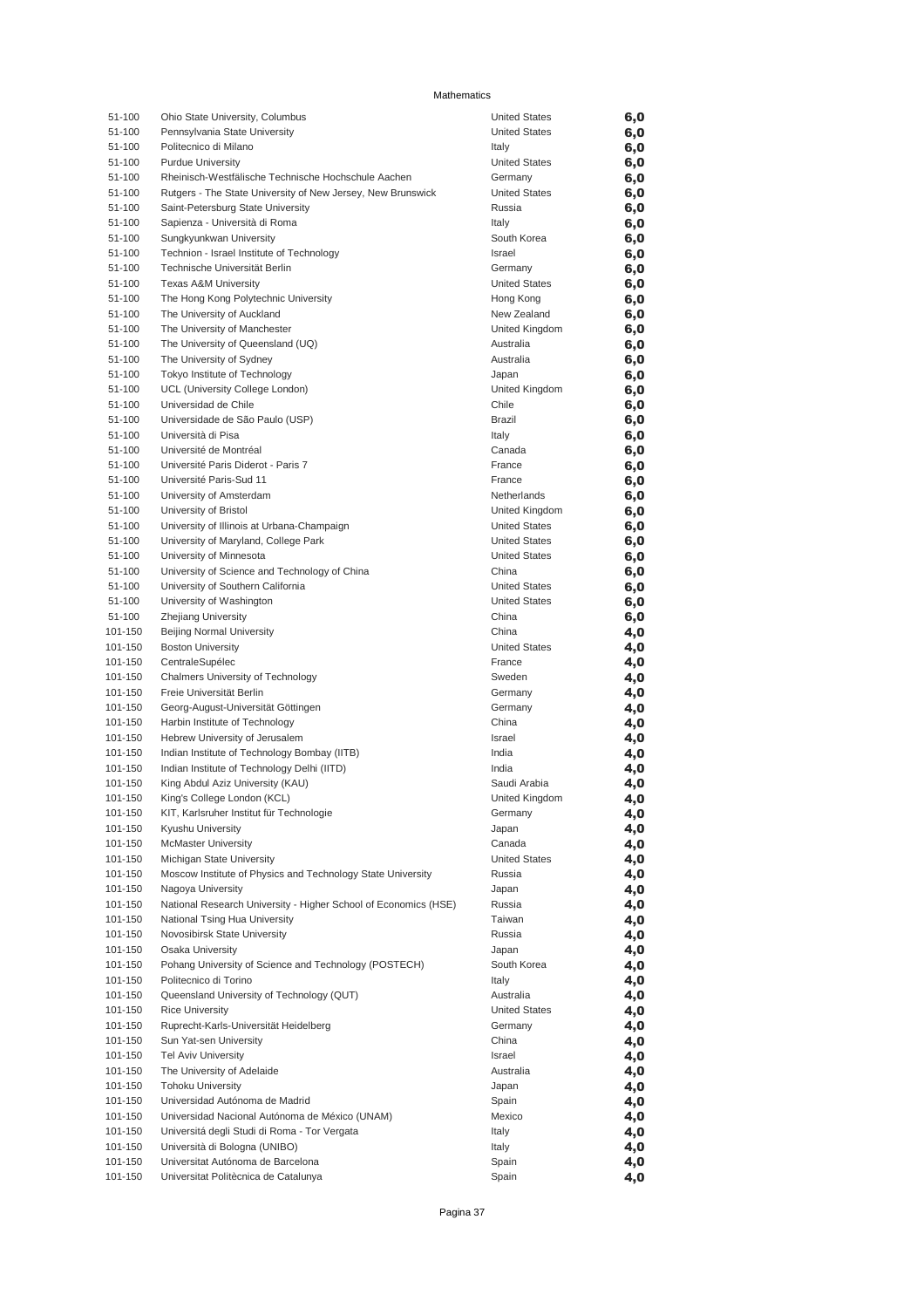| 101-150            | Universität Wien                                                         | Austria                             | 4,0        |
|--------------------|--------------------------------------------------------------------------|-------------------------------------|------------|
| 101-150            | Université Catholique de Louvain (UCL)                                   | Belgium                             | 4,0        |
| 101-150            | Universiti Malaya (UM)                                                   | Malaysia                            | 4,0        |
| 101-150            | University of Alberta                                                    | Canada                              | 4,0        |
| 101-150            | University of Bath                                                       | United Kingdom                      | 4,0        |
| 101-150            | University of California, Irvine (UCI)                                   | <b>United States</b>                | 4,0        |
| 101-150            | University of Copenhagen                                                 | Denmark                             | 4,0        |
| 101-150            | University of North Carolina, Chapel Hill                                | <b>United States</b>                | 4,0        |
| 101-150            | University of Technology Sydney (UTS)                                    | Australia                           | 4,0        |
| 101-150            | University of Zurich                                                     | Switzerland                         | 4,0        |
| 101-150            | Uppsala University                                                       | Sweden                              | 4,0        |
| 101-150            | Virginia Polytechnic Institute (Virginia Tech)                           | <b>United States</b>                | 4,0        |
| 101-150            | <b>Waseda University</b>                                                 | Japan                               | 4,0        |
| 101-150<br>151-200 | Yonsei University                                                        | South Korea<br><b>United States</b> | 4,0        |
| 151-200            | Arizona State University<br><b>Charles University</b>                    | Czech Republic                      | 4,0        |
| 151-200            | Indian Institute of Science (IISc) Bangalore                             | India                               | 4,0<br>4,0 |
| 151-200            | Indian Institute of Technology Kanpur (IITK)                             | India                               | 4,0        |
| 151-200            | Indian Institute of Technology Madras (IITM)                             | India                               | 4,0        |
| 151-200            | Leiden University                                                        | Netherlands                         | 4,0        |
| 151-200            | London School of Economics and Political Science (LSE)                   | United Kingdom                      | 4,0        |
| 151-200            | <b>Lund University</b>                                                   | Sweden                              | 4,0        |
| 151-200            | Nankai University                                                        | China                               | 4,0        |
| 151-200            | National Cheng Kung University                                           | Taiwan                              | 4,0        |
| 151-200            | Pontificia Universidad Católica de Chile                                 | Chile                               | 4,0        |
| 151-200            | Queen Mary University of London (QMUL)                                   | United Kingdom                      | 4,0        |
| 151-200            | Scuola Normale Superiore di Pisa                                         | Italy                               | 4,0        |
| 151-200            | Simon Fraser University                                                  | Canada                              | 4,0        |
| 151-200            | <b>Stony Brook University</b>                                            | <b>United States</b>                | 4,0        |
| 151-200            | <b>Technical University of Denmark</b>                                   | Denmark                             | 4,0        |
| 151-200            | Technische Universität Dresden                                           | Germany                             | 4,0        |
| 151-200            | Technische Universität Wien                                              | Austria                             | 4,0        |
| 151-200            | The University of Nottingham                                             | United Kingdom                      | 4,0        |
| 151-200            | The University of Western Australia (UWA)                                | Australia                           | 4,0        |
| 151-200            | Universidad Complutense de Madrid (UCM)                                  | Spain                               | 4,0        |
| 151-200            | Universidad de Buenos Aires                                              | Argentina                           | 4,0        |
| 151-200            | Universidade Estadual de Campinas (Unicamp)                              | Brazil                              | 4,0        |
| 151-200            | Università degli Studi di Milano                                         | Italy                               | 4,0        |
| 151-200            | Università degli Studi di Napoli Federico II                             | Italy                               | 4,0        |
| 151-200            | Università degli Studi di Padova (UNIPD)                                 | Italy                               | 4,0        |
| 151-200            | Universitat de Barcelona (UB)                                            | Spain                               | 4,0        |
| 151-200            | Universität Stuttgart                                                    | Germany                             | 4,0        |
| 151-200<br>151-200 | Université Grenoble-Alpes (UGA)<br>Université Paul Sabatier Toulouse III | France<br>France                    | 4,0        |
| 151-200            | Universiti Sains Malaysia (USM)                                          | Malaysia                            | 4,0<br>4,0 |
| 151-200            | University of Birmingham                                                 | United Kingdom                      | 4,0        |
| 151-200            | University of California, Davis (UCD)                                    | <b>United States</b>                | 4,0        |
| 151-200            | University of California, Santa Barbara (UCSB)                           | <b>United States</b>                | 4,0        |
| 151-200            | University of Colorado at Boulder                                        | <b>United States</b>                | 4,0        |
| 151-200            | University of Geneva                                                     | Switzerland                         | 4,0        |
| 151-200            | University of Glasgow                                                    | United Kingdom                      | 4,0        |
| 151-200            | University of Helsinki                                                   | Finland                             | 4,0        |
| 151-200            | University of Illinois, Chicago (UIC)                                    | <b>United States</b>                | 4,0        |
| 151-200            | University of Leeds                                                      | United Kingdom                      | 4,0        |
| 151-200            | University of Lisbon                                                     | Portugal                            | 4,0        |
| 151-200            | University of Pittsburgh                                                 | <b>United States</b>                | 4,0        |
| 151-200            | University of Southampton                                                | United Kingdom                      | 4,0        |
| 151-200            | University of Virginia                                                   | <b>United States</b>                | 4,0        |
| 151-200            | <b>Utrecht University</b>                                                | Netherlands                         | 4,0        |
| 151-200            | Vanderbilt University                                                    | <b>United States</b>                | 4,0        |
| 151-200            | Westfälische Wilhelms-Universität Münster                                | Germany                             | 4,0        |
| 151-200            | Xi'an Jiaotong University                                                | China                               | 4,0        |
| 201-250            | Aalto University                                                         | Finland                             | 2,0        |
| 201-250            | Aarhus University                                                        | Denmark                             | 2,0        |
| 201-250            | Beijing Jiaotong University                                              | China                               | 2,0        |
| 201-250            | City University of New York                                              | <b>United States</b>                | 2,0        |
| 201-250            | <b>Curtin University</b>                                                 | Australia                           | 2,0        |
| 201-250            | Durham University                                                        | United Kingdom                      | 2,0        |
| 201-250<br>201-250 | Ecole Normale Supérieure de Cachan<br>Ecole Normale Supérieure de Lyon   | France<br>France                    | 2,0        |
| 201-250            | Hanyang University                                                       | South Korea                         | 2,0<br>2,0 |
|                    |                                                                          |                                     |            |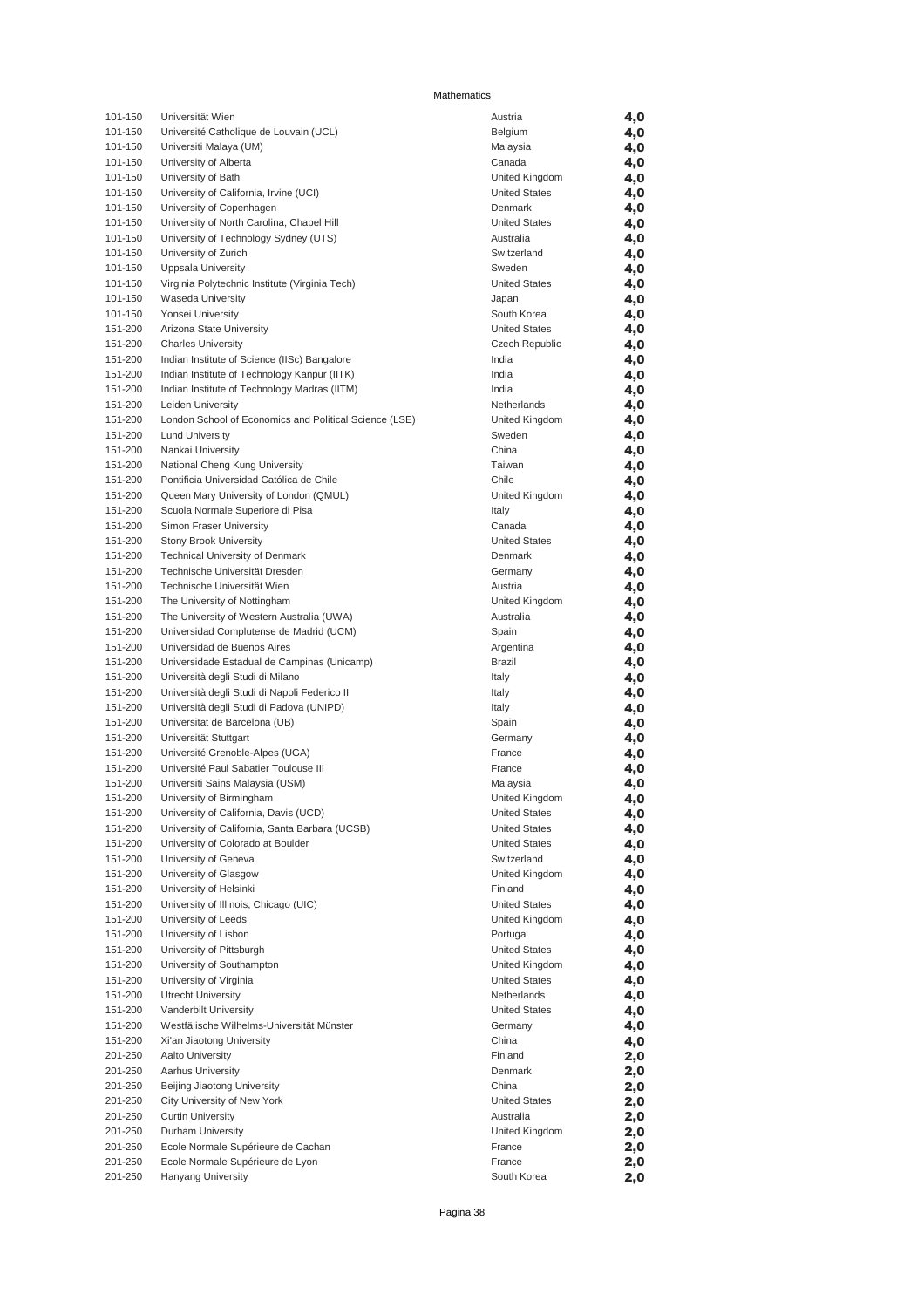| 201-250 | <b>Heriot-Watt University</b>                        | United Kingdom       | 2,0 |
|---------|------------------------------------------------------|----------------------|-----|
| 201-250 | Hong Kong Baptist University (HKBU)                  | Hong Kong            | 2,0 |
| 201-250 | Huazhong University of Science and Technology        | China                |     |
|         |                                                      |                      | 2,0 |
| 201-250 | Indian Institute of Technology Kharagpur (IITKGP)    | India                | 2,0 |
| 201-250 | Indian Institute of Technology Roorkee (IITR)        | India                | 2,0 |
| 201-250 | Indiana University Bloomington                       | <b>United States</b> | 2,0 |
|         |                                                      |                      |     |
| 201-250 | Iowa State University                                | <b>United States</b> | 2,0 |
| 201-250 | Loughborough University                              | United Kingdom       | 2,0 |
| 201-250 | <b>Macquarie University</b>                          | Australia            | 2,0 |
| 201-250 | National Chiao Tung University                       | Taiwan               |     |
|         |                                                      |                      | 2,0 |
| 201-250 | Northeastern University                              | <b>United States</b> | 2,0 |
| 201-250 | Norwegian University of Science and Technology       | Norway               | 2,0 |
| 201-250 | <b>Shandong University</b>                           | China                | 2,0 |
|         |                                                      | China                |     |
| 201-250 | Shanghai University                                  |                      | 2,0 |
| 201-250 | Stockholm University                                 | Sweden               | 2,0 |
| 201-250 | Technische Universität Darmstadt                     | Germany              | 2,0 |
| 201-250 | The University of Sheffield                          | United Kingdom       | 2,0 |
|         |                                                      |                      |     |
| 201-250 | Universidad Carlos III de Madrid                     | Spain                | 2,0 |
| 201-250 | Universidad de Sevilla                               | Spain                | 2,0 |
| 201-250 | Universidad Politécnica de Madrid                    | Spain                | 2,0 |
| 201-250 | Universidade Federal do Rio de Janeiro               | <b>Brazil</b>        |     |
|         |                                                      |                      | 2,0 |
| 201-250 | Università degli Studi di Pavia (UNIPV)              | Italy                | 2,0 |
| 201-250 | Universität Bielefeld                                | Germany              | 2,0 |
| 201-250 | Universität Erlangen-Nürnberg                        | Germany              | 2,0 |
|         |                                                      |                      |     |
| 201-250 | Université de Montpellier                            | France               | 2,0 |
| 201-250 | Université Libre de Bruxelles (ULB)                  | Belgium              | 2,0 |
| 201-250 | Universiti Kebangsaan Malaysia (UKM)                 | Malaysia             | 2,0 |
|         |                                                      | Malaysia             |     |
| 201-250 | Universiti Putra Malaysia (UPM)                      |                      | 2,0 |
| 201-250 | Universiti Teknologi Malaysia (UTM)                  | Malaysia             | 2,0 |
| 201-250 | University College Dublin (UCD)                      | Ireland              | 2,0 |
| 201-250 | University of Florida                                | <b>United States</b> | 2,0 |
|         |                                                      |                      |     |
| 201-250 | University of Ghent                                  | Belgium              | 2,0 |
| 201-250 | University of Groningen                              | Netherlands          | 2,0 |
| 201-250 | University of Iowa                                   | <b>United States</b> | 2,0 |
| 201-250 | University of Newcastle                              | Australia            |     |
|         |                                                      |                      | 2,0 |
| 201-250 | University of Notre Dame                             | <b>United States</b> | 2,0 |
| 201-250 | University of Science and Technology Beijing         | China                | 2,0 |
| 201-250 | University of Tennessee                              | <b>United States</b> | 2,0 |
|         |                                                      |                      |     |
| 201-250 | University of Warsaw                                 | Poland               | 2,0 |
| 201-250 | Weizmann Institute of Science                        | Israel               | 2,0 |
| 201-250 | <b>Western University</b>                            | Canada               | 2,0 |
| 201-250 | <b>Wuhan University</b>                              | China                | 2,0 |
|         |                                                      |                      |     |
| 251-300 | <b>Beihang University</b>                            | China                | 2,0 |
| 251-300 | <b>Cardiff University</b>                            | United Kingdom       | 2,0 |
| 251-300 | Colorado State University                            | <b>United States</b> | 2,0 |
|         |                                                      | Canada               |     |
| 251-300 | Concordia University                                 |                      | 2,0 |
| 251-300 | <b>Eotvos Lorand University</b>                      | Hungary              | 2,0 |
| 251-300 | <b>Hokkaido University</b>                           | Japan                | 2,0 |
| 251-300 | Indian Statistical Institute                         | India                | 2,0 |
|         |                                                      |                      |     |
| 251-300 | Jagiellonian University                              | Poland               | 2,0 |
| 251-300 | Keio University                                      | Japan                | 2,0 |
| 251-300 | King Fahd University of Petroleum & Minerals (KFUPM) | Saudi Arabia         | 2,0 |
|         |                                                      |                      |     |
| 251-300 | King Saud University (KSU)                           | Saudi Arabia         | 2,0 |
| 251-300 | Kobe University                                      | Japan                | 2,0 |
| 251-300 | <b>Lancaster University</b>                          | United Kingdom       | 2,0 |
| 251-300 | <b>Massey University</b>                             | New Zealand          | 2,0 |
|         |                                                      |                      |     |
| 251-300 | National Central University                          | Taiwan               | 2,0 |
| 251-300 | National Sun Yat-sen University                      | Taiwan               | 2,0 |
| 251-300 | North Carolina State University                      | <b>United States</b> | 2,0 |
|         | Queen's University                                   | Canada               |     |
| 251-300 |                                                      |                      | 2,0 |
| 251-300 | <b>RMIT University</b>                               | Australia            | 2,0 |
| 251-300 | Sichuan University                                   | China                | 2,0 |
| 251-300 | Technische Universität Kaiserslautern                | Germany              | 2,0 |
|         |                                                      |                      |     |
| 251-300 | Trinity College Dublin (TCD)                         | Ireland              | 2,0 |
| 251-300 | Universidad de Granada                               | Spain                | 2,0 |
| 251-300 | Universidad Nacional de Colombia                     | Colombia             | 2,0 |
| 251-300 | Universidad Politecnica de Valencia                  | Spain                |     |
|         |                                                      |                      | 2,0 |
| 251-300 | Universidade de Santiago de Compostela               | Spain                | 2,0 |
| 251-300 | Universität Freiburg                                 | Germany              | 2,0 |
| 251-300 | Universität Hamburg                                  | Germany              | 2,0 |
| 251-300 | Université de Bordeaux                               |                      |     |
|         |                                                      | France               | 2,0 |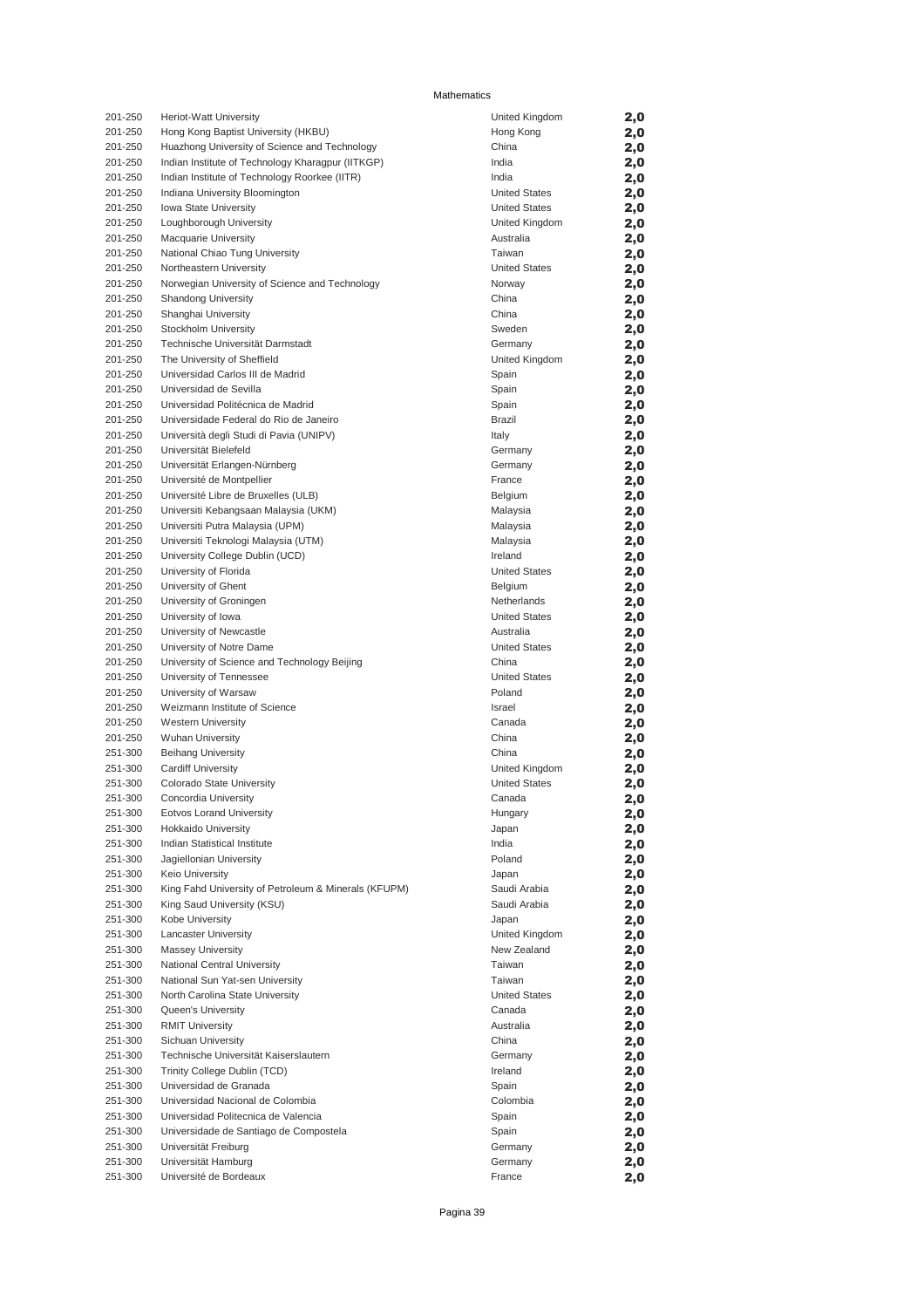| 251-300 | Université du Québec                                            | Canada               | 2,0 |
|---------|-----------------------------------------------------------------|----------------------|-----|
| 251-300 | Université Nice Sophia-Antipolis                                | France               | 2,0 |
| 251-300 | University of Arizona                                           | <b>United States</b> | 2,0 |
| 251-300 | University of Bergen                                            | Norway               | 2,0 |
| 251-300 | University of Calgary                                           | Canada               | 2,0 |
| 251-300 | University of Coimbra                                           | Portugal             | 2,0 |
| 251-300 | University of Connecticut                                       | <b>United States</b> | 2,0 |
| 251-300 | University of Houston                                           | <b>United States</b> | 2,0 |
| 251-300 | University of Liverpool                                         | United Kingdom       | 2,0 |
| 251-300 | University of Massachusetts, Amherst                            | <b>United States</b> | 2,0 |
| 251-300 | University of Oslo                                              | Norway               | 2,0 |
| 251-300 | University of Ottawa                                            | Canada               | 2,0 |
| 251-300 | University of St Andrews                                        | United Kingdom       | 2,0 |
| 251-300 | University of Utah                                              | <b>United States</b> | 2,0 |
| 251-300 | University of Victoria                                          | Canada               | 2,0 |
| 251-300 | University of Wollongong                                        | Australia            | 2,0 |
| 251-300 | University of York                                              | United Kingdom       | 2,0 |
| 251-300 | Ural Federal University                                         | Russia               | 2,0 |
| 251-300 | Victoria University of Wellington                               | New Zealand          | 2,0 |
| 251-300 | Vrije Universiteit Amsterdam                                    | Netherlands          | 2,0 |
| 251-300 | Washington University in St. Louis                              | <b>United States</b> | 2,0 |
| 251-300 | <b>York University</b>                                          | Canada               | 2,0 |
| 301-350 | Aalborg University                                              | Denmark              | 2,0 |
| 301-350 | Beijing Institute of Technology                                 | China                | 2,0 |
| 301-350 | Beijing University of Technology                                | China                | 2,0 |
| 301-350 | Czech Technical University In Prague                            | Czech Republic       | 2,0 |
| 301-350 | Dalian University of Technology                                 | China                | 2,0 |
| 301-350 | East China Normal University                                    | China                | 2,0 |
| 301-350 | Eberhard Karls Universität Tübingen                             | Germany              | 2,0 |
| 301-350 | Florida State University                                        | <b>United States</b> | 2,0 |
| 301-350 | Instituto Nacional de Matemática Pura e Aplicada (IMPA)         | Brazil               | 2,0 |
| 301-350 | Instituto Politécnico Nacional (IPN)                            | Mexico               | 2,0 |
| 301-350 | Johannes Kepler Universität Linz (JKU)                          | Austria              | 2,0 |
| 301-350 | Kazan Federal University                                        | Russia               | 2,0 |
| 301-350 | King Abdullah University of Science & Technology (KAUST)        | Saudi Arabia         | 2,0 |
| 301-350 | King Mongkut's University of Technology Thonburi                | Thailand             | 2,0 |
| 301-350 | Kyungpook National University                                   | South Korea          | 2,0 |
| 301-350 | Leibniz Universität Hannover                                    | Germany              | 2,0 |
| 301-350 | Linköping University                                            | Sweden               | 2,0 |
| 301-350 | National Technical University of Athens                         | Greece               | 2,0 |
| 301-350 | National University of Sciences and Technology (NUST) Islamabad | Pakistan             | 2,0 |
| 301-350 | Newcastle University                                            | United Kingdom       | 2,0 |
| 301-350 | Pusan National University                                       | South Korea          | 2,0 |
| 301-350 | Quaid-i-azam University                                         | Pakistan             | 2,0 |
| 301-350 | Sharif University of Technology                                 | Iran                 | 2,0 |
| 301-350 | Southeast University                                            | China                | 2,0 |
| 301-350 | Technische Universität Graz                                     | Austria              | 2,0 |
| 301-350 | <b>Tongji University</b>                                        | China                | 2,0 |
| 301-350 | Universidad de Los Andes Colombia                               | Colombia             | 2,0 |
| 301-350 | Università degli Studi di Firenze (UNIFI)                       | Italy                | 2,0 |
| 301-350 | Università degli Studi di Genova                                | Italy                | 2,0 |
| 301-350 | Università degli Studi di Trento                                | Italy                | 2,0 |
| 301-350 | Università degli Studi Roma Tre                                 | Italy                | 2,0 |
| 301-350 | Universität Köln                                                | Germany              | 2,0 |
| 301-350 | Université Aix-Marseille                                        | France               | 2,0 |
| 301-350 | Université de Lille                                             | France               | 2,0 |
| 301-350 | Université Paris Descartes                                      | France               | 2,0 |
| 301-350 | University of Canterbury                                        | New Zealand          | 2,0 |
| 301-350 | University of Central Florida                                   | <b>United States</b> | 2,0 |
| 301-350 | University of Milano-Bicocca                                    | Italy                | 2,0 |
| 301-350 | University of Missouri, Columbia                                | <b>United States</b> | 2,0 |
| 301-350 | University of Otago                                             | New Zealand          | 2,0 |
| 301-350 | University of Porto                                             | Portugal             | 2,0 |
| 301-350 | University of South Carolina at Columbia                        | <b>United States</b> | 2,0 |
| 301-350 | University of Strathclyde                                       | United Kingdom       | 2,0 |
| 301-350 | University of Tehran                                            | Iran                 | 2,0 |
| 301-350 | University of Twente                                            | Netherlands          | 2,0 |
| 301-350 | Wayne State University                                          | <b>United States</b> | 2,0 |
| 301-350 | Wrocław University of Science and Technology                    | Poland               | 2,0 |
| 301-350 | Xiamen University                                               | China                | 2,0 |
| 351-400 | Bandung Institute of Technology (ITB)                           | Indonesia            | 2,0 |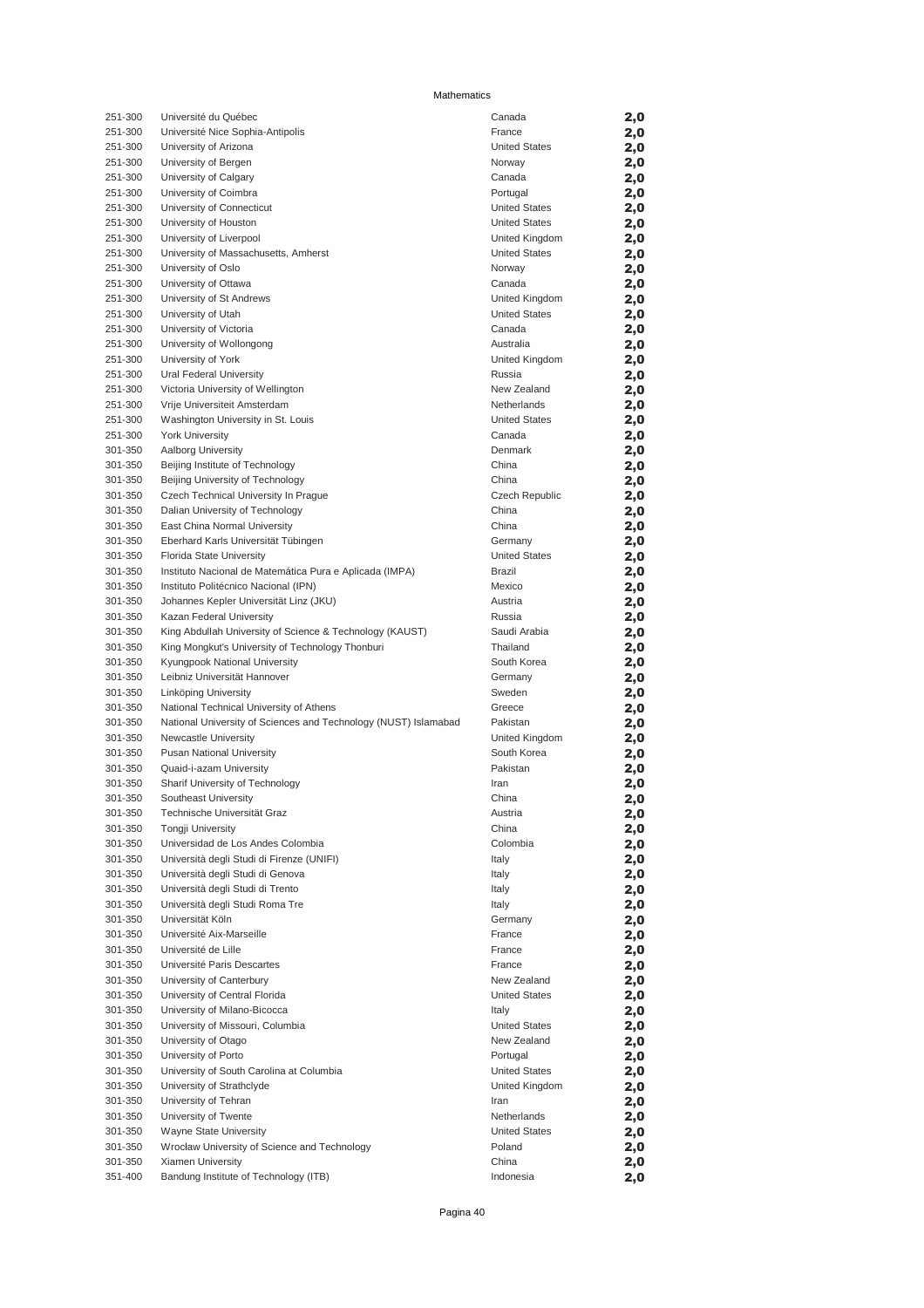| 351-400 | Bauman Moscow State Technical University                       | Russia               | 2,0 |
|---------|----------------------------------------------------------------|----------------------|-----|
| 351-400 | Ben Gurion University of The Negev                             | Israel               | 2,0 |
| 351-400 | Cairo University                                               | Egypt                | 2,0 |
| 351-400 | Carleton University                                            | Canada               | 2,0 |
| 351-400 | Chung-Ang University                                           | South Korea          | 2,0 |
| 351-400 | COMSATS Institute of Information Technology                    | Pakistan             | 2,0 |
| 351-400 | Dartmouth College                                              | <b>United States</b> | 2,0 |
| 351-400 | Karl-Franzens-Universität Graz                                 | Austria              | 2,0 |
| 351-400 | La Trobe University                                            | Australia            | 2,0 |
| 351-400 | <b>Laval University</b>                                        | Canada               | 2,0 |
| 351-400 | Middle East Technical University                               | Turkey               | 2,0 |
| 351-400 | National University of Ireland, Galway (NUIG)                  | Ireland              | 2,0 |
| 351-400 | Polish Academy of Sciences                                     | Poland               | 2,0 |
| 351-400 | Pontificia Universidade Católica do Rio de Janeiro - PUC - Rio | Brazil               | 2,0 |
| 351-400 | Rensselaer Polytechnic Institute                               | <b>United States</b> | 2,0 |
| 351-400 | Ruhr-Universität Bochum                                        | Germany              | 2,0 |
| 351-400 | Sogang University                                              | South Korea          | 2,0 |
| 351-400 | Swansea University                                             | United Kingdom       | 2,0 |
| 351-400 | Tata Institute of Fundamental Research (TIFR), Mumbai          | India                | 2,0 |
| 351-400 | The University of Georgia                                      | <b>United States</b> | 2,0 |
| 351-400 | <b>Tianjin University</b>                                      | China                | 2,0 |
| 351-400 | Tokyo University of Science                                    | Japan                | 2,0 |
| 351-400 | <b>Tufts University</b>                                        | <b>United States</b> | 2,0 |
| 351-400 | Universidad de Santiago de Chile (USACH)                       | Chile                | 2,0 |
| 351-400 | Universidade Estadual Paulista "Júlio de Mesquita Filho"       | <b>Brazil</b>        | 2,0 |
| 351-400 | Universidade Federal de Minas Gerais                           | <b>Brazil</b>        | 2,0 |
| 351-400 | Università degli Studi di Torino (UNITO)                       | Italy                | 2,0 |
| 351-400 | Universitat de Valencia                                        | Spain                | 2,0 |
| 351-400 | Universität Duisburg-Essen                                     | Germany              | 2,0 |
| 351-400 | Universität Frankfurt am Main                                  | Germany              | 2,0 |
| 351-400 | Universität Leipzig                                            | Germany              | 2,0 |
| 351-400 | Universitat Pompeu Fabra                                       | Spain                | 2,0 |
| 351-400 | Université Claude Bernard Lyon 1                               | France               | 2,0 |
| 351-400 | Université de Lorraine                                         | France               | 2,0 |
| 351-400 | Université de Strasbourg                                       | France               | 2,0 |
| 351-400 | Université Paris 13 Nord                                       | France               | 2,0 |
| 351-400 | University of Aberdeen                                         | United Kingdom       | 2,0 |
| 351-400 | University of Basel                                            | Switzerland          | 2,0 |
| 351-400 | University of Belgrade                                         | Serbia               | 2,0 |
| 351-400 | University of Bern                                             | Switzerland          | 2,0 |
| 351-400 | University of Delhi                                            | India                | 2,0 |
| 351-400 | University of Exeter                                           | United Kingdom       | 2,0 |
| 351-400 | University of Kent                                             | United Kingdom       | 2,0 |
| 351-400 | University of Ljubljana                                        | Slovenia             | 2,0 |
| 351-400 | University of Miami                                            | <b>United States</b> | 2,0 |
| 351-400 | University of Rochester                                        | <b>United States</b> | 2,0 |
| 351-400 | University of South Australia (UniSA)                          | Australia            | 2,0 |
| 351-400 | University of South Florida                                    | <b>United States</b> | 2,0 |
| 351-400 | University of Surrey                                           | United Kingdom       | 2,0 |
| 351-400 | Vrije Universiteit Brussel (VUB)                               | Belgium              | 2,0 |
| 351-400 | Warsaw University of Technology                                | Poland               | 2,0 |
| 351-400 | <b>Washington State University</b>                             | <b>United States</b> | 2,0 |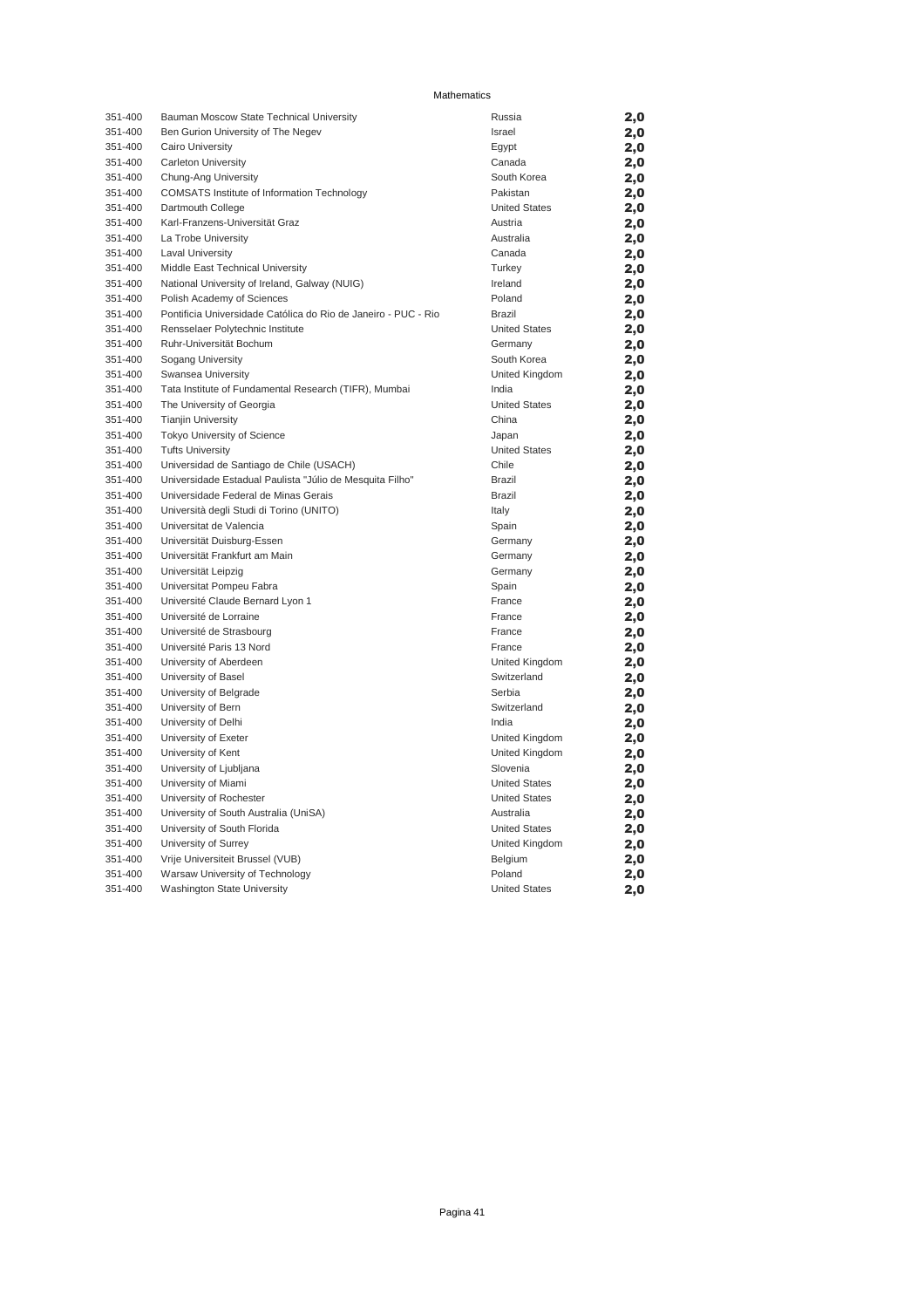# Physics & Astronomy

|                  | Top 600 Universities - Physics & Astronomy                                          |                                        |              |  |
|------------------|-------------------------------------------------------------------------------------|----------------------------------------|--------------|--|
| 2019             | <b>Institution</b>                                                                  | <b>Location</b>                        | <b>Score</b> |  |
| $\mathbf{1}$     | Massachusetts Institute of Technology (MIT)                                         | <b>United States</b>                   | 14,0         |  |
| $\overline{c}$   | <b>Harvard University</b>                                                           | <b>United States</b>                   | 14,0         |  |
| 3                | <b>Stanford University</b>                                                          | <b>United States</b>                   | 14,0         |  |
| 4                | University of Cambridge                                                             | United Kingdom                         | 14,0         |  |
| 5                | University of California, Berkeley (UCB)                                            | <b>United States</b>                   | 14,0         |  |
| 6                | University of Oxford                                                                | United Kingdom                         | 14,0         |  |
| 7                | California Institute of Technology (Caltech)                                        | <b>United States</b>                   | 14,0         |  |
| 8                | <b>Princeton University</b>                                                         | <b>United States</b>                   | 14,0         |  |
| 9                | ETH Zurich (Swiss Federal Institute of Technology)                                  | Switzerland                            | 14,0         |  |
| 10               | The University of Tokyo                                                             | Japan                                  | 14,0         |  |
| 11               | Imperial College London                                                             | United Kingdom                         | 14,0         |  |
| 12               | Ecole Polytechnique Fédérale de Lausanne (EPFL)                                     | Switzerland                            | 14,0         |  |
| 13               | University of California, Los Angeles (UCLA)                                        | <b>United States</b>                   | 14,0         |  |
| 14               | Columbia University                                                                 | <b>United States</b>                   | 14,0         |  |
| 15               | <b>Yale University</b>                                                              | <b>United States</b>                   | 14,0         |  |
| 16               | Technische Universität München                                                      | Germany                                | 14,0         |  |
| 17               | University of Chicago                                                               | <b>United States</b>                   | 14,0         |  |
| 18               | <b>Tsinghua University</b>                                                          | China                                  | 14,0         |  |
| 19               | <b>Peking University</b>                                                            | China                                  | 12,0         |  |
| 20               | Ludwig-Maximilians-Universität München                                              | Germany                                | 12,0         |  |
| 21               | University of Toronto                                                               | Canada                                 | 12,0         |  |
| 22               | <b>Cornell University</b>                                                           | <b>United States</b>                   | 12,0         |  |
| 23               | University of Illinois at Urbana-Champaign                                          | <b>United States</b>                   | 12,0         |  |
| 24               | Kyoto University                                                                    | Japan                                  | 12,0         |  |
| 25               | National University of Singapore (NUS)                                              | Singapore                              | 12,0         |  |
| 26               | Lomonosov Moscow State University                                                   | Russia                                 | 12,0         |  |
| 27               | University of California, Santa Barbara (UCSB)                                      | <b>United States</b>                   | 12,0         |  |
| $28=$            | Nanyang Technological University (NTU)                                              | Singapore                              | 12,0         |  |
| $28=$            | Ruprecht-Karls-Universität Heidelberg                                               | Germany                                | 12,0         |  |
| 30               | University of Maryland, College Park                                                | <b>United States</b>                   | 12,0         |  |
| 31               | KIT, Karlsruher Institut für Technologie                                            | Germany                                | 10,0         |  |
| $32=$            | Ecole Polytechnique                                                                 | France                                 | 10,0         |  |
| $32 =$           | University of Michigan                                                              | <b>United States</b>                   | 10,0         |  |
| $34 =$           | Sapienza - Università di Roma                                                       | Italy                                  | 10,0         |  |
| $34 =$           | Seoul National University (SNU)                                                     | South Korea                            | 10,0         |  |
| $36=$            | Tokyo Institute of Technology                                                       | Japan                                  | 10,0         |  |
| $36=$            | UCL (University College London)                                                     | United Kingdom                         | 10,0         |  |
| 38               | University of British Columbia                                                      | Canada                                 | 10,0         |  |
| 39               | University of Texas at Austin                                                       | <b>United States</b>                   |              |  |
| 40               | <b>McGill University</b>                                                            | Canada                                 | 10,0<br>10,0 |  |
| 41               | <b>Tohoku University</b>                                                            | Japan                                  |              |  |
| 42               | Australian National University (ANU)                                                | Australia                              | 10,0         |  |
| 43               | Rheinisch-Westfälische Technische Hochschule Aachen                                 | Germany                                | 10,0         |  |
| 44               | The University of Manchester                                                        | United Kingdom                         | 10,0         |  |
|                  |                                                                                     |                                        | 8,0          |  |
| 45<br>46         | Osaka University<br>Université PSL (Paris Sciences & Lettres)                       | Japan<br>France                        | 8,0          |  |
| $47=$            | Carnegie Mellon University                                                          | <b>United States</b>                   | 8,0          |  |
| $47=$            | University of Edinburgh                                                             | United Kingdom                         | 8,0          |  |
| $49=$            | Delft University of Technology                                                      | Netherlands                            | 8,0          |  |
| $49=$            | Sorbonne University                                                                 | France                                 | 8,0          |  |
| 51-100           | <b>Boston University</b>                                                            |                                        | 8,0          |  |
| 51-100           | Durham University                                                                   | <b>United States</b><br>United Kingdom | 6,0          |  |
| 51-100           | <b>Fudan University</b>                                                             | China                                  | 6,0          |  |
| 51-100           |                                                                                     |                                        | 6,0          |  |
|                  | Georgia Institute of Technology (Georgia Tech)                                      | <b>United States</b>                   | 6,0          |  |
| 51-100           | Humboldt-Universität zu Berlin                                                      | Germany<br><b>United States</b>        | 6,0          |  |
| 51-100<br>51-100 | Johns Hopkins University                                                            |                                        | 6,0          |  |
|                  | KAIST - Korea Advanced Institute of Science and Technology                          | South Korea                            | 6,0          |  |
| 51-100           | Korea University                                                                    | South Korea                            | 6,0          |  |
| 51-100           | KTH, Royal Institute of Technology                                                  | Sweden                                 | 6,0          |  |
| 51-100           | Leiden University                                                                   | Netherlands                            | 6,0          |  |
| 51-100           | <b>Lund University</b>                                                              | Sweden                                 | 6,0          |  |
| 51-100           | Moscow Institute of Physics and Technology State University                         | Russia                                 | 6,0          |  |
| 51-100           | Nagoya University                                                                   | Japan                                  | 6,0          |  |
| 51-100           | Nanjing University                                                                  | China                                  | 6,0          |  |
| 51-100           | National Research Nuclear University "MEPhl" (Moscow Engineering Physics Institute) | Russia                                 | 6,0          |  |
| 51-100           | National Taiwan University (NTU)                                                    | Taiwan                                 | 6,0          |  |
| 51-100           | National Tsing Hua University                                                       | Taiwan                                 | 6,0          |  |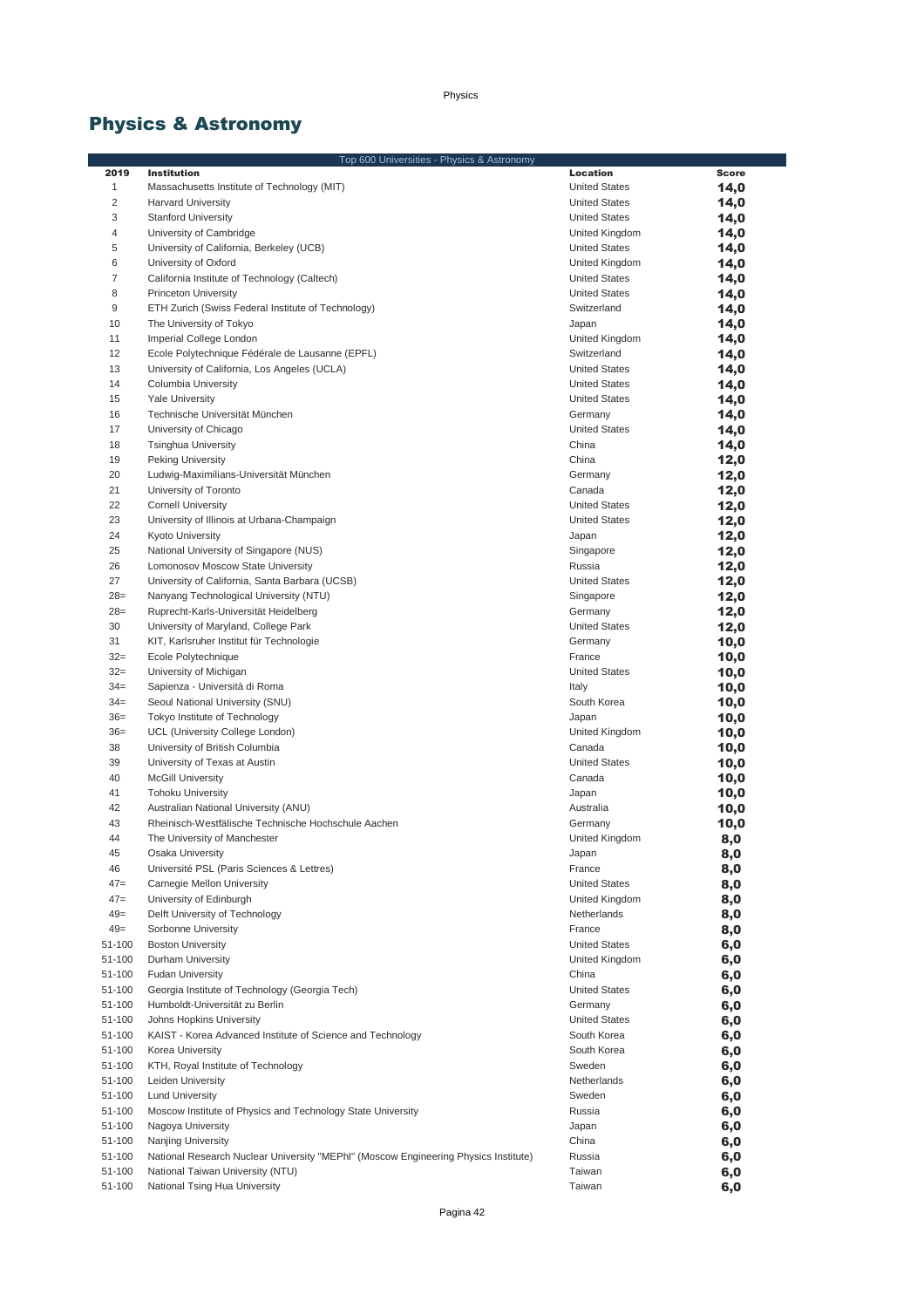| 51-100  | Northwestern University                                    | <b>United States</b> | 6,0 |
|---------|------------------------------------------------------------|----------------------|-----|
| 51-100  | Novosibirsk State University                               | Russia               | 6,0 |
| 51-100  | Ohio State University, Columbus                            | <b>United States</b> | 6,0 |
| 51-100  | Pontificia Universidad Católica de Chile                   | Chile                | 6,0 |
| 51-100  | <b>Purdue University</b>                                   | <b>United States</b> | 6,0 |
| 51-100  | <b>Rice University</b>                                     | <b>United States</b> | 6,0 |
| 51-100  | Shanghai Jiao Tong University                              | China                | 6,0 |
| 51-100  | <b>Stony Brook University</b>                              | <b>United States</b> | 6,0 |
| 51-100  | Sungkyunkwan University                                    | South Korea          |     |
|         |                                                            |                      | 6,0 |
| 51-100  | The Hong Kong University of Science and Technology (HKUST) | Hong Kong            | 6,0 |
| 51-100  | The University of Melbourne                                | Australia            | 6,0 |
| 51-100  | The University of Sydney                                   | Australia            | 6,0 |
| 51-100  | Universidad Autónoma de Madrid                             | Spain                | 6,0 |
| 51-100  | Universidade de São Paulo (USP)                            | <b>Brazil</b>        | 6,0 |
| 51-100  | Università degli Studi di Padova (UNIPD)                   | Italy                | 6,0 |
| 51-100  | Università di Bologna (UNIBO)                              | Italy                | 6,0 |
| 51-100  | Università di Pisa                                         | Italy                | 6,0 |
| 51-100  | Universität Hamburg                                        | Germany              | 6,0 |
| 51-100  | Université Paris-Sud 11                                    | France               | 6,0 |
| 51-100  | University of Amsterdam                                    | Netherlands          | 6,0 |
| 51-100  | University of Bristol                                      | United Kingdom       | 6,0 |
| 51-100  | University of California, San Diego (UCSD)                 | <b>United States</b> | 6,0 |
| 51-100  | University of Colorado at Boulder                          | <b>United States</b> | 6,0 |
| 51-100  | University of Copenhagen                                   | Denmark              | 6,0 |
| 51-100  | University of Geneva                                       | Switzerland          | 6,0 |
| 51-100  | University of Hong Kong (HKU)                              |                      |     |
|         |                                                            | Hong Kong            | 6,0 |
| 51-100  | University of Pennsylvania                                 | <b>United States</b> | 6,0 |
| 51-100  | University of Science and Technology of China              | China                | 6,0 |
| 51-100  | University of Southampton                                  | United Kingdom       | 6,0 |
| 51-100  | University of Washington                                   | <b>United States</b> | 6,0 |
| 51-100  | University of Waterloo                                     | Canada               | 6,0 |
| 51-100  | University of Wisconsin-Madison                            | <b>United States</b> | 6,0 |
| 51-100  | Zhejiang University                                        | China                | 6,0 |
| 101-150 | <b>Brown University</b>                                    | <b>United States</b> | 4,0 |
| 101-150 | Chalmers University of Technology                          | Sweden               | 4,0 |
| 101-150 | City University of Hong Kong                               | Hong Kong            | 4,0 |
| 101-150 | <b>Duke University</b>                                     | <b>United States</b> | 4,0 |
| 101-150 | Freie Universität Berlin                                   | Germany              | 4,0 |
| 101-150 | Georg-August-Universität Göttingen                         | Germany              | 4,0 |
| 101-150 | Indian Institute of Technology Bombay (IITB)               | India                | 4,0 |
| 101-150 | Johannes Gutenberg Universität Mainz                       | Germany              | 4,0 |
| 101-150 | King's College London (KCL)                                | United Kingdom       | 4,0 |
| 101-150 | Kyushu University                                          | Japan                | 4,0 |
|         |                                                            | <b>United States</b> |     |
| 101-150 | Michigan State University                                  |                      | 4,0 |
| 101-150 | <b>Monash University</b>                                   | Australia            | 4,0 |
| 101-150 | New York University (NYU)                                  | <b>United States</b> | 4,0 |
| 101-150 | Pennsylvania State University                              | <b>United States</b> | 4,0 |
| 101-150 | Pohang University of Science and Technology (POSTECH)      | South Korea          | 4,0 |
| 101-150 | Politecnico di Milano                                      | Italy                | 4,0 |
| 101-150 | Politecnico di Torino                                      | Italy                | 4,0 |
| 101-150 | Rheinische Friedrich-Wilhelms-Universität Bonn             | Germany              | 4,0 |
| 101-150 | Stockholm University                                       | Sweden               | 4,0 |
| 101-150 | Technion - Israel Institute of Technology                  | Israel               | 4,0 |
| 101-150 | Technische Universität Berlin                              | Germany              | 4,0 |
| 101-150 | Technische Universität Darmstadt                           | Germany              | 4,0 |
| 101-150 | Technische Universität Dresden                             | Germany              | 4,0 |
| 101-150 | <b>Texas A&amp;M University</b>                            | <b>United States</b> | 4,0 |
| 101-150 | The Chinese University of Hong Kong (CUHK)                 | Hong Kong            | 4,0 |
| 101-150 | The University of Adelaide                                 | Australia            | 4,0 |
| 101-150 | The University of New South Wales (UNSW)                   | Australia            |     |
| 101-150 | The University of Nottingham                               | United Kingdom       | 4,0 |
|         |                                                            |                      | 4,0 |
| 101-150 | The University of Queensland (UQ)                          | Australia            | 4,0 |
| 101-150 | The University of Warwick                                  | United Kingdom       | 4,0 |
| 101-150 | Trinity College Dublin (TCD)                               | Ireland              | 4,0 |
| 101-150 | Universidad de Buenos Aires                                | Argentina            | 4,0 |
| 101-150 | Universidad Nacional Autónoma de México (UNAM)             | Mexico               | 4,0 |
| 101-150 | Università degli Studi di Milano                           | Italy                | 4,0 |
| 101-150 | Universitat Autónoma de Barcelona                          | Spain                | 4,0 |
| 101-150 | Universitat de Barcelona (UB)                              | Spain                | 4,0 |
| 101-150 | Universität Frankfurt am Main                              | Germany              | 4,0 |
| 101-150 | Universität Stuttgart                                      | Germany              | 4,0 |
|         |                                                            |                      |     |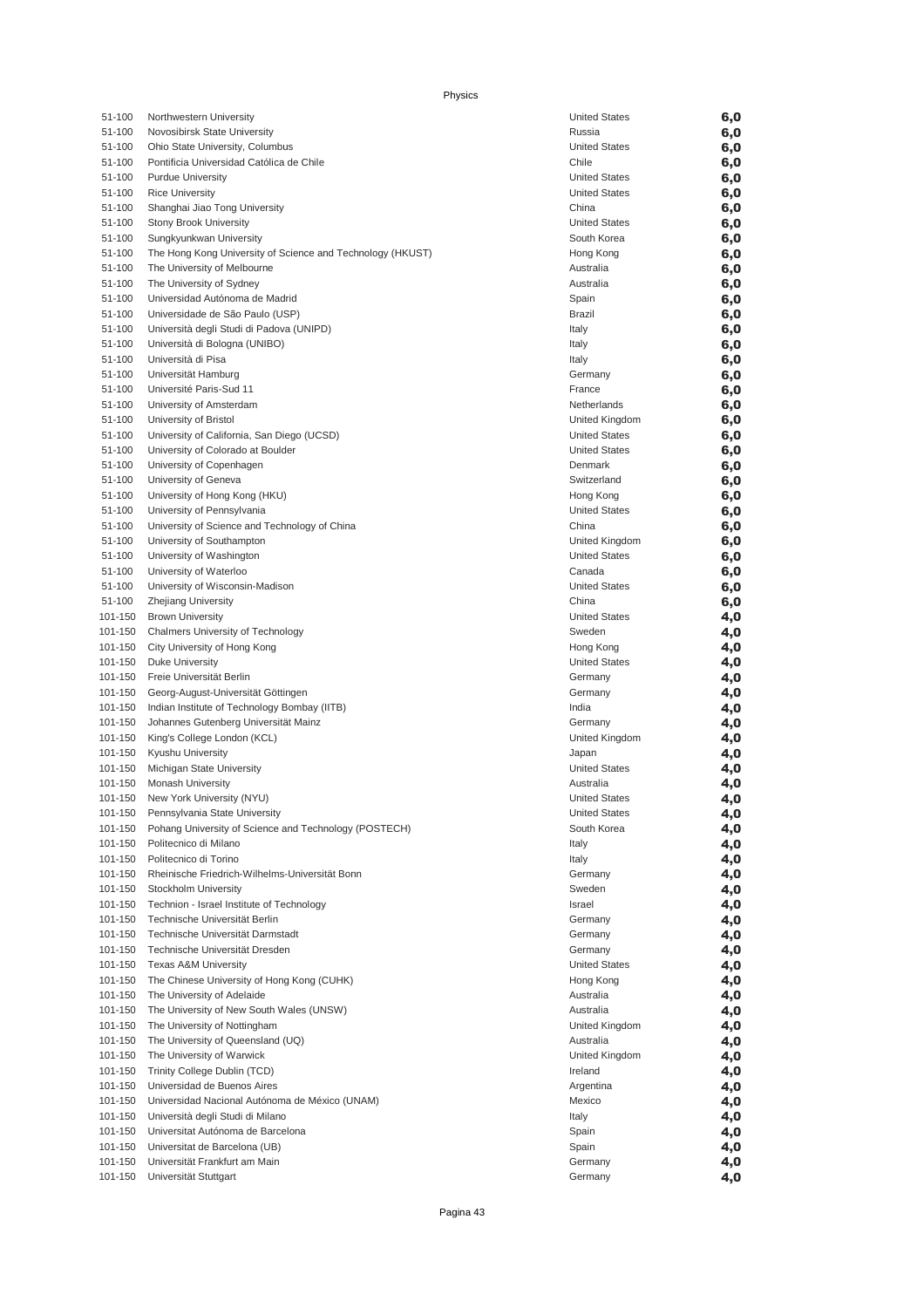| 101-150 | Universität Wien                                            | Austria              | 4,0 |
|---------|-------------------------------------------------------------|----------------------|-----|
| 101-150 | Université Grenoble-Alpes (UGA)                             | France               | 4,0 |
| 101-150 | Université Libre de Bruxelles (ULB)                         | Belgium              | 4,0 |
| 101-150 | University College Dublin (UCD)                             | Ireland              | 4,0 |
| 101-150 | University of Alberta                                       | Canada               | 4,0 |
| 101-150 | University of Arizona                                       | <b>United States</b> | 4,0 |
| 101-150 | University of Birmingham                                    | United Kingdom       | 4,0 |
| 101-150 | University of Glasgow                                       | United Kingdom       | 4,0 |
| 101-150 | University of Minnesota                                     | <b>United States</b> | 4,0 |
| 101-150 |                                                             | Switzerland          |     |
|         | University of Zurich                                        |                      | 4,0 |
| 101-150 | Uppsala University                                          | Sweden               | 4,0 |
| 101-150 | <b>Utrecht University</b>                                   | Netherlands          | 4,0 |
| 101-150 | Weizmann Institute of Science                               | Israel               | 4,0 |
| 101-150 | Yonsei University                                           | South Korea          | 4,0 |
| 151-200 | Eindhoven University of Technology                          | Netherlands          | 4,0 |
| 151-200 | Hanyang University                                          | South Korea          | 4,0 |
| 151-200 | Hokkaido University                                         | Japan                | 4,0 |
| 151-200 | Indian Institute of Technology Madras (IITM)                | India                | 4,0 |
| 151-200 | Katholieke Universiteit Leuven                              | Belgium              | 4,0 |
| 151-200 | <b>McMaster University</b>                                  | Canada               | 4,0 |
| 151-200 | National Chiao Tung University                              | Taiwan               | 4,0 |
| 151-200 | Queen Mary University of London (QMUL)                      | United Kingdom       | 4,0 |
| 151-200 | Radboud University Nijmegen                                 | Netherlands          | 4,0 |
| 151-200 | Rutgers - The State University of New Jersey, New Brunswick | <b>United States</b> | 4,0 |
| 151-200 | Saint-Petersburg State University                           | Russia               | 4,0 |
| 151-200 | Scuola Normale Superiore di Pisa                            | Italy                | 4,0 |
| 151-200 | Sun Yat-sen University                                      | China                | 4,0 |
| 151-200 | Swinburne University of Technology                          | Australia            | 4,0 |
| 151-200 | <b>Technical University of Denmark</b>                      | Denmark              |     |
|         | Technische Universität Wien                                 | Austria              | 4,0 |
| 151-200 |                                                             |                      | 4,0 |
| 151-200 | <b>Tel Aviv University</b>                                  | Israel               | 4,0 |
| 151-200 | The University of Auckland                                  | New Zealand          | 4,0 |
| 151-200 | The University of Sheffield                                 | United Kingdom       | 4,0 |
| 151-200 | Universidad Complutense de Madrid (UCM)                     | Spain                | 4,0 |
| 151-200 | Universidade Estadual de Campinas (Unicamp)                 | Brazil               | 4,0 |
| 151-200 | Universidade Federal do Rio de Janeiro                      | <b>Brazil</b>        | 4,0 |
| 151-200 | Universitá degli Studi di Roma - Tor Vergata                | Italy                | 4,0 |
| 151-200 | Università degli Studi di Torino (UNITO)                    | Italy                | 4,0 |
| 151-200 | Università degli Studi di Trento                            | Italy                | 4,0 |
| 151-200 | Universitat de Valencia                                     | Spain                | 4,0 |
| 151-200 | Universität Erlangen-Nürnberg                               | Germany              | 4,0 |
| 151-200 | Universität Freiburg                                        | Germany              | 4,0 |
| 151-200 | Universität Innsbruck                                       | Austria              | 4,0 |
| 151-200 | Université Catholique de Louvain (UCL)                      | Belgium              | 4,0 |
| 151-200 | Université de Montréal                                      | Canada               | 4,0 |
| 151-200 | Université de Strasbourg                                    | France               | 4,0 |
| 151-200 | Université Paris Diderot - Paris 7                          | France               | 4,0 |
| 151-200 | Universiti Malaya (UM)                                      | Malaysia             | 4,0 |
| 151-200 | University of California, Davis (UCD)                       | <b>United States</b> | 4,0 |
| 151-200 | University of California, Irvine (UCI)                      | <b>United States</b> | 4,0 |
| 151-200 | University of California, Santa Cruz (UCSC)                 | <b>United States</b> |     |
|         |                                                             |                      | 4,0 |
| 151-200 | University of Florida                                       | <b>United States</b> | 4,0 |
| 151-200 | University of Groningen                                     | Netherlands          | 4,0 |
| 151-200 | University of Helsinki                                      | Finland              | 4,0 |
| 151-200 | University of Illinois, Chicago (UIC)                       | <b>United States</b> | 4,0 |
| 151-200 | University of Lisbon                                        | Portugal             | 4,0 |
| 151-200 | University of Liverpool                                     | United Kingdom       | 4,0 |
| 151-200 | University of Rochester                                     | <b>United States</b> | 4,0 |
| 151-200 | University of St Andrews                                    | United Kingdom       | 4,0 |
| 151-200 | University of Tsukuba                                       | Japan                | 4,0 |
| 151-200 | University of Twente                                        | Netherlands          | 4,0 |
| 151-200 | University of Warsaw                                        | Poland               | 4,0 |
| 151-200 | <b>Waseda University</b>                                    | Japan                | 4,0 |
| 201-250 | Aalto University                                            | Finland              | 2,0 |
| 201-250 | <b>Aarhus University</b>                                    | Denmark              | 2,0 |
| 201-250 | Czech Technical University In Prague                        | Czech Republic       | 2,0 |
| 201-250 | Eberhard Karls Universität Tübingen                         | Germany              | 2,0 |
| 201-250 | Ecole Normale Supérieure de Lyon                            | France               | 2,0 |
| 201-250 | Florida State University                                    | <b>United States</b> | 2,0 |
| 201-250 | Hiroshima University                                        | Japan                | 2,0 |
| 201-250 | Huazhong University of Science and Technology               | China                | 2,0 |
|         |                                                             |                      |     |

| Austria              | 4,0 |
|----------------------|-----|
|                      |     |
| France               | 4,0 |
| Belgium              | 4,0 |
| Ireland              | 4,0 |
| Canada               | 4,0 |
| <b>United States</b> | 4,0 |
|                      |     |
| United Kingdom       | 4,0 |
| United Kingdom       | 4,0 |
| <b>United States</b> | 4,0 |
| Switzerland          | 4,0 |
| Sweden               | 4,0 |
|                      |     |
| Netherlands          | 4,0 |
| Israel               | 4,0 |
| South Korea          | 4,0 |
| Netherlands          | 4,0 |
| South Korea          |     |
|                      | 4,0 |
| Japan                | 4,0 |
| India                | 4,0 |
| Belgium              | 4,0 |
| Canada               | 4,0 |
| Taiwan               | 4,0 |
|                      |     |
| United Kingdom       | 4,0 |
| Netherlands          | 4,0 |
| <b>United States</b> | 4,0 |
| Russia               | 4,0 |
|                      |     |
| Italy                | 4,0 |
| China                | 4,0 |
| Australia            | 4,0 |
| Denmark              | 4,0 |
| Austria              | 4,0 |
|                      |     |
| Israel               | 4,0 |
| New Zealand          | 4,0 |
| United Kingdom       | 4,0 |
| Spain                | 4,0 |
| Brazil               | 4,0 |
|                      |     |
| Brazil               | 4,0 |
| Italy                | 4,0 |
| Italy                | 4,0 |
| Italy                | 4,0 |
| Spain                | 4,0 |
|                      |     |
| Germany              | 4,0 |
| Germany              | 4,0 |
| Austria              | 4,0 |
| Belgium              | 4,0 |
| Canada               | 4,0 |
|                      |     |
| France               | 4,0 |
| France               | 4,0 |
| Malaysia             | 4,0 |
| <b>United States</b> | 4,0 |
| <b>United States</b> | 4,0 |
|                      |     |
| <b>United States</b> | 4,0 |
| <b>United States</b> | 4,0 |
| Netherlands          | 4,0 |
| Finland              | 4,0 |
| <b>United States</b> | 4,0 |
|                      |     |
| Portugal             | 4,0 |
| United Kingdom       | 4,0 |
| <b>United States</b> | 4,0 |
| United Kingdom       | 4,0 |
| Japan                | 4,0 |
|                      |     |
| Netherlands          | 4,0 |
| Poland               | 4,0 |
| Japan                | 4,0 |
| Finland              | 2,0 |
| Denmark              | 2,0 |
|                      |     |
| Czech Republic       | 2,0 |
| Germany              | 2,0 |
| France               | 2,0 |
| <b>United States</b> | 2,0 |
|                      |     |
| Japan                | 2,0 |
| China                | 2.0 |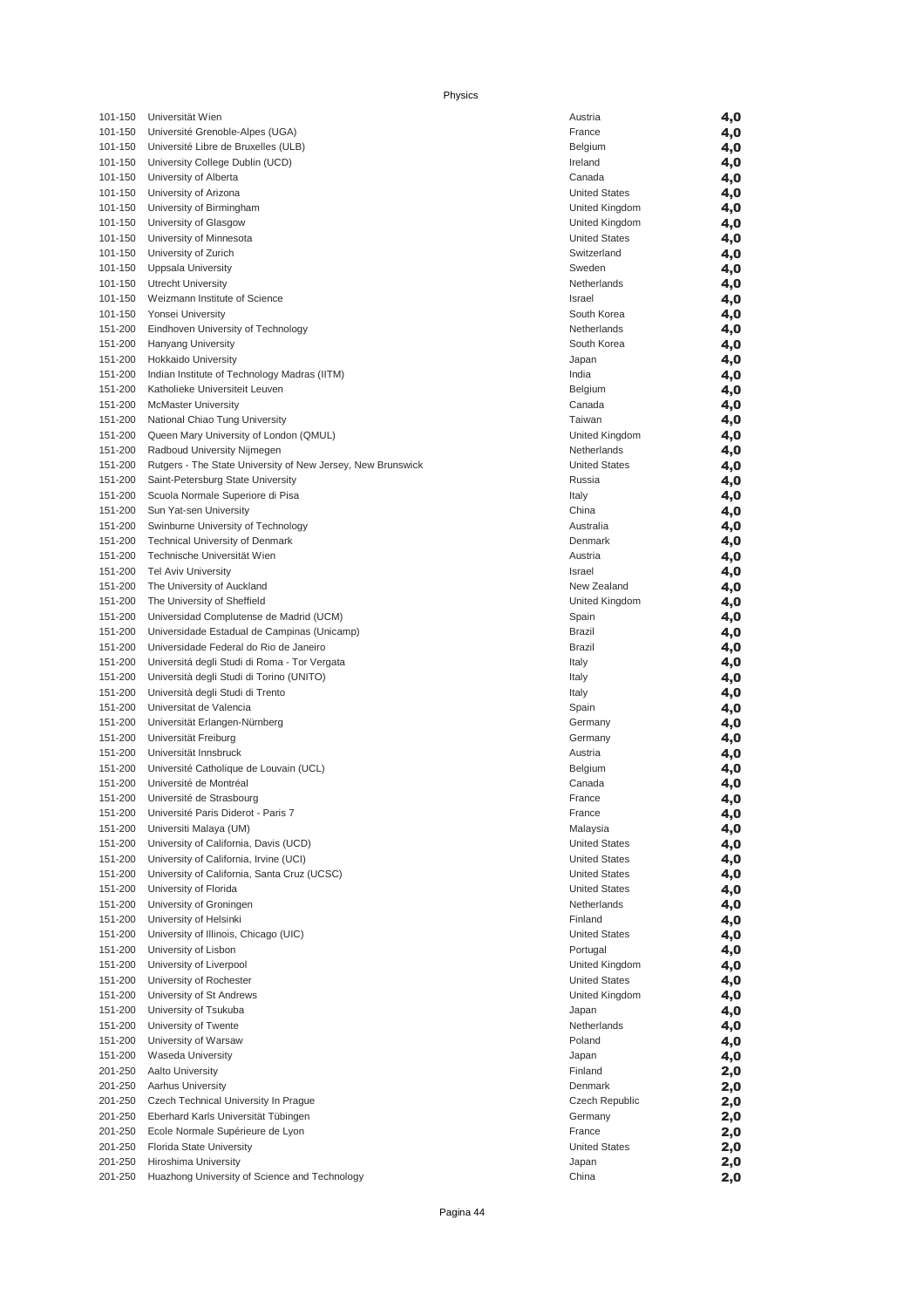| 201-250            | Indian Institute of Science (IISc) Bangalore                   | India                                  | 2,0        |
|--------------------|----------------------------------------------------------------|----------------------------------------|------------|
| 201-250            | Indian Institute of Technology Delhi (IITD)                    | India                                  | 2,0        |
| 201-250            | Indiana University Bloomington                                 | <b>United States</b>                   | 2,0        |
| 201-250            | Instituto Politécnico Nacional (IPN)                           | Mexico                                 | 2,0        |
| 201-250            | <b>Keio University</b>                                         | Japan                                  | 2,0        |
| 201-250            | National Central University                                    | Taiwan                                 | 2,0        |
| 201-250            | Queen's University                                             | Canada                                 | 2,0        |
| 201-250            | Queen's University of Belfast                                  | United Kingdom                         | 2,0        |
| 201-250            | <b>Shandong University</b>                                     | China                                  | 2,0        |
| 201-250            | Tata Institute of Fundamental Research (TIFR), Mumbai          | India                                  | 2,0        |
| 201-250            | The Hong Kong Polytechnic University                           | Hong Kong                              | 2,0        |
| 201-250            | The University of Western Australia (UWA)                      | Australia                              | 2,0        |
| 201-250            | <b>Tomsk State University</b>                                  | Russia                                 | 2,0        |
| 201-250            | Universidad de Chile                                           | Chile                                  | 2,0        |
| 201-250            | Universidad Nacional de La Plata                               | Argentina                              | 2,0        |
| 201-250            | Università degli Studi di Firenze (UNIFI)                      | Italy                                  | 2,0        |
| 201-250            | Università degli Studi di Napoli Federico II                   | Italy                                  | 2,0        |
| 201-250            | Universität Köln                                               | Germany                                | 2,0        |
| 201-250            | Universität Ulm                                                | Germany                                | 2,0        |
| 201-250            | University of Bern                                             | Switzerland                            | 2,0        |
| 201-250            | University of Canterbury                                       | New Zealand                            | 2,0        |
| 201-250            | University of Cape Town                                        | South Africa                           | 2,0        |
| 201-250            | University of Ghent                                            | Belgium                                | 2,0        |
| 201-250            | University of Leeds                                            | United Kingdom                         | 2,0        |
| 201-250            | University of Ljubljana                                        | Slovenia                               | 2,0        |
| 201-250            | University of Massachusetts, Amherst                           | <b>United States</b>                   | 2,0        |
| 201-250            | University of Milano-Bicocca                                   | Italy                                  | 2,0        |
| 201-250            | University of Notre Dame                                       | <b>United States</b>                   | 2,0        |
| 201-250            | University of Pittsburgh                                       | <b>United States</b>                   | 2,0        |
| 201-250            | University of Southern California                              | <b>United States</b>                   | 2,0        |
| 201-250            | University of Strathclyde                                      | United Kingdom                         | 2,0        |
| 201-250            | University of Surrey                                           | United Kingdom                         | 2,0        |
| 201-250            | University of Tennessee                                        | <b>United States</b>                   | 2,0        |
| 201-250<br>201-250 | University of Virginia                                         | <b>United States</b>                   | 2,0        |
| 201-250            | University of York<br>Vanderbilt University                    | United Kingdom<br><b>United States</b> | 2,0        |
| 201-250            | Vrije Universiteit Amsterdam                                   | Netherlands                            | 2,0        |
| 201-250            | Vrije Universiteit Brussel (VUB)                               | Belgium                                | 2,0<br>2,0 |
| 201-250            | Washington University in St. Louis                             | <b>United States</b>                   | 2,0        |
| 201-250            | <b>Wuhan University</b>                                        | China                                  | 2,0        |
| 201-250            | Xi'an Jiaotong University                                      | China                                  | 2,0        |
| 251-300            | Arizona State University                                       | <b>United States</b>                   | 2,0        |
| 251-300            | <b>Beihang University</b>                                      | China                                  | 2,0        |
| 251-300            | Beijing Institute of Technology                                | China                                  | 2,0        |
| 251-300            | Beijing Normal University                                      | China                                  | 2,0        |
| 251-300            | <b>Cardiff University</b>                                      | United Kingdom                         | 2,0        |
| 251-300            | <b>Charles University</b>                                      | <b>Czech Republic</b>                  | 2,0        |
| 251-300            | Chulalongkorn University                                       | Thailand                               | 2,0        |
| 251-300            | Hebrew University of Jerusalem                                 | Israel                                 | 2,0        |
| 251-300            | Heriot-Watt University                                         | United Kingdom                         | 2,0        |
| 251-300            | Indian Institute of Technology Kanpur (IITK)                   | India                                  | 2,0        |
| 251-300            | <b>ITMO University</b>                                         | Russia                                 | 2,0        |
| 251-300            | Jagiellonian University                                        | Poland                                 | 2,0        |
| 251-300            | Kobe University                                                | Japan                                  | 2,0        |
| 251-300            | <b>Lancaster University</b>                                    | United Kingdom                         | 2,0        |
| 251-300            | Leibniz Universität Hannover                                   | Germany                                | 2,0        |
| 251-300            | Middle East Technical University                               | Turkey                                 | 2,0        |
| 251-300            | National Cheng Kung University                                 | Taiwan                                 | 2,0        |
| 251-300            | North Carolina State University                                | <b>United States</b>                   | 2,0        |
| 251-300            | Peter the Great St. Petersburg Polytechnic University          | Russia                                 | 2,0        |
| 251-300            | Pontificia Universidade Católica do Rio de Janeiro - PUC - Rio | <b>Brazil</b>                          | 2,0        |
| 251-300            | Pusan National University                                      | South Korea                            | 2,0        |
| 251-300            | Rensselaer Polytechnic Institute                               | <b>United States</b>                   | 2,0        |
| 251-300            | <b>RMIT University</b>                                         | Australia                              | 2,0        |
| 251-300            | Ruhr-Universität Bochum                                        | Germany                                | 2,0        |
| 251-300            | Sejong University                                              | South Korea                            | 2,0        |
| 251-300            | Simon Fraser University                                        | Canada                                 | 2,0        |
| 251-300            | Technische Universität Dortmund<br>Universidad de Granada      | Germany                                | 2,0        |
| 251-300<br>251-300 | Universidad de Los Andes Colombia                              | Spain<br>Colombia                      | 2,0        |
|                    |                                                                |                                        | 2,0        |

| 201-250            | Indian Institute of Science (IISc) Bangalore                               | India                            | 2,0        |
|--------------------|----------------------------------------------------------------------------|----------------------------------|------------|
| 201-250            | Indian Institute of Technology Delhi (IITD)                                | India                            | 2,0        |
| 201-250            | Indiana University Bloomington                                             | <b>United States</b>             | 2,0        |
| 201-250            | Instituto Politécnico Nacional (IPN)                                       | Mexico                           | 2,0        |
| 201-250            | <b>Keio University</b>                                                     | Japan                            | 2,0        |
| 201-250            | National Central University                                                | Taiwan                           | 2,0        |
| 201-250            | <b>Queen's University</b>                                                  | Canada                           | 2,0        |
| 201-250            | Queen's University of Belfast                                              | United Kingdom                   | 2,0        |
| 201-250            | <b>Shandong University</b>                                                 | China                            | 2,0        |
| 201-250            | Tata Institute of Fundamental Research (TIFR), Mumbai                      | India                            | 2,0        |
| 201-250<br>201-250 | The Hong Kong Polytechnic University                                       | Hong Kong<br>Australia           | 2,0        |
| 201-250            | The University of Western Australia (UWA)<br><b>Tomsk State University</b> | Russia                           | 2,0<br>2,0 |
| 201-250            | Universidad de Chile                                                       | Chile                            | 2,0        |
| 201-250            | Universidad Nacional de La Plata                                           | Argentina                        | 2,0        |
| 201-250            | Università degli Studi di Firenze (UNIFI)                                  | Italy                            | 2,0        |
| 201-250            | Università degli Studi di Napoli Federico II                               | Italy                            | 2,0        |
| 201-250            | Universität Köln                                                           | Germany                          | 2,0        |
| 201-250            | Universität Ulm                                                            | Germany                          | 2,0        |
| 201-250            | University of Bern                                                         | Switzerland                      | 2,0        |
| 201-250            | University of Canterbury                                                   | New Zealand                      | 2,0        |
| 201-250            | University of Cape Town                                                    | South Africa                     | 2,0        |
| 201-250            | University of Ghent                                                        | Belgium                          | 2,0        |
| 201-250            | University of Leeds                                                        | United Kingdom                   | 2,0        |
| 201-250            | University of Ljubljana                                                    | Slovenia                         | 2,0        |
| 201-250            | University of Massachusetts, Amherst                                       | <b>United States</b>             | 2,0        |
| 201-250            | University of Milano-Bicocca                                               | Italy                            | 2,0        |
| 201-250            | University of Notre Dame                                                   | <b>United States</b>             | 2,0        |
| 201-250            | University of Pittsburgh                                                   | <b>United States</b>             | 2,0        |
| 201-250            | University of Southern California                                          | <b>United States</b>             | 2,0        |
| 201-250<br>201-250 | University of Strathclyde<br>University of Surrey                          | United Kingdom<br>United Kingdom | 2,0<br>2,0 |
| 201-250            | University of Tennessee                                                    | <b>United States</b>             | 2,0        |
| 201-250            | University of Virginia                                                     | <b>United States</b>             | 2,0        |
| 201-250            | University of York                                                         | United Kingdom                   | 2,0        |
| 201-250            | Vanderbilt University                                                      | <b>United States</b>             | 2,0        |
| 201-250            | Vrije Universiteit Amsterdam                                               | Netherlands                      | 2,0        |
| 201-250            | Vrije Universiteit Brussel (VUB)                                           | Belgium                          | 2,0        |
| 201-250            | Washington University in St. Louis                                         | <b>United States</b>             | 2,0        |
| 201-250            | <b>Wuhan University</b>                                                    | China                            | 2,0        |
| 201-250            | Xi'an Jiaotong University                                                  | China                            | 2,0        |
| 251-300            | Arizona State University                                                   | <b>United States</b>             | 2,0        |
| 251-300            | <b>Beihang University</b>                                                  | China                            | 2,0        |
| 251-300            | Beijing Institute of Technology                                            | China                            | 2,0        |
| 251-300            | <b>Beijing Normal University</b>                                           | China                            | 2,0        |
| 251-300            | Cardiff University                                                         | United Kingdom                   | 2,0        |
| 251-300            | <b>Charles University</b>                                                  | Czech Republic                   | 2,0        |
| 251-300            | Chulalongkorn University                                                   | Thailand                         | 2,0        |
| 251-300            | Hebrew University of Jerusalem<br>Heriot-Watt University                   | Israel                           | 2,0        |
| 251-300<br>251-300 | Indian Institute of Technology Kanpur (IITK)                               | United Kingdom<br>India          | 2,0<br>2,0 |
| 251-300            | <b>ITMO University</b>                                                     | Russia                           | 2,0        |
| 251-300            | Jagiellonian University                                                    | Poland                           | 2,0        |
| 251-300            | Kobe University                                                            | Japan                            | 2,0        |
| 251-300            | <b>Lancaster University</b>                                                | United Kingdom                   | 2,0        |
| 251-300            | Leibniz Universität Hannover                                               | Germany                          | 2,0        |
| 251-300            | Middle East Technical University                                           | Turkey                           | 2,0        |
| 251-300            | National Cheng Kung University                                             | Taiwan                           | 2,0        |
| 251-300            | North Carolina State University                                            | <b>United States</b>             | 2,0        |
| 251-300            | Peter the Great St. Petersburg Polytechnic University                      | Russia                           | 2,0        |
| 251-300            | Pontificia Universidade Católica do Rio de Janeiro - PUC - Rio             | Brazil                           | 2,0        |
| 251-300            | <b>Pusan National University</b>                                           | South Korea                      | 2,0        |
| 251-300            | Rensselaer Polytechnic Institute                                           | <b>United States</b>             | 2,0        |
| 251-300            | <b>RMIT University</b>                                                     | Australia                        | 2,0        |
| 251-300            | Ruhr-Universität Bochum                                                    | Germany                          | 2,0        |
| 251-300            | Sejong University                                                          | South Korea                      | 2,0        |
| 251-300            | Simon Fraser University                                                    | Canada                           | 2,0        |
| 251-300            | Technische Universität Dortmund                                            | Germany                          | 2,0        |
| 251-300            | Universidad de Granada                                                     | Spain                            | 2,0        |
| 251-300            | Universidad de Los Andes Colombia                                          | Colombia                         | 2,0        |
| 251-300            | Universidade de Santiago de Compostela                                     | Spain                            | 2,0        |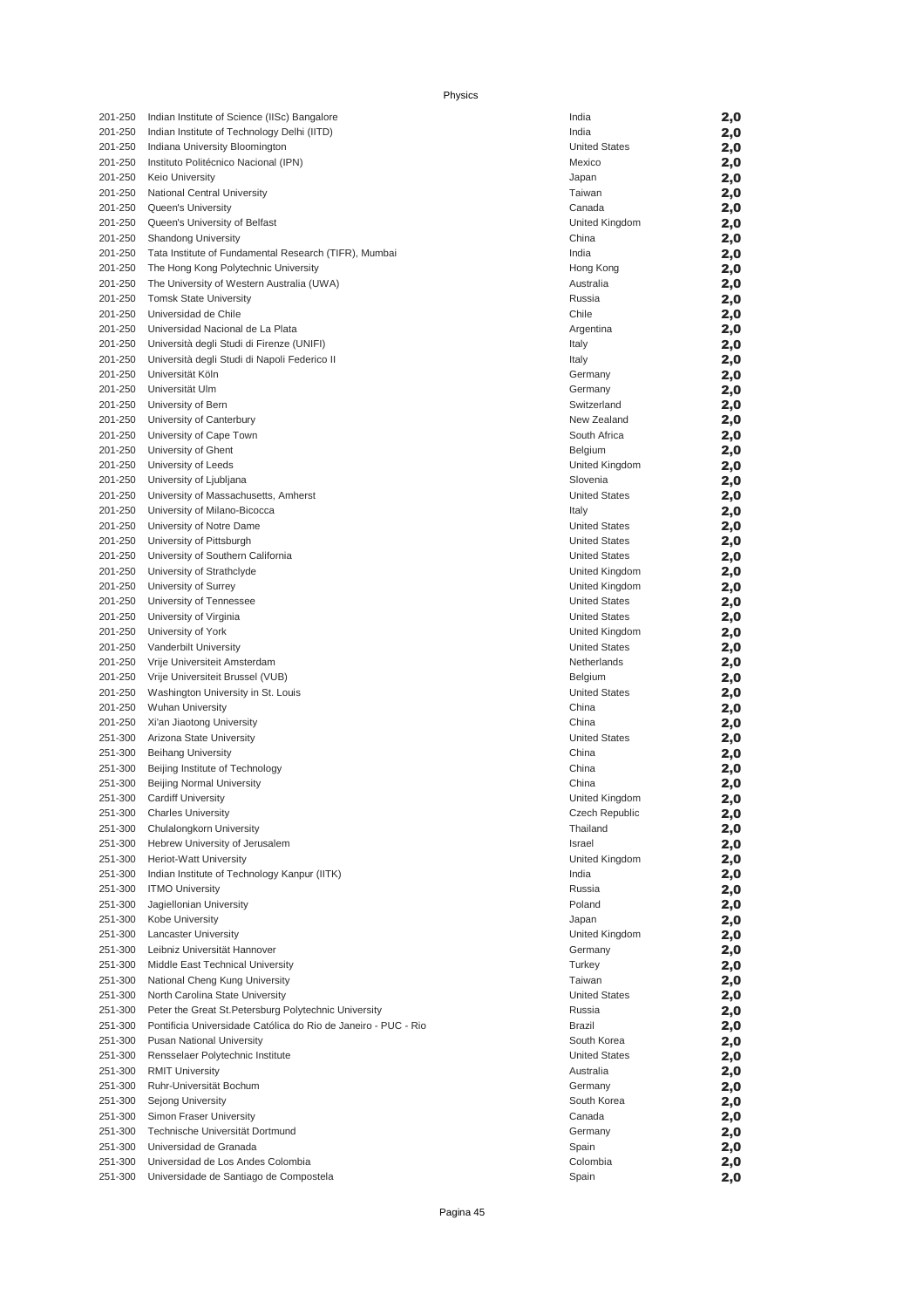| 251-300            | Università degli Studi di Trieste (UNITS)                | Italy                      | 2,0        |
|--------------------|----------------------------------------------------------|----------------------------|------------|
| 251-300            | Universität Jena                                         | Germany                    | 2,0        |
| 251-300            | Universität Regensburg                                   | Germany                    | 2,0        |
| 251-300            | Université Claude Bernard Lyon 1                         | France                     | 2,0        |
| 251-300            | Université de Montpellier                                | France                     | 2,0        |
| 251-300            | University College Cork (UCC)                            | Ireland                    | 2,0        |
| 251-300            | University of Basel                                      | Switzerland                | 2,0        |
| 251-300            | University of Bath                                       | United Kingdom             | 2,0        |
| 251-300            | University of Calgary                                    | Canada                     | 2,0        |
| 251-300            | University of Cincinnati                                 | <b>United States</b>       | 2,0        |
| 251-300            | University of Connecticut                                | <b>United States</b>       | 2,0        |
| 251-300            | University of Delhi                                      | India                      | 2,0        |
| 251-300            | University of Houston                                    | <b>United States</b>       | 2,0        |
| 251-300            | University of North Carolina, Chapel Hill                | <b>United States</b>       | 2,0        |
| 251-300            | University of Oslo                                       | Norway                     | 2,0        |
| 251-300            | University of Sussex                                     | United Kingdom             | 2,0        |
| 251-300            | University of Victoria                                   | Canada                     | 2,0        |
| 251-300            | <b>Vilnius University</b>                                | Lithuania                  | 2,0        |
| 251-300            | Virginia Polytechnic Institute (Virginia Tech)           | <b>United States</b>       | 2,0        |
| 251-300            | Westfälische Wilhelms-Universität Münster                | Germany                    | 2,0        |
| 301-350            | <b>Bilkent University</b>                                | Turkey                     | 2,0        |
| 301-350            | Case Western Reserve University                          | <b>United States</b>       | 2,0        |
| 301-350            | CentraleSupélec                                          | France                     | 2,0        |
| 301-350            | <b>Eotvos Lorand University</b>                          | Hungary                    | 2,0        |
| 301-350            | Gwangju Institute of Science and Technology (GIST)       | South Korea                | 2,0        |
| 301-350            | Harbin Institute of Technology                           | China                      | 2,0        |
| 301-350            | Indian Institute of Technology Kharagpur (IITKGP)        | India                      | 2,0        |
| 301-350            | <b>Iowa State University</b>                             | <b>United States</b>       | 2,0        |
| 301-350            | Jilin University                                         | China                      | 2,0        |
| 301-350<br>301-350 | Julius-Maximilians-Universität Würzburg                  | Germany<br>Saudi Arabia    | 2,0        |
| 301-350            | King Abdul Aziz University (KAU)<br>Kyung Hee University | South Korea                | 2,0<br>2,0 |
| 301-350            | Kyungpook National University                            | South Korea                | 2,0        |
| 301-350            | <b>Laval University</b>                                  | Canada                     | 2,0        |
| 301-350            | Lobachevsky State University of Nizhni Novgorod          | Russia                     | 2,0        |
| 301-350            | <b>Macquarie University</b>                              | Australia                  | 2,0        |
| 301-350            | Nankai University                                        | China                      | 2,0        |
| 301-350            | National Technical University of Athens                  | Greece                     | 2,0        |
| 301-350            | National University of Science and Technology "MISIS"    | Russia                     | 2,0        |
| 301-350            | Northeastern University                                  | <b>United States</b>       | 2,0        |
| 301-350            | Quaid-i-azam University                                  | Pakistan                   | 2,0        |
| 301-350            | Sogang University                                        | South Korea                | 2,0        |
| 301-350            | Southeast University                                     | China                      | 2,0        |
| 301-350            | Tokyo Metropolitan University                            | Japan                      | 2,0        |
| 301-350            | <b>Tomsk Polytechnic University</b>                      | Russia                     | 2,0        |
| 301-350            | <b>Tufts University</b>                                  | <b>United States</b>       | 2,0        |
| 301-350            | Universidad del Pais Vasco                               | Spain                      | 2,0        |
| 301-350            | Universidad Nacional de Colombia                         | Colombia                   | 2,0        |
| 301-350            | Universidad Politecnica de Valencia                      | Spain                      | 2,0        |
| 301-350            | Universidad Técnica Federico Santa María                 | Chile                      | 2,0        |
| 301-350            | Universidade Estadual Paulista "Júlio de Mesquita Filho" | Brazil                     | 2,0        |
| 301-350            | Universidade Federal de Minas Gerais                     | Brazil                     | 2,0        |
| 301-350            | Università degli Studi di Genova                         | Italy                      | 2,0        |
| 301-350            | Università degli Studi di Pavia (UNIPV)                  | Italy                      | 2,0        |
| 301-350            | Università degli Studi di Perugia                        | Italy                      | 2,0        |
| 301-350            | Università degli Studi Roma Tre                          | Italy                      | 2,0        |
| 301-350            | Universitat Politècnica de Catalunya                     | Spain                      | 2,0        |
| 301-350            | Université Aix-Marseille                                 | France                     | 2,0        |
| 301-350            | University of California, Riverside (UCR)                | <b>United States</b>       | 2,0        |
| 301-350            | University of Central Florida                            | <b>United States</b>       | 2,0        |
| 301-350<br>301-350 | University of Coimbra<br>University of Exeter            | Portugal<br>United Kingdom | 2,0        |
| 301-350            | University of Hawaii at Mānoa                            | <b>United States</b>       | 2,0<br>2,0 |
| 301-350            | University of Leicester                                  | United Kingdom             | 2,0        |
| 301-350            | University of New Mexico                                 | <b>United States</b>       | 2,0        |
| 301-350            | University of Ottawa                                     | Canada                     | 2,0        |
| 301-350            | University of Texas Dallas                               | <b>United States</b>       | 2,0        |
| 301-350            | Warsaw University of Technology                          | Poland                     | 2,0        |
| 301-350            | <b>Western University</b>                                | Canada                     | 2,0        |
| 301-350            | <b>York University</b>                                   | Canada                     | 2,0        |
| 351-400            | Aristotle University of Thessaloniki                     | Greece                     | 2,0        |

|   | Italy                | 2,0 |
|---|----------------------|-----|
|   | Germany              | 2,0 |
|   | Germany              | 2,0 |
|   |                      |     |
|   | France               | 2,0 |
|   | France               | 2,0 |
|   | Ireland              | 2,0 |
|   | Switzerland          | 2,0 |
|   | United Kingdom       | 2,0 |
|   | Canada               | 2,0 |
|   | <b>United States</b> | 2,0 |
|   | <b>United States</b> | 2,0 |
|   | India                | 2,0 |
|   | <b>United States</b> | 2,0 |
|   |                      |     |
|   | <b>United States</b> | 2,0 |
|   | Norway               | 2,0 |
|   | United Kingdom       | 2,0 |
|   | Canada               | 2,0 |
|   | Lithuania            | 2,0 |
|   | <b>United States</b> | 2,0 |
|   | Germany              | 2,0 |
|   | Turkey               | 2,0 |
|   | <b>United States</b> | 2,0 |
|   | France               |     |
|   |                      | 2,0 |
|   | Hungary              | 2,0 |
|   | South Korea          | 2,0 |
|   | China                | 2,0 |
|   | India                | 2,0 |
|   | <b>United States</b> | 2,0 |
|   | China                | 2,0 |
|   | Germany              | 2,0 |
|   | Saudi Arabia         | 2,0 |
|   | South Korea          | 2,0 |
|   | South Korea          |     |
|   |                      | 2,0 |
|   | Canada               | 2,0 |
|   | Russia               | 2,0 |
|   | Australia            | 2,0 |
|   | China                | 2,0 |
|   | Greece               | 2,0 |
|   | Russia               | 2,0 |
|   | <b>United States</b> | 2,0 |
|   | Pakistan             | 2,0 |
|   | South Korea          | 2,0 |
|   |                      |     |
|   | China                | 2,0 |
|   | Japan                | 2,0 |
|   | Russia               | 2,0 |
|   | <b>United States</b> | 2,0 |
|   | Spain                | 2,0 |
|   | Colombia             | 2,0 |
|   | Spain                | 2,0 |
|   | Chile                | 2,0 |
| n | Brazil               | 2,0 |
|   | Brazil               | 2,0 |
|   |                      |     |
|   | Italy                | 2,0 |
|   | Italy                | 2,0 |
|   | Italy                | 2,0 |
|   | Italy                | 2,0 |
|   | Spain                | 2,0 |
|   | France               | 2,0 |
|   | <b>United States</b> | 2,0 |
|   | <b>United States</b> | 2,0 |
|   | Portugal             | 2,0 |
|   | United Kingdom       | 2,0 |
|   | <b>United States</b> |     |
|   |                      | 2,0 |
|   | United Kingdom       | 2,0 |
|   | <b>United States</b> | 2,0 |
|   | Canada               | 2,0 |
|   | <b>United States</b> | 2,0 |
|   | Poland               | 2,0 |
|   | Canada               | 2,0 |
|   | Canada               | 2,0 |
|   | Greece               | 2,0 |
|   |                      |     |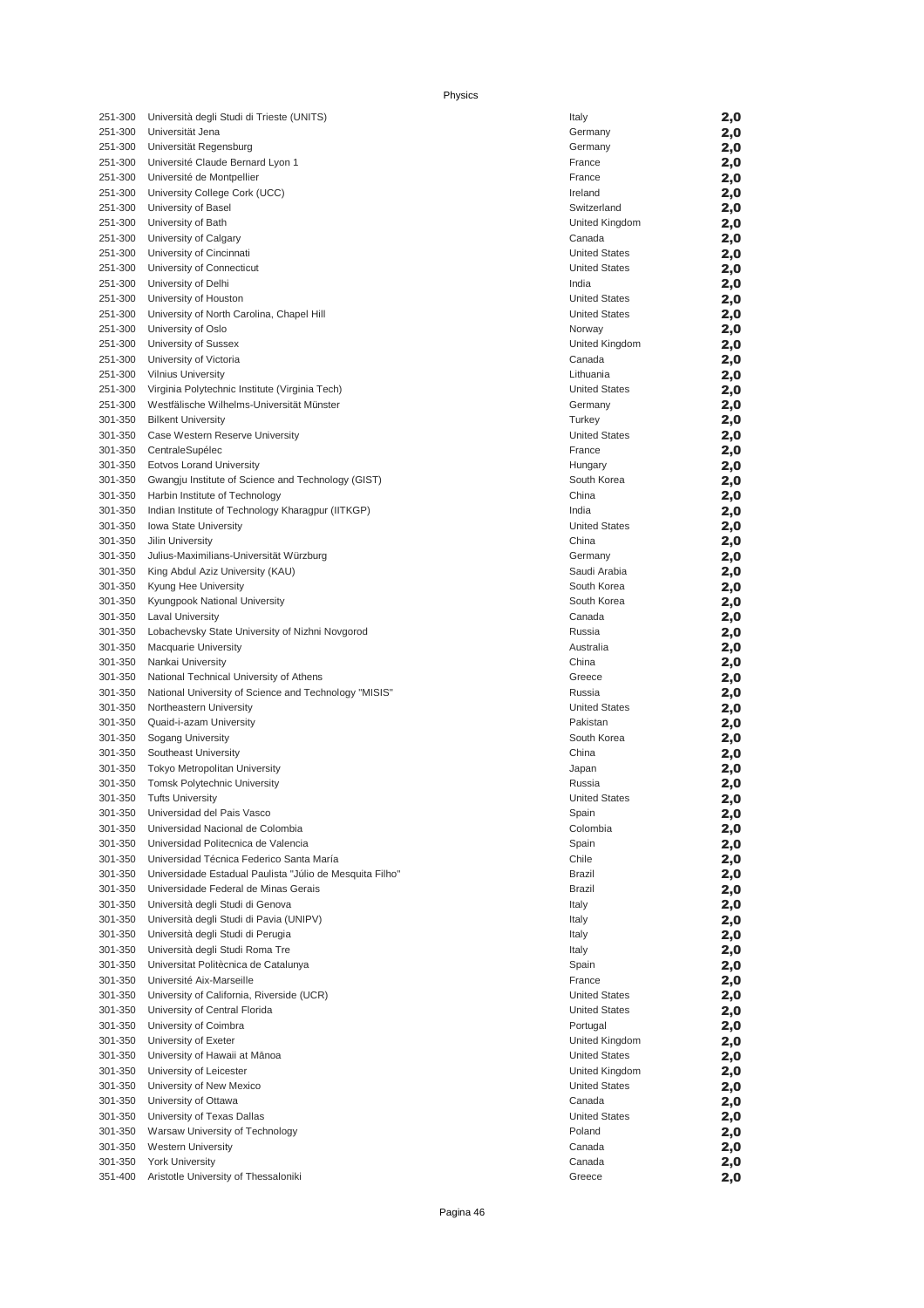|                    | Physics                                                                          |                                     |            |
|--------------------|----------------------------------------------------------------------------------|-------------------------------------|------------|
| 351-400            | Bauman Moscow State Technical University                                         | Russia                              | 2,0        |
| 351-400            | Beijing University of Technology                                                 | China                               | 2,0        |
| 351-400            | Benemérita Universidad Autónoma de Puebla                                        | Mexico                              | 2,0        |
| 351-400            | Cairo University                                                                 | Egypt                               | 2,0        |
| 351-400            | Chonbuk National University                                                      | South Korea                         | 2,0        |
| 351-400            | City University of New York                                                      | <b>United States</b>                | 2,0        |
| 351-400            | College of William & Mary                                                        | <b>United States</b>                | 2,0        |
| 351-400            | <b>Curtin University</b>                                                         | Australia<br><b>United States</b>   | 2,0        |
| 351-400<br>351-400 | George Washington University<br>Indian Institute of Technology Guwahati (IITG)   | India                               | 2,0<br>2,0 |
| 351-400            | <b>Istanbul Technical University</b>                                             | Turkey                              | 2,0        |
| 351-400            | Justus-Liebig-Universität Gießen                                                 | Germany                             | 2,0        |
| 351-400            | King Abdullah University of Science & Technology (KAUST)                         | Saudi Arabia                        | 2,0        |
| 351-400            | Linköping University                                                             | Sweden                              | 2,0        |
| 351-400            | Loughborough University                                                          | United Kingdom                      | 2,0        |
| 351-400            | National and Kapodistrian University of Athens                                   | Greece                              | 2,0        |
| 351-400            | National Taiwan University of Science and Technology                             | Taiwan                              | 2,0        |
| 351-400            | National University of Sciences and Technology (NUST) Islamabad                  | Pakistan                            | 2,0        |
| 351-400            | Norwegian University of Science and Technology                                   | Norway                              | 2,0        |
| 351-400<br>351-400 | Scuola Internazionale Superiore di Studi Avanzati (SISSA)<br>Shanghai University | Italy<br>China                      | 2,0        |
| 351-400            | <b>Syracuse University</b>                                                       | <b>United States</b>                | 2,0<br>2,0 |
| 351-400            | Technische Universität Kaiserslautern                                            | Germany                             | 2,0        |
| 351-400            | <b>Texas Tech University</b>                                                     | <b>United States</b>                | 2,0        |
| 351-400            | <b>Tianjin University</b>                                                        | China                               | 2,0        |
| 351-400            | <b>Tokyo University of Science</b>                                               | Japan                               | 2,0        |
| 351-400            | Universidad de Concepción                                                        | Chile                               | 2,0        |
| 351-400            | Universidade Nova de Lisboa                                                      | Portugal                            | 2,0        |
| 351-400            | Universität Potsdam                                                              | Germany                             | 2,0        |
| 351-400            | Université de Lille                                                              | France                              | 2,0        |
| 351-400            | Université de Nantes                                                             | France                              | 2,0        |
| 351-400<br>351-400 | Université Nice Sophia-Antipolis<br>Universiti Kebangsaan Malaysia (UKM)         | France<br>Malaysia                  | 2,0<br>2,0 |
| 351-400            | Universiti Putra Malaysia (UPM)                                                  | Malaysia                            | 2,0        |
| 351-400            | Universiti Teknologi Malaysia (UTM)                                              | Malaysia                            | 2,0        |
| 351-400            | University at Buffalo SUNY                                                       | <b>United States</b>                | 2,0        |
| 351-400            | University of Antwerp                                                            | Belgium                             | 2,0        |
| 351-400            | University of Bari                                                               | Italy                               | 2,0        |
| 351-400            | University of Belgrade                                                           | Serbia                              | 2,0        |
| 351-400            | University of Jyväskylä                                                          | Finland                             | 2,0        |
| 351-400            | University of Kansas                                                             | <b>United States</b>                | 2,0        |
| 351-400<br>351-400 | University of Nebraska                                                           | <b>United States</b><br>New Zealand | 2,0        |
| 351-400            | University of Otago<br>University of Porto                                       | Portugal                            | 2,0<br>2,0 |
| 351-400            | University of Science and Technology Beijing                                     | China                               | 2,0        |
| 351-400            | University of Technology Sydney (UTS)                                            | Australia                           | 2,0        |
| 351-400            | University of Utah                                                               | <b>United States</b>                | 2,0        |
| 351-400            | University of Wollongong                                                         | Australia                           | 2,0        |
| 351-400            | Washington State University                                                      | <b>United States</b>                | 2,0        |
| 351-400            | Xiamen University                                                                | China                               | 2,0        |
| 401-450            | AGH University of Science and Technology                                         | Poland                              | 2,0        |
| 401-450            | <b>Boston College</b>                                                            | <b>United States</b>                | 2,0        |
| 401-450<br>401-450 | <b>Carleton University</b><br>Chiba University                                   | Canada                              | 2,0        |
| 401-450            | Ecole Normale Supérieure de Cachan                                               | Japan<br>France                     | 2,0<br>2,0 |
| 401-450            | Ewha Womans University                                                           | South Korea                         | 2,0        |
| 401-450            | Indian Institute of Technology Roorkee (IITR)                                    | India                               | 2,0        |
| 401-450            | Japan Advanced Institute of Science and Technology                               | Japan                               | 2,0        |
| 401-450            | Johannes Kepler Universität Linz (JKU)                                           | Austria                             | 2,0        |
| 401-450            | Kansas State University                                                          | <b>United States</b>                | 2,0        |
| 401-450            | Karl-Franzens-Universität Graz                                                   | Austria                             | 2,0        |
| 401-450            | Karolinska Institute                                                             | Sweden                              | 2,0        |
| 401-450            | Kazan Federal University                                                         | Russia                              | 2,0        |
| 401-450            | King Fahd University of Petroleum & Minerals (KFUPM)                             | Saudi Arabia                        | 2,0        |
| 401-450<br>401-450 | Konkuk University<br>Louisiana State University                                  | South Korea<br><b>United States</b> | 2,0<br>2,0 |
| 401-450            | National Sun Yat-sen University                                                  | Taiwan                              | 2,0        |
| 401-450            | Novosibirsk State Technical University                                           | Russia                              | 2,0        |
| 401-450            | Renmin (People's) University of China                                            | China                               | 2,0        |
| 401-450            | Royal Holloway University of London                                              | United Kingdom                      | 2,0        |
| 401-450            | South China University of Technology                                             | China                               | 2,0        |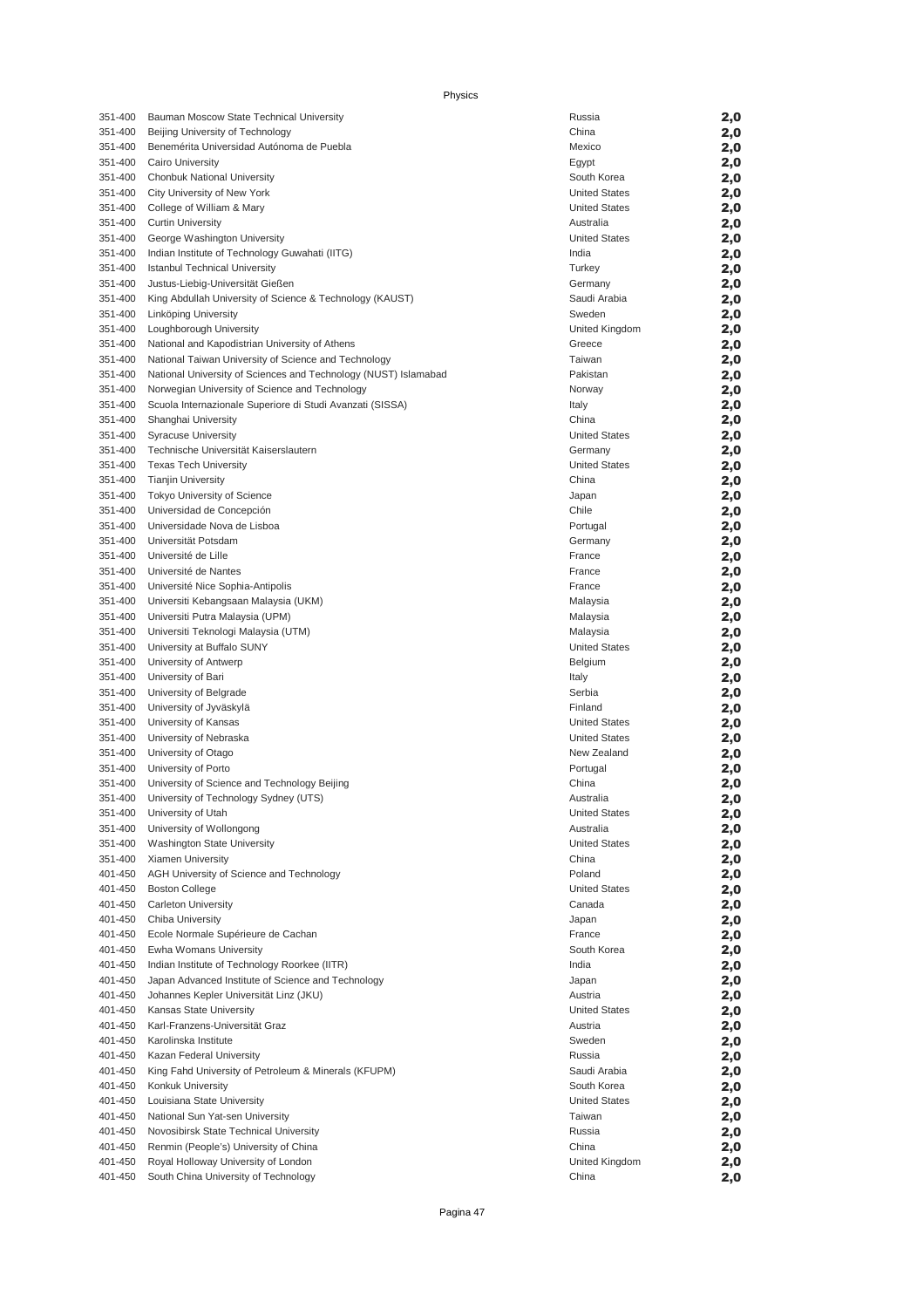| 401-450 | Tampere University of Technology                         | Finland              | 2,0 |
|---------|----------------------------------------------------------|----------------------|-----|
| 401-450 | Taras Shevchenko National University of Kyiv             | Ukraine              | 2,0 |
| 401-450 | The University of Georgia                                | <b>United States</b> | 2,0 |
| 401-450 | Universidad de Zaragoza                                  | Spain                | 2,0 |
| 401-450 | Università degli Studi di Catania (UniCT)                |                      |     |
|         |                                                          | Italy                | 2,0 |
| 401-450 | Universität Düsseldorf                                   | Germany              | 2,0 |
| 401-450 | Universität Konstanz                                     | Germany              | 2,0 |
| 401-450 | Université de Sherbrooke                                 | Canada               | 2,0 |
| 401-450 | Université du Québec                                     | Canada               | 2,0 |
| 401-450 | Université Paul Sabatier Toulouse III                    | France               | 2,0 |
| 401-450 | Universiti Sains Malaysia (USM)                          | Malaysia             | 2,0 |
| 401-450 | University of Alabama                                    | <b>United States</b> | 2,0 |
| 401-450 | University of Crete                                      | Greece               | 2,0 |
| 401-450 | University of Gothenburg                                 | Sweden               |     |
|         |                                                          |                      | 2,0 |
| 401-450 | University of Iowa                                       | <b>United States</b> | 2,0 |
| 401-450 | University of Kwazulu-Natal                              | South Africa         | 2,0 |
| 401-450 | University of Liege                                      | Belgium              | 2,0 |
| 401-450 | University of Maryland, Baltimore County                 | <b>United States</b> | 2,0 |
| 401-450 | University of Mons                                       | Belgium              | 2,0 |
| 401-450 | University of Oklahoma                                   | <b>United States</b> | 2,0 |
| 401-450 | University of Portsmouth                                 | United Kingdom       | 2,0 |
| 401-450 | University of Seoul                                      | South Korea          | 2,0 |
| 401-450 | University of Southern Denmark                           | Denmark              | 2,0 |
| 401-450 | University of The Witwatersrand                          | South Africa         | 2,0 |
| 401-450 | University of Turku                                      | Finland              | 2,0 |
| 401-450 |                                                          | Russia               |     |
|         | Ural Federal University                                  |                      | 2,0 |
| 401-450 | Victoria University of Wellington                        | New Zealand          | 2,0 |
| 401-450 | Wayne State University                                   | <b>United States</b> | 2,0 |
| 451-500 | Ankara Üniversitesi                                      | Turkey               | 2,0 |
| 451-500 | <b>Aston University</b>                                  | United Kingdom       | 2,0 |
| 451-500 | <b>Banaras Hindu University</b>                          | India                | 2,0 |
| 451-500 | Beijing Jiaotong University                              | China                | 2,0 |
| 451-500 | Ben Gurion University of The Negev                       | Israel               | 2,0 |
| 451-500 | Bogaziçi Üniversitesi                                    | Turkey               | 2,0 |
| 451-500 | <b>Brandeis University</b>                               | <b>United States</b> | 2,0 |
| 451-500 | Budapest University of Technology and Economics          | Hungary              | 2,0 |
| 451-500 | Chonnam National University                              | South Korea          | 2,0 |
| 451-500 | Christian-Albrechts-Universität zu Kiel                  | Germany              |     |
|         |                                                          |                      | 2,0 |
| 451-500 | Colorado State University                                | <b>United States</b> | 2,0 |
| 451-500 | Dalhousie University                                     | Canada               | 2,0 |
| 451-500 | Dartmouth College                                        | <b>United States</b> | 2,0 |
| 451-500 | East China Normal University                             | China                | 2,0 |
| 451-500 | <b>Emory University</b>                                  | <b>United States</b> | 2,0 |
| 451-500 | HeFei University of Technology                           | China                | 2,0 |
| 451-500 | Illinois Institute of Technology                         | <b>United States</b> | 2,0 |
| 451-500 | <b>Massey University</b>                                 | New Zealand          | 2,0 |
| 451-500 | National Taiwan Normal University                        | Taiwan               | 2,0 |
| 451-500 | Newcastle University                                     | United Kingdom       | 2,0 |
| 451-500 | <b>Ohio University</b>                                   | <b>United States</b> | 2,0 |
| 451-500 | Okayama University                                       | Japan                | 2,0 |
| 451-500 | Osaka City University                                    | Japan                | 2,0 |
|         |                                                          | India                |     |
| 451-500 | Panjab University                                        |                      | 2,0 |
| 451-500 | Pontificia Universidad Católica de Valparaíso            | Chile                | 2,0 |
| 451-500 | Queensland University of Technology (QUT)                | Australia            | 2,0 |
| 451-500 | Sharif University of Technology                          | Iran                 | 2,0 |
| 451-500 | Stellenbosch University                                  | South Africa         | 2,0 |
| 451-500 | Swansea University                                       | United Kingdom       | 2,0 |
| 451-500 | Technische Universität Graz                              | Austria              | 2,0 |
| 451-500 | Universidad Autónoma de San Luis de Potosí               | Mexico               | 2,0 |
| 451-500 | Universidad de Santiago de Chile (USACH)                 | Chile                | 2,0 |
| 451-500 | Universidad de Sevilla                                   | Spain                | 2,0 |
| 451-500 | Universidade Federal do Rio Grande Do Sul                | Brazil               | 2,0 |
| 451-500 | Università degli Studi di Ferrara                        | Italy                |     |
|         |                                                          |                      | 2,0 |
| 451-500 | Universita degli Studi di Udine                          | Italy                | 2,0 |
| 451-500 | Universität Bielefeld                                    | Germany              | 2,0 |
| 451-500 | Universität Duisburg-Essen                               | Germany              | 2,0 |
| 451-500 | Universität Leipzig                                      | Germany              | 2,0 |
| 451-500 | University of Bergen                                     | Norway               | 2,0 |
| 451-500 | University of Bucharest                                  | Romania              | 2,0 |
| 451-500 | University of Electronic Science and Technology of China | China                | 2,0 |
| 451-500 | University of Guelph                                     | Canada               | 2,0 |

| Finland              | 2,0 |
|----------------------|-----|
| Ukraine              | 2,0 |
|                      |     |
| <b>United States</b> | 2,0 |
| Spain                | 2,0 |
| Italy                | 2,0 |
| Germany              | 2,0 |
| Germany              | 2,0 |
|                      |     |
| Canada               | 2,0 |
| Canada               | 2,0 |
| France               | 2,0 |
| Malaysia             | 2,0 |
| <b>United States</b> | 2,0 |
|                      |     |
| Greece               | 2,0 |
| Sweden               | 2,0 |
| <b>United States</b> | 2,0 |
| South Africa         | 2,0 |
| Belgium              |     |
|                      | 2,0 |
| <b>United States</b> | 2,0 |
| Belgium              | 2,0 |
| <b>United States</b> | 2,0 |
| United Kingdom       | 2,0 |
| South Korea          |     |
|                      | 2,0 |
| Denmark              | 2,0 |
| South Africa         | 2,0 |
| Finland              | 2,0 |
| Russia               | 2,0 |
|                      |     |
| New Zealand          | 2,0 |
| <b>United States</b> | 2,0 |
| Turkey               | 2,0 |
| United Kingdom       | 2,0 |
| India                |     |
|                      | 2,0 |
| China                | 2,0 |
| Israel               | 2,0 |
| Turkey               | 2,0 |
| <b>United States</b> | 2,0 |
|                      |     |
| Hungary              | 2,0 |
| South Korea          | 2,0 |
| Germany              | 2,0 |
| <b>United States</b> | 2,0 |
| Canada               | 2,0 |
|                      |     |
| <b>United States</b> | 2,0 |
| China                | 2,0 |
| <b>United States</b> | 2,0 |
| China                | 2,0 |
| <b>United States</b> | 2,0 |
|                      |     |
| New Zealand          | 2,0 |
| Taiwan               | 2,0 |
| United Kingdom       | 2,0 |
| <b>United States</b> | 2,0 |
| Japan                | 2,0 |
|                      |     |
| Japan                | 2,0 |
| India                | 2,0 |
| Chile                | 2,0 |
| Australia            | 2,0 |
| Iran                 |     |
|                      | 2,0 |
| South Africa         | 2,0 |
| United Kingdom       | 2,0 |
| Austria              | 2,0 |
| Mexico               | 2,0 |
| Chile                |     |
|                      | 2,0 |
| Spain                | 2,0 |
| <b>Brazil</b>        | 2,0 |
| Italy                | 2,0 |
| Italy                | 2,0 |
|                      |     |
| Germany              | 2,0 |
| Germany              | 2,0 |
| Germany              | 2,0 |
| Norway               | 2,0 |
| Romania              | 2,0 |
| China                |     |
|                      | 2,0 |
| Canada               | 2,0 |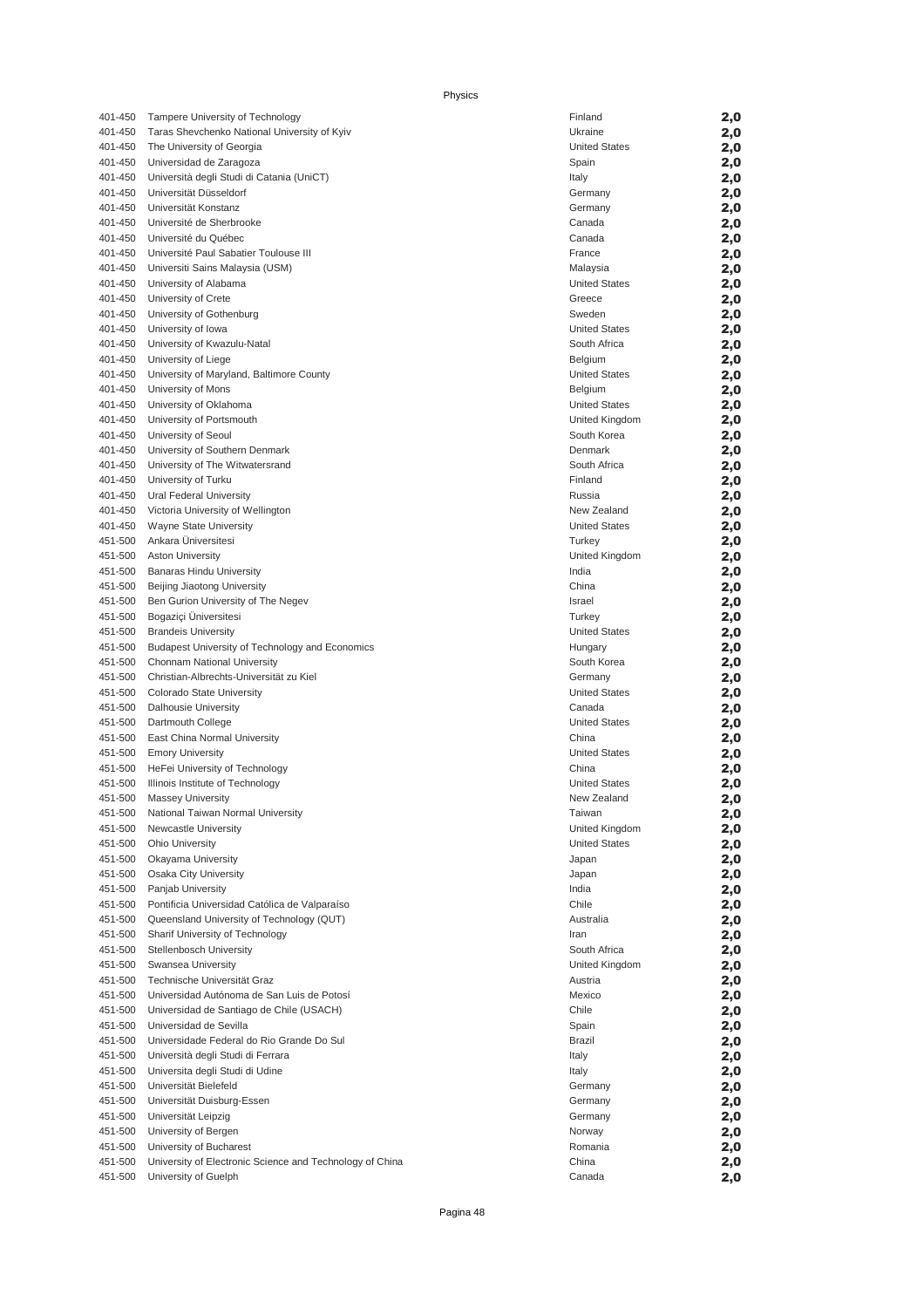| 451-500            | University of Johannesburg                                                             | South Africa         | 2,0        |
|--------------------|----------------------------------------------------------------------------------------|----------------------|------------|
| 451-500            | University of Massachusetts, Boston                                                    | <b>United States</b> | 2,0        |
| 451-500            | University of Miami                                                                    | <b>United States</b> | 2,0        |
| 451-500            | University of Oregon                                                                   | <b>United States</b> | 2,0        |
| 451-500            | University of South Carolina at Columbia                                               | <b>United States</b> | 2,0        |
| 451-500            | University of South Florida                                                            | <b>United States</b> | 2,0        |
| 451-500            | University of Zagreb                                                                   | Croatia              | 2,0        |
| 451-500            | Wrocław University of Science and Technology                                           | Poland               | 2,0        |
| 501-550            | Ain Shams University                                                                   | Egypt                | 2,0        |
| 501-550            | Chiang Mai University                                                                  | Thailand             | 2,0        |
| 501-550            | Chungnam National University                                                           | South Korea          | 2,0        |
| 501-550            | Comenius University in Bratislava                                                      | Slovakia<br>Pakistan | 2,0        |
| 501-550<br>501-550 | <b>COMSATS Institute of Information Technology</b>                                     | China                | 2,0        |
| 501-550            | Dalian University of Technology<br>Dublin City University (DCU)                        | Ireland              | 2,0        |
| 501-550            | Florida International University                                                       | <b>United States</b> | 2,0<br>2,0 |
| 501-550            | Georgetown University                                                                  | <b>United States</b> | 2,0        |
| 501-550            | Georgia State University                                                               | <b>United States</b> | 2,0        |
| 501-550            | Grenoble INP, Grenoble Institute of Technology                                         | France               | 2,0        |
| 501-550            | <b>Griffith University</b>                                                             | Australia            | 2,0        |
| 501-550            | Inha University                                                                        | South Korea          | 2,0        |
| 501-550            | Jadavpur University                                                                    | India                | 2,0        |
| 501-550            | Jawaharlal Nehru Centre for Advanced Scientific Research                               | India                | 2,0        |
| 501-550            | Kent State University                                                                  | <b>United States</b> | 2,0        |
| 501-550            | Lahore University of Management Sciences (LUMS)                                        | Pakistan             | 2,0        |
| 501-550            | <b>Mahidol University</b>                                                              | Thailand             | 2,0        |
| 501-550            | Michigan Technological University                                                      | <b>United States</b> | 2,0        |
| 501-550            | National Taipei University of Technology                                               | Taiwan               | 2,0        |
| 501-550            | Niigata University                                                                     | Japan                | 2,0        |
| 501-550            | Palacký University in Olomouc                                                          | Czech Republic       | 2,0        |
| 501-550            | Pontificia Universidad Católica del Perú                                               | Peru                 | 2,0        |
| 501-550            | Ritsumeikan University                                                                 | Japan                | 2,0        |
| 501-550            | Samara National Research University (Samara University)                                | Russia               | 2,0        |
| 501-550            | Soochow University                                                                     | China                | 2,0        |
| 501-550            | Technische Universität Braunschweig                                                    | Germany              | 2,0        |
| 501-550            | <b>Temple University</b>                                                               | <b>United States</b> | 2,0        |
| 501-550            | <b>Tokai University</b>                                                                | Japan                | 2,0        |
| 501-550            | <b>Tongji University</b>                                                               | China                | 2,0        |
| 501-550            | Universidad Carlos III de Madrid                                                       | Spain                | 2,0        |
| 501-550            | Universidad de Salamanca                                                               | Spain                | 2,0        |
| 501-550            | Universidade do Estado do Rio de Janeiro (UERJ)                                        | <b>Brazil</b>        | 2,0        |
| 501-550<br>501-550 | Universidade Federal de São Carlos<br>Università degli Studi di Modena e Reggio Emilia | <b>Brazil</b>        | 2,0        |
| 501-550            | Universität Bremen                                                                     | Italy<br>Germany     | 2,0<br>2,0 |
| 501-550            | Universität des Saarlandes                                                             | Germany              | 2,0        |
| 501-550            | Université de Bordeaux                                                                 | France               | 2,0        |
| 501-550            | University of Aberdeen                                                                 | United Kingdom       | 2,0        |
| 501-550            | University of Aveiro                                                                   | Portugal             | 2,0        |
| 501-550            | University of Calcutta                                                                 | India                | 2,0        |
| 501-550            | University of Kentucky                                                                 | <b>United States</b> | 2,0        |
| 501-550            | University of Lausanne                                                                 | Switzerland          | 2,0        |
| 501-550            | University of Newcastle                                                                | Australia            | 2,0        |
| 501-550            | University of Oulu                                                                     | Finland              | 2,0        |
| 501-550            | University of Saskatchewan                                                             | Canada               | 2,0        |
| 501-550            | University of the Punjab                                                               | Pakistan             | 2,0        |
| 501-550            | University of Wroclaw                                                                  | Poland               | 2,0        |
| 501-550            | University Politehnica of Bucharest                                                    | Romania              | 2,0        |
| 501-550            | Vietnam National University, Hanoi                                                     | Vietnam              | 2,0        |
| 551-600            | Bandung Institute of Technology (ITB)                                                  | Indonesia            | 2,0        |
| 551-600            | <b>Bar-Ilan University</b>                                                             | Israel               | 2,0        |
| 551-600            | <b>Baylor University</b>                                                               | <b>United States</b> | 2,0        |
| 551-600            | <b>Belarus State University</b>                                                        | <b>Belarus</b>       | 2,0        |
| 551-600            | Chung-Ang University                                                                   | South Korea          | 2,0        |
| 551-600            | <b>Cranfield University</b>                                                            | United Kingdom       | 2,0        |
| 551-600            | <b>Drexel University</b>                                                               | <b>United States</b> | 2,0        |
| 551-600            | East China University of Science and Technology                                        | China                | 2,0        |
| 551-600            | Ecole des Ponts ParisTech                                                              | France               | 2,0        |
| 551-600            | <b>Hacettepe University</b>                                                            | Turkey               | 2,0        |
| 551-600            | Hong Kong Baptist University (HKBU)                                                    | Hong Kong            | 2,0        |
| 551-600            | <b>IMT Altaintique</b>                                                                 | France               | 2,0        |
| 551-600            | Kanazawa University                                                                    | Japan                | 2,0        |